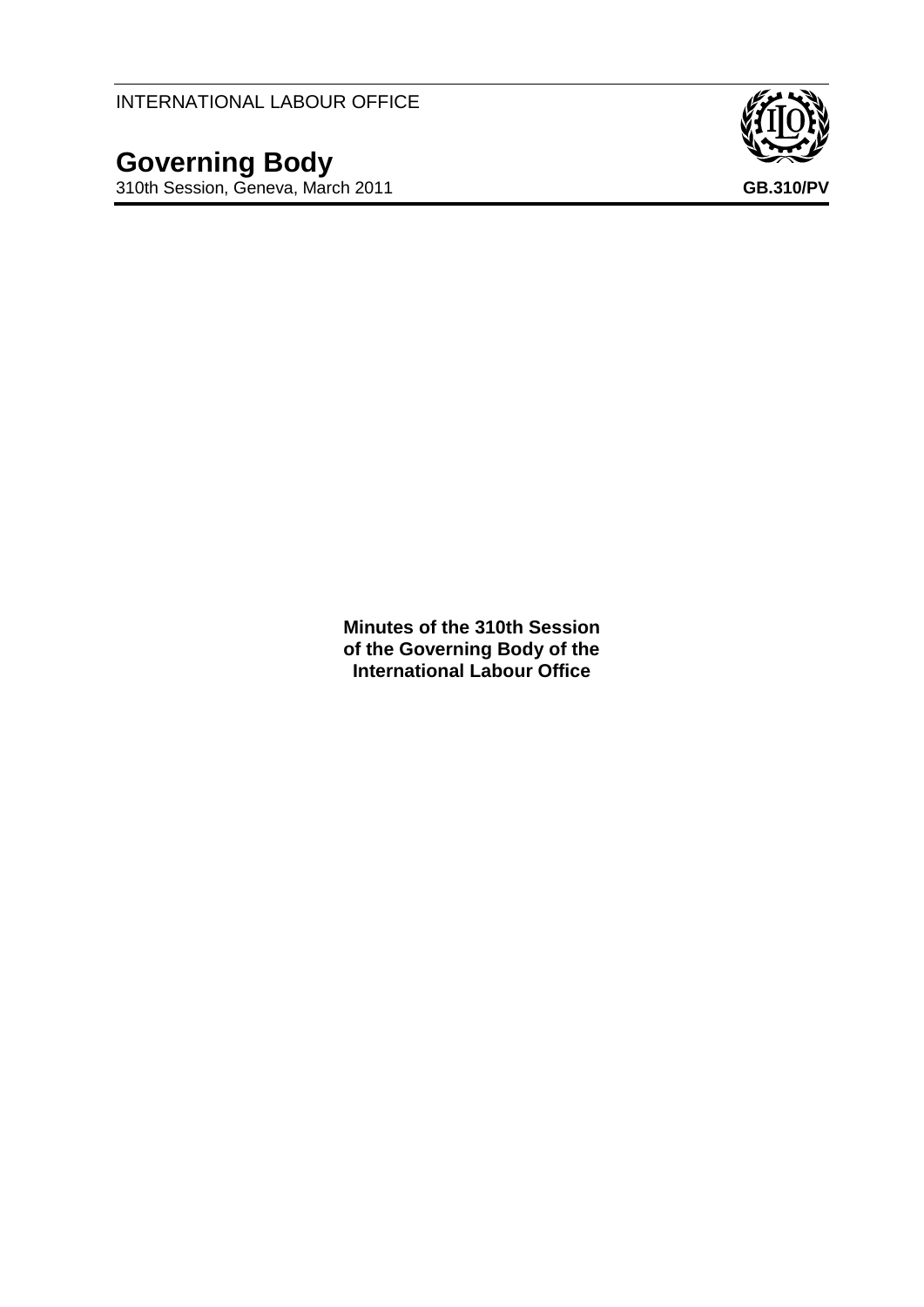# **Minutes of the 310th Session of the Governing Body of the International Labour Office**

The 310th Session of the Governing Body of the International Labour Office was held in Geneva, from Tuesday, 22 March to Thursday, 24 March 2011, with HE Ambassador Jerry Matthews Matjila of South Africa as Chairperson.

The list of persons who attended the session of the Governing Body is appended.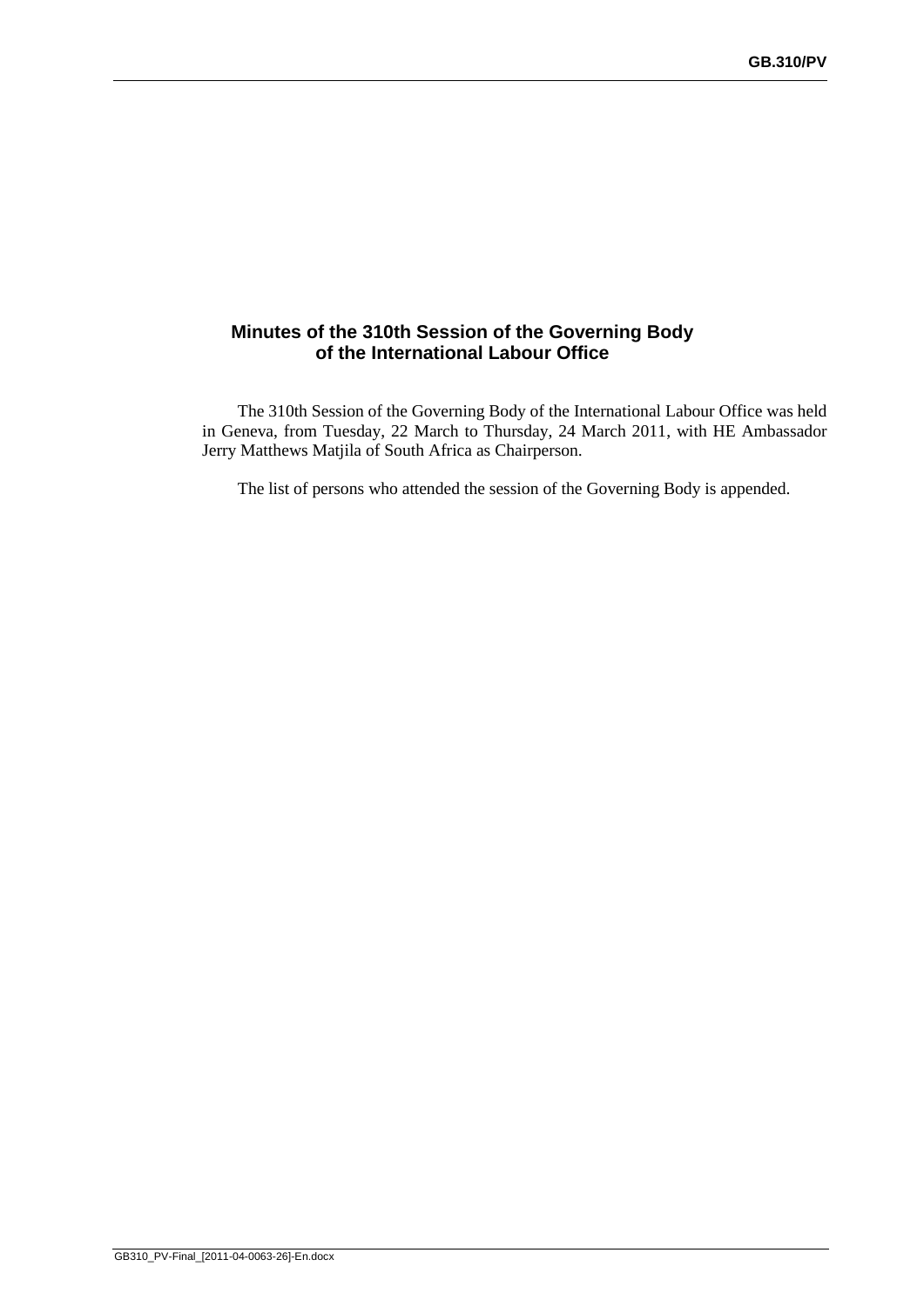# **Table of contents by order of item on the agenda**

| <b>Item</b><br>No. | Document<br>No.    | Title      |                                                                                                                                                                                                                                                                                                                                                                                                         | Page           | Decision<br>paragraph<br>No. |
|--------------------|--------------------|------------|---------------------------------------------------------------------------------------------------------------------------------------------------------------------------------------------------------------------------------------------------------------------------------------------------------------------------------------------------------------------------------------------------------|----------------|------------------------------|
| 1                  | GB.310/1           |            | Approval of the minutes of the 309th Session of the Governing Body                                                                                                                                                                                                                                                                                                                                      | 1              | 6                            |
| 2                  |                    |            | Agenda of the International Labour Conference                                                                                                                                                                                                                                                                                                                                                           | $\overline{c}$ |                              |
|                    | GB.310/2           |            | The agendas of the 101st Session (2012) and 102nd Session (2013) of<br>the Conference                                                                                                                                                                                                                                                                                                                   | $\overline{2}$ | 15                           |
| 3                  | GB.310/3           |            | Review of annual reports under the follow-up to the ILO Declaration on<br>Fundamental Principles and Rights at Work                                                                                                                                                                                                                                                                                     | 4              | 30                           |
| 4                  | GB.310/4           |            | Report and conclusions of the 17th American Regional Meeting<br>(Santiago de Chile, 14-17 December 2010)                                                                                                                                                                                                                                                                                                | 6              | 48                           |
| 5                  | GB.310/5           | (No. 29)   | Developments concerning the question of the observance by the<br>Government of Myanmar of the Forced Labour Convention, 1930                                                                                                                                                                                                                                                                            | 10             | 72                           |
| 6                  | GB.310/6           | (No. 87)   | Complaint concerning non-observance by Myanmar of the Freedom of<br>Association and Protection of the Right to Organise Convention, 1948                                                                                                                                                                                                                                                                | 18             | 85                           |
| 7                  | GB.310/7           |            | Complaint concerning non-observance by the Bolivarian Republic of<br>Venezuela of the Freedom of Association and Protection of the Right to<br>Organise Convention, 1948 (No. 87), and the Right to Organise and<br>Collective Bargaining Convention, 1949 (No. 98), made by delegates to<br>the 92nd Session (2004) of the International Labour Conference under<br>article 26 of the ILO Constitution | 21             | 87                           |
| 8                  | GB.310/8           |            | Reports of the Committee on Freedom of Association                                                                                                                                                                                                                                                                                                                                                      | 22             |                              |
|                    |                    |            | 359th Report                                                                                                                                                                                                                                                                                                                                                                                            | 22             | 114                          |
| 9                  | GB.310/9           |            | Report of the Working Party on the Functioning of the Governing Body<br>and the International Labour Conference                                                                                                                                                                                                                                                                                         | 28             |                              |
|                    | GB.310/9/1         |            | A reform package to improve the functioning of the Governing Body                                                                                                                                                                                                                                                                                                                                       | 28             | 129                          |
| 10                 |                    |            | Reports of the Programme, Financial and Administrative Committee                                                                                                                                                                                                                                                                                                                                        | 32             |                              |
|                    | GB.310/10/1(Rev.2) |            | First report: Financial questions                                                                                                                                                                                                                                                                                                                                                                       | 32             |                              |
|                    |                    |            | Programme and Budget for 2010-11                                                                                                                                                                                                                                                                                                                                                                        | 32             | 130                          |
|                    |                    |            | Use of the 2008-09 Special Programme Account                                                                                                                                                                                                                                                                                                                                                            | 32             | 131                          |
|                    |                    |            | Evaluations                                                                                                                                                                                                                                                                                                                                                                                             | 32             |                              |
|                    |                    | (a)        | Results-based strategies 2011-15: Evaluation strategy -<br>Strengthening the use of evaluations                                                                                                                                                                                                                                                                                                         | 32             | 132-133                      |
|                    |                    | (b)        | Independent external evaluation of the ILO's evaluation function                                                                                                                                                                                                                                                                                                                                        | 33             | 134                          |
|                    |                    |            | Audit questions                                                                                                                                                                                                                                                                                                                                                                                         | 33             |                              |
|                    |                    | (a)        | Follow-up to the report of the Chief Internal Auditor for the year<br>ended 31 December 2009                                                                                                                                                                                                                                                                                                            | 33             | 135                          |
|                    |                    | (b)        | Report of the Chief Internal Auditor for the year ended<br>31 December 2010                                                                                                                                                                                                                                                                                                                             | 33             | 135                          |
|                    |                    | (c)        | Report of the Independent Oversight Advisory Committee                                                                                                                                                                                                                                                                                                                                                  | 33             | 135                          |
|                    |                    | (d)        | International Public Sector Accounting Standards: Update                                                                                                                                                                                                                                                                                                                                                | 33             | 135                          |
|                    |                    | (e)        | Appointment of the External Auditor                                                                                                                                                                                                                                                                                                                                                                     | 33             | 136                          |
|                    |                    | statistics | Knowledge Strategy 2010-15: The role and contribution of decent work                                                                                                                                                                                                                                                                                                                                    | 33             | 137                          |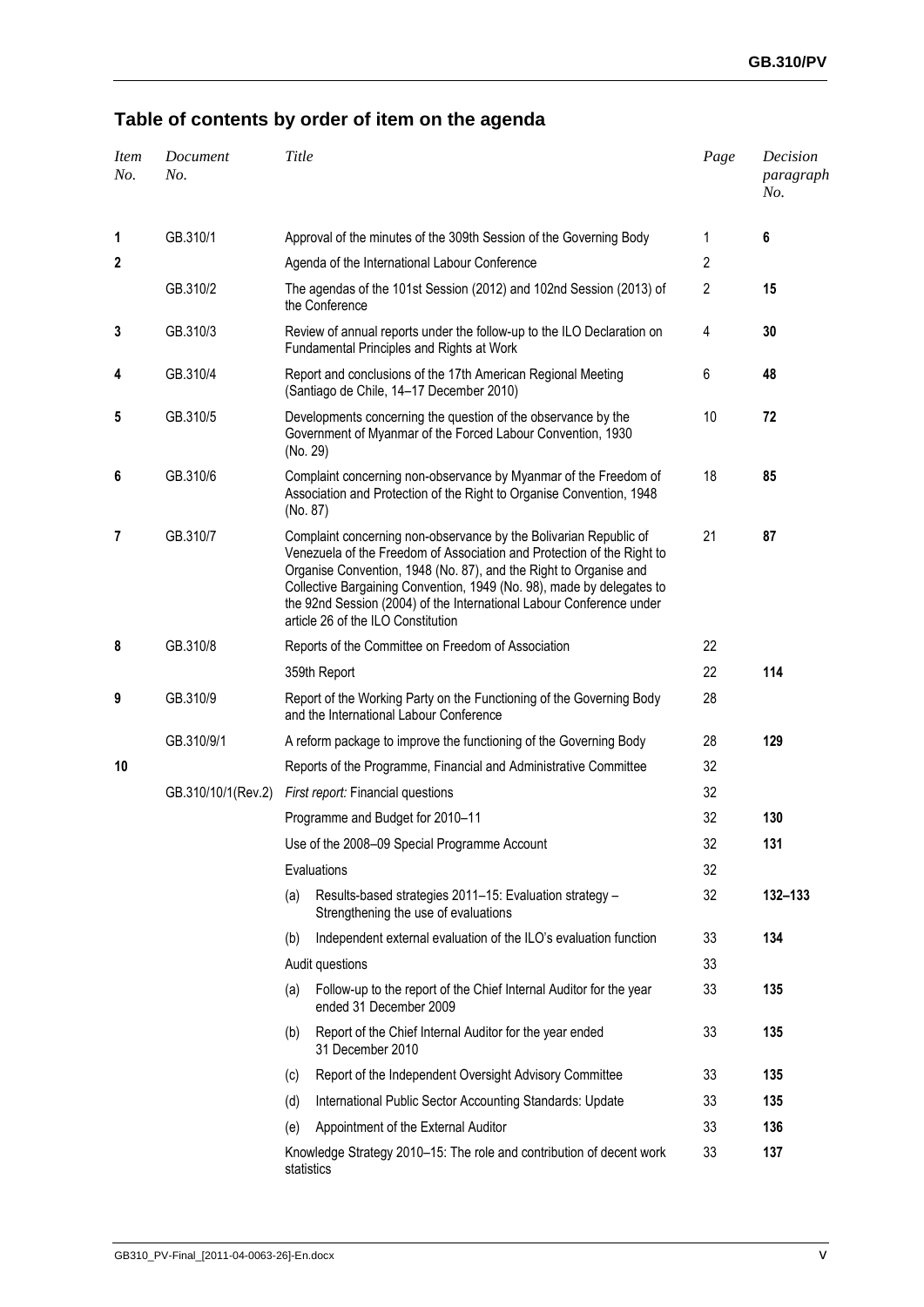| <b>Item</b><br>No. | Document<br>No.    | Title                                                                                                                                                                                                                                                                                                                                 | Page | Decision<br>paragraph<br>No. |
|--------------------|--------------------|---------------------------------------------------------------------------------------------------------------------------------------------------------------------------------------------------------------------------------------------------------------------------------------------------------------------------------------|------|------------------------------|
|                    |                    | Delegation of authority under article 18 of the Standing Orders of the<br>International Labour Conference                                                                                                                                                                                                                             | 33   | 138                          |
|                    |                    | Report of the Building Subcommittee                                                                                                                                                                                                                                                                                                   | 34   | 139                          |
|                    |                    | Other financial questions                                                                                                                                                                                                                                                                                                             | 34   |                              |
|                    |                    | Financial arrangements for a Commission of Inquiry concerning<br>the non-observance by Myanmar of the Freedom of Association<br>and Protection of the Right to Organise Convention, 1948 (No. 87),<br>and the Right to Organise and Collective Bargaining Convention,<br>1949 (No. 98)                                                | 34   | 140                          |
|                    |                    | Financial arrangements for a Commission of Inquiry concerning<br>the non-observance by the Government of the Bolivarian Republic<br>of Venezuela of the Freedom of Association and Protection of the<br>Right to Organise Convention, 1948 (No. 87), and the Right to<br>Organise and Collective Bargaining Convention, 1949 (No. 98) | 34   | 141                          |
|                    | GB.310/10/2(Rev.2) | Second report: Personnel questions                                                                                                                                                                                                                                                                                                    | 35   |                              |
|                    |                    | I. Statement by the staff representative                                                                                                                                                                                                                                                                                              | 35   | 142                          |
|                    |                    | II. Other issues: Progress report on the proposals contained in the<br>Director-General's letter of 17 November 2010 to the Chairperson<br>of the Staff Union Committee                                                                                                                                                               | 35   | 142                          |
|                    |                    | III. Composition and structure of the staff                                                                                                                                                                                                                                                                                           | 35   | 142                          |
|                    |                    | IV. Decisions of the United Nations General Assembly on the report of<br>the Board of the International Civil Service Commission                                                                                                                                                                                                      | 35   | 143                          |
|                    |                    | V. Pensions questions                                                                                                                                                                                                                                                                                                                 | 35   |                              |
|                    |                    | (a) Decisions of the United Nations General Assembly on the report<br>of the Board of the United Nations Joint Staff Pension Fund                                                                                                                                                                                                     | 35   | 144                          |
|                    |                    | (b) Report of the Board of the Special Payments Fund                                                                                                                                                                                                                                                                                  | 35   | 145                          |
|                    |                    | VI. Matters relating to the Administrative Tribunal of the ILO                                                                                                                                                                                                                                                                        | 36   |                              |
|                    |                    | (a) Composition of the Tribunal                                                                                                                                                                                                                                                                                                       | 36   | 146                          |
|                    |                    | (b) Statute of the Tribunal                                                                                                                                                                                                                                                                                                           | 36   | 147                          |
|                    | GB.310/10/3(Rev.)  | Third report: Programme and Budget proposals for 2012-13                                                                                                                                                                                                                                                                              | 36   | 150                          |
|                    | GB.310/10/4(Rev.)  | Report of the Government members of the Committee on Allocations<br><b>Matters</b>                                                                                                                                                                                                                                                    | 37   | 152                          |
|                    |                    | Scale of assessments of contributions to the budget for 2012                                                                                                                                                                                                                                                                          | 37   | 152                          |
| 11                 |                    | Reports of the Committee on Legal Issues and International Labour<br><b>Standards</b>                                                                                                                                                                                                                                                 | 38   |                              |
|                    | GB.310/11/1(Rev.)  | First report: Legal issues                                                                                                                                                                                                                                                                                                            | 38   |                              |
|                    |                    | I. Constitution of the International Labour Organization: Inclusive<br>language for the purpose of promoting gender equality                                                                                                                                                                                                          | 38   | 153                          |
|                    | GB.310/11/2(Rev.)  | Second report: International labour standards and human rights                                                                                                                                                                                                                                                                        | 38   |                              |
|                    |                    | III. Improvements in the standards-related activities of the ILO                                                                                                                                                                                                                                                                      |      |                              |
|                    |                    | (a) ILO standards policy: An approach for a robust and effective<br>international labour code                                                                                                                                                                                                                                         | 38   | 154                          |
|                    |                    | (b) Streamlining of the sending and processing of the information and<br>reports                                                                                                                                                                                                                                                      | 38   | 155                          |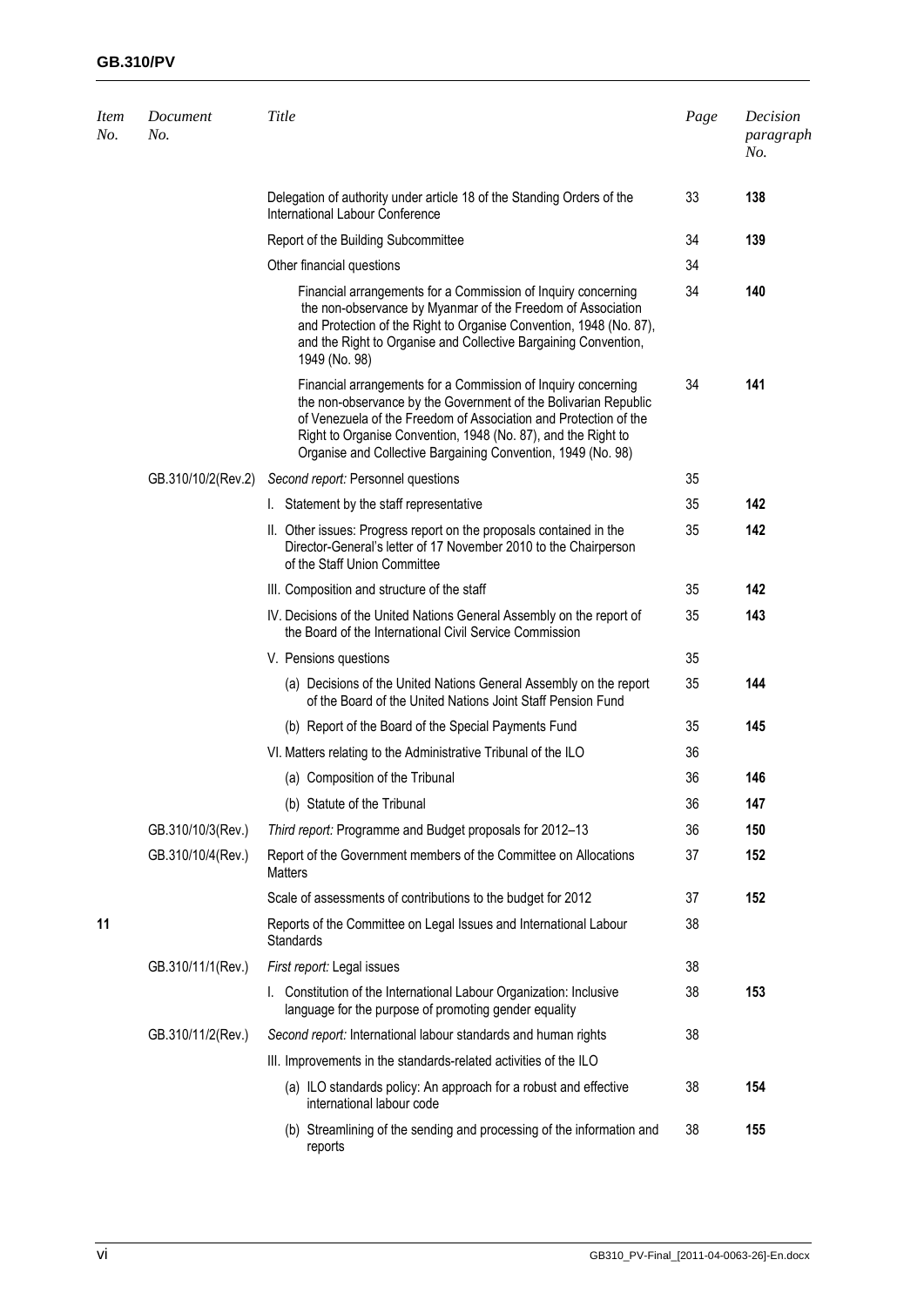# **GB.310/PV**

| <b>Item</b><br>No. | Document<br>No. | Title                                                                                                                                                                                                                           | Page | Decision<br>paragraph<br>No. |
|--------------------|-----------------|---------------------------------------------------------------------------------------------------------------------------------------------------------------------------------------------------------------------------------|------|------------------------------|
|                    |                 | IV. Choice of Conventions and Recommendations on which reports<br>should be requested under article 19 of the Constitution in 2012                                                                                              | 39   | 156                          |
|                    |                 | V. Ratification and promotion of fundamental and governance ILO<br>Conventions                                                                                                                                                  | 39   | 157                          |
|                    |                 | VI. Other questions                                                                                                                                                                                                             | 40   | 158                          |
| 12                 | GB.310/12(Rev.) | Report of the Subcommittee on Multinational Enterprises                                                                                                                                                                         | 40   | 159                          |
| 13                 | GB.310/13(Rev.) | Report of the Committee on Employment and Social Policy                                                                                                                                                                         | 40   | 160                          |
| 14                 | GB.310/14(Rev.) | Report of the Committee on Sectoral and Technical Meetings and<br><b>Related Issues</b>                                                                                                                                         | 40   |                              |
|                    |                 | 1. Sectoral Activities Programme: Proposals for 2012-13                                                                                                                                                                         | 40   | 161                          |
|                    |                 | 2. Effect to be given to the recommendations of sectoral and technical<br>meetings                                                                                                                                              | 41   |                              |
|                    |                 | 2.1. Meeting of Experts to Adopt a Code of Practice on Safety and<br>Health in Agriculture (Geneva, 25-29 October 2010)                                                                                                         | 41   | 162                          |
|                    |                 | 2.2. Global Dialogue Forum on Vocational Education and Training<br>(Geneva, 29-30 September 2010)                                                                                                                               | 41   | 163                          |
|                    |                 | 2.3. Global Dialogue Forum on New Developments and Challenges<br>in the Hospitality and Tourism Sector and their Impact on<br>Employment, Human Resources Development and Industrial<br>Relations (Geneva, 23-24 November 2010) | 41   | 164                          |
|                    |                 | 3. Sectoral activities for 2010-11                                                                                                                                                                                              | 42   |                              |
|                    |                 | 3.1. Composition and duration of the Tripartite Meeting of Experts<br>for the Development and Adoption of ILO Guidelines on<br>Training in the Port Sector (Geneva, 21-25 November 2011)                                        | 42   | 165                          |
|                    |                 | 3.2. Follow-up to the resolution concerning tonnage measurement<br>and accommodation adopted by the 96th Session (2007) of the<br>International Labour Conference                                                               | 42   | 166                          |
|                    |                 | 3.3. Revision of the guidelines on the medical fitness examinations<br>of seafarers, and revision of the Addendum to the International<br>Medical Guide for Ships concerning ships' medicine chests                             | 43   | 167                          |
|                    |                 | 3.4. Revision of the IMO/ILO/UNECE Guidelines for packing of cargo<br>transport units (1997 edition)                                                                                                                            | 43   | 168                          |
|                    |                 | 3.5. Composition of the Tripartite Meeting on Promoting Social<br>Dialogue on Restructuring and its Effects on Employment<br>in the Chemical and Pharmaceutical Industries<br>(Geneva, 24-27 October 2011)                      | 44   | 169                          |
|                    |                 | 4. The sectoral dimension of the ILO's work: Update of sectoral aspects<br>in the context of economic recovery: Education and research                                                                                          | 44   | 170                          |
|                    |                 | 5. Evaluation of the action programmes on health services, public<br>services, telecommunication services and utilities                                                                                                         | 44   | 170                          |
|                    |                 | 6. Report on the Action Programme on Transport Equipment<br>Manufacturing: The employment relationship, rights at work and<br>social protection (automotive sector)                                                             | 44   | 170                          |
| 15                 | GB.310/15(Rev.) | Report of the Committee on Technical Cooperation                                                                                                                                                                                | 44   |                              |
|                    |                 | I. Operational strategies for capacity development for constituents in<br>Decent Work Country Programmes and technical cooperation                                                                                              | 44   | 171                          |
|                    |                 | II. Decent work and aid effectiveness                                                                                                                                                                                           | 45   | 172                          |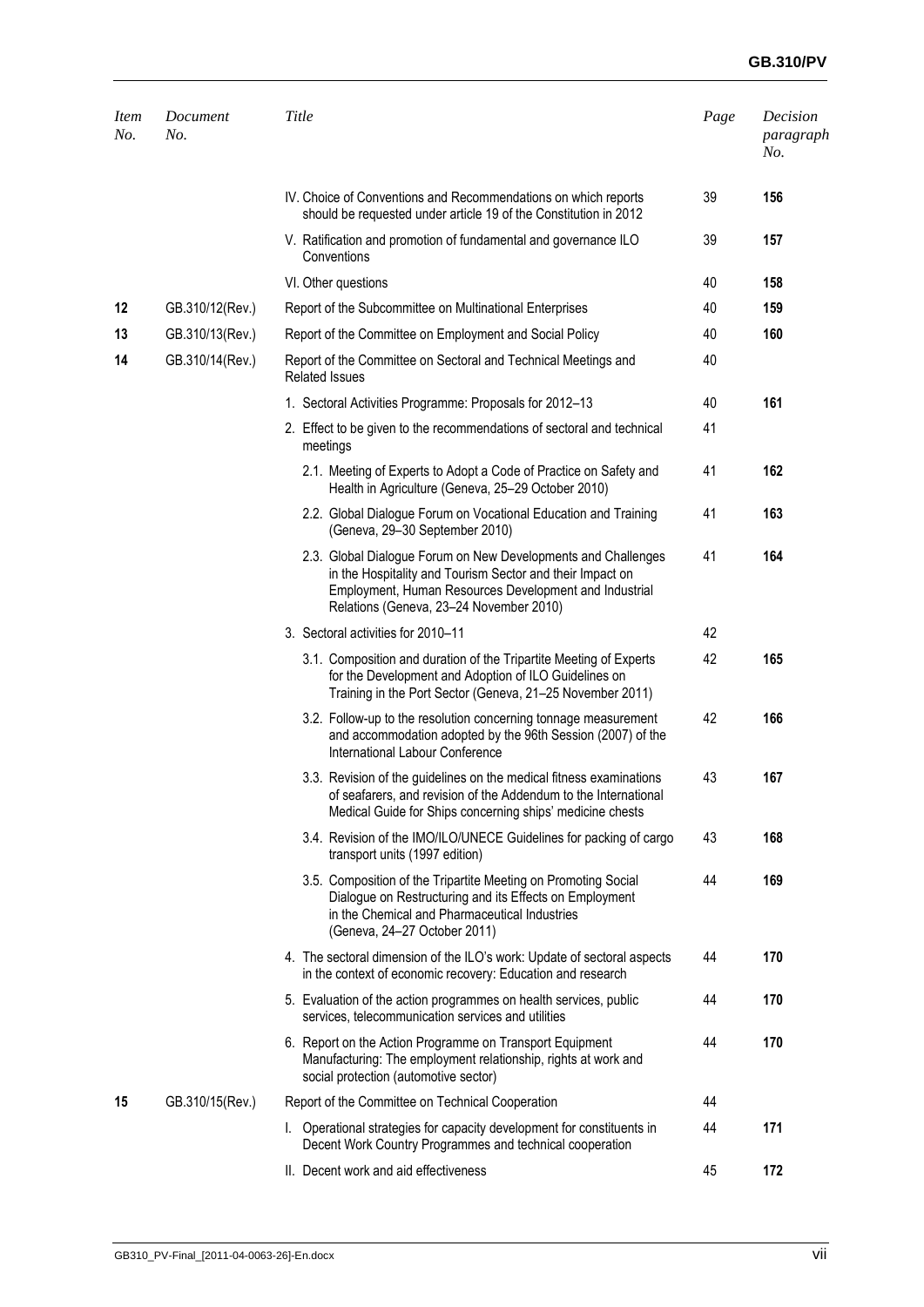# **GB.310/PV**

| <b>Item</b><br>No. | Document<br>No.   | Title                                                                                                                                                                                                                                                                                                        | Page | Decision<br>paragraph<br>No. |
|--------------------|-------------------|--------------------------------------------------------------------------------------------------------------------------------------------------------------------------------------------------------------------------------------------------------------------------------------------------------------|------|------------------------------|
|                    |                   | III. Operational aspects of the International Programme on the<br>Elimination of Child Labour (IPEC): Oral report                                                                                                                                                                                            | 45   | 172                          |
|                    |                   | IV. Report on the Implementation of the Tripartite Agreement on<br>Freedom of Association and Democracy in Colombia                                                                                                                                                                                          | 45   | 172                          |
| 16                 | GB.310/16         | Report of the Working Party on the Social Dimension of Globalization                                                                                                                                                                                                                                         | 45   |                              |
|                    |                   | Oral report of the Chairperson of the Working Party, HE Mr Matjila,<br>Ambassador and Permanent Representative of South Africa to the<br>United Nations Office in Geneva                                                                                                                                     | 45   | 173                          |
| 17                 |                   | Report of the Director-General                                                                                                                                                                                                                                                                               | 45   |                              |
|                    | GB.310/17         | Obituary                                                                                                                                                                                                                                                                                                     | 45   | 174                          |
|                    | GB.310/17/1(Rev.) | First Supplementary Report: Global Action Plan to promote<br>implementation of the HIV and AIDS Recommendation, 2010 (No. 200)                                                                                                                                                                               | 45   | 205                          |
|                    | GB.310/17/2       | Second Supplementary Report: Report of the Committee of Experts on<br>the Application of Conventions and Recommendations (Geneva,<br>25 November-10 December 2010)                                                                                                                                           | 51   | 206                          |
|                    | GB.310/17/3       | Third Supplementary Report: An update on the Participatory Gender<br>Audits and future prospects                                                                                                                                                                                                             | 52   | 217                          |
|                    | GB.310/17/4       | Fourth Supplementary Report: Decent work and the multilateral system                                                                                                                                                                                                                                         | 53   | 228                          |
|                    | GB.310/17/5       | Fifth Supplementary Report: Measuring decent work                                                                                                                                                                                                                                                            | 56   | 249                          |
|                    | GB.310/17/6(Rev.) | Sixth Supplementary Report: Appointment of a Regional Director                                                                                                                                                                                                                                               | 59   |                              |
|                    | GB.310/17/7       | Seventh Supplementary Report: Further developments in relation to the<br>International Organization for Standardization (ISO)                                                                                                                                                                                | 59   | 262                          |
|                    | GB.310/17/8       | Eighth Supplementary Report: Arrangements for the 15th Asia and the<br>Pacific Regional Meeting                                                                                                                                                                                                              | 61   | 267                          |
| 18                 |                   | Reports of the Officers of the Governing Body                                                                                                                                                                                                                                                                | 62   |                              |
|                    | GB.310/18/1       | First report: Representation alleging non-observance by Peru of the<br>Seafarers' Pensions Convention, 1946 (No. 71), made under article 24<br>of the ILO Constitution, by the Autonomous Confederation of Peruvian<br>Workers (CATP)                                                                        | 62   | 268                          |
|                    | GB.310/18/2       | Second report: Representation alleging non-observance by the<br>Dominican Republic of the Equality of Treatment (Accident<br>Compensation) Convention, 1925 (No. 19), made under article 24 of the<br>ILO Constitution by the National Confederation of Dominican Workers                                    | 62   | 269                          |
|                    | GB.310/18/3       | Third report: Representation alleging non-observance by Chile of the<br>Old-Age Insurance (Industry, etc.) Convention, 1933 (No. 35), and the<br>Invalidity Insurance (Industry, etc.) Convention, 1933 (No. 37), made<br>under article 24 of the ILO Constitution by the College of Teachers of<br>Chile AG | 63   | 270                          |
|                    | GB.310/18/4       | Fourth report: Arrangements for the 12th African Regional Meeting                                                                                                                                                                                                                                            | 63   | 271                          |
| 19                 | GB.310/19         | Composition and agenda of standing bodies and meetings                                                                                                                                                                                                                                                       | 63   |                              |
|                    |                   | Tripartite Meeting of Experts to Examine the Termination of Employment<br>Convention, 1982 (No. 158) and Recommendation, 1982 (No. 166)<br>(Geneva, 18-21 April 2011)                                                                                                                                        | 63   | 272                          |
|                    |                   | 100th Session of the International Labour Conference (Geneva,<br>1-17 June 2011)                                                                                                                                                                                                                             | 63   |                              |
|                    |                   | Invitation of intergovernmental organizations                                                                                                                                                                                                                                                                | 63   | 273                          |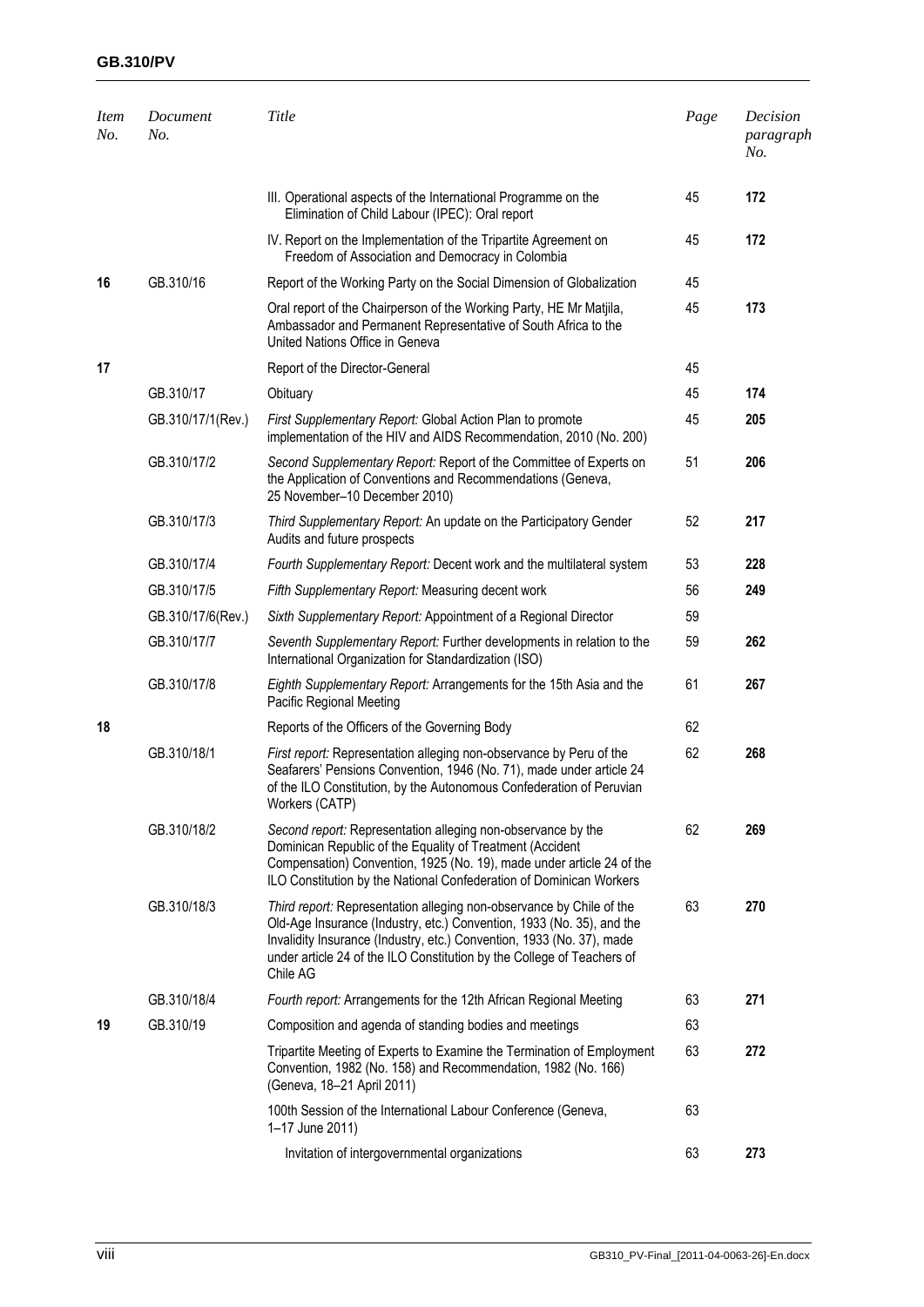# **GB.310/PV**

| <i>Item</i><br>No. | Document<br>No. | Title                                                                                                                                                                                                    | Page | Decision<br>paragraph<br>No. |
|--------------------|-----------------|----------------------------------------------------------------------------------------------------------------------------------------------------------------------------------------------------------|------|------------------------------|
|                    |                 | Workers' Symposium on Policies and Regulations to Combat Precarious<br>Employment (Geneva, 4-7 October 2011)                                                                                             | 64   |                              |
|                    |                 | Composition                                                                                                                                                                                              | 64   | 274                          |
|                    |                 | Agenda                                                                                                                                                                                                   | 64   | 275-276                      |
|                    |                 | Invitation of international non-governmental organizations                                                                                                                                               | 64   | 277                          |
|                    |                 | Global Dialogue Forum on the Role of Private Employment Agencies in<br>Promoting Decent Work and Improving the Functioning of Labour<br>Markets in Private Services Sectors (Geneva, 18-19 October 2011) | 65   |                              |
|                    |                 | Invitation of intergovernmental organizations                                                                                                                                                            | 65   | 278                          |
|                    |                 | Invitation of international non-governmental organizations                                                                                                                                               | 65   | 279                          |
|                    |                 | Tripartite Meeting on Promoting Social Dialogue on Restructuring and its<br>Effects on Employment in the Chemical and Pharmaceutical Industries<br>(Geneva, 24-27 October 2011)                          | 66   |                              |
|                    |                 | Invitation of intergovernmental organizations                                                                                                                                                            | 66   | 280                          |
|                    |                 | Invitation of international non-governmental organizations                                                                                                                                               | 66   | 281                          |
|                    |                 | Meeting of Experts on the Code of Practice on Safety in the Use of<br>Machinery (Geneva, 29 November-7 December 2011)                                                                                    | 66   |                              |
|                    |                 | Composition                                                                                                                                                                                              | 66   | 282-283                      |
|                    |                 | Agenda                                                                                                                                                                                                   | 67   | 284                          |
|                    |                 | Invitation of intergovernmental organizations                                                                                                                                                            | 67   | 285                          |
|                    |                 | Invitation of international non-governmental organizations                                                                                                                                               | 67   | 286                          |
|                    |                 | Appointment of Governing Body representatives on various bodies                                                                                                                                          | 67   |                              |
|                    |                 | Tripartite Meeting on Promoting Social Dialogue on Restructuring and its<br>Effects on Employment in the Chemical and Pharmaceutical Industries<br>(Geneva, 24-27 October 2011)                          | 67   | 287                          |
|                    |                 | Information notes                                                                                                                                                                                        | 68   |                              |
|                    | GB.310/Inf.1    | Programme of meetings for the remainder of 2011 and advance<br>information for 2012                                                                                                                      | 68   | 288                          |
|                    | GB.310/Inf.2    | Approved symposia, seminars, workshops and similar meetings                                                                                                                                              | 68   | 288                          |
|                    | GB.310/Inf.3    | Requests from international non-governmental organizations wishing to<br>be represented at the 100th Session (2011) of the International Labour<br>Conference                                            | 68   | 288                          |
|                    |                 | List of participants                                                                                                                                                                                     | 69   |                              |
|                    |                 |                                                                                                                                                                                                          |      |                              |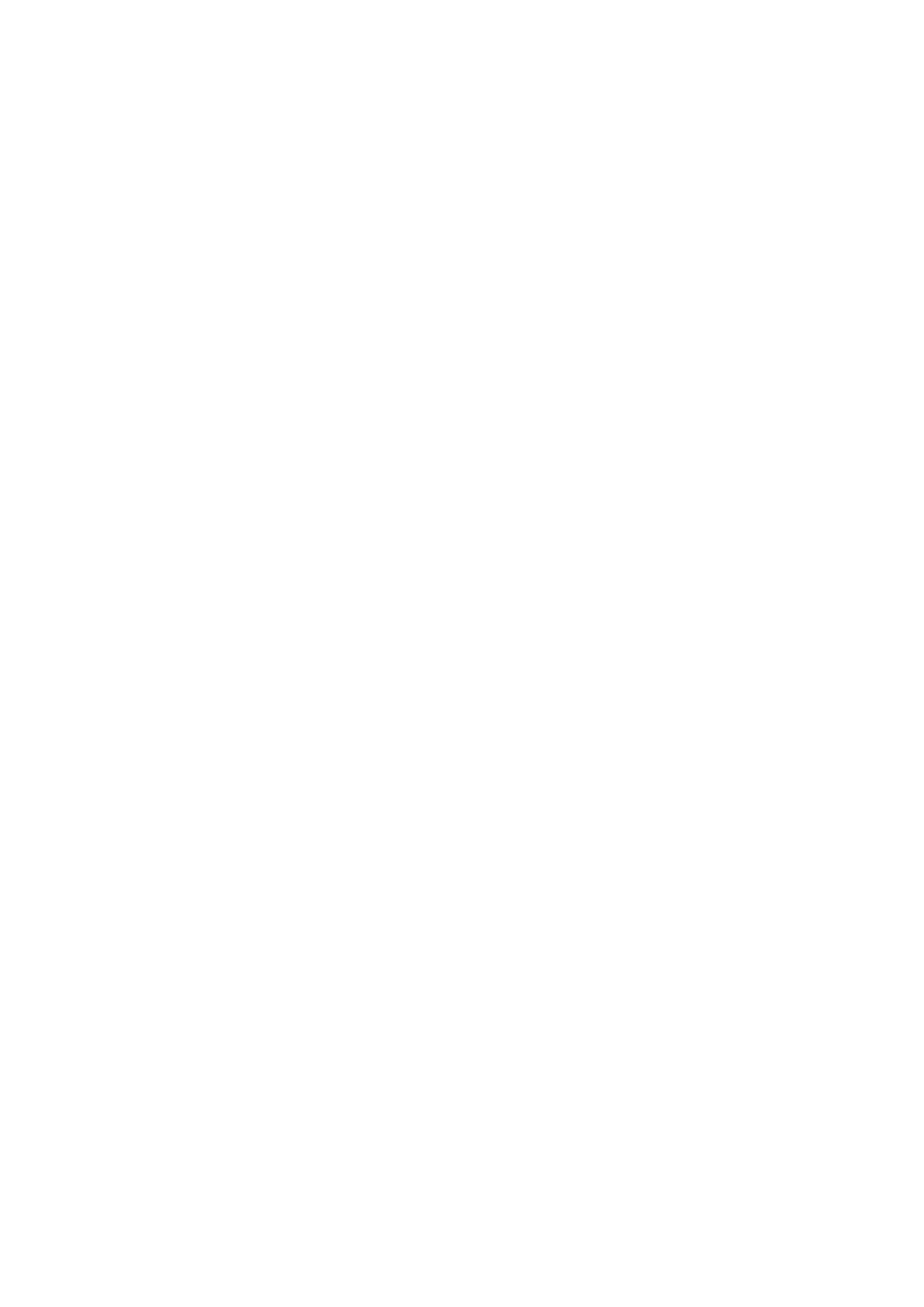## **MINUTES OF THE 310TH SESSION OF THE GOVERNING BODY OF THE INTERNATIONAL LABOUR OFFICE**

Geneva, Tuesday, 22 – Thursday, 24 March 2011

- **1.** The Governing Body noted that, on 31 January 2011 the Permanent Mission of the Republic of Tunisia had informed the Office that the group of ambassadors of African countries in Geneva had been asked to nominate a candidate for the post of Chairperson of the Governing Body during the remainder of the period 2010–11. The Government group had accordingly nominated HE Jerry Matthews Matjila, Ambassador of the Republic of South Africa, who had obtained the necessary support.
- **2.** *The Chairperson*, taking the chair, expressed his solidarity with the people of Japan who were struggling to overcome the terrible devastation caused by the recent massive earthquake and tsunami. On behalf of the Governing Body, he conveyed sincere condolences to the people of Japan for the loss of human life.
- **3.** *A Government representative of Japan* thanked the Governing Body, the Office, and the workers and employers of the world for the display of solidarity with the Government and people of Japan, and for the offers of assistance from many countries. The Japanese people were united in the face of the disaster and would undoubtedly come through it, thanks to the strong feeling of national solidarity.
- **4.** Referring to the 15th Asian Regional Meeting, which had been planned to take place from 10–13 April 2011 in the city of Kyoto, the speaker said that after consultation with the Director-General, it had been decided to propose to the Governing Body that the meeting should be postponed, and confirmed that such a proposal, if made, would be accepted by the Government of Japan.
- **5.** *In their statements during the course of the meeting, the members of the Governing Body expressed their sorrow and solidarity with the Government and people of Japan.*

## **First item on the agenda**

APPROVAL OF THE MINUTES OF THE 309TH SESSION OF THE GOVERNING BODY (GB.310/1)

## **Governing Body decision:**

**6.** *The Governing Body approved the minutes of the 309th Session, as amended.* (GB.310/1, paragraph 3.)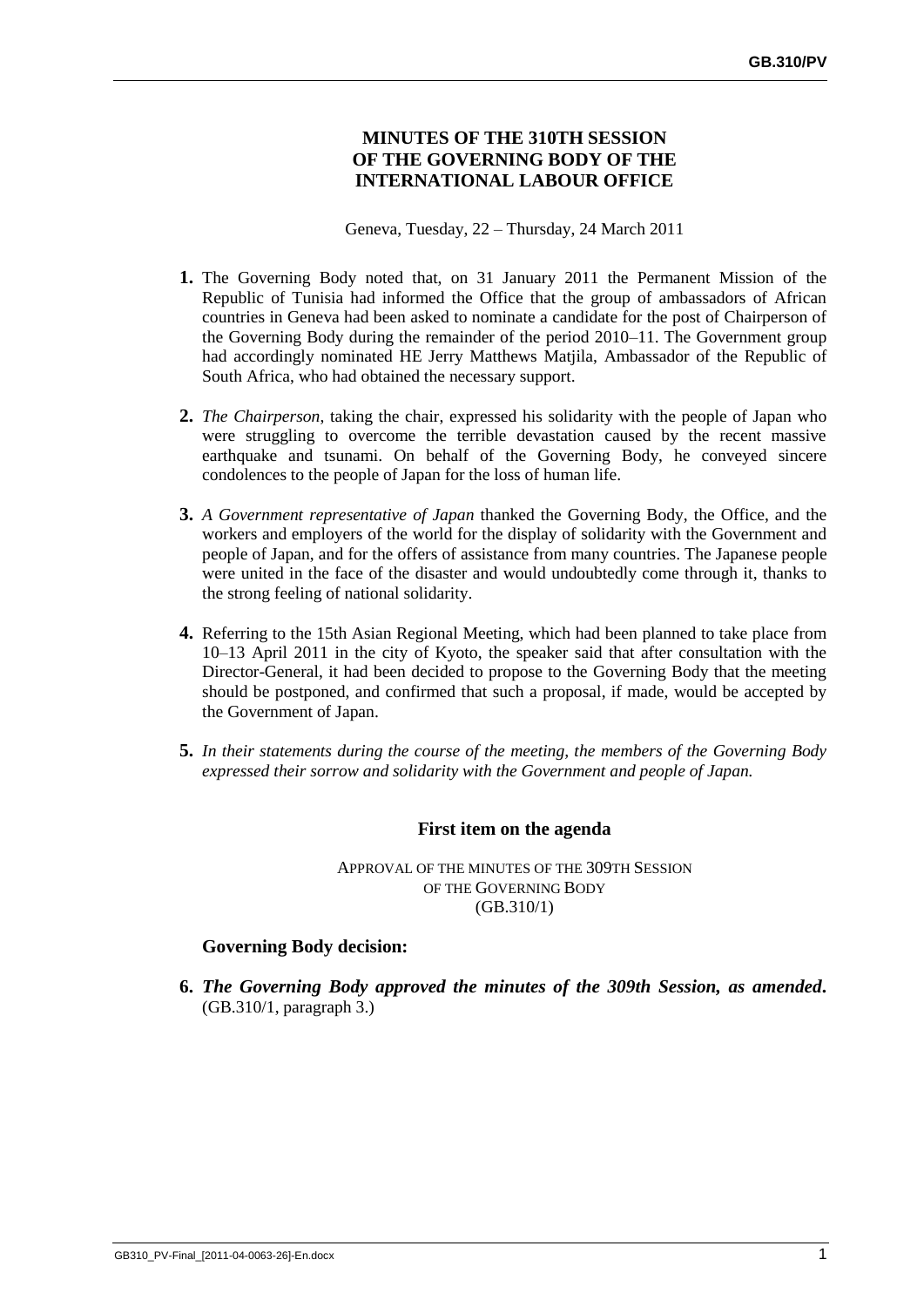## **Second item on the agenda**

#### AGENDA OF THE INTERNATIONAL LABOUR CONFERENCE

#### *The agendas of the 101st Session (2012) and 102nd Session (2013) of the Conference* (GB.310/2)

- **7.** *A representative of the Director-General* recalled that, in November 2010, the Governing Body had been unable to reach agreement on the items that would complete the agendas of the 101st and 102nd Sessions. The informal working group established by the Governing Body on that date with a view to making recommendations which would facilitate decisions needed more time for its deliberations and wanted the final decision on the item in question to be postponed until the last day of the present session of the Governing Body.
- **8.** He recalled that the informal working group, when starting its work, had asked the members of the Governing Body, through the Office, to indicate their preferences for three of the eight proposals contained in paragraph 3 of the Office paper. The following three proposals had been rejected, namely: (iv) a possible Recommendation on policy coherence among economic, financial, employment and social policies; (vi) finance with a social purpose; and (viii) the right to information and consultation in the framework of economic restructuring. Given the strong support for proposal (i) employment and social protection in the new demographic context, and the interest shown in proposal (vii) youth entrepreneurship: transforming jobseekers into job creators, the group had considered the possibility of combining the proposals in question into one item, in view of the complementary nature of the themes. It had also thought of the possibility of selecting proposal (iii) a possible follow-up to the recurrent discussion on social security, but had concluded that only the Governing Body would be able to take a decision on the follow-up to the Conference discussion in June 2011.
- **9.** *It was decided that a final decision on the second item on the agenda would be postponed until the last day of the Governing Body meeting.*
- **10.** When the discussion resumed, *the representative of the Director-General* said that following intensive work sessions, the informal working group had decided, contrary to its original idea, that it would not be appropriate to combine proposals (i) and (vii) into one item because that might water down the key elements of the items concerning youth employment or the policy implications of the item concerning demographic change. The group recommended instead that, in view of the critical youth employment situation in many developed and developing countries, a situation that had been demonstrated by the recent events in a number of Arab countries, an item on the youth employment crisis be included on the agenda of the 2012 Session of the Conference. In order to examine that item, certain elements of proposal (vii) would be adopted and incorporated into the broader context of comprehensive integrated action and global policies aimed at promoting decent work opportunities for young people. If the Governing Body were to approve the proposal, a detailed paper on the substance of the proposal would be presented in June.
- **11.** With regard to proposal (iii), a possible follow-up to the recurrent discussion on social security that would take place in June 2011, the informal working group unanimously agreed that it would be very useful for the Conference to examine so important a topic. However, given that the outcome of the discussion could not and should not be anticipated, the group recommended that the second item be selected following the recurrent discussion on social security, on the understanding that preference would be given to a follow-up to that discussion on the basis of needs and timing, as well as the nature of the follow-up to be decided. The scope of the discussion would be determined by the outcome of the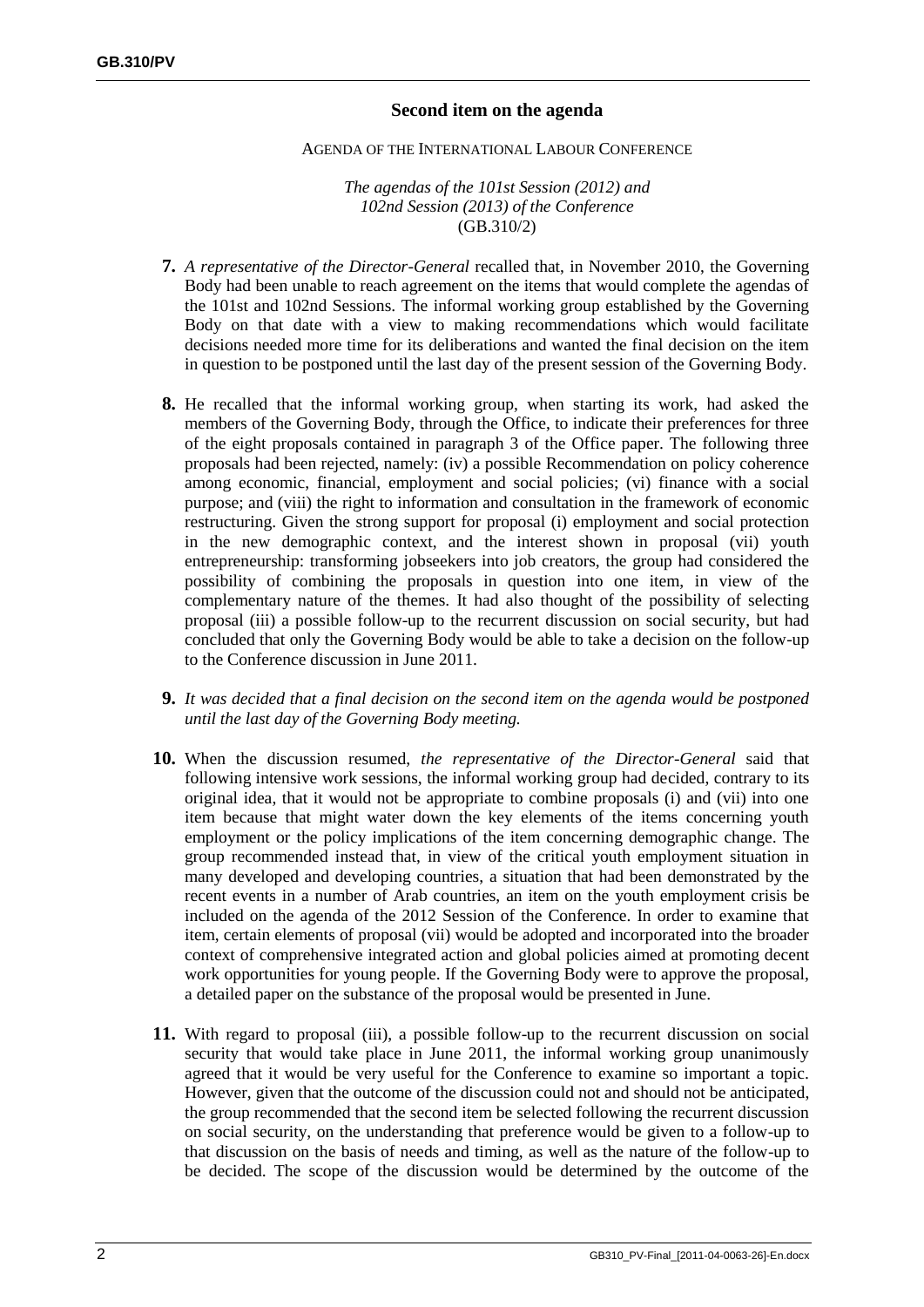recurrent discussion during the Conference. The informal working group considered that, by selecting topics such as youth employment and follow-up to the recurrent discussion on social security, the Governing Body was responding to current needs, which should guide the choice of subjects for discussion at the Conference.

- **12.** With regard to the 2013 Session of the Conference, the informal working group recommended proposal (i) employment and social protection in the new demographic context, originally selected for the 2011 session of the Conference.
- **13.** *The Employer Vice-Chairperson* thanked the Office for the thorough presentation of the recommendation made by the informal working group, and noted that some of the ideas examined in the context of Governing Body reform were being applied in the process in question. He supported the proposal presented.
- **14.** *The Worker Vice-Chairperson* accepted the proposal that had been presented. Many people had worked hard to reach a conclusion, and everyone was pleased that a selection group had been formed which, if not the ideal solution, would enable progress to be made in the process of determining the agendas of the ILO's principal bodies.

## **Governing Body decision:**

- **15.** *The Governing Body decided:*
	- *(a) to include in the agenda of the 101st Session (2012) of the Conference an item on the youth employment crisis (general discussion);*
	- *(b) that the second technical item for the completion of the 2012 Conference agenda would be selected following the June 2011 Conference recurrent discussion on social protection (social security); preference would be given to a follow-up to the recurrent discussion on social protection (social security) on the basis of need and timing, as well as the nature of the follow-up to be decided. The scope of the discussion would be determined by the outcome of the Conference discussion;*
	- *(c) that the 102nd Session (2013) of the Conference would be held in Geneva;*
	- *(d) to include the following items in the agenda of the 102nd Session (2013) of the Conference:*
		- *(i) the recurrent discussion on the strategic objective of social dialogue;*
		- *(ii) employment and social protection in the new demographic context (general discussion);*

*it being understood that the finalization of the 2013 Conference agenda would depend on the final decision to be taken in June 2011 as regards the follow-up to the recurrent discussion on social protection (social security) in the context of the 2012 Conference agenda.*

(GB.310/2, paragraphs 12, 18 and 19, as amended.)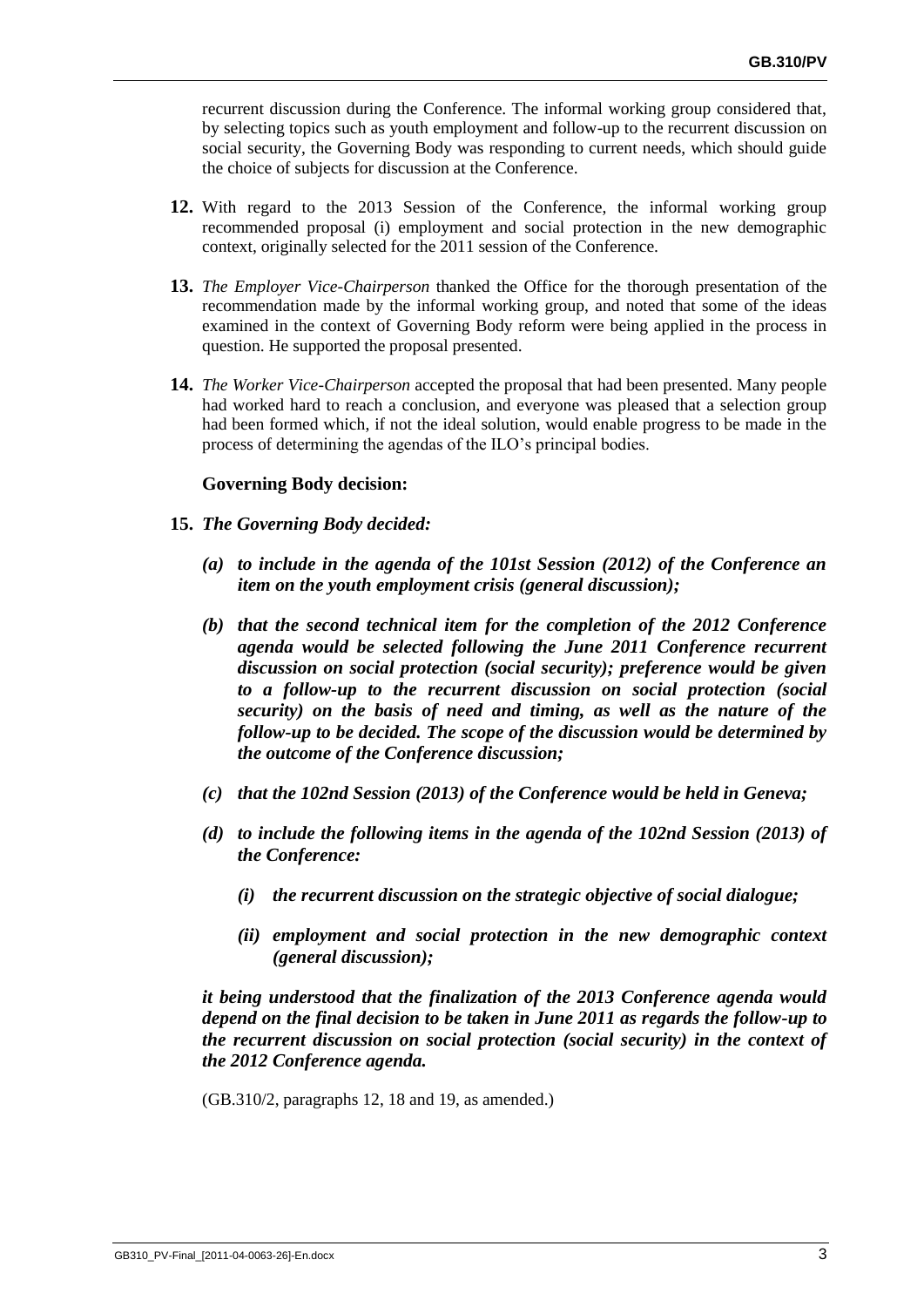# **Third item on the agenda**

#### REVIEW OF ANNUAL REPORTS UNDER THE FOLLOW-UP TO THE ILO DECLARATION ON FUNDAMENTAL PRINCIPLES AND RIGHTS AT WORK (GB.310/3)

- **16.** *The Employer Vice-Chairperson* expressed concern at the link that was being established between follow-up to the Declaration and ratification of Conventions, despite the fact that the Declaration was clearly a promotional instrument. It promoted fundamental principles and rights at work, as paragraph 5 in the document recognized, which was something other than ratification, and this was an issue that the Employers had raised several times, and were called to do so again. From this point on, however, the document, particularly paragraphs 15 and 90, insisted on the idea of ratification.
- **17.** He stressed, firstly, that promotion and ratification were different activities. Secondly, it was important to note that ratification and implementation were not the same. Ratification in many developing countries did not mean the same as implementation. The aim of the Declaration was to raise awareness on values and principles, and to promote them through appropriate mechanisms and to follow them up through the Global Report and the annual reports.
- **18.** The revision of the Global Report mechanism was proof that the 1998 Declaration had not disappeared and must not disappear as support for the fundamental principles and rights at work was tantamount to a prerequisite for membership of the ILO. The ratification of Conventions was a voluntary act and a decision by governments per se. Therefore, once again, although they were satisfied with the information contained in the report, the Employers were not in agreement with the Office that ratification was the Declaration's main objective.
- **19.** *The Worker Vice-Chairperson* remarked that the Employers had introduced elements into the discussion that were of great importance to both Workers and Employers. The group agreed that there was a fundamental difference between ratification and respect, implementation and ongoing observance, although these were two parts of a whole. The Workers believed that a level of respect needed to accompany ratification of an instrument and that ratification should not simply be thought of as a means to avoid continued reminders to ratify. However, for decent work to be a fundamental value in all countries, promotion required greater attention. In this connection, there was a need for leadership by the more privileged countries, not only in economic matters but also in moral, ethical and value-driven matters.
- **20.** The Workers supported the report, but it had to be used to promote greater involvement and greater efforts not only towards ratification but also towards full respect for the core Conventions and the Decent Work Agenda. The Office should ensure that technical cooperation was carried through so that countries could develop national strategies to effectively promote and implement the Conventions that they had ratified.
- **21.** *A Government representative of Burundi* spoke of the issue of the effective elimination of child labour, which was especially fundamental in situations of conflict and disaster. The ILO had helped Burundi, through its International Programme on the Elimination of Child Labour (IPEC), since 2003 to remove more than 3,000 children who had been forcibly recruited into armed groups. Those who were of school age had been returned to school and others had been given vocational training. The Government of Burundi had taken steps to make primary education free in order to ensure that children attended school and were protected from exploitation. The Government was implementing a national plan of action on the worst forms of child labour and had drafted a report in 2010 on the application and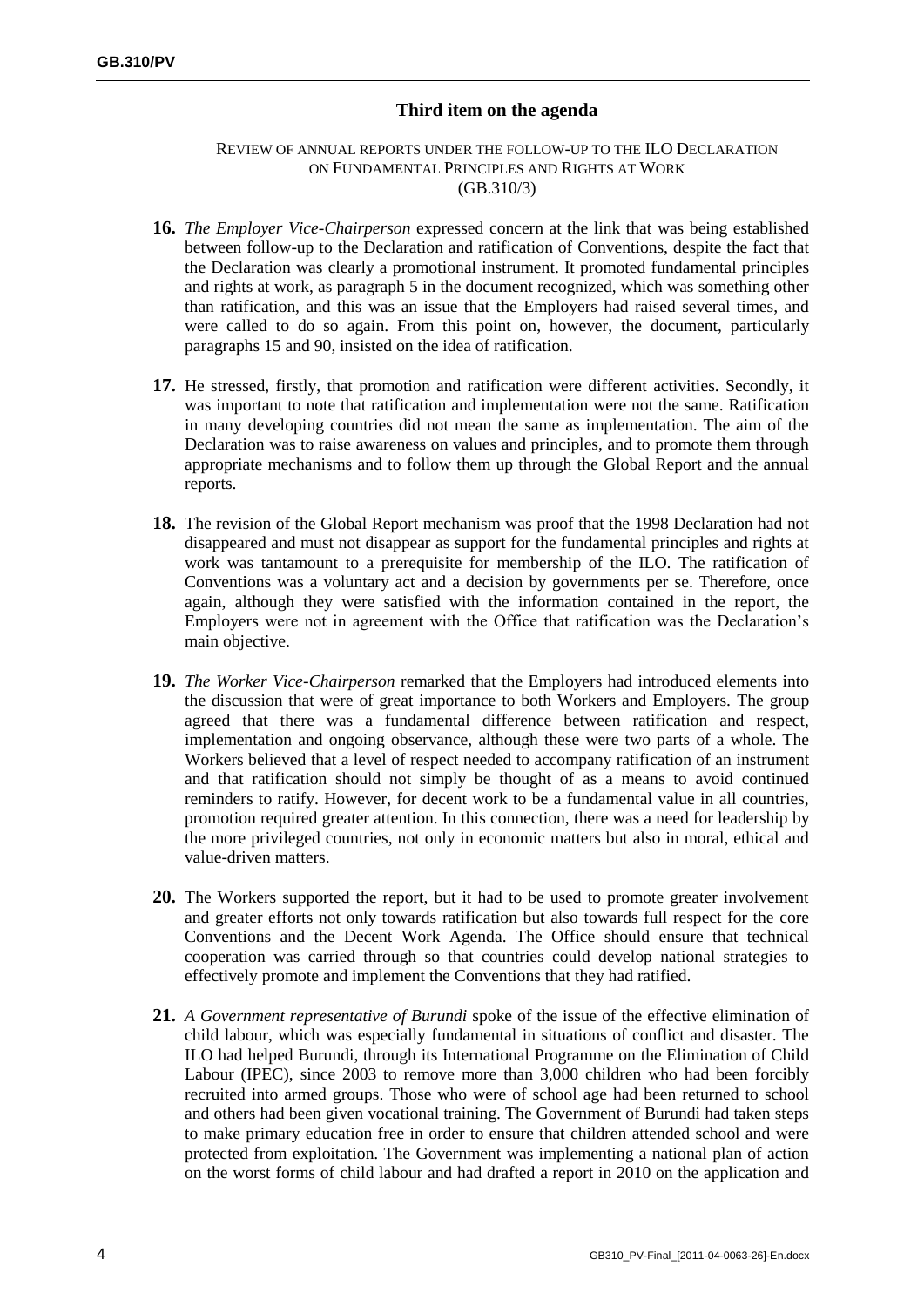implementation of the Worst Forms of Child Labour Convention, 1999 (No. 182). The action plan identified annual priorities and provided a list of the worst forms of child labour in the country. The Government was currently investigating how different ways of protecting children and of punishing those guilty of involving children in the worst forms of child labour could be included in national legislation. Other activities involved combating the sexual exploitation of children for commercial purposes. A study was due to be launched in June 2011. Another problem involved child domestic labour, which urgently needed to be eliminated in Burundi. A status report was planned for the near future and ILO support was indispensable in promoting the planned Convention on domestic workers.

- **22.** *A Government representative of Sudan* commended the report and hoped that his country would be able to benefit from such reports. He noted the progress in implementation and ratification, and even in adherence where ratification had not yet taken place. The report also had the merit of taking countries in need of technical and promotional assistance into consideration. Sudan was in great need of such technical assistance, as stressed in the report. With Sudan now effectively dividing into two States, this need was more pressing still.
- **23.** *A Government representative of Bangladesh* agreed that ratification was an important building block in translating national obligations into action, but that it was equally important to create an enabling environment. The report should therefore take a broader view and objectively assess national efforts to implement the principles and provisions of ILO instruments, even if they were not yet ratified. Bangladesh had always underlined the importance of awareness raising and capacity building to set the stage for ratification, and appreciated ILO technical cooperation in this regard, which was beneficial irrespective of a country's level of development.
- **24.** Bangladesh remained engaged with the social partners concerning ratification of the Minimum Age Convention, 1973 (No. 138), and noted the reference in the report to the country's National Education Policy 2010, which ensured free and compulsory education for every child up to the age of 14. Bangladesh had achieved Millennium Development Goal targets of near-universal primary and secondary school enrolment and gender parity in schooling. The current key challenge was to prevent slippage into the labour market. As a way of reversing this trend, the Government had decided to introduce the provision of meals in primary schools. The draft National Children's Policy 2010 invoked provisions for the effective elimination of child labour and the Ministry of Labour and Employment was working on the implementation of the National Child Labour Elimination Policy 2010. He regretted that his Government had not reported on the setting up of a parliamentary committee to examine the issue of ratification of Convention No. 138. Referring to the table in Appendix VI of the report, he pointed out that Bangladesh had actually ratified Convention No. 182 and should therefore not be listed under the heading of "Ratification intention".
- **25.** *A Government representative of Mexico* referred to paragraph 53, which mentioned the work of the Ministry of Social Development in Mexico and its work in implementing the Opportunity Programme to promote the elimination of child labour. She stated that the Programme was active among those living in extreme poverty, supporting education, health, nutrition and income but, while contributing to eliminating child labour, was not exclusively dedicated to such elimination.
- **26.** IPEC was providing technical assistance to the Government through the Ministry of Labour and Social Security to the Stop Child Labour in Agriculture project, and not through the Ministry of Social Development. The aim of this project, which was launched in January 2010 and would last for 48 months, was to prevent and eliminate child labour in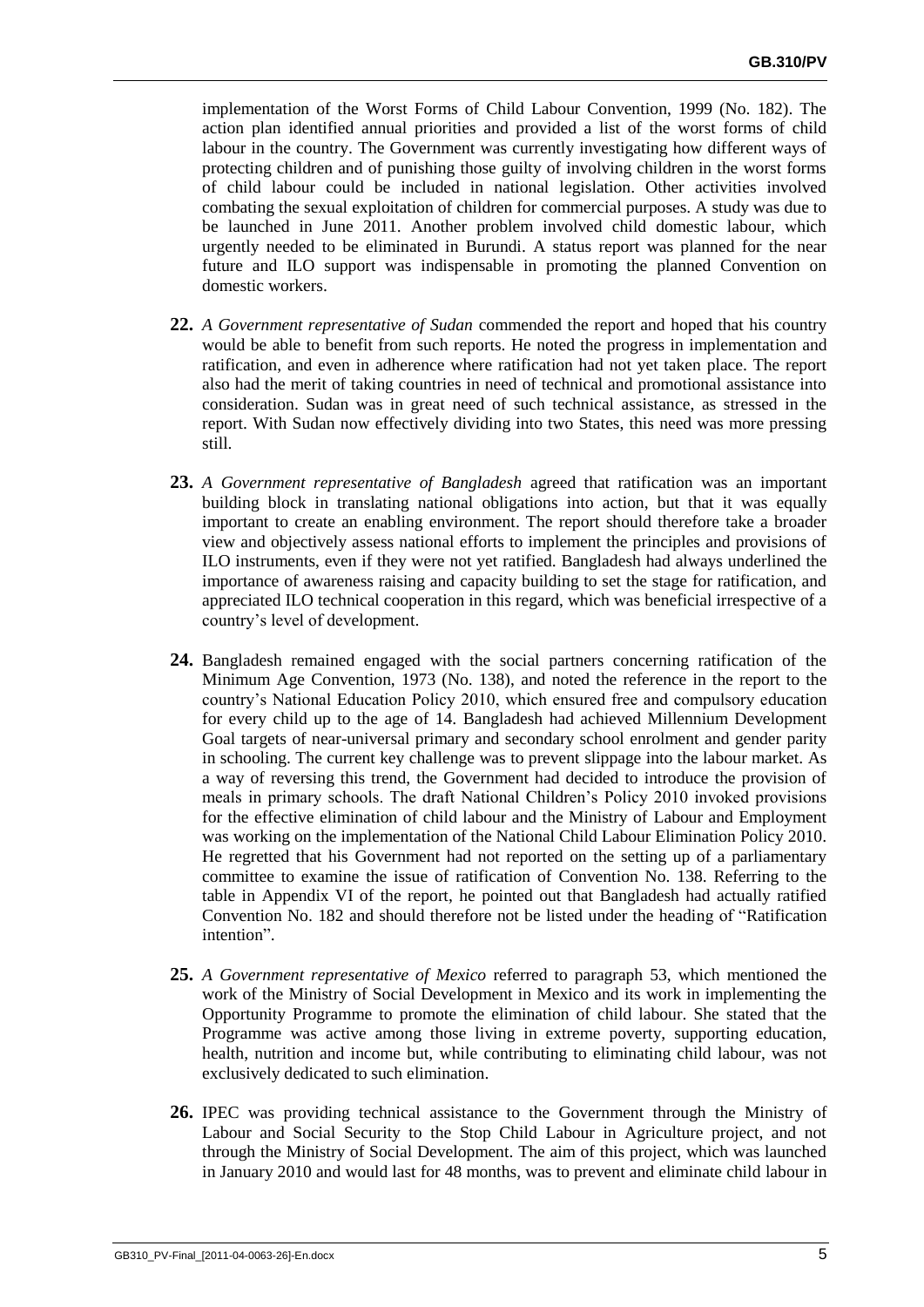Mexico, particularly in the agricultural sector with special focus on indigenous children who were internal migrants. The project was active in Chiapas, Michoacan, Sinaloa and Veracruz.

- **27.** *The representative of the Director-General* first announced an item of information not contained in the report, namely that Cape Verde had ratified Convention No. 138.
- **28.** He assured Bangladesh that a correction would be made to the error in Appendix VI and that Mexico's clarifications would be taken into account. He reassured the Employers that the promotional nature of the follow-up exercise was fully understood and that the Office had sought to reflect this in the document. He thanked the social partners for raising the issue of the place of ratification and the promotion of ratification in the follow-up to the Declaration. When adopted in 1998, the main text of the Declaration, not simply its annex, made specific reference to the ILO's obligation to offer technical support and advisory services to promote ratification of the core Conventions, in addition to the work of promoting the application of the fundamental principles and rights. The present document attempted to take all these responsibilities into account and the Office was open to discussion on how this could best be achieved.
- **29.** The fact that the Conference chose to realign the follow-up to the 1998 Declaration in the light of the adoption of the 2008 Declaration on Social Justice for a Fair Globalization, showed that the ILO regarded the 1998 Declaration as being of critical importance. The Office was therefore now seeking to take a more dynamic approach in producing the annual report, giving emphasis to its interactions with member States and focusing more closely on the type of assistance that could be provided to individual States in promotion of the principles of the Declaration, and he hoped that the Office would benefit from the yearly feedback on how best it should react to meet Members' needs.

## **30.** *The Governing Body took note of the report.*

## **Fourth item on the agenda**

REPORT AND CONCLUSIONS OF THE 17TH AMERICAN REGIONAL MEETING (SANTIAGO DE CHILE, 14–17 DECEMBER 2010) (GB.310/4)

**31.** *A representative of the Director-General* (the Director of the ILO Regional Office for Latin America and the Caribbean) said that the 17th Regional Meeting had taken place in a climate of optimism because, thanks to the counter-cyclical policies implemented in 2010, a large part of Latin America had been able to overcome the financial crisis and its impact on employment. The Meeting had attracted almost 300 representatives of constituents in the region, had been characterized by a high level of participation by the countries of the Caribbean region, and had welcomed Sebastián Piñera, President of Chile, and Angelino Garzón, Vice-President of Colombia, as guest speakers. In a number of countries in the region, crisis response had been characterized by the implementation of bold and serious policies that had made it possible to avert the threat of a sharp rise in poverty, by the first hint of a return to growth, by the implementation of successful social programmes and by a fall in urban unemployment in 2010. Remaining challenges included the consolidation of democracy, the need to reduce inequalities, strengthen rights and mechanisms for participation through more effective social dialogue, and improve quality of work. The Meeting had also extensively discussed the worrying problem of youth unemployment, which affected almost 7 million young people in the region.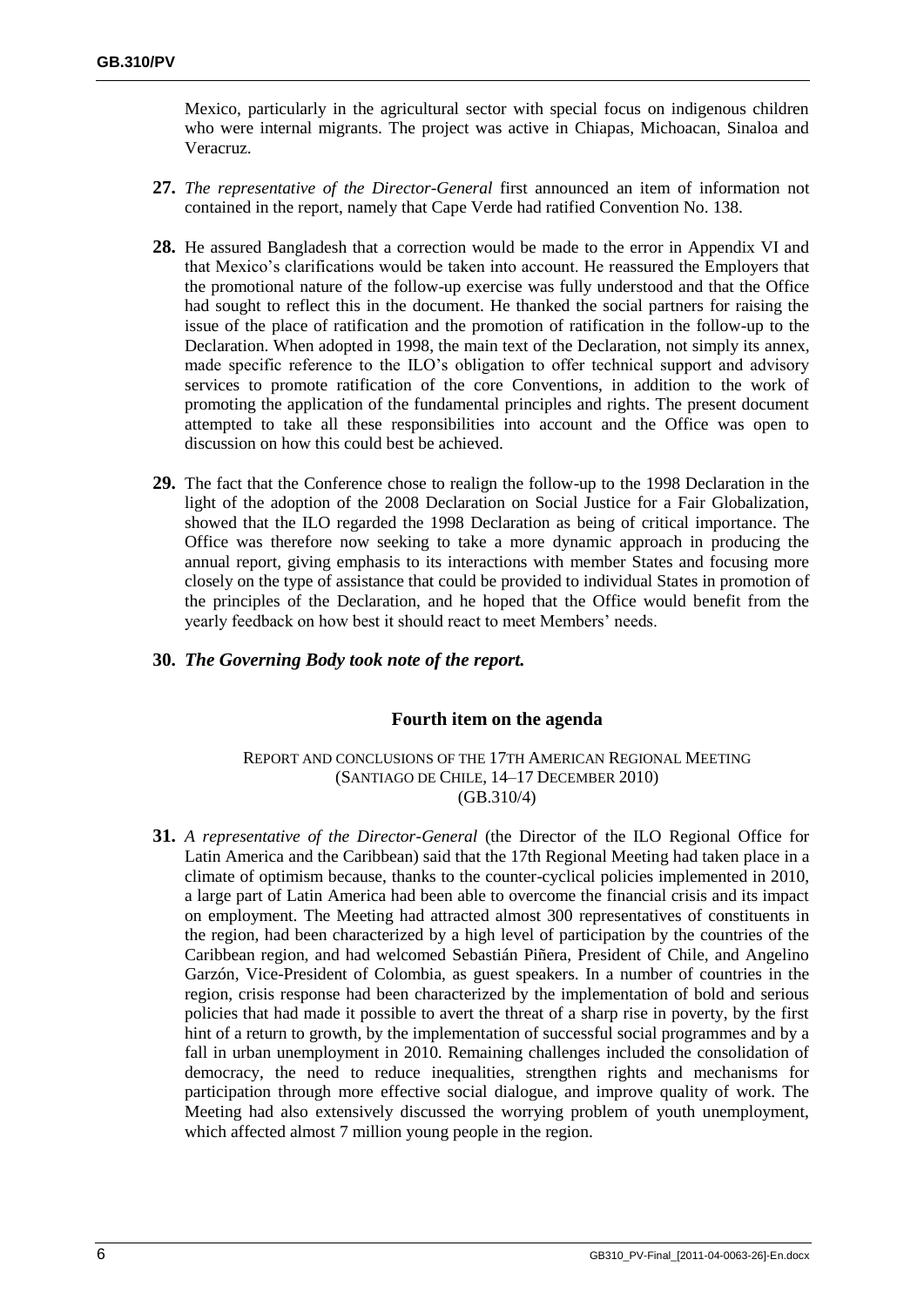- **32.** The conclusion adopted by the Meeting emphasized, among other things, the importance of promoting economic competitivity, together with social cohesion, preserving and respecting the fundamental rights at work enshrined in the Declaration of 1998. With that in mind, agreement had been reached on implementing regional technical cooperation programmes focusing on the following key elements: efforts to strengthen freedom of association and collective bargaining; promotion and development of sustainable enterprises that would be competitive and respect the fundamental principles and rights at work; and moves to strengthen labour ministries. The Regional Office would continue supporting the regional campaign of the Trade Union Confederation of Workers of the Americas (CSA) for freedom of association in Latin America and the Caribbean, which was being developed jointly with the Bureau for Workers' Activities (ACTRAV); continue working with the Bureau for Employers' Activities (ACT/EMP) on establishing a diagnostic of the current situation and draw up proposals in connection with the second of the key elements referred to; and continue providing assistance to labour ministries, the key actors in economic recovery.
- **33.** During the Meeting, the President of Chile had signed a preliminary draft law with a view to ratifying the Promotional Framework for Occupational Safety and Health Convention, 2006 (No. 187), following the tripartite agreement reached after the mining accident in Chile. The Regional Office would continue to work towards increasing the coverage, benefits and quality of social protection, including by promoting the Social Protection Floor, and there were plans to recruit a regional occupational safety and health specialist. The Regional Office had committed itself to working intensively to overcome inequalities in the region.
- **34.** Lastly, the speaker expressed her profound gratitude to the authorities and the people of Chile for the hospitality and warmth shown to the tripartite delegations from the entire region.
- **35.** *The Employer Vice-Chairperson* welcomed the fact that the conclusions of the Meeting linked decent and productive work with sustainable enterprises. The Employers' group hoped that the project currently being implemented by ACT/EMP and the Regional Office would not be limited to diagnostics of the obstacles hindering the development of small enterprises, but would make it possible to launch programmes to promote formalization. Youth unemployment was a very serious problem since it affected young people not only as waged or self-employed workers but also as founders of micro- and small enterprises. With the new Regional Director, and thanks to the process set in motion by the Regional Meeting, it should be possible to define specific actions in collaboration with the countries of the region to promote enterprise creation and the creation of decent work and self-employment with social projection.
- **36.** *An Employer member from Brazil* highlighted the importance of the regional meetings in promoting a degree of coherence in thinking between subregions which, in the case of the Americas, were characterized by their heterogeneity. The speaker recalled that, in 2006, it had not been possible to achieve a consensus on the Decent Work Agenda for the Hemisphere given the broad scope of the decent work concept. At the 17th Regional Meeting, the employers had reaffirmed their endorsement of the points of consensus of the Agenda in question, and had proposed that genuine social dialogue be established on the definition of its fundamental concepts. It was important to keep in mind two concepts defined in recent years by the ILO which were now inextricably linked: decent work and work in sustainable enterprises. It was no longer accepted that an enterprise could fulfil its role by simply generating profit if it failed to create jobs. For the idea of decent work to become a reality, companies needed to work in an environment that would enable them to develop in a globalized world governed by the imperative need to promote competence and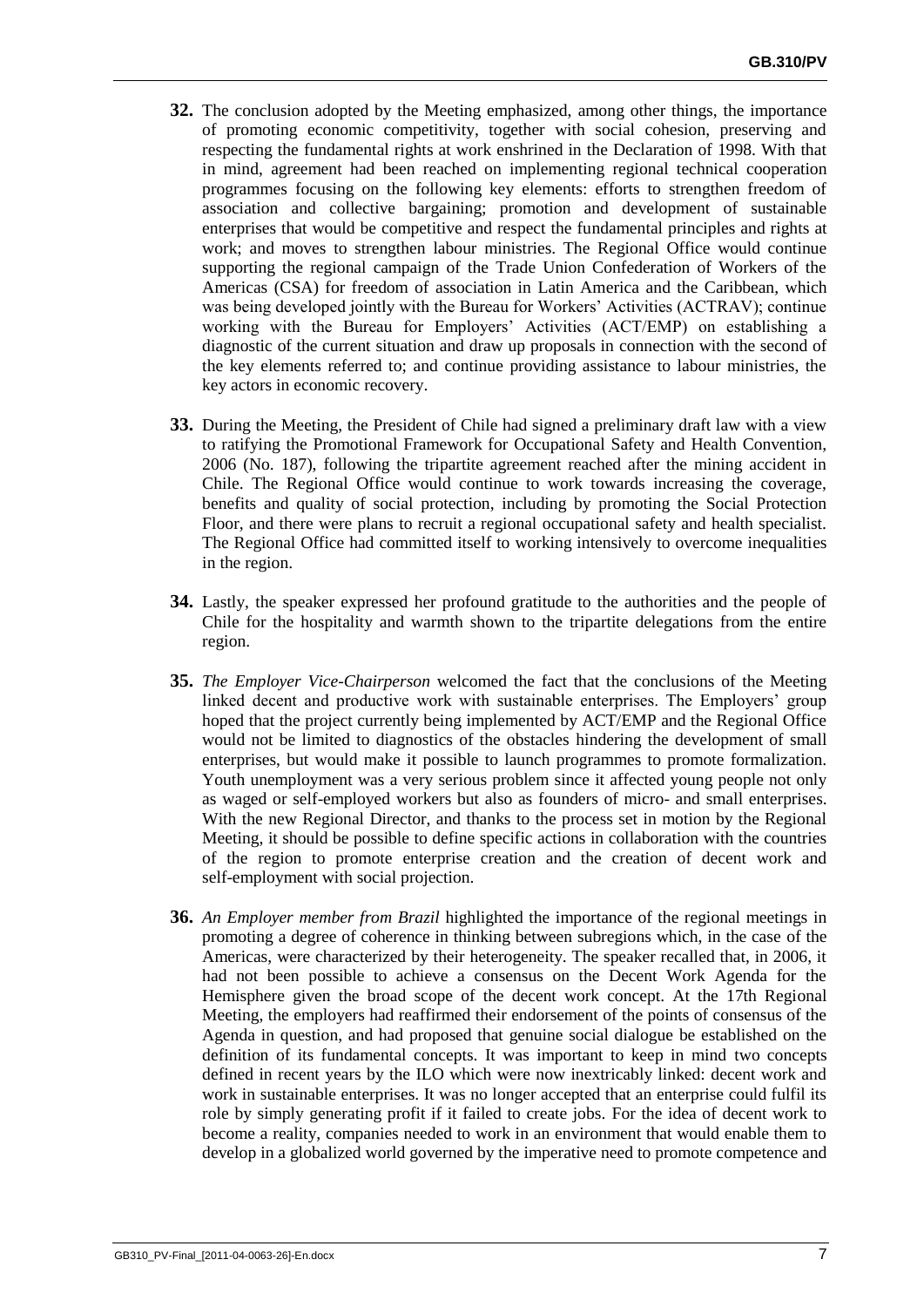excellence. Lastly, thanks were due to the Office and especially to ACT/EMP for the logistic support given to the Employers' group.

- **37.** *The Worker Vice-Chairperson* thanked the people and the Government of Chile for the hospitality and generosity of spirit and friendship with which they had hosted the Regional Meeting. He was pleased that a larger delegation from the Caribbean subregion had attended the Meeting.
- **38.** The Workers' group welcomed the Meeting's reaffirmation that freedom of association and the effective recognition of the right to collective bargaining were crucial to attaining decent work goals. The Office needed to give priority to promoting the ratification and effective application of the Minimum Age (Sea) Convention, 1920 (No. 7), the Right to Organise and Collective Bargaining Convention, 1949 (No. 98), the Workers' Representatives Convention, 1971 (No. 135), the Labour Relations (Public Service) Convention, 1978 (No. 151), and the Collective Bargaining Convention, 1981 (No. 154), and to allocate adequate resources to those activities. The Office should prepare an updated study on collective bargaining, and should promote sectoral and transnational collective bargaining, mainstreaming it into all programmes including those concerning sustainable enterprises. The Workers' group was concerned at the weakening in the language of commitment to the defence of freedom of association, while too little attention was being paid to the violence and the obstacles to achieving freedom of association and social dialogue in real life, referring in particular to the claims that had been heard in Chile with regard to the public service.
- **39.** The Workers' group was also concerned by the position adopted in Santiago by the Employers' group which, instead of regarding the conclusions adopted in 2006 as an integrated set of recommendations, sought to pick and choose only those items that they liked. He recalled that the conclusions had sought to promote those enterprises that were committed to promoting decent work and respecting the environment. Each sovereign State had to assume its responsibility to use its resources to benefit the general population, rather than just a privileged few. That issue had not been captured in the report of the Meeting and needed to be properly clarified because it was the cornerstone of the trade union movement and democracy.
- **40.** The Workers' group acknowledged the valuable role played by the social partners in tackling the crisis. It was especially gratifying that there had been agreement on the need to ratify and promote Convention No. 102. The application of the Global Jobs Pact was also a priority and needed to go hand in hand with a considerable improvement in the quality of public policies.
- **41.** The region had to address the challenges set out in the conclusions of the Meeting. In particular, as suggested in paragraph 7 of the conclusions, the Decent Work Agenda for the Hemisphere needed to be revised and updated. The Regional Office should initiate a consultation process to that end, taking account of the Declaration on Social Justice for a Fair Globalization adopted in June 2008 and the Global Jobs Pact adopted in June 2009, and all the elements contained in the conclusion on sustainable enterprises of 2007.
- **42.** Lastly, it was important to review the manner in which the conclusions were drafted at regional meetings. It was good to know that the Director-General, in his reply to the discussion on the programme and budget proposals, had made it clear that such a review would take place with the involvement of the constituents.
- **43.** Congratulating the Director of the Regional Office on her appointment, he said that the Workers' group was very pleased that Ms Tinoco, like her predecessor, Mr Maninat, had come from the ranks of the workers.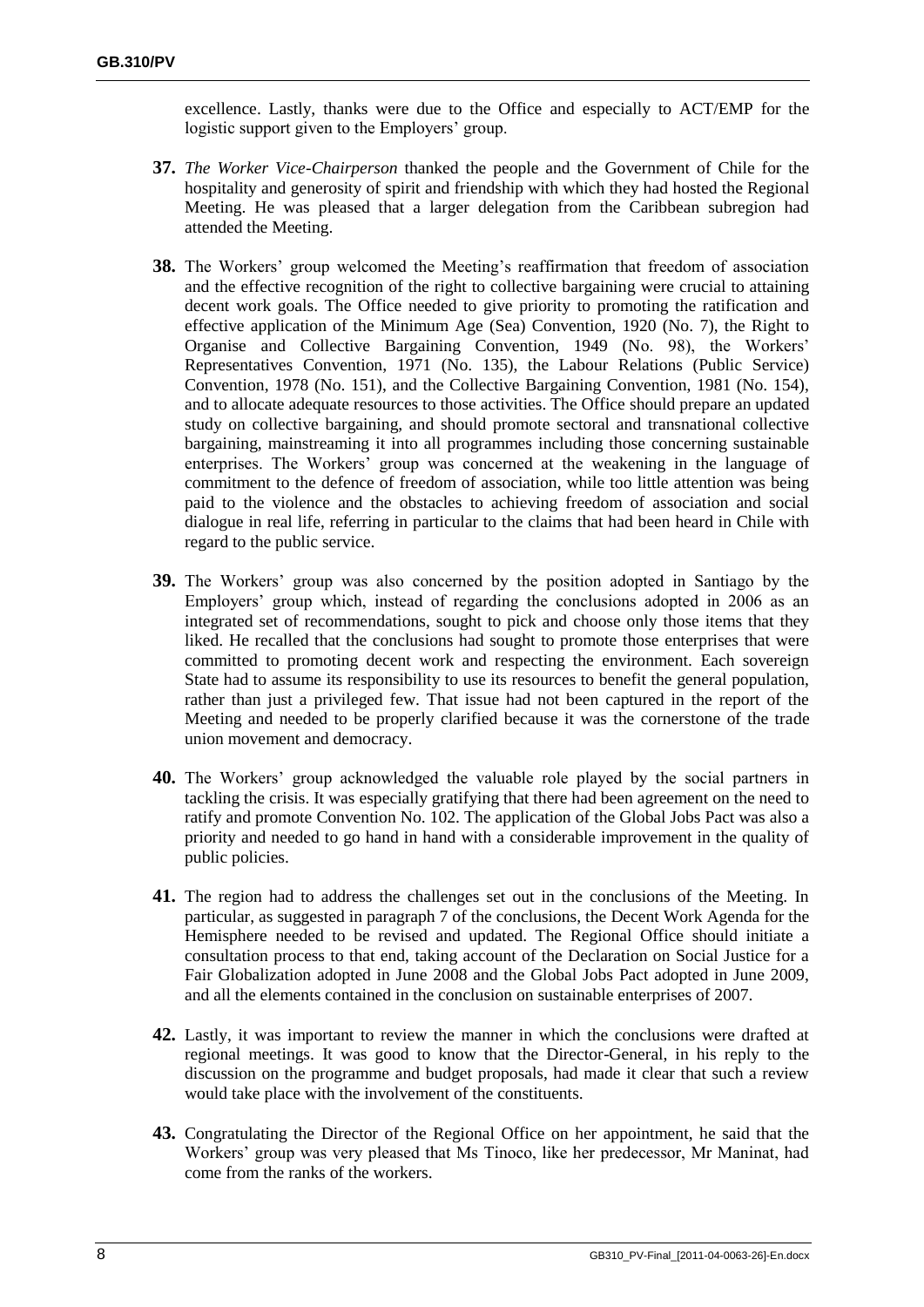- **44.** *A Government representative of Argentina*, speaking on behalf of the group of the Americas (GRUA), thanked the Government of Chile for the hospitality it had provided. GRUA considered that it was very appropriate for the discussion to be based on the midterm evaluation of the Agenda for the Hemisphere of 2006, given the major instruments that had been adopted since then and the improvements in South–South cooperation. That should be understood as a common endeavour and a demonstration of solidarity among the developing countries in favour of the objectives defined for the Americas region. GRUA endorsed the point for decision, and was convinced that the implementation of the conclusions that had been adopted would make it possible, with the ILO's technical assistance, to develop regional programmes to strengthen freedom of association and collective bargaining, promote an environment conducive to sustainable enterprises, and strengthen labour ministries.
- **45.** *A Government representative of Brazil* supported the statement made on behalf of GRUA. He emphasized that the Decent Work Agenda for the Hemisphere, defined by the Executive Secretary of ECLAC as a real conceptual and methodological tool to guide the actions of governments, workers and employers in favour of decent work, remained a basic reference for policy in the region. While a number of challenges remained with regard to the four strategic objectives defined by the ILO, the region had reaffirmed its tripartite commitment to the ILO's fundamental principles. The speaker was proud that a number of governments in the region had become sources of inspiration for successful practices, and a mutually supportive exchange of experiences on promoting decent work had been established with developing countries in other regions. The Government of Brazil was willing to contribute to the progress of the American continent based on solidarity. The ILO for its part could help the region to achieve progress towards the realization of its common objectives by promoting job-rich growth and efforts to strengthen labour institutions and tripartite dialogue.
- **46.** *A Government representative of Barbados*, speaking on behalf of the Caribbean Community (CARICOM) countries, supported the statement made by GRUA. She noted the greater participation in the Meeting by the Caribbean subregion, which had been motivated by concerns about employment and the effects of the crisis. In fact, contrary to the global figures that had been presented at the Meeting, and the statements that were made concerning the economy and employment, the countries of the Caribbean region had not yet seen a return to pre-crisis levels.
- **47.** She thanked the Director-General for the meeting organized with the CARICOM countries, the Director of the ILO Decent Work Technical Support Team and Country Office for the Caribbean in Port-of-Spain for the support they had given over the years, and the Government of Chile for its hospitality and for facilitating the meeting of the CARICOM governments with the Agency for International Cooperation. During the meeting, it had been possible to define areas for South–South cooperation, especially with regard to youth unemployment, child labour, forced labour, social protection, trade and development. She was confident that the Caribbean countries in future would play a more active role in the ILO's activities, while the conclusions produced by the meeting would be more specifically applicable to the Caribbean region and better integration would be achieved in the Latin American and Caribbean region.

## **Governing Body decision:**

- **48.** *The Governing Body requested the Director-General:*
	- *(a) to draw the attention of the governments of member States of the Americas region and, through them, that of their national employers' and workers'*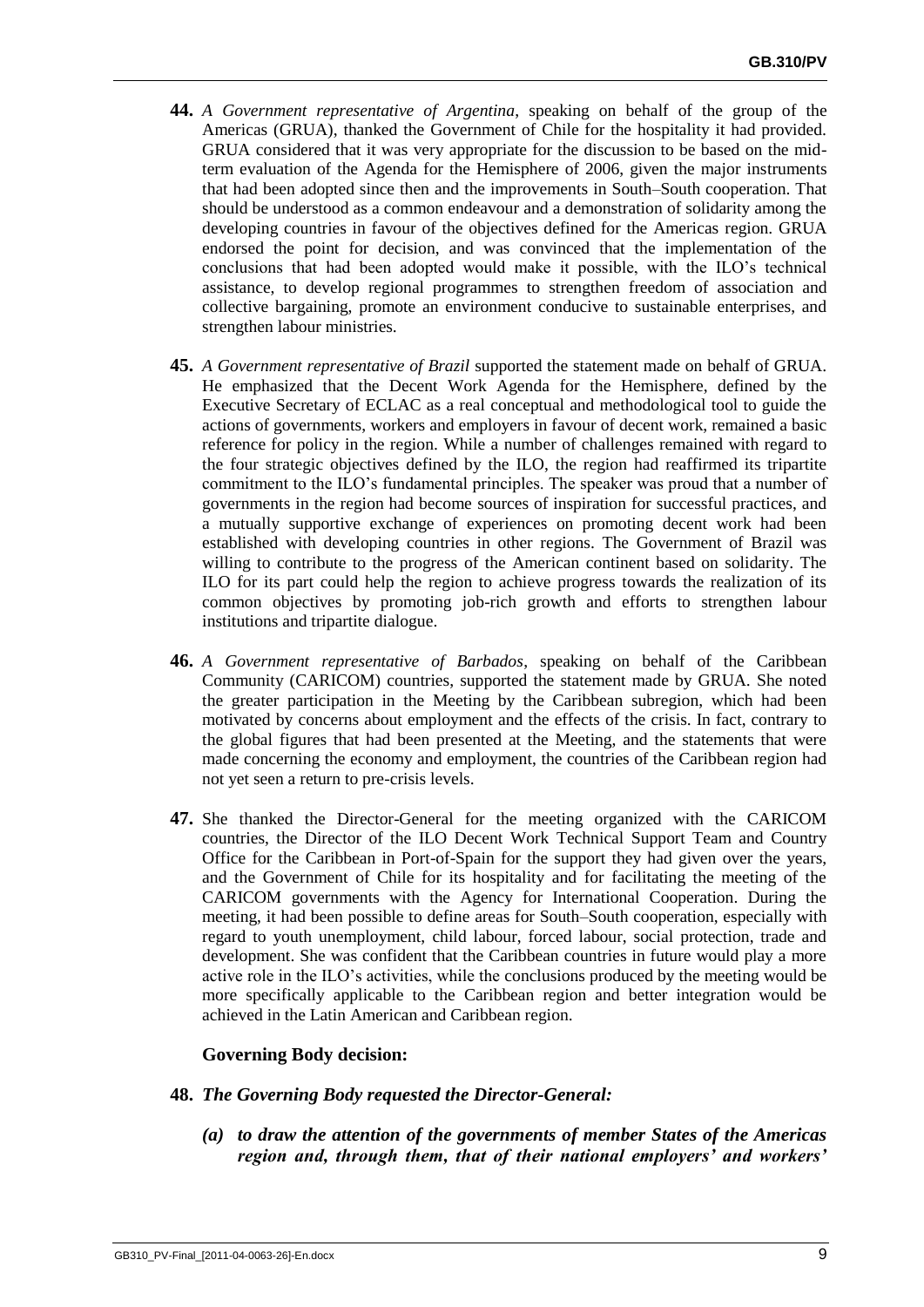*organizations, to the conclusions adopted by the 17th American Regional Meeting of the ILO;*

- *(b) to take these conclusions into consideration when implementing current programmes and in developing future programme and budget proposals;*
- *(c) to transmit the text of the conclusions:*
	- *(i) to the governments of all member States, and through them, to national employers' and workers' organizations;*
	- *(ii) to the international organizations concerned, including international non-governmental organizations with consultative status.*

(GB.310/4, paragraph 156.)

#### **Fifth item on the agenda**

DEVELOPMENTS CONCERNING THE QUESTION OF THE OBSERVANCE BY THE GOVERNMENT OF MYANMAR OF THE FORCED LABOUR CONVENTION, 1930 (NO. 29) (GB.310/5)

**49.** *The Ambassador of Myanmar to Belgium*, leading the delegation of the Union of Myanmar, said that his country was committed to the elimination of forced labour. This political will was demonstrated by the successive extensions of the Supplementary Understanding (SU), of which the latest had been signed on 23 February 2011. The complaint mechanism established under the SU had been functioning effectively, and the Government recognized the important role played by the ILO Liaison Officer in assisting its efforts. The Government Working Group for the Eradication of Forced Labour (WG) was making all efforts to process the complaints received from the Liaison Officer in a timely fashion. Domestic legislation had been brought into line with Convention No. 29 through Order 1/99 and its supplementary Order issued in 2000. These laws prohibited the local authorities, members of the armed forces, the police or other public services from exacting forced labour. The newly formed Government had put in place committees to draft new laws in line with the Constitution and with international obligations. Moreover, the Government was taking action to raise awareness on the prohibition of forced labour in local authorities, the public service, the armed forces, the police and the public at large. Notable progress had been made in this sense and the simply worded brochure called for under the SU had been translated into the official Myanmar language, which was the most commonly understood and spoken in the country. Following Committee of Expert recommendations, awareness-raising activities had been undertaken, with the distribution of the brochure at local and community levels, completed by training and seminars for civilian military personnel and for civil society. The growing number of complaints received by the Liaison Officer reflected the success of this policy. The Government placed high priority on under-age recruitment and the Adjutant-General's Office, with regimental commanders and other senior personnel, were taking action against perpetrators, as reported by the Liaison Officer. The Committee for the Prevention of Military Recruitment of Underage Children of Myanmar was working with the United Nations task force on monitoring and reporting on children in armed conflict conditions, and was working towards final agreement on a joint action plan. With regard to complaints received under the category of trafficking for forced labour, it had been agreed that the Liaison Officer should document and submit these complaints to the police transnational crime unit, for further action by the Government.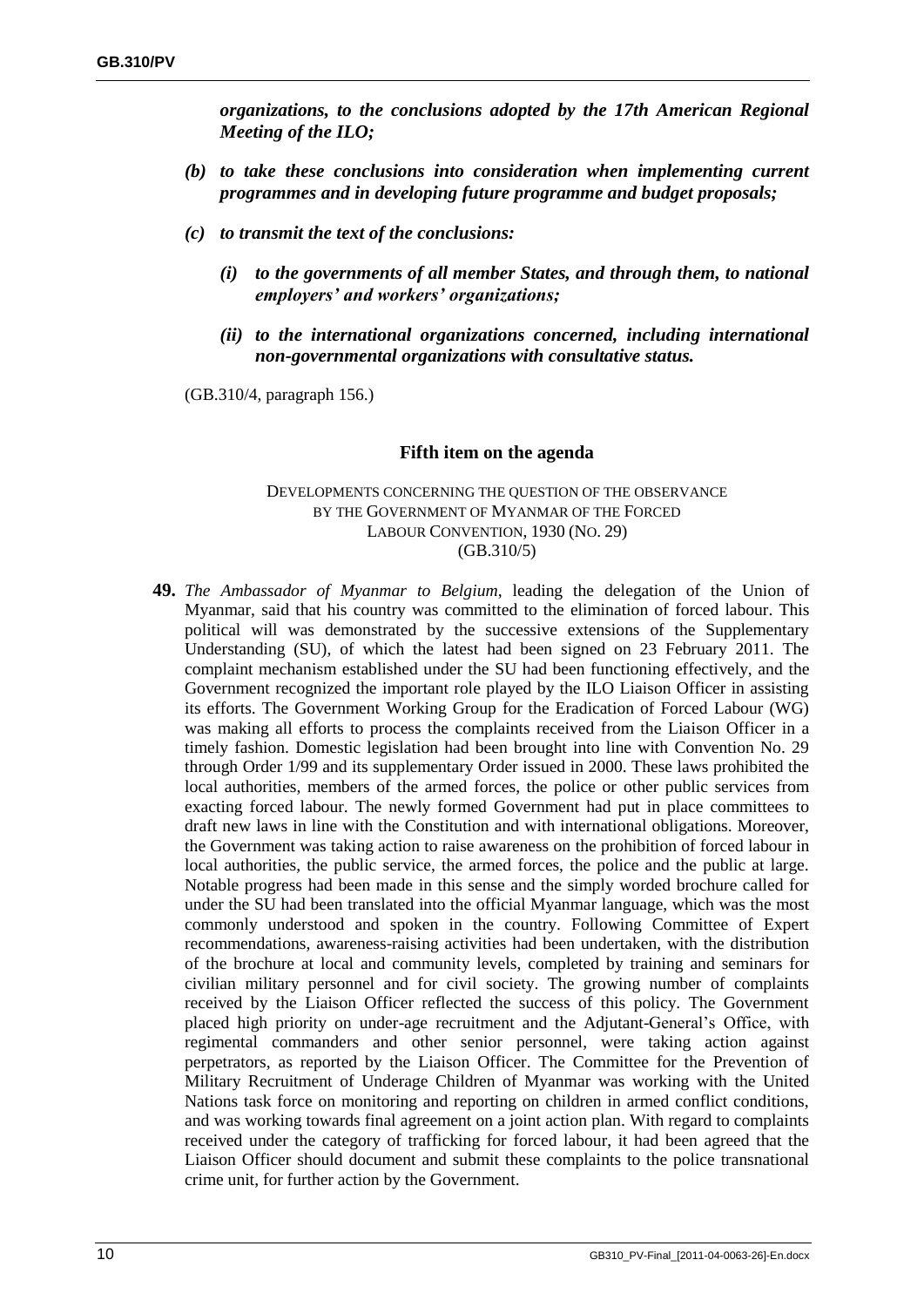- **50.** The Government firmly believed that enforcement measures were essential, and alleged cases of impunity were groundless. Civilian and military perpetrators were punished under section 374 of the Penal Code and military rules and regulations. Further efforts would be made to give effect to the assessment and observations of the Committee of Experts. Given the considerable progress that had been achieved and the country's cooperation with the ILO, the Government believed it was time to review the present measures adopted against Myanmar, including the resolution adopted at the 88th Session of the International Labour Conference (2000).
- **51.** *The Worker Vice-Chairperson* congratulated the Ambassador's predecessor, who had been made a Minister in the Government of Myanmar, and thanked the Liaison Officer for the work done. The Workers reiterated their satisfaction at the release of Aung San Suu Kyi, and wished to see her play a key role as leader of an independent party, advancing respect for fundamental human rights, including trade union rights, in the country.
- **52.** The Workers' group had information showing that the human rights situation in Myanmar remained extremely serious. This had been reported only days previously to the present discussion by the UN Special Rapporteur, Mr Quintana, to the 16th Session of the Human Rights Council (Geneva, 28 February–25 March 2011). The group was concerned at the lack of implementation of the recommendations of the Commission of Inquiry made 16 years ago. At the 309th Session of the Governing Body (November 2010) the conclusions concerning Myanmar had called for the release of a number of imprisoned persons. Only one had been released so far and the Government persisted in saying that the persons were convicted for criminal offences, and not for filing reports on forced labour under the SU. The group hoped that these people would be amnestied before the Conference in June 2011. The November conclusions also urged the new Parliament to bring the law into line with Convention No. 29, starting with the repeal of the relevant provisions of the Villages and Towns Act, as called for by the Commission of Inquiry. The Federation of Trade Unions – Burma (FTUB) and the International Trade Union Confederation (ITUC) continued to provide information on forced labour in Myanmar, as did other sources of information. In his report to the Human Rights Council, the UN Special Rapporteur referred to violations of human rights in Myanmar including "forced labour, extrajudicial execution, sexual and gender-based violence, land and property confiscation, arbitrary taxation, religious and ethnic discrimination, arbitrary detention as well as deprivation of economic, social and cultural rights". The report bore witness to continued recourse to under-age recruitment by the military. The Government had not heeded the Governing Body's urgent call to end the impunity which allowed this situation to continue, by applying the strict application of the Penal Code to all perpetrators. The Workers' group reiterated this call. In November, the Governing Body had called for intensified awareness-raising activities undertaken jointly by the Government and the Liaison Office encompassing Government personnel, the military and civil society. These had not materialized. The Governing Body had urged the translation of the brochure into all local languages, which had not been done; neither had the Government issued an authoritative statement, by the senior leadership, against the continued use of forced labour and in support of freedom of association. The Government had still not facilitated arrangements for an internationally recruited official to assist the Liaison Officer in receipt of complaints, as requested by the Governing Body. Greater powers should be granted to the Liaison Officer to enable him to raise complaints on his own authority.
- **53.** The group repeated its request for information on cases of forced labour in the construction of gas and petroleum pipelines, where it feared that abuses were common. It urged the Government to cooperate with the Office in implementing all recommendations of the Commission of Inquiry; release all activists and lawyers currently detained; stop harassment of those making or facilitating complaints; stop impunity; increase jointly held awareness-raising activities; involve the Office in drafting trade union law and amending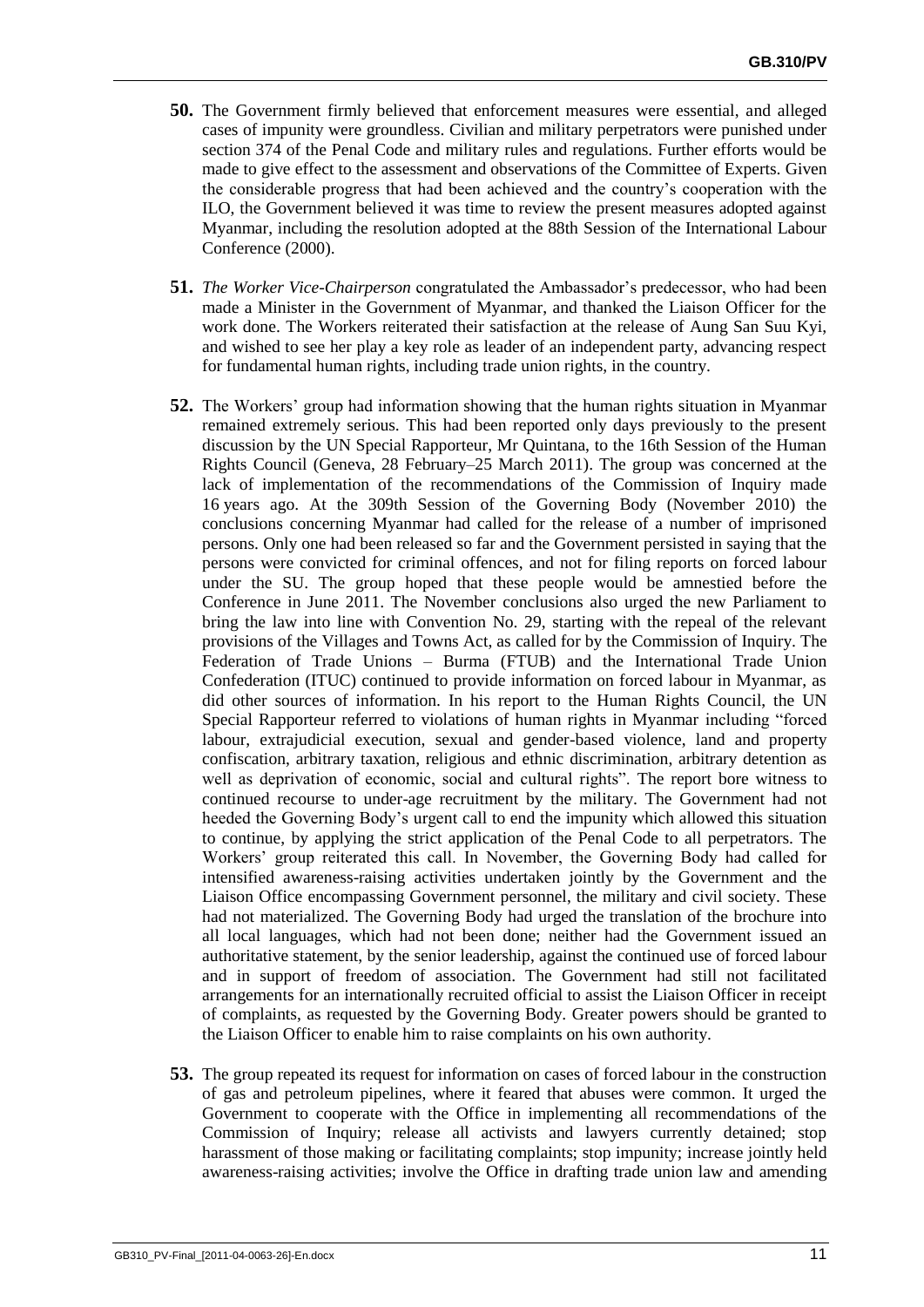the Villages and Towns Act; allow the Liaison Officer access to persons in detention; and put an immediate stop to the use of prison labour to porter military supplies.

- **54.** *The Employer Vice-Chairperson* thanked the Office and the Liaison Officer for the work done on behalf of the Organization in advancing towards shared objectives in Myanmar. While he believed in the Government's commitment to eliminate forced labour, proof and affirmation of gradual progress were required in the face of two incontestable facts: the persistent culture of forced labour and the continued impunity that prevailed. Although the report contained positive elements, the seriousness of the situation was such that it called for immediate rectification. The sanctioning of perpetrators was essential if the infractions were to be eradicated. True, the increased number of complaints might be due to a better understanding of rights by the public, but it also implied continued recourse to forced labour. The group recognized that a process of governmental transition was taking place. This should be a transition towards consolidated democratic institutions, with respect to rule of law, freedom and the elimination of all forms of forced labour. The representative of the Government of Myanmar had certainly spoken in good faith, and some progress had been made. However, a reply was required to each of the recommendations of the Commission of Inquiry, and to the questions posed by Sir Roy in his intervention above. The Employers saw that the Government was being reactive, rather than proactive and wished to see more positive action on the part of the newly formed Government.
- **55.** The Government must understand that if the Governing Body's concern was not growing at the situation in the country, neither was it diminishing. The aim remained the effective elimination of forced labour in Myanmar, and the Employers' group's support for fundamental rights at work was absolute. There was a constructive process under way, and the Employers agreed with the Workers that much remained to be done: now was the time for the Government to take more rapid and effective action. In summary, all forms of forced labour in the country must cease; there should be no impunity for the military or for the public; the Government should authorize and facilitate a strengthening of the ILO Liaison Office.
- **56.** *A Government representative of Hungary* spoke on behalf of the European Union (EU), the candidate countries: Turkey, Croatia, The former Yugoslav Republic of Macedonia, Montenegro and Iceland; the countries of the stabilization and association process and potential candidates: Bosnia and Herzegovina and Serbia; Ukraine, the Republic of Moldova and Armenia aligned themselves with the statement, which was supported by Switzerland. The EU remained deeply concerned at the critical human rights situation in Myanmar and at the continued use of forced labour, including military porterage, inappropriate use of prison labour and the recruitment of child soldiers. Restrictions were placed on freedom of association, and labour activists were imprisoned and retained despite repeated calls from the Governing Body for their release. Some progress had been made, and the EU acknowledged the Government's commitment to continue and strengthen its efforts to move forward. The EU welcomed the recent ILO mission and the 12-month extension to the SU. The population were increasingly aware of their rights in law, and the authorities had made progress in dealing with the complaints of forced labour and under-age recruitment. The harassment of complainants had reduced and the Government was committed to releasing those imprisoned after making complaints. The Government should now be more proactive in eliminating forced labour, rather than simply responding to complaints. The EU noted the Government's participation, in January 2011, in the Universal Periodic Review (UPR). It should follow up on the UPR recommendations. The EU understood that amendments were being made to the Villages and Towns Act: these should be expedited. The ILO should strengthen its activities in Myanmar and help the Government to implement the new law once promulgated. The Myanmar authorities should increase cooperation with the Liaison Officer, by allowing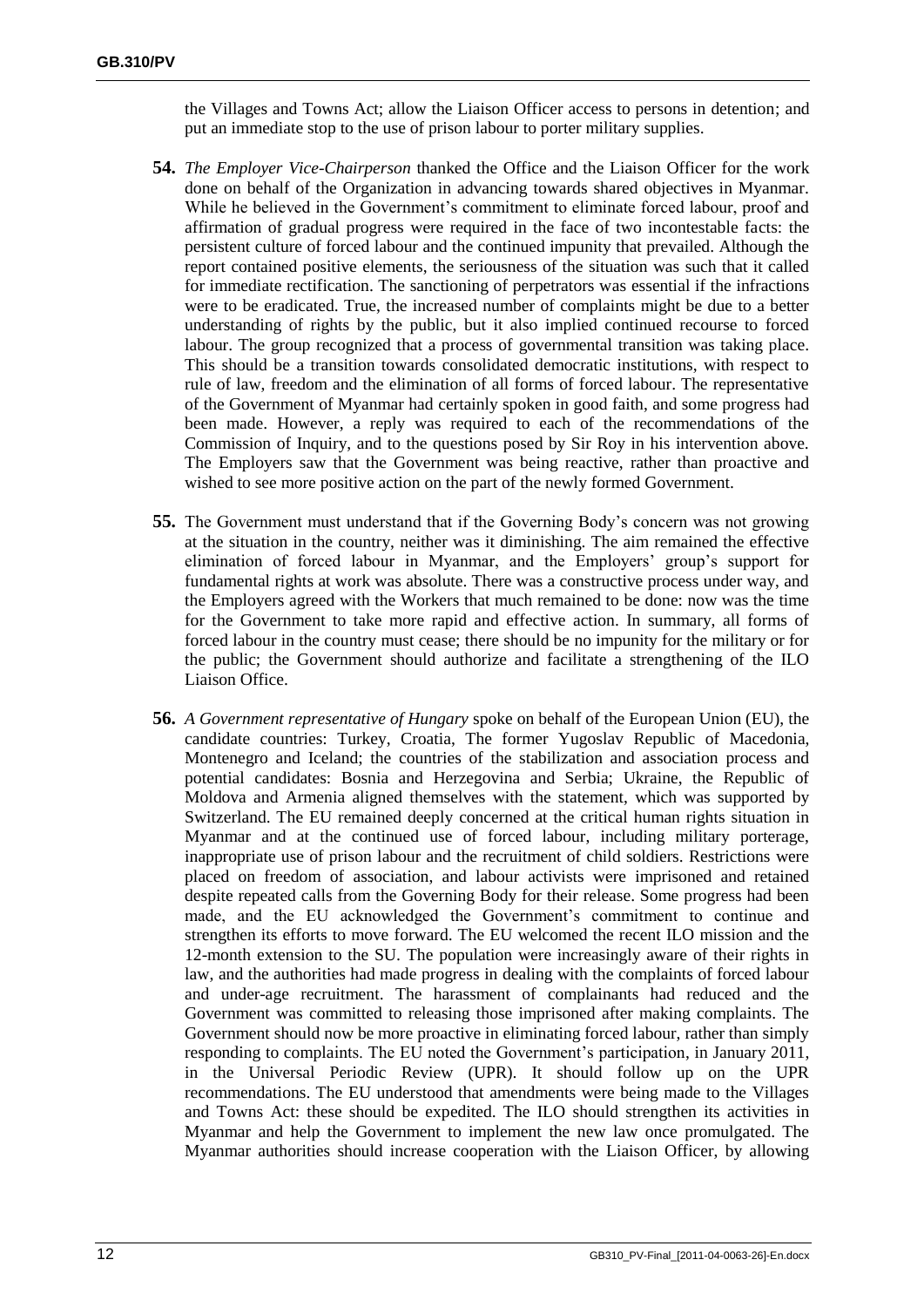him access to court files and to attend any relevant court hearing, as well as increasing the resources of the ILO Office in Yangon to respond to the increased workload.

- **57.** *A Government representative of Japan* welcomed the recent high-level ILO mission accepted by the Government of Myanmar and the agreement to extend the SU for another 12 months. Japan further welcomed the planned amended version of the Villages and Towns Act, to harmonize the legislation with Convention No. 29, and the Government's decision to produce a labour organizations law, which it should share with the ILO prior to submission to Parliament, to ensure compatibility with the Freedom of Association and Protection of the Right to Organise Convention, 1948 (No. 87). Progress had been made with regard to under-age recruitment into the military, but recourse to forced labour was not limited to this practice alone. The Government should address the exaction of forced labour by civilian and military authorities, prison and forced labour related to the right of land use or occupancy. Japan welcomed the distribution of the brochure, but this document should also be available in the other local languages. The Government should grant entry visas to additional Liaison Office staff members to face up to the additional workload.
- **58.** *In a brief exchange of views, the Government of the United States, supported by those of the United Kingdom and of Canada, expressed its reservations as to the use of the country name "Myanmar" and its preference for using the name "Burma", as a symbol of the United States' support for the democratic opposition which had not yet been incorporated into the governance structure of the country. The Chairperson ruled that these reservations would be recorded.*
- **59.** *A Government representative of the United States* said that the work achieved by the ILO Liaison Office had made members of the Government of Myanmar, the military, civilians and workers themselves aware that workers had rights. It had helped promote the rule of law and had saved lives. The United States noted with interest the awareness-raising activities undertaken in recent months, and welcomed the 12-month extension of the SU. It also noted the redrafting of the Villages and Towns Act, which the Government should share with the ILO prior to its introduction in Parliament. Although change was in the air, forced labour persisted. The recently published report of the Committee of Experts showed that the Government had not yet implemented the recommendations of the Commission of Inquiry: the legislative texts were not yet in line with Convention No. 29, though as noted, this was in progress; forced labour continued to be used regularly, particularly by the military; sanctions had been applied to civilians who exacted forced labour, but not to the military, who continued to enjoy impunity. The Government should publish the brochure in local languages and dialects to initiate more proactive efforts to prevent forced labour. Progress had been made to deal with under-age recruitment into the military. The Government should give priority to other types of forced labour, treating all violations of Convention No. 29 with equal seriousness. It should facilitate the strengthening of the ILO Liaison Office to allow it to face up to the increased workload and play its full role in advocating, advising and assisting the Government to end forced labour. The Government should create laws to abolish forced labour and demonstrate its stated commitment to rectify violations of Convention No. 29, respect its promise of democracy and bring about national reconciliation.
- **60.** *A Government representative of Singapore* said that her Government welcomed the continuing cooperation between the Government of Myanmar and the ILO. The increased number of complaints received through the complaints mechanism reflected the effectiveness of the awareness-raising activities that had taken place, including the distribution of the brochure. This increase also reflected continued use of forced labour. Complaints of under-age recruitment had been generally dealt with satisfactorily; other complaints, including those associated with use or occupancy of land, should be given the same priority. While some progress in prosecution of civilians for exaction of forced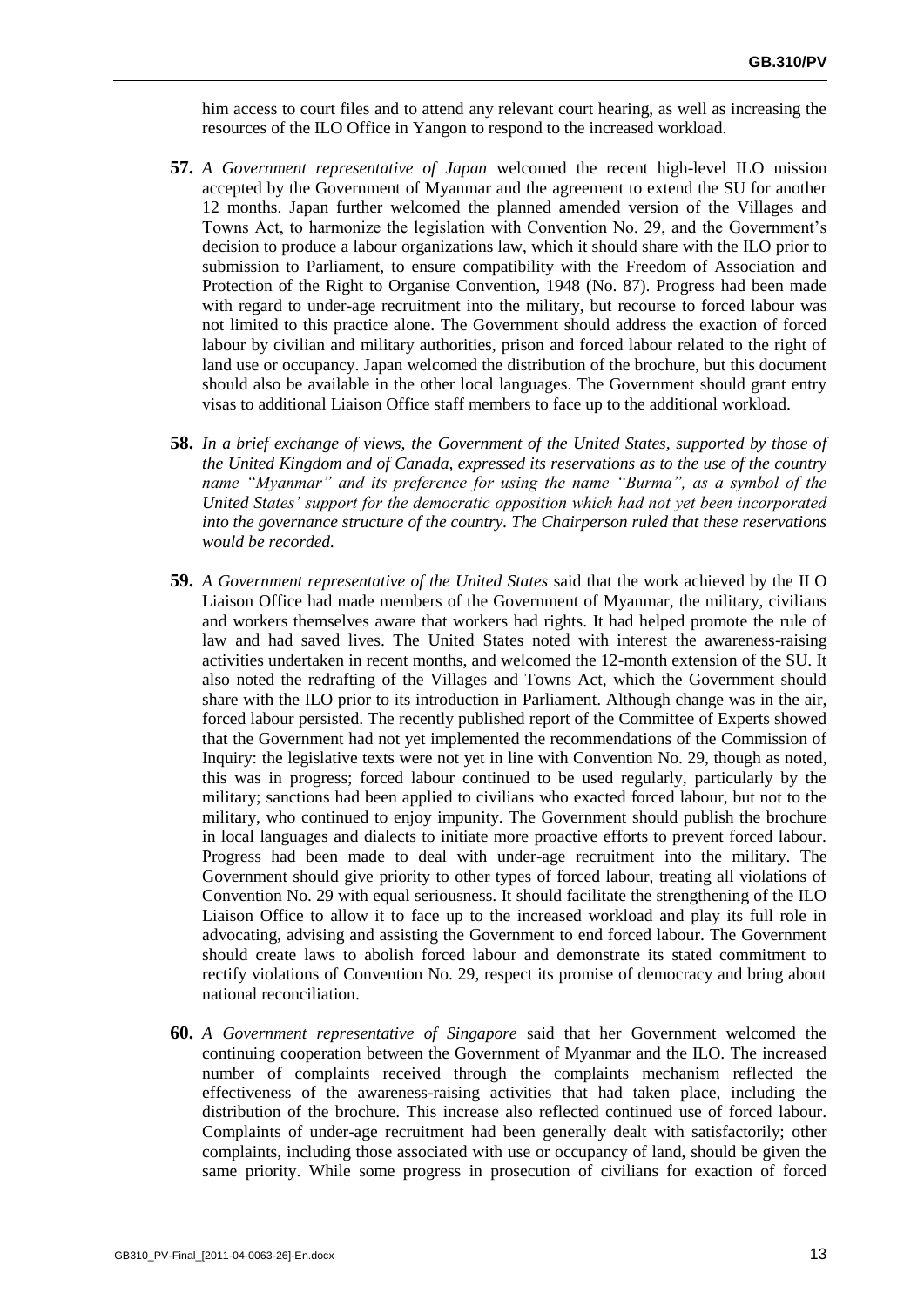labour was apparent, the Government should step up its efforts to end impunity. Myanmar was at a critical stage on its journey towards democracy. It would soon have a new Government. Its parliament was reviewing legislation, in particular the Villages and Towns Act, to bring it into conformity with Conventions Nos 29 and 87. The Government had been cooperating with the ILO. The new Government should continue this spirit of cooperation and build on the momentum already evident.

- **61.** *A Government representative of Australia*, also speaking on behalf of the Government of New Zealand, wished to record his appreciation of the work of the Liaison Officer and his small team in Myanmar. The increased number of complaints received showed a greater awareness by the people of Myanmar of their rights and of the SU, resulting from the proactive approach adopted by the Liaison Officer. He welcomed the Government's stated commitment to revise the Villages and Towns Act in line with Convention No. 29. It was heartening to learn that human trafficking had begun to be addressed more proactively through cooperation between the Government and the Liaison Office with relevant partners. The SU had been renewed, and the Myanmar Minister of Labour had expressed his Government's continued commitment to the eradication of forced labour and his belief that this would be strengthened under the new Government. More now needed to be done to ensure effective implementation of the SU, which should be used as a tool to support the Government in dealing with forced labour. The Government's commitment should be further demonstrated by proactively investigating and prosecuting, in all cases, civilians and military personnel accused of exacting forced labour or under-age recruitment: impunity must cease; the Government should make use of ILO expertise in the redrafting of the Villages and Towns Act; the Labour Organizations Act should be harmonized with Convention No. 87, while the Jail Manual should be appropriately redrafted in respect of prison labour; concrete strategies should be adopted to eliminate forced labour, such as the nationwide distribution of information on its illegality, in local languages, as well as to all levels of Government and to the military; an entry visa should be provided to an additional staff member for the Liaison Office, to allow the Office to absorb the increasing workload; the Government should approve the application by the Liaison Officer to import an additional motor vehicle into Myanmar.
- **62.** The Government should continue to cooperate with the ILO in implementing the recommendations of the UPR. While Australia and New Zealand welcomed some positive developments in Myanmar under the SU, progress on the broader context was crucial. It was clear that Myanmar's elections held in November 2010 fell well short of democratic norms. The new Government should implement democratic reform through dialogue with all stakeholders. The two Governments welcomed the release of Aung San Syu Kyi: her personal safety should be safeguarded and all political prisoners, including those imprisoned for their association with the complaints mechanism, should be released. Any reprisals taken against those using the complaints mechanism must stop.
- **63.** *A Government representative of Viet Nam* welcomed the recent improvements made by the Government of Myanmar, the Government's cooperation with the Liaison Office and with the high-level mission, and the progress in revising the Villages and Towns Act. Continued cooperation, under the renewed SU, would lead to further improvements.
- **64.** *A Government representative of Canada* thanked the Office and the Liaison Officer for the work done in Myanmar. Her Government was again in the position of acknowledging small signs of progress, while reiterating the same calls for serious action as listed in the conclusions of each previous Governing Body session. Canada thus repeated its call to free Daw Su Su Nway, U Min Aung, U Zaw Htay and U Nyan Myint and to reinstate the licenses of the two lawyers associated with the complaints mechanism.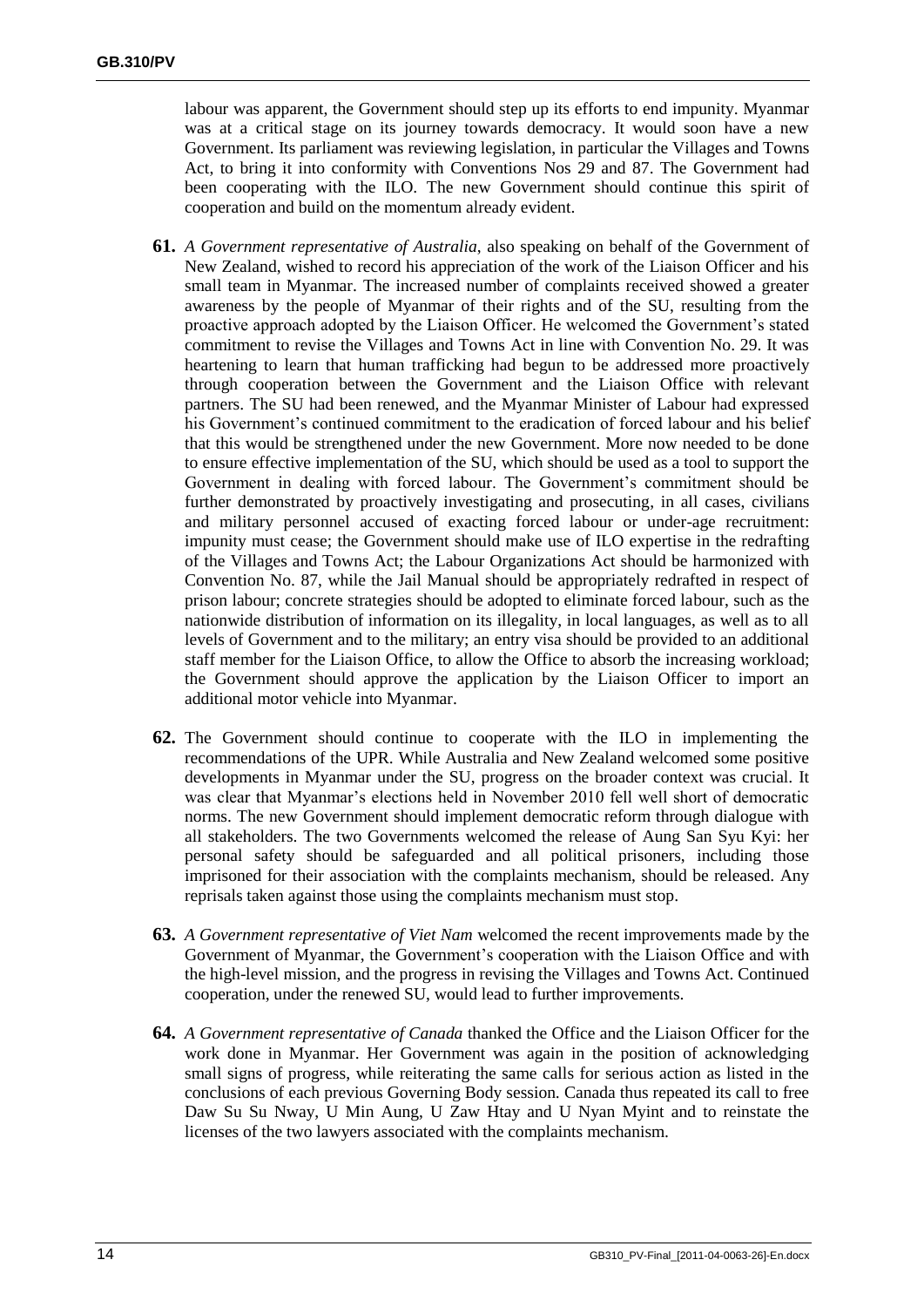- **65.** The Government's constant refusal to grant an entry visa to the urgently needed additional staff member of the Liaison Office was discouraging, and should be remedied forthwith. Canada failed to understand the Government's reluctance to translate the brochure into the local languages. Certainly, the Constitution did not prevent the Government from communicating with its citizens and informing them of their rights. The Government should actively continue its commitment to joint Ministry of Labour–ILO awareness-raising activities. While approving the attention paid by the Government to complaints of under-age recruitment, Canada urged the Government to extend this to all types of forced labour, including forced military portering in conflict zones. The Minister of Labour's statement was positive in this connection. Canada looked forward to an early revision of the Villages and Towns Act in conformity with Convention No. 29. Persons guilty of exacting forced labour, including military personnel, must be prosecuted under the criminal code. The apparent reduction in harassment or retaliation against complainants was to be welcomed and the practice should cease entirely. In respect of the long-standing case where farmers had been removed from their land, the Government and the local authorities should ensure that the ten remaining farmers could return to their land. The Government should take active and timely steps to resolve the pending forced labour cases in the Magwe Region. Canada recognized the efforts of the Government of Myanmar in allowing the Liaison Officer greater court access and attendance at relevant hearings. It should also ensure that the requests by the Liaison Officer to access persons in prison were facilitated. Moreover, it should seek ILO assistance in responding to the UPR recommendations pertinent to the ILO mandate. Canada welcomed the Government's agreement that human trafficking complaints received under the SU should be submitted for appropriate action to the Police Transnational Crime Unit. The greater coordination would be beneficial and Canada hoped that the ILO's proffered support would be accepted.
- **66.** *A Government representative of Cuba* noted and welcomed the progress made by the Government of Myanmar, as set out in the report. He was aware that much remained to be done, and stressed that the spirit of cooperation and joint work established between the ILO and the Government of Myanmar should continue and be reinforced further.
- **67.** *A Government representative of Thailand* expressed gratitude to the Liaison Officer and to the ILO, and commended the Government of Myanmar for its spirit of cooperation. There had been continuous progress, marked by the extension of the SU for a further year, and renewed commitment by the Government to bring its laws into line with Convention No. 29. Thailand recognized the effective functioning of the complaints mechanism and the SU. The increased number of complaints was a sign of raised public awareness of rights under the law and improved confidence in the operation of the mechanism. The awareness-raising activities should continue, and Thailand supported the request for the issuance of an entry visa for additional personnel for the Liaison Office. Thailand welcomed the Government's agreement to respond to the UPR recommendations: it should seek ILO technical assistance in this connection. Myanmar should build on the progress achieved and reaffirm its commitment to eliminate forced labour. The new Government should take the opportunity to abolish in law and in practice recourse to forced labour, marking a considerable step towards democratization and national reconciliation. Thailand would support Myanmar in this.
- **68.** *A Government representative of the Russian Federation* applauded the continuing cooperation between the Government of Myanmar and the ILO, and particularly the extension of the SU. This would provide the most effective means of eliminating forced labour in the country. The present discussion was taking place against a background of a recent general election and ongoing legal reform. The Government was taking welcome steps towards democratization. He expressed genuine gratitude to the Liaison Officer in implementing the SU and in dealing with the many complaints submitted for review. This had had very positive results. The awareness-raising activities, including the distribution of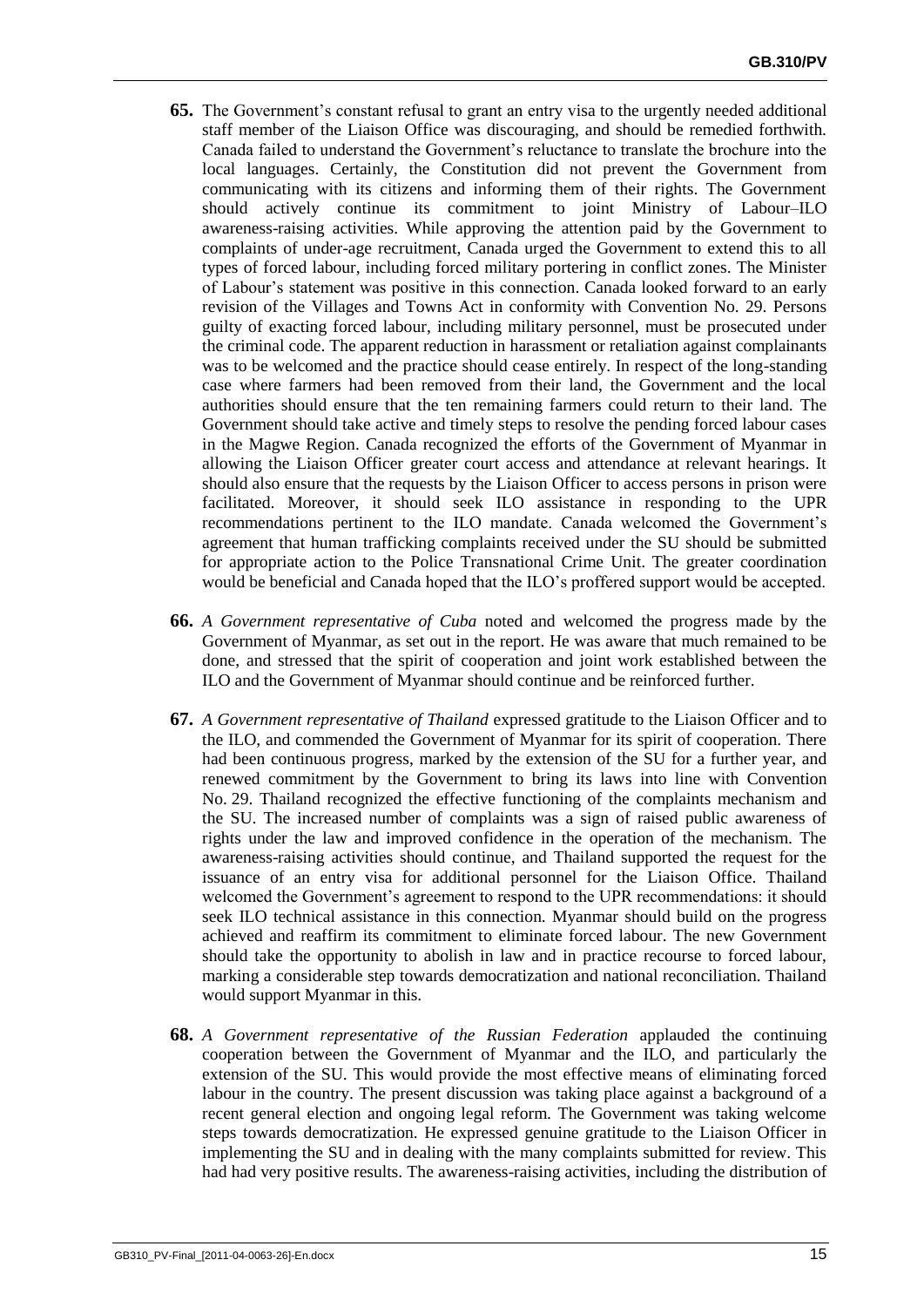the brochure, had also borne fruit. The result had been an increased workload for the Liaison Office, and the Russian Federation hoped that problems related to allowing a strengthening of the Liaison Office personnel would be rapidly solved.

- **69.** *A Government representative of India* noted the positive elements included in the report as well as the Government's intention to introduce legislation in parliament in line with Convention No. 29. It was encouraging to learn that under-age recruitment and forced labour were systematically tackled, and appropriate punitive measures were being applied. India was strongly opposed to the practice of forced labour, forbidden expressly in the country's Constitution. The ILO should continue to assist Myanmar to eliminate forced labour through enhanced cooperation.
- **70.** *A Government representative of China* noted the progress made and the awareness-raising campaign that appeared to be bearing fruit. Myanmar would shortly be amending the Villages and Towns Act, and had signed a renewed extension to the SU. The Government of China believed that forced labour was contrary to fundamental human rights and should be eliminated. The Government of Myanmar had taken action in this direction, and appeared determined to solve the problem. The ILO should continue to do all possible to provide the necessary technical support to Myanmar and strengthen its cooperation further with the country.
- **71.** *A Government representative of Myanmar* responded to the Governing Body's comments. He observed that some comments were of a politically motivated character. These his Government would set aside. Other comments were constructive and objective and these would be given due consideration. They created greater understanding between all stakeholders and encouraged deeper cooperation. Replying to the Worker Vice-Chairperson, he said that Myanmar recognized the intrinsic link between democracy and human rights, including workers' rights, but the report of the UN Special Rapporteur contained many erroneous facts. Dramatizing the report would not help in attaining the objective of eliminating forced labour. In response to the Employer Vice-Chairperson, he pointed out that Myanmar was in a process of transition towards democracy. Its Government was no less serious about ending all forms of forced labour in the country than any participant in the present discussion, but sometimes change would not happen at the rate desired. It would, however, certainly gather speed in the future. Finally, he stressed his Government's rejection of impunity, stating that no one in Myanmar, either civilian or military, was above the law.

## **The Governing Body conclusions:**

- **72.** *The Governing Body took note of the report of the Liaison Officer, the statement made by the Permanent Representative of the Government of the Union of Myanmar and the subsequent discussion. In the light of the debate, it adopted the following conclusions:*
	- *– The Governing Body welcomes some positive developments in Myanmar as well as the extension of the SU trial period for a further 12 months, and urges a revitalized programme of activities towards fully implementing the recommendations of the Commission of Inquiry.*
	- *– The Governing Body notes the increase in the number of cases dealt with under the terms of the SU. This highlights the need for the Government to adopt a more proactive stance in dealing with the overall causes of forced labour and for it to cooperate in ensuring that the ILO Liaison Office is*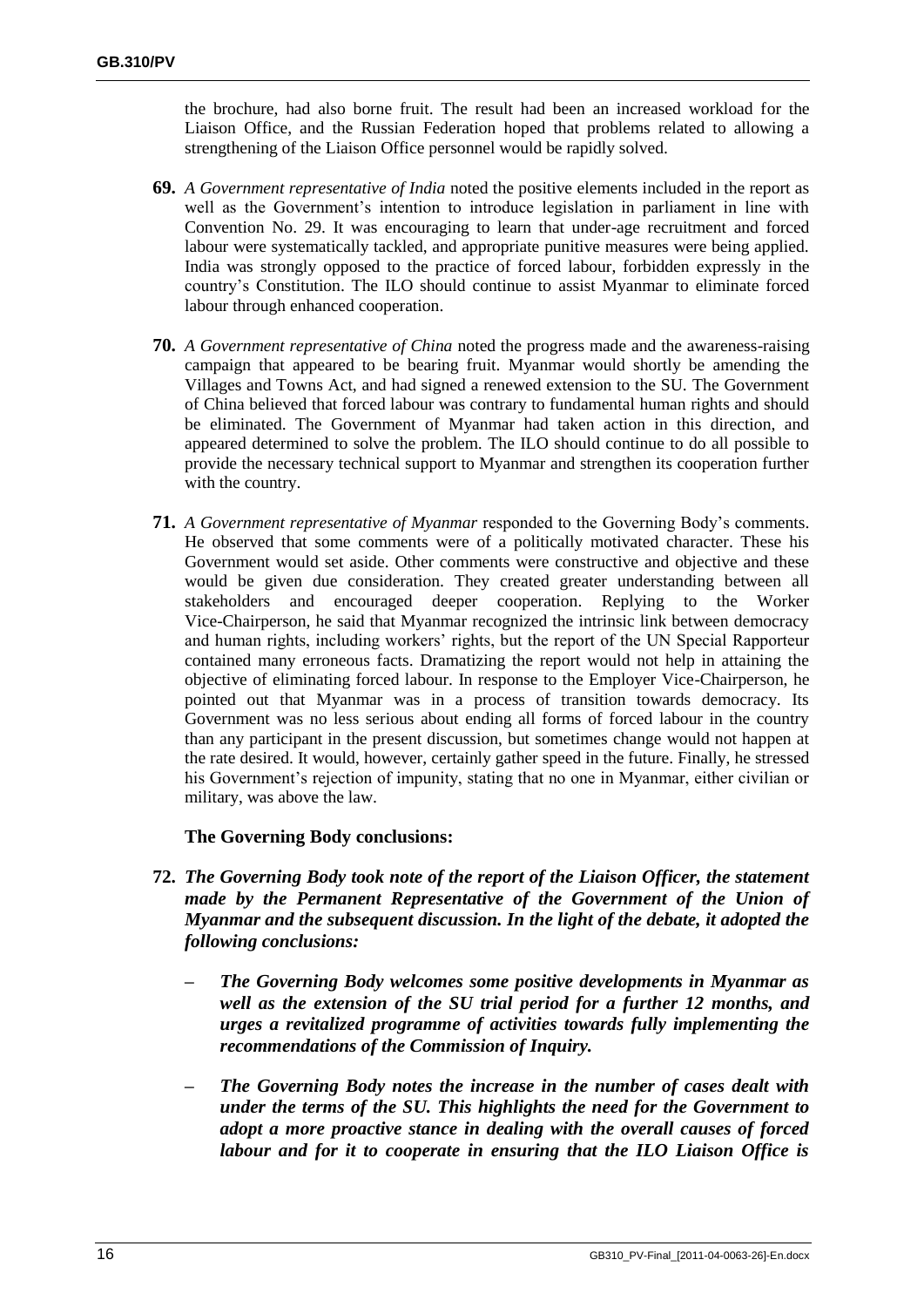*adequately strengthened to respond to its increasing workload, including through timely positive responses to visa and licensing applications.*

- *– The Governing Body notes the Government's indication that draft legislation aimed at achieving legislative conformity with Convention No. 29 is in the process of preparation. It invites the Government to take advantage of the technical assistance of the ILO with a view to the rapid amendment of the Villages and Towns Act 1907, the review of the Jail Manual, and the introduction of proposed new labour legislation prohibiting the use of forced labour in all its forms.*
- *– The Governing Body strongly supports educational and awareness-raising activities as a means for changing behavioural patterns in respect of forced labour and to this end calls for the continuation of such activities particularly amongst the civilian and military authorities, for the continuation of initiatives for enhanced community awareness, including ILO workshop activity, and for the publication and wide distribution of the information brochure on forced labour in local languages in addition to the official national language. Specific targeted awareness raising and training of persons associated with, or affected by, major construction projects, including oil/gas pipelines, would also be of particular importance.*
- *– While taking note of the information provided on activities undertaken, the Governing Body re-emphasizes the need for national laws to be consistently applied. The practices of the army and defence institutions in respect of forced cropping and the forcible use of villagers or prison labour for portering of military supplies, sentry duty and construction work in conflict zones, must be stopped. The Government is urged to take all measures to combat the culture of impunity, including through the strict application of the Penal Code to all those who use forced labour, even when such acts are committed by the military.*
- *– The successful elimination of the use of forced labour depends critically on the confidence of persons to complain of breaches of law in the knowledge that they can do so without fear of harassment or retaliation.*
- *– The Governing Body, whilst noting the early release of U Htay Aung, reaffirms its previous call for the release of U Zaw Htay, U Nyan Myint, Daw Su Su Nway, U Min Aung, U Myo Aung Thant, U Thurein Aung, U Wai Lin, U Nyi Nyi Zaw, U Kyaw Kyaw, U Kyaw Win and U Myo Min, and of other persons still in detention, including labour activists and persons associated with the making of, or supporting the submission of, complaints under the SU. Furthermore, the Governing Body calls for the Government to facilitate the free access of the Liaison Officer to visit persons so detained and to effect the reinstatement of the advocacy licences of U Aye Myint and Ko Pho Phyu.*
- *– The Governing Body notes that a number of long-standing complaints in the Magwe Region remain unresolved and, as a result, the issues and relationships in this area are becoming more complex and entrenched, with the potential to disrupt the overall positive operation of the SU. The*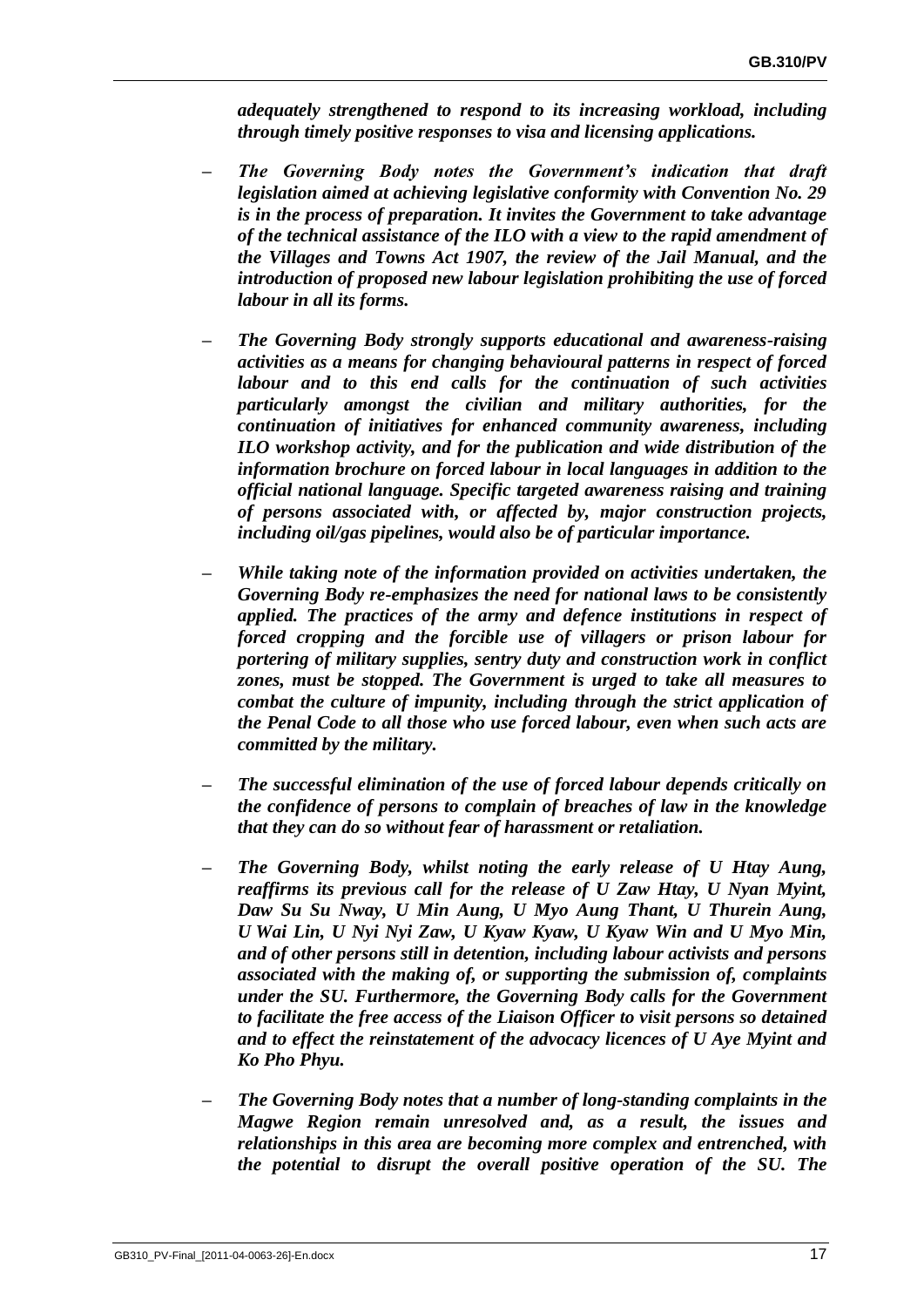*Government is urged to work with the ILO Liaison Officer towards finding early and lasting solutions to these cases.*

*– The Governing Body recalls and reconfirms all of its previous conclusions and those of the International Labour Conference, and calls upon the Government and the Office to work proactively towards their realization.*

#### **Sixth item on the agenda**

COMPLAINT CONCERNING NON-OBSERVANCE BY MYANMAR OF THE FREEDOM OF ASSOCIATION AND PROTECTION OF THE RIGHT TO ORGANISE CONVENTION, 1948 (NO. 87) (GB.310/6)

- **73.** *The Worker Vice-Chairperson* said that his group supported the point for decision. Freedom of association had long been denied in law and in practice in Myanmar. Simple assurances that a new day was dawning were not sufficient: concrete action was required if the way was to be opened to a more just society. The Government should admit that there was a need to apply Convention No. 87, and subsequently to ratify the Right to Organise and Collective Bargaining Convention, 1949 (No. 98). If the elections in Myanmar were to usher in an era of democracy, then freedom of association should be enshrined in law. The group had received many reports of labour activists who had been arrested, imprisoned, tortured, or who had disappeared, or been killed. The Government might deny these reports as mistaken, or plead that they were the product of terrorist groups, however the Workers remained convinced, even taking account of the long period of civil war the country had traversed, that much of the fact in the reports was true. The Workers' group believed that the Commission of Inquiry, the ILO's highest investigative process, would be of great assistance to Myanmar by securing the most progressive political reform possible without an escalation of pressure on the Government. The process of conducting an inquiry, the issuing of findings and their presentation for discussion and application might open up a debate in which Myanmar could participate. The Commission of Inquiry would issue recommendations which would need to be followed up by intensified ILO technical assistance to Myanmar. The Government would therefore be able to profit from the great experience of the ILO, which could only be beneficial to the country.
- **74.** *The Employer Vice-Chairperson* pointed out that Myanmar had ratified Convention No. 87 on 4 May 1955, thus establishing a clear international legal framework which could be incorporated into national law, and which would allow workers and employers, without interference from the State, the freedom to associate. In practice there were clear restrictions to this right to freedom of association, and the Government should answer to these. The gravity of the question called, firstly, for much broader clarifications; secondly, for verification to see whether this right, which was not regulated by national law, but which should have been incorporated into positive law following ratification of the Convention, could be freely exercised in Myanmar; and thirdly, whether the ILO supervisory mechanisms could be implemented. If answers to these questions were not forthcoming, then the only path open to the Governing Body to obtain fuller information would be to instigate a Commission of Inquiry.
- **75.** *The Ambassador of the Union of Myanmar to Belgium* referred to the Government's observations set out in the appendix to the paper, and said that explanation, with factual detail, would certainly go some way to addressing the concerns expressed in the complaint. The Government fully shared the objectives of the ILO with regard to social justice, peace, equality and decent work. However, certain groups within the country, acting in the name of workers' organizations, had been involved in armed insurgency against the Government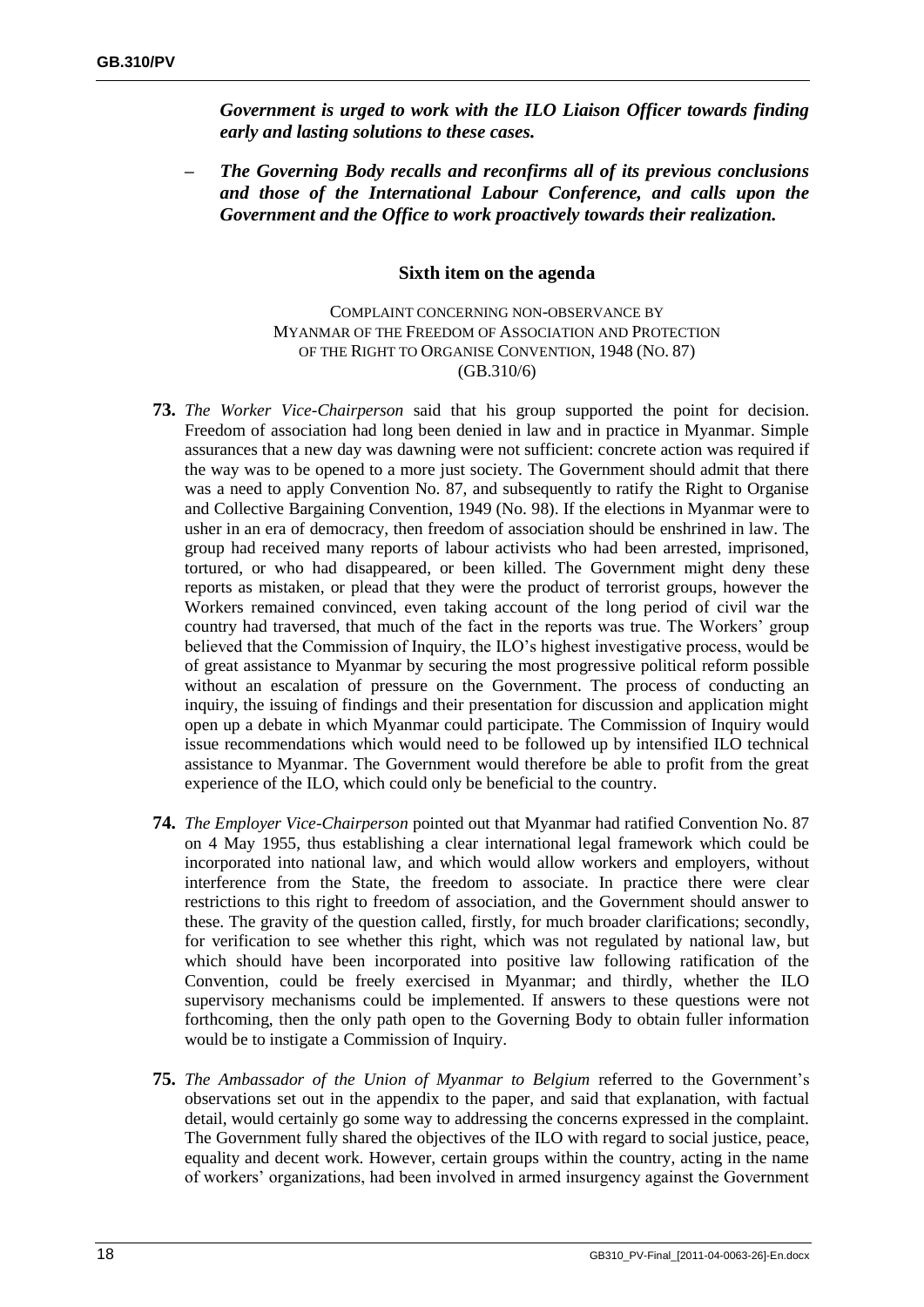and in terrorist activity. Myanmar was at present making the transition to a civilian, democratic administration. Preconceived approaches and outdated perceptions of the country should now be put aside. The alleged lack of provision for freedom of association in law and practice took no account of the ongoing discussion between the ILO and the Government on drafting the Labour Organizations Law. However, even in the absence of specific legislation, workers' rights had been well respected. Labour disputes in Myanmar were resolved through tripartite consultation. During these exercises there had been no arrests for exercising freedom of expression. An example was the strike by over 1,700 workers from the Taiyi shoe factory in Hlaing Thayar Township, Yangon, held from 8–11 March 2001 for higher pay. Thirty-two Workers' representatives successfully negotiated a peaceful settlement with their employers. No workers were sanctioned for exercising their rights. The persons sentenced were punished for breaking the law. Myanmar always responded to calls for the release of individuals by the Governing Body or the Conference, and reviewed their cases according to legal procedure. Leniency was applied in cases of good behaviour. The Labour Organizations Law was being drafted following consultations between the Ministry of Labour, the Attorney General, the Myanmar Federation of Chambers of Commerce and Industry, as well as discussions with the ILO legal experts, with reference to Convention No. 87, when they visited Myanmar in 2010 and 2011. The views of the ILO experts had been taken into account. A brief matrix outlining the amendments incorporated into the draft, supplied by the Director-General of the Ministry of Labour of Myanmar, had been submitted to the ILO legal experts for analysis. During the drafting process the Government would seek further technical assistance from the ILO. The National Parliament and the Peoples' Parliament had established committees entrusted with the drafting, reviewing, amending and repealing of national laws to harmonize them with the new Constitution and with international obligations. On 16 March, the Peoples' Parliament received a proposal to review the 1954 Social Security Act to ensure full social rights for Myanmar workers, in line with international standards. This would be submitted to forthcoming sessions of the Parliament for discussion.

- **76.** It was simply a matter of time before labour organizations emerged in Myanmar. Due to the transition period, the drafting of new legislation might not advance as rapidly as could be hoped, but the Labour Organization's Law would be given priority by the forthcoming Parliament. This question was therefore a "non-issue" and there was no call for extreme measures by the Governing Body with regard to Myanmar; on the contrary, these could jeopardize existing cooperation.
- **77.** *A Government representative of Hungary*, spoke on behalf of the European Union (EU), the candidate countries: Croatia, the former Yugoslav Republic of Macedonia, Montenegro and Iceland; the countries of the stabilization and association process and potential candidates Bosnia and Herzegovina and Serbia; Ukraine, the Republic of Moldova and Armenia aligned themselves with the statement, which was also supported by Switzerland. The EU noted the information supplied by the Government. It strongly regretted the failure of Myanmar to hold free, fair, transparent and inclusive elections and called on the Government to recognize the National League for Democracy's registration status, lift all restrictions imposed on its representatives, as well as on other political and civil society actors in the country. Despite Aung San Suu Kyi's release, there remained more than 2,000 political prisoners in Myanmar. These should be released without delay. The EU acknowledged the Government's commitment to respect Convention No. 87, and would continue to urge the Government to comply with that Convention and revise national law accordingly. The EU welcomed the ILO high-level mission of February 2011 and noted the presentation of the draft Labour Organizations Law. This draft should be shared unrestrictedly in meaningful consultations with the ILO, together with information on the start of effective implementation of the Law. In view of the information provided, the EU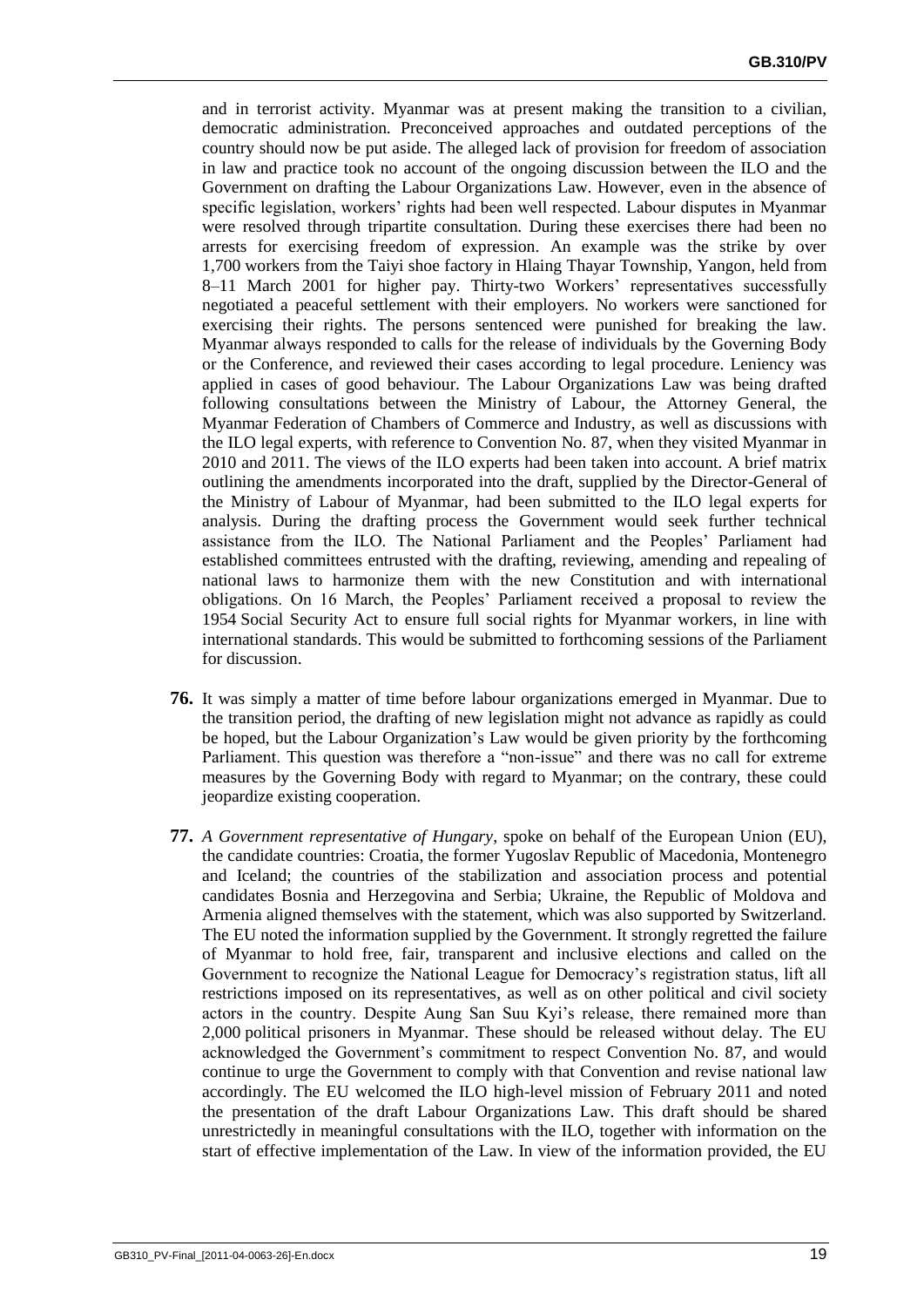would defer the appointment of a Commission of Inquiry, pending further developments, including the continuation of active cooperation of the Government with the ILO.

- **78.** *A Government representative of Canada* joined the international community in calling on the Government of Myanmar to ensure a transition to genuine democracy. No country could aspire to the goals of the ILO if its workers and employers could not freely associate, an essential condition for the protection of labour rights. The Government of Canada called for the immediate release of the ten prisoners listed in document GB.310/6: their continued imprisonment for the exercise of basic freedom of association rights was contrary to democracy. Canada welcomed the information in the report on the drafting of the Labour Organizations Law. This should be in harmony with Convention No. 87, and the ILO should have the opportunity to comment on the actual draft text in order to assist the Government in this connection. The new legislation would be a dead letter if it were not actively applied and the Government should work closely with the ILO in this regard. Canada did not agree that this was a "non-issue". However, in view of the information provided by the Government of Myanmar, a decision on the establishment of a Commission of Inquiry should be postponed until the 312th Session of the Governing Body (November 2011).
- **79.** *A Government representative of the Russian Federation* stressed the importance of member States complying fully with the standards that they had ratified. Myanmar was going through a very wide-ranging process of constitutional reform, which included the provision of basic freedom of association rights to trade unions. Preparations were under way to adopt legislation in this sense. The ILO should continue its constructive cooperation with the Government of Myanmar to ensure that this legislation was in line with Convention No. 87. As the Government had responded to the complaint in question, and had provided information and observations, there was no present need to establish a Commission of Inquiry. The Government should continue to cooperate with the ILO to fulfil its obligations under Convention No. 87.
- **80.** *A Government representative of the United States* said that the Government of Myanmar's persistent failure to comply with core international standards on freedom of association warranted the establishment of a Commission of Inquiry. However, the Government had committed itself to revising its national labour laws and trade union legislation. It was therefore appropriate, before taking a decision, for the ILO to examine the draft laws and the mechanisms for enforcing them, and to submit its observations thereon to the Governing Body. The Government should provide the ILO with a copy of the draft texts without delay. This technical assistance would be more valuable before, rather than after the legislation was finalized. The Government should also take the following steps: firstly, permit the ILO Liaison Officer to add a freedom of association expert to his personnel, granting the appropriate visa and other requisite documents; secondly, agree to a complaint mechanism for freedom of association cases; thirdly, permit the Liaison Office to monitor the implementation of freedom of association, both in law and practice; and fourthly, free all individuals who have been wrongly imprisoned for exercising their basic right to associate. The Governing Body could revisit the need for a Commission of Inquiry at a later date.
- **81.** *A Government representative of Australia,* speaking also on behalf of New Zealand, noted that the 2008 Constitution of Myanmar provided for the right to form associations and organizations, and that the Government was drafting legislation that would be in full conformity with Convention No. 87. The Government was strongly encouraged to cooperate with and use the expertise of the ILO to attain this objective. Once the legislation was enacted, it was essential it should be applied in a fair, transparent and consistent manner throughout the country. Myanmar might wish to consider developing an education programme to inform government officials at all levels, including local and state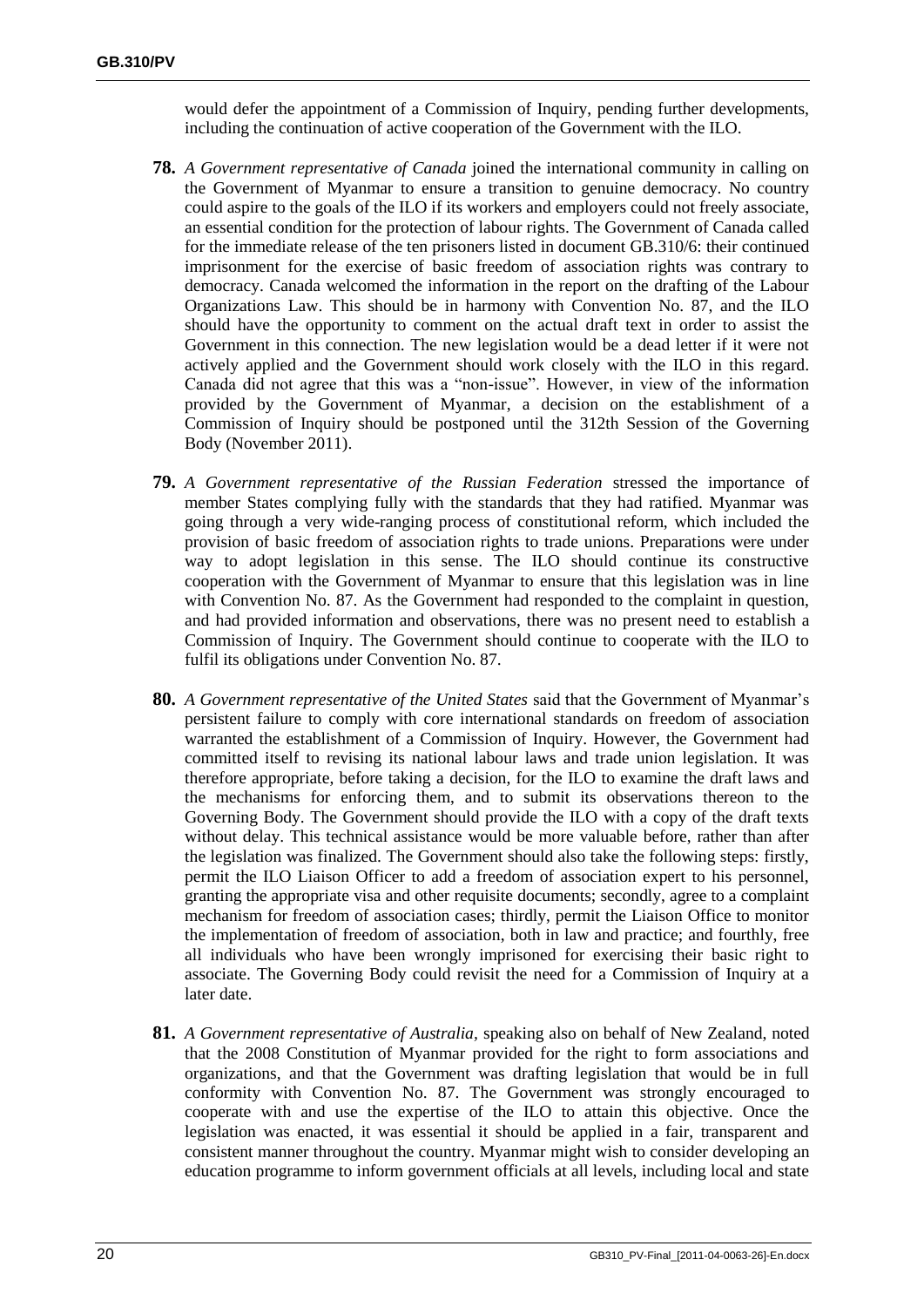levels, of the legislation and how it should be applied. This programme should be developed during the drafting process, and the Government could seek the help of the ILO in this connection. The decision on a Commission of Inquiry should be deferred to the November session of the Governing Body, to allow the Government to report on progress in the meantime.

- **82.** *A Government representative of Cuba* said her Government considered technical cooperation and dialogue between the Government of Myanmar and the ILO to be fundamental tools for the effective implementation of Convention No. 87. Imposition of sanctions or other measures could harm the progress made so far.
- **83.** *A Government representative of China* noted the progress made in drafting the Labour Organizations Law, and the exchange of ideas that took place between the high-level mission and the Government of Myanmar regarding Convention No. 87. A Commission of Inquiry was not warranted on this issue. ILO member States were obliged to implement ratified Conventions, and the ILO should continue its constructive dialogue with the Government of Myanmar in this sense.
- **84.** *A Government representative of India* acknowledged the collaborative efforts between the Government of Myanmar and the ILO, and noted that the Government was in transition towards a democracy and was enacting legislation in line with Convention No. 87. The Government should address the issues concerning this Convention in a climate of dialogue that facilitated constructive cooperation between the Government and the ILO.

## **Governing Body decision:**

- **85.** *The Governing Body, having examined the information provided by the Government of Myanmar in response to the complaint presented in June 2010, and having considered all of the views expressed, decided:*
	- *(a) to request the Government of Myanmar to transmit to the Office, without delay, the draft law on Labour Organizations currently under preparation so as to allow a full and meaningful consultation; and*
	- *(b) to defer a decision on the appointment of a Commission of Inquiry to its 312th Session (November 2011).*
	- (GB.310/6, paragraph 7, as amended.)

## **Seventh item on the agenda**

COMPLAINT CONCERNING NON-OBSERVANCE BY THE BOLIVARIAN REPUBLIC OF VENEZUELA OF THE FREEDOM OF ASSOCIATION AND PROTECTION OF THE RIGHT TO ORGANISE CONVENTION, 1948 (NO. 87), AND THE RIGHT TO ORGANISE AND COLLECTIVE BARGAINING CONVENTION, 1949 (NO. 98), MADE BY DELEGATES TO THE 92ND SESSION (2004) OF THE INTERNATIONAL LABOUR CONFERENCE UNDER ARTICLE 26 OF THE ILO CONSTITUTION (GB.310/7)

**86.** *The Chairperson* presented a proposal to amend paragraph 8 of the Office paper, which contained the point for decision. The Governing Body accepted the proposal without reservation, adopting the following wording.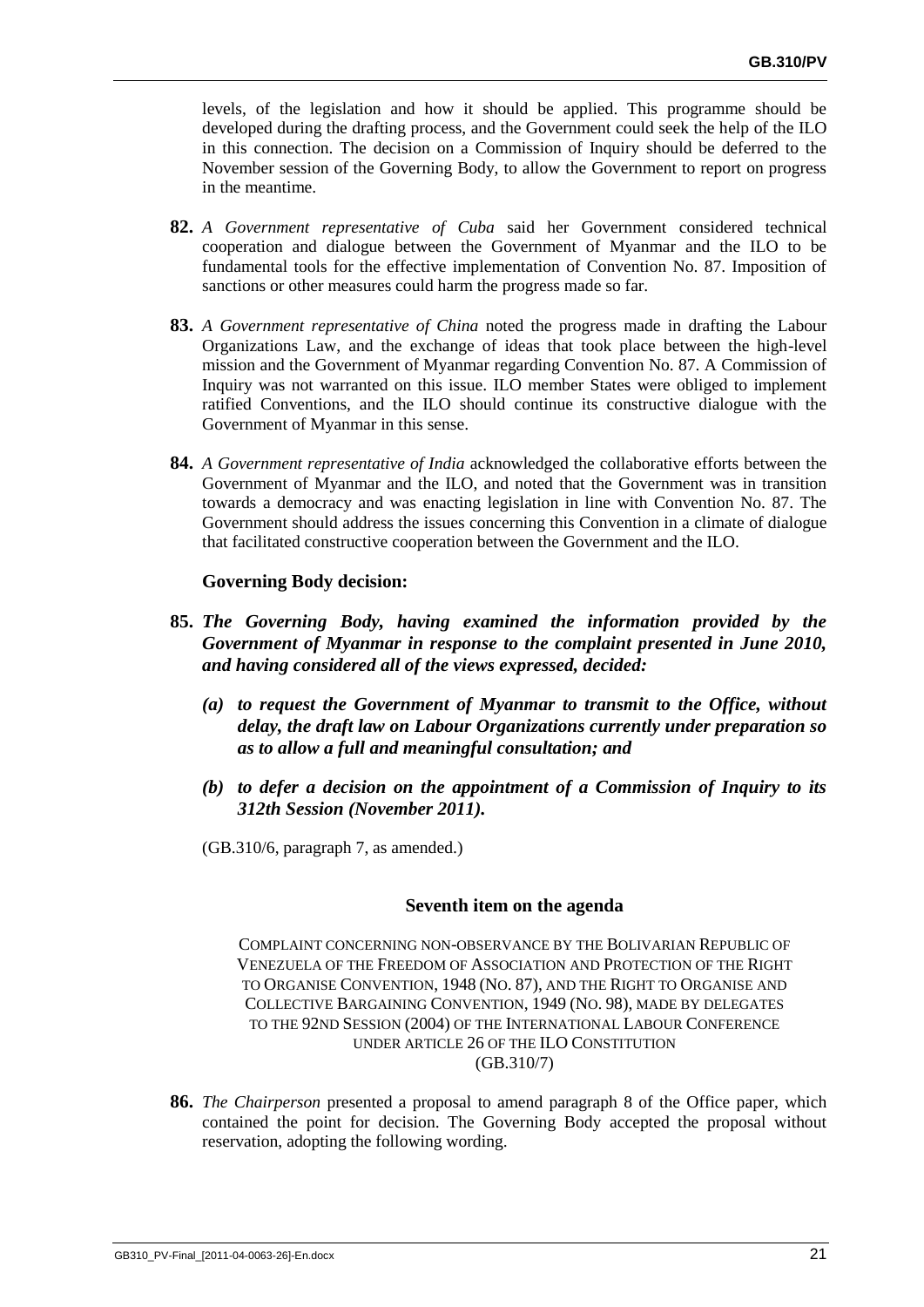## **Governing Body decision:**

- **87.** *The Governing Body decided:*
	- *(a) that the complaint presented originally in 2004 would not be referred to a Commission of Inquiry;*
	- *(b) to request the Director-General to send a high-level tripartite mission to the Bolivarian Republic of Venezuela to address all the issues before the Governing Body related to Case No. 2254 as well as technical cooperation matters, and to provide a full report to the Governing Body at its 312th Session (November 2011);*
	- *(c) that, as a result of this decision, the procedure filed under article 26 of the ILO Constitution in June 2004 was closed.*

(GB.310/7, paragraph 8, and proposal presented by the Chairperson.)

- **88.** *A Government representative of the Bolivarian Republic of Venezuela* thanked the Director-General, the Chairperson of the Governing Body, the Workers' group and the Government group, in particular the Group of Latin America and Caribbean Countries (GRULAC), for the collaborative efforts made by everyone to enable agreement to be reached on the point in question. He emphasized that the Government of the Bolivarian Republic of Venezuela had on occasion made clear its disagreement with certain procedural aspects and the lack of transparency with regard to the complaint, and took the view that the high-level tripartite mission, which had been agreed to, presented a major opportunity to initiate a genuinely transparent procedure with clear limits. Case No. 2254 was very broad in scope and addressed issues that were not connected with the ILO Conventions; he trusted that the remit of the mission in question would be confined to issues related to the complaint, the Freedom of Association and Protection of the Right to Organise Convention, 1948 (No. 87), and the Right to Organise and Collective Bargaining Convention, 1949 (No. 98).
- **89.** *The Employer Vice-Chairperson* emphasized that, as the proposal presented by the Chairperson indicated, the decision concerned a high-level tripartite mission, which would carry out the precise mandate entrusted to it.

## **Eighth item on the agenda**

## REPORTS OF THE COMMITTEE ON FREEDOM OF ASSOCIATION

## *359th Report* (GB.310/8)

**90.** *The Chairperson of the Committee* said that there had been 145 cases before the Committee, of which 31 had been examined on their merits. The Committee had also continued its general discussion on its procedures and visibility and would submit its observations at its meeting in May–June, prior to the establishment of the new Committee, which would be set up after the Governing Body elections in June. In Cases Nos 2361, 2708 and 2709 (Guatemala), 2516 (Ethiopia), 2571 (El Salvador), 2712, 2713 and 2714 (Democratic Republic of the Congo), 2745 (Philippines) and 2780 (Ireland), the Committee had observed that, despite the time which had elapsed since the submission of the complaints, it had not received the observations of the Governments concerned and had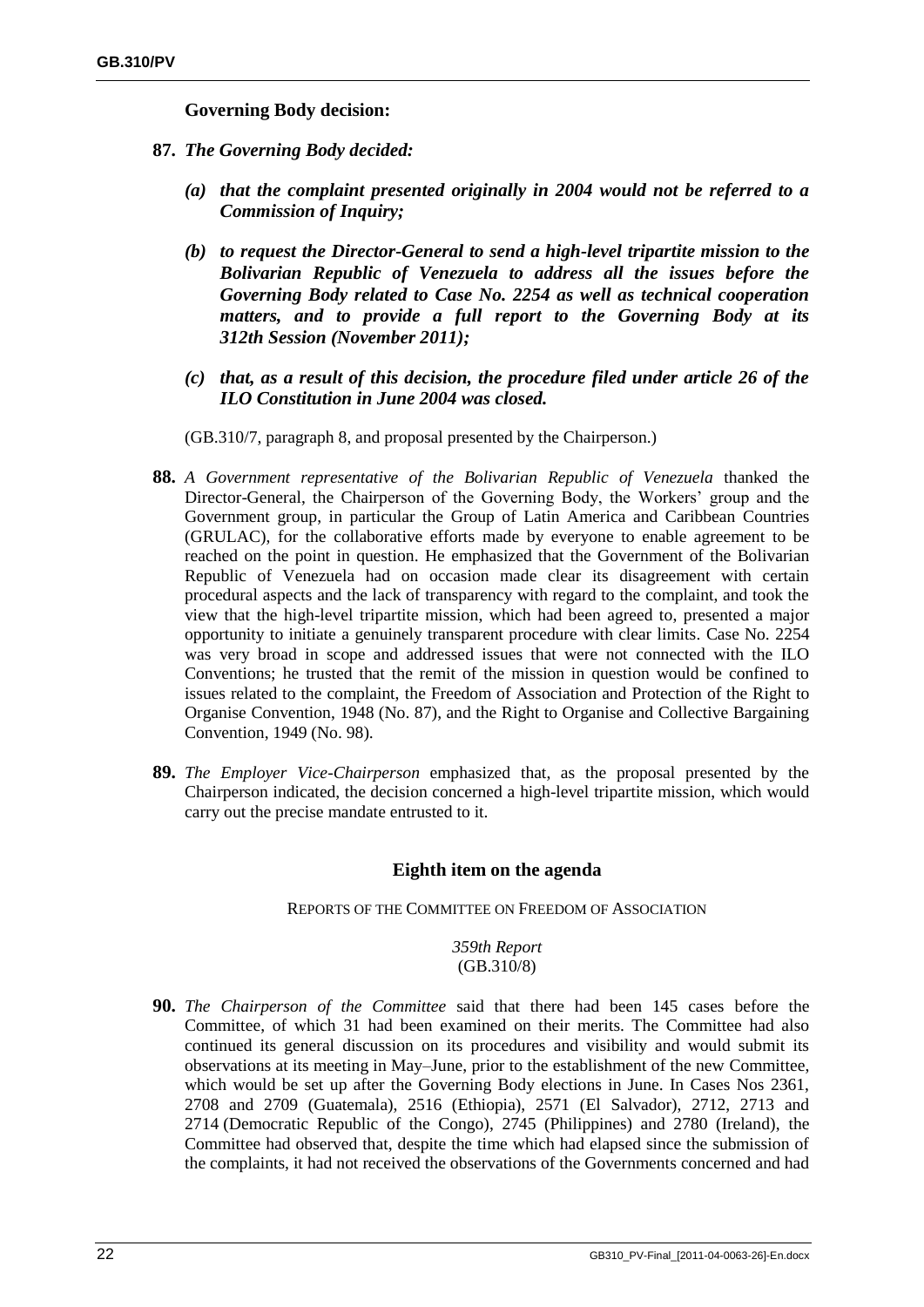issued an urgent appeal to those Governments to send their observations as a matter of urgency.

- **91.** Concerning the follow-up given to its recommendations, the Committee had examined 37 cases in which the Governments had kept it informed of the measures taken to give effect to its recommendations and had noted with satisfaction positive developments in Cases Nos 2470 (Brazil), 2692 (Chile), 2687 (Peru), 2546 (Philippines) and 2744 (Russian Federation). In Case No. 2546 (Philippines), the efforts made by the Secretary of Labor and Employment, the national union concerned and the international trade union movement, supported by the recommendations of the Committee on Freedom of Association and the high-level mission to the country, had resulted in the settlement of almost all outstanding matters, including the reinstatement of trade union members and the payment of compensation.
- **92.** With regard to serious and urgent cases, the speaker drew the Governing Body's attention in particular to Cases Nos 2655 (Cambodia), 2445, 2540 and 2609 (Guatemala), 2591 (Myanmar), 2528 (Philippines) and 2254 (Bolivarian Republic of Venezuela). In the first of those cases, No. 2655 (Cambodia), the allegations related to acts of anti-union discrimination and dismissals at three workplaces in the context of the restoration of the Angkor temples. Noting that the case had finally been referred to the Arbitration Council, the Committee expected that decisions would be taken without delay and urged the Government to take steps to adopt an appropriate legislative framework to ensure that workers enjoyed effective protection against acts of anti-union discrimination, including through the provision of sufficiently dissuasive sanctions and rapid, final and binding decisions.
- **93.** The first of the three serious and urgent cases concerning Guatemala was Case No. 2445. The Committee had been examining the case for five years and deeply regretted that the Government had provided only partial information in response to the serious allegations of violence against trade unionists. It emphasized that the rights of workers' and employers' organizations could be exercised only in a climate that was free from violence, pressure or threats of any kind against the leaders and members of those organizations, and that it was for governments to ensure that that principle was respected. It requested the Government to launch without delay an independent investigation into the allegations of death threats made against the General Secretary of the Trade Union Association of Itinerant Vendors of Antigua, and regretted that the investigation into the murder of Julio Rolando Raquec had not led to the identification of the perpetrators. The Committee expected that the objective of the ILO technical assistance accepted by the Government would be to ensure a climate that was free from violence, pressure and threats, to eliminate impunity and to establish an adequate and efficient system of protection against acts of anti-union discrimination. In Case No. 2540, another serious and urgent case concerning Guatemala, the Committee highlighted the importance of identifying the perpetrators of the 2007 murder of trade union official Pedro Zamora and of taking the necessary measures to ensure a climate free from violence and allowing for the development of a genuinely free and independent trade union movement. The third Guatemalan case was Case No. 2609. It concerned allegations of numerous murders and acts of violence, attempted murders, death threats, kidnappings, intimidation, blacklisting, the denial of legal status to several unions and system failures leading to impunity. The Committee recalled that freedom of association could be exercised only in conditions in which fundamental rights, and in particular those relating to human life and personal safety, were fully respected and guaranteed. It urged the Government to conduct independent investigations into the cases for which no information had been provided and to keep it informed in detail of the outcome of those investigations.
- **94.** In serious and urgent Case No. 2591 (Myanmar), the Committee deplored that the Government had not implemented its recommendations concerning the immediate release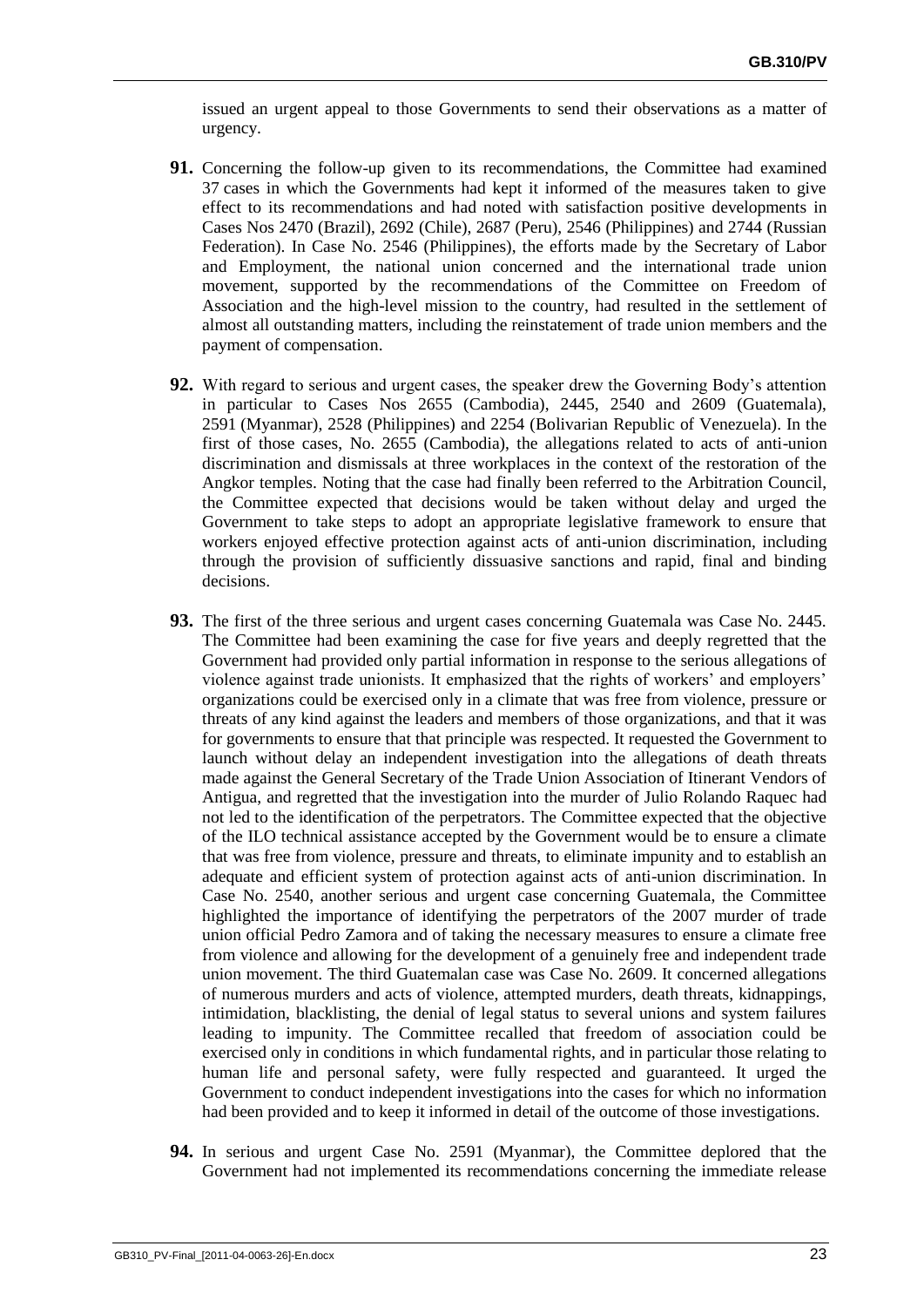of Thurein Aung, Wai Lin, Nyi Nyi Zaw, Kyaw Kyaw, Kyaw Win and Myo Min; the Committee urged the Government to take all the necessary measures to ensure their immediate release, as well as their access to legal and medical assistance while detained.

- **95.** Case No. 2528 (Philippines) concerned allegations of killings, grave threats, continuous harassment and intimidation and other forms of violence inflicted on union leaders, members, organizers and supporters. The Committee had examined the case for the third time and had noted the efforts made by the Government and the detailed information which had been provided. It welcomed the establishment of the Tripartite Industrial Peace Council Monitoring Body to review the application of international labour standards, and in particular Convention No. 87. It further noted the development of protection for victims and witnesses and the establishment of criminal responsibility for superiors in the chain of command. With respect to the allegations concerning the militarization of workplaces, the Committee expected that the Government would take the necessary measures, including the issuance of appropriate high-level instructions, to bring to an end prolonged military presence inside workplaces to ensure that any emergency measures aimed at national security did not prevent the exercise of legitimate trade union rights and activities and to ensure the strict observance of due process in the context of any surveillance and interrogation operations by the army or the police in a way that guaranteed that the legitimate rights of workers' organizations could be exercised in a climate that was free from violence, pressure or threats against their leaders and members. The Committee asked to be kept informed in that regard.
- **96.** The last serious and urgent case was Case No. 2254 concerning the Bolivarian Republic of Venezuela. The allegations concerned: the marginalization and exclusion of FEDECAMARAS; the arrest warrant against its former president; acts of discrimination and intimidation against employers' leaders and their organizations; legislation at odds with civil liberties and the rights of employers' organizations and their members; violent assault on the FEDECAMARAS headquarters; and finally the recent allegations of the assault and kidnapping of three of its officials, including Ms Albis Muñoz, Employer member of the Governing Body. The Committee deplored the offences that had been committed and expressed the hope that the perpetrators of the crimes would soon be convicted and sentenced in proportion to the seriousness of the offences in order that such incidents would not be repeated. It regretted that the Government had ignored its recommendation to step up the investigations into the attacks on FEDECAMARAS headquarters in May and November 2007, requested FEDECAMARAS to file an official complaint with the Public Prosecutor's Office and hoped that the authorities would collaborate with the organization's representatives to clarify the facts. Furthermore, the Committee firmly hoped that the perpetrators of the bomb attack at FEDECAMARAS headquarters in February 2008 would soon be convicted and sentenced in proportion to the seriousness of the offences. The Committee hoped that the authorities would refrain in the future from adopting an aggressive tone towards FEDECAMARAS and its leaders and that a forum for tripartite social dialogue would be established. Lastly, it once again urged the Government to establish, with ILO assistance, a high-level joint national committee to examine each of the pending allegations and issues and to resolve the problems through direct dialogue.
- **97.** *An Employer member of the Committee*, speaking on behalf of the spokesperson for the Employers' group in the Committee, explained that the Committee had carried out two major tasks: it had examined a substantial list of cases and had made progress in an informal discussion on its working methods. The cases dealt with during the session had been very varied, ranging from legislative cases to cases dealing with very serious matters such as attempted murder and kidnappings and cases of human resource disputes. The Employer members had noted with concern an increase in the number of cases from Latin America, with 19 out of the 31 cases examined and 17 out of the 20 new cases submitted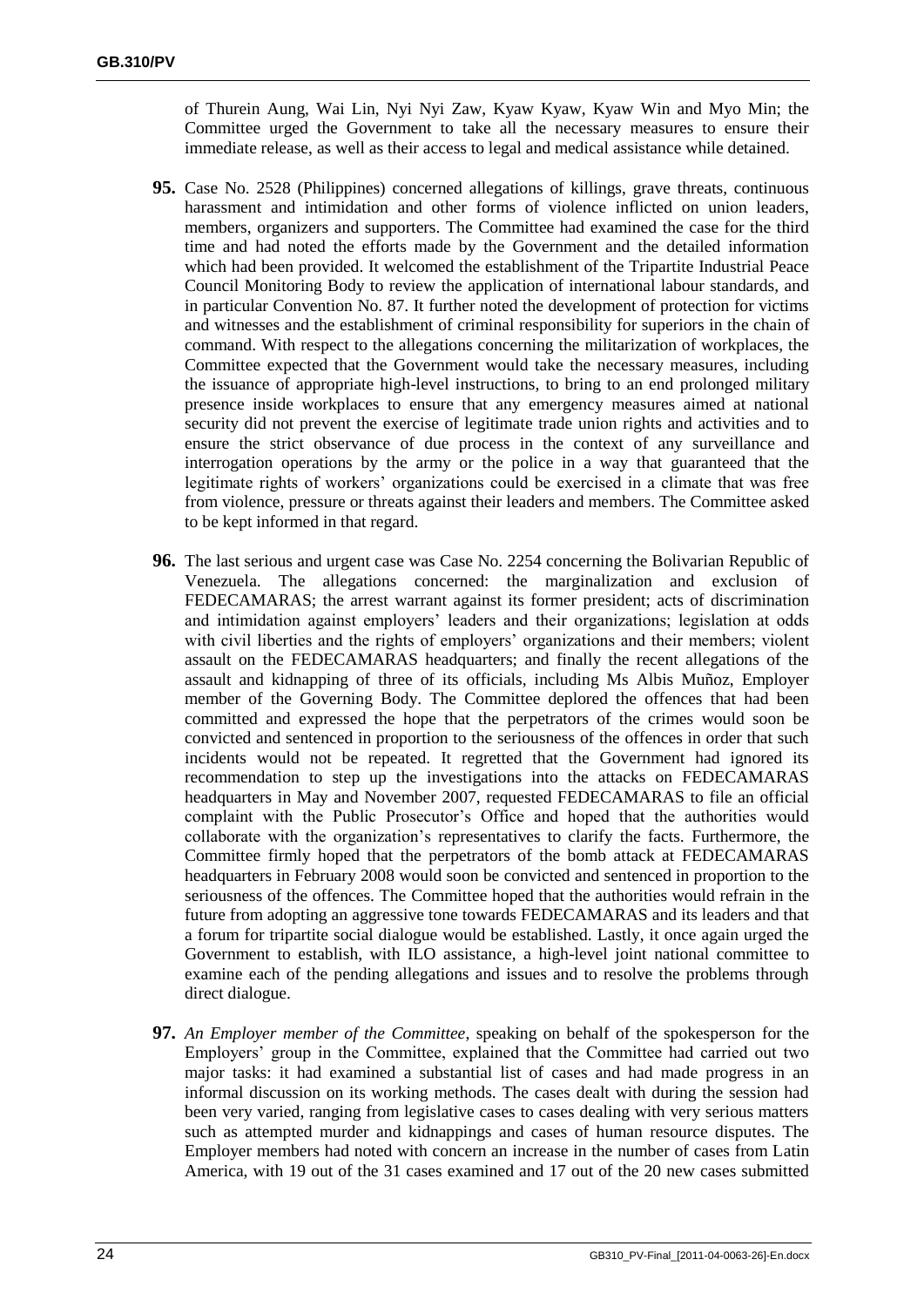coming from that region. Nevertheless, substantial progress had been made in a number of cases and there were no cases from Colombia, which in the past had featured highly in the work of the Committee. It was interesting to note that a number of cases examined by the Committee during the session had involved interaction with other ILO supervisory bodies, such as Case No. 2807 (Islamic Republic of Iran), which had been referred to the Committee by the Conference Credentials Committee. In that case, the Committee had agreed with the Credentials Committee that the nomination of the delegation of the Islamic Republic of Iran at the 2010 session of the International Labour Conference had raised some freedom of association issues, and it had urged the Government to take all the necessary measures to amend the labour legislation so as to bring it into full conformity with the principles of freedom of association. Similar issues concerning the organization of employers in that country had arisen some years previously and had already been considered by the Committee.

- **98.** In Case No. 2799 (Pakistan), the Committee had drawn the attention of the Committee of Experts on the Application of Conventions and Recommendations to the aspects of the case relating to legislation. It raised the issue of the sharing of legislative power over labour matters between the national and the provincial authorities. The case sent a message from the Committee to the effect that, whatever the structure of legislative power, the national government remained accountable to the international community and to the workers and employers for compliance with the Conventions by all tiers of government. The Employers did not have any difficulty in principle with the Committee interacting with other supervisory machinery in the ILO, whether that be the Committee of Experts or the Conference Credentials Committee. Nevertheless, the Governing Body should take note of a number of practical and governance-related matters. First, the case loads of both the Committee on Freedom of Association and the Committee of Experts were very heavy and it was necessary to avoid overlaps and repetition in discussions on the same issues. Second, the composition of the Committee on Freedom of Association was different to that of the Committee of Experts, as the former was tripartite and did not comprise external experts. The Committee on Freedom of Association dealt only with Conventions Nos 87 and 98 and sought not to pass rulings but to use its authority to make recommendations designed to alter future behaviour while remedying wrongs.
- **99.** The Committee had also examined a number of cases where progress had been made, such as Case No. 2258 (Philippines) and Case No. 2450 (Djibouti). Nevertheless, Case No. 2753, also concerning Djibouti, illustrated that progress was fragile, especially where governments failed to reply to the Office's requests for information.
- **100.** The speaker then turned to cases of particular importance for the Employers, drawing attention first to Case No. 2254 (Bolivarian Republic of Venezuela). He recalled that, for seven years, the situation had deteriorated to the point of becoming intolerable for the employers' organization FEDECAMARAS. Since it had last examined the case, in March 2010, the Committee had received additional and alarming allegations concerning the abduction and shooting of employer officials, including Ms Albis Muñoz, a member of the Governing Body. The Committee reaffirmed its previous conclusions and repudiated the Government's defence. With regard to the latest observations of the Government concerning the arrest of the former president of FEDECAMARAS, the Committee considered that they did not add anything new that might lead the Committee to modify its previous recommendation. The conclusion reached by the Employers was that the Government had failed to act against the climate of violence and intimidation because it was itself complicit in the situation. The Committee's report to the Governing Body dealt not only with Case No. 2254, but also in its introduction to an article 26 complaint against the Government of the Bolivarian Republic of Venezuela. In that regard, the Committee deeply regretted that the Government had still not given any follow-up to the recommendations that it had consistently and repeatedly been making for the past five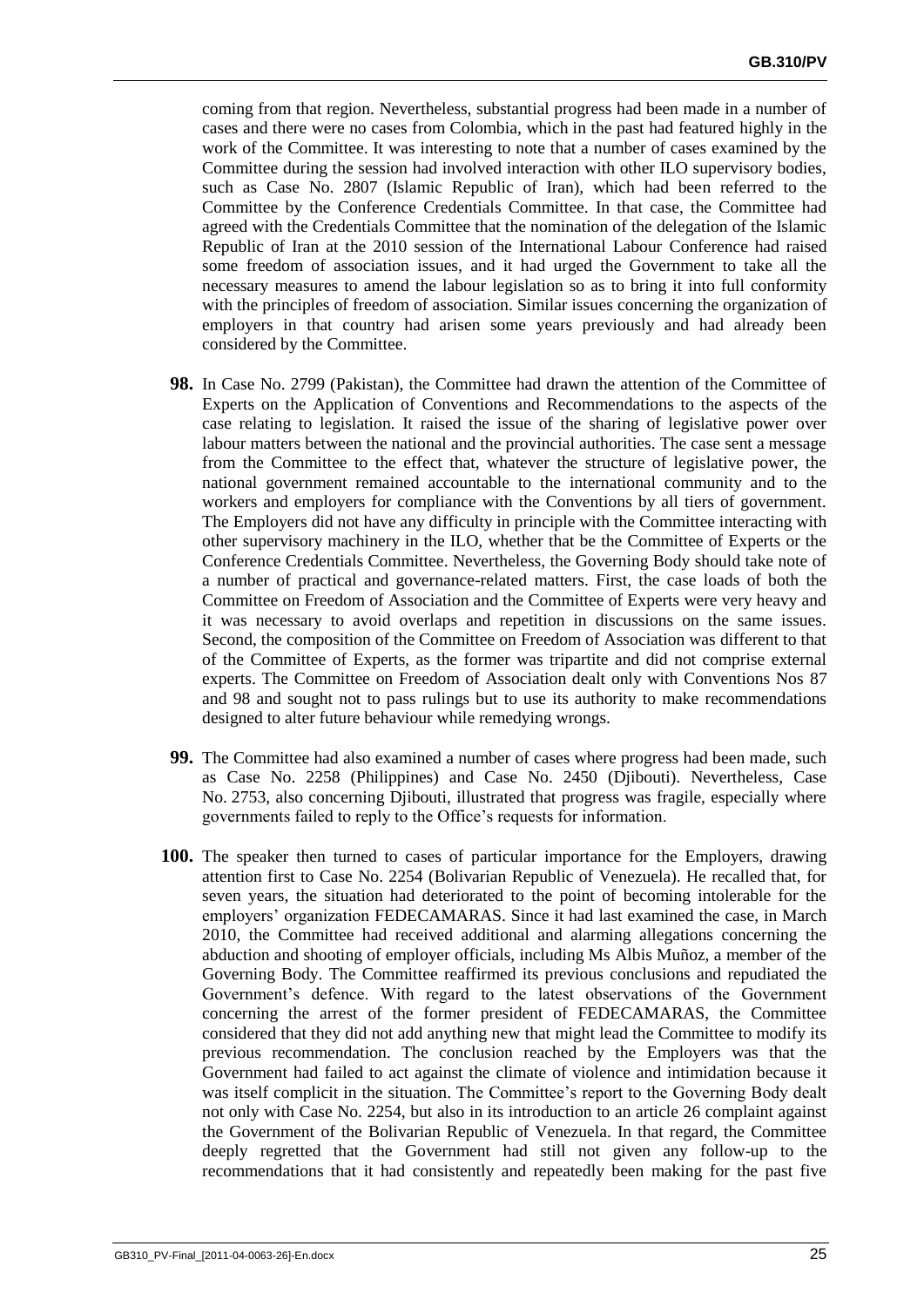years for a direct contacts mission to the country. The Committee invited the Governing Body to take a decision in relation to that item at its March 2011 meeting. The Committee on Freedom of Association had found serious, repeated and worsening breaches of fundamental rights and freedom of association by the Government of the Bolivarian Republic of Venezuela. The case also showed that both employers' organizations and trade unions could be the victims of serious freedom of association violations by the State.

- **101.** Case No. 2760 (Thailand) concerned human resources in the manufacturing industry that involved restructuring and layoffs. The Committee outlined a number of important principles, including the principle that staff reduction programmes should not be used to carry out acts of anti-union discrimination, but recalled that employees who were trade union members could not be immune from the effect of restructuring programmes.
- **102.** Case No. 2602 (Republic of Korea) was serious and difficult and involved the application of Conventions Nos 87 and 98 in the case of "illegal dispatch" workers. The Committee recognized the established approach according to which illegal dispatch workers had the full protection afforded to workers under the terms of the Conventions, but accepted that those Conventions might have a different application in the case of genuine selfemployment or independent contract work. The Committee concluded that all workers must be able to enjoy fully freedom of association rights with the organization of their own choosing with a view to defending their interests.
- **103.** Case No. 2694 (Mexico) was new and concerned a questioning of the industrial relations system. The Committee had examined some of the allegations and had requested further information; the Employers shared some of those concerns and supported the request made to the Government to undertake a constructive dialogue with the national social partners and to report back to the Committee on those meetings and on the outcome achieved.
- **104.** The Employers hoped that a report on the Committee's working methods could be finalized in May for presentation to the Governing Body in June 2011. Special sittings of the Committee, including a sitting on Friday, 4 March, had enabled the Employers to raise technical, operational and substantive issues in an informal and constructive manner.
- **105.** *The spokesperson for the Workers' group* in the Committee said that the examination of a number of the cases before the Committee had had to be postponed. Attention needed to be drawn to that situation, which was linked to the question of the resources allocated to the International Labour Standards Department and to the functioning of the Committee, while the Governing Body was considering the ILO's programme and budget. The heightened visibility of the ILO in the context of globalization and the crisis meant that an increasing number of workers and organizations were turning to it, while the quest for freedom, and freedom of association in particular, was behind a number of revolutions that were currently taking place. The discussions on the procedures of the Committee on Freedom of Association had taken place with a view to increasing the efficiency of the Committee while respecting its principles. However, in order for the system to function, resources were needed that were commensurate with the tasks to be carried out.
- **106.** He recalled that the role of the Committee was not to condemn but rather to attract the attention of the Governments concerned so that they would follow up its conclusions and recommendations and restore the principles of freedom of association and the right to collective bargaining where those principles were not respected. Several serious and urgent cases that had been examined during the session were deeply regrettable. In Case No. 2591 (Myanmar), trade unionists remained in prison and the Government had still not acted on the Committee's recommendations; Cases Nos 2540, 2445 et 2609 (Guatemala) concerned attempted murders, dismissals and murders which remained unpunished, and the Government had responded only partially to the requests for information. Case No. 2655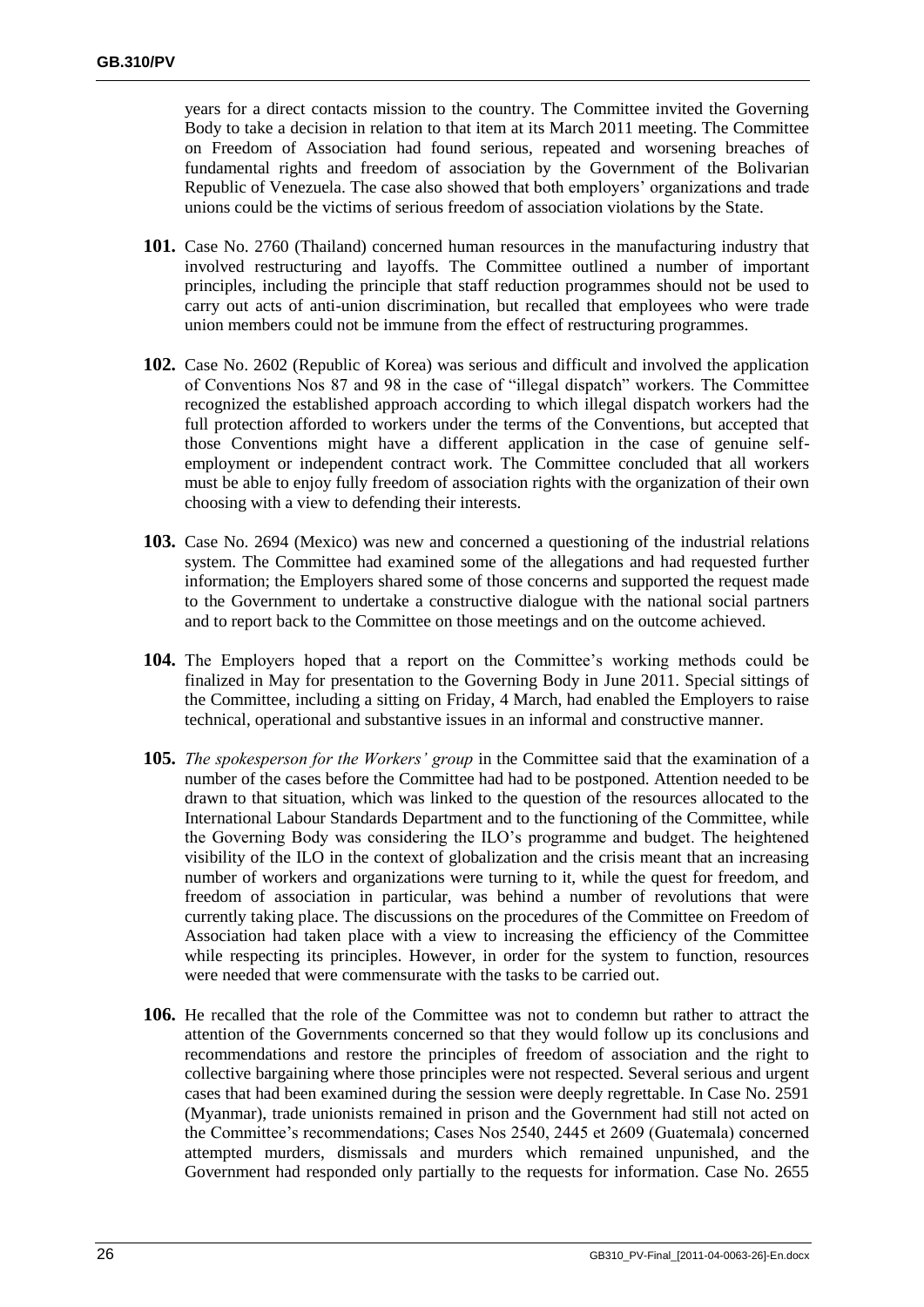(Cambodia) concerned anti-union behaviour but the Government had applied no measures or sanctions to restore the workers' rights. Case No. 2528 (Philippines), concerning the alleged murder of a young trade union leader, had been re-examined by the Committee.

- **107.** In Case No. 2254 (Bolivarian Republic of Venezuela), the Committee had on several occasions already proposed a direct contacts mission. Furthermore, it emphasized the importance that should be attached by Governments to impartial and prompt inquiries in order to facilitate the settlement of cases such as Case No. 2702 (Argentina).
- **108.** Case No. 2807 (Islamic Republic of Iran) had been referred to the Committee by the Conference Credentials Committee, and the Committee stressed the need to review legislation in order to allow the full enjoyment of freedom of association.
- **109.** There were still frequent allegations concerning the dismissal of trade unionists and the Committee emphasized that priority should be given to rapid reinstatement or job retention in cases where judicial proceedings were under way. That applied in particular to Cases Nos 2783 (Cambodia), 2613 (Nicaragua) and 2769 (El Salvador). Case No. 2450 (Djibouti) was an old case as the situation dated back to 1995, and the Government had provided only a partial response. In Case No. 2760 (Thailand), the Committee regretted the dismissal of the leader of a plant-level union at a multinational textile company. That case illustrated that no code of conduct or label could substitute the authority of the ILO. Case No. 2602 (Republic of Korea) concerned an abuse of independent worker status and provided an opportunity to highlight that a disguised employment relationship was an obstacle to respect for the principles of freedom of association and collective bargaining. Several cases concerned restrictions on or interference in the union registration process, including Cases Nos 2786 (Dominican Republic), 2754 (Indonesia) and 2752 (Montenegro). In Case No. 2694 (Mexico), the allegations concerned the questioning of the industrial relations system as a consequence of the widespread use of protection collective agreements which had a negative impact on registration procedures and on the collective bargaining capacity of unions. In Cases Nos 2799 (Pakistan) and 2751 (Panama), national legislation hindered the enjoyment of the right to collective bargaining. Lastly, Case No. 2639 (Peru) raised the question of interference by the budgetary authorities in the collective bargaining process of state enterprises, involving as well the unlawful arrest and detention of union activists.
- **110.** *A Government representative of the Bolivarian Republic of Venezuela* took note of paragraph 11 of the 359th Report of the Committee on Freedom of Association and pointed out that the only recommendation that had been made by the Committee over the past six years related to sending a direct contacts mission to the country. He emphasized that the decision concerning the article 26 complaint could not be dependent on first carrying out a direct contacts mission, given that "such contacts, however, can only be established at the invitation of the governments concerned or at least with their consent", in accordance with paragraph 67 of Annex II to the Compendium of rules applicable to the Governing Body of the ILO. The Government of the Bolivarian Republic of Venezuela recalled that, in paragraph 11 of the report, the Committee invited the Governing Body to take a decision in relation to that item on its agenda at its March 2011 session; it hoped therefore that the Governing Body would proceed accordingly, taking into account the reply of the Government and its written reply dated 7 March 2011.
- **111.** With regard to Case No. 2254 and, more specifically, to paragraph 1292 of the report, the speaker regretted that the Committee was satisfied with making the same recommendations in its different reports without taking into account the Government's reply. More specifically, the Government's communication dated 25 February 2011 had not yet been examined by the Committee; it was therefore impossible to understand why the case was considered to be serious and urgent. He said that his country had already denounced a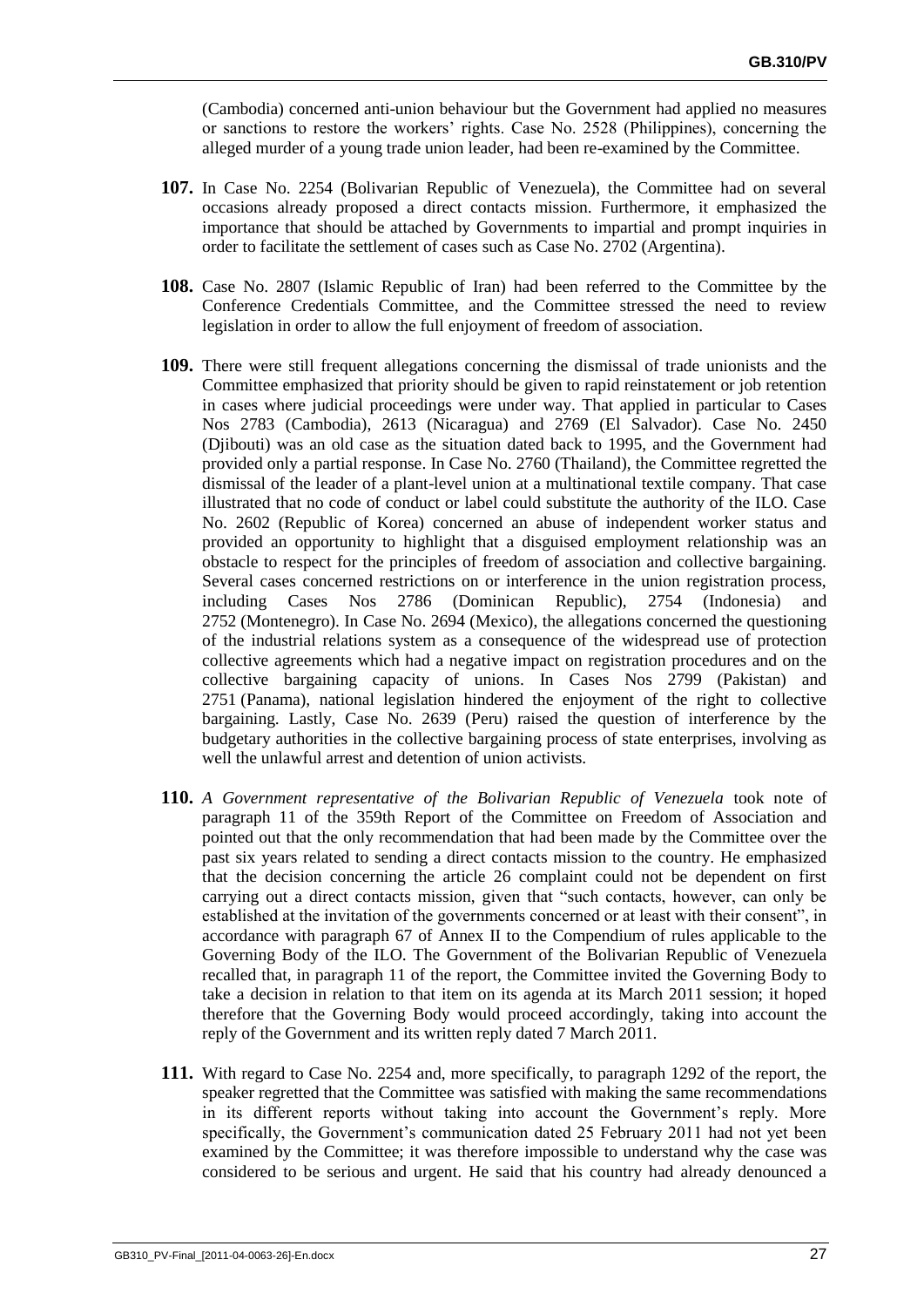situation in which, as in the article 26 complaint, the Committee on Freedom of Association was both judge and party, which meant that its recommendations could not be impartial. Concerning the case of FEDECAMARAS, the competent authorities of the Bolivarian Republic of Venezuela had taken steps to identify those responsible for the acts of violence against the FEDECAMARAS officials; the perpetrators had been arrested and brought before the competent court.

- **112.** The Government of the Bolivarian Republic of Venezuela reiterated that it accepted the responsibilities and obligations it assumed as a Member of the ILO and hoped that the complaint would not continue to be used to justify the allegations contained in the complaint presented under article 26 of the ILO Constitution, referred to in paragraph 11 of the report. Lastly, in the interest of transparency and objectivity, he pointed out that, during the coup d'état in 2002, the president of FEDECAMARAS had proclaimed himself President of the Bolivarian Republic of Venezuela for two days, a period during which the legitimate president was held in detention.
- **113.** *The Employer Vice-Chairperson of the Governing Body*, in response to the allegation of acting as judge and party, clarified that appointments in the Committee on Freedom of Association, just like the functioning of the supervisory bodies of the ILO, were carried out in accordance with the procedures set out in the Constitution and in the respective rules, which did not allow for any form of partiality.

## **Governing Body decision:**

**114.** *The Governing Body took note of the introduction to the report of the Committee, contained in paragraphs 1–213, and adopted the recommendations made in paragraphs: 226 (Case No. 2702: Argentina); 263 (Case No. 2725: Argentina); 290 (Case No. 2776: Argentina); 302 (Case No. 2773: Brazil); 316 (Case No. 2655: Cambodia); 341 (Case No. 2783: Cambodia); 370 (Case No. 2602: Republic of Korea); 394 (Case No. 2450: Djibouti); 413 (Case No. 2753: Djibouti); 458 (Case No. 2786: Dominican Republic); 484 (Case No. 2769: El Salvador); 505 (Case No. 2782: El Salvador); 528 (Case No. 2203: Guatemala); 544 (Case No. 2241: Guatemala); 560 (Case No. 2341: Guatemala); 579 (Case No. 2445: Guatemala); 646 (Case No. 2609: Guatemala); 683 (Case No. 2754: Indonesia); 705 (Case No. 2807: Islamic Republic of Iran); 726 (Case No. 2756: Mali); 903 (Case No. 2694: Mexico); 922 (Case No. 2752: Montenegro); 946 (Case No. 2613: Nicaragua); 969 (Case No. 2762: Nicaragua); 991 (Case No. 2799: Pakistan); 1052 (Case No. 2751: Panama); 1071 (Case No. 2639: Peru); 1092 (Case No. 2771: Peru); 1134 (Case No. 2528: Philippines); 1176 (Case No. 2760: Thailand); and 1292 (Case No. 2254: Bolivarian Republic of Venezuela), and adopted the 359th Report of the Committee on Freedom of Association in its entirety.*

## **Ninth item on the agenda**

REPORT OF THE WORKING PARTY ON THE FUNCTIONING OF THE GOVERNING BODY AND THE INTERNATIONAL LABOUR CONFERENCE (GB.310/9)

*A reform package to improve the functioning of the Governing Body* (GB.310/9/1)

**115.** *Ambassador Farani Azevêdo of Brazil,* Chairperson of the Working Party, said that the Working Party had focused on reform of the Governing Body, although its mandate also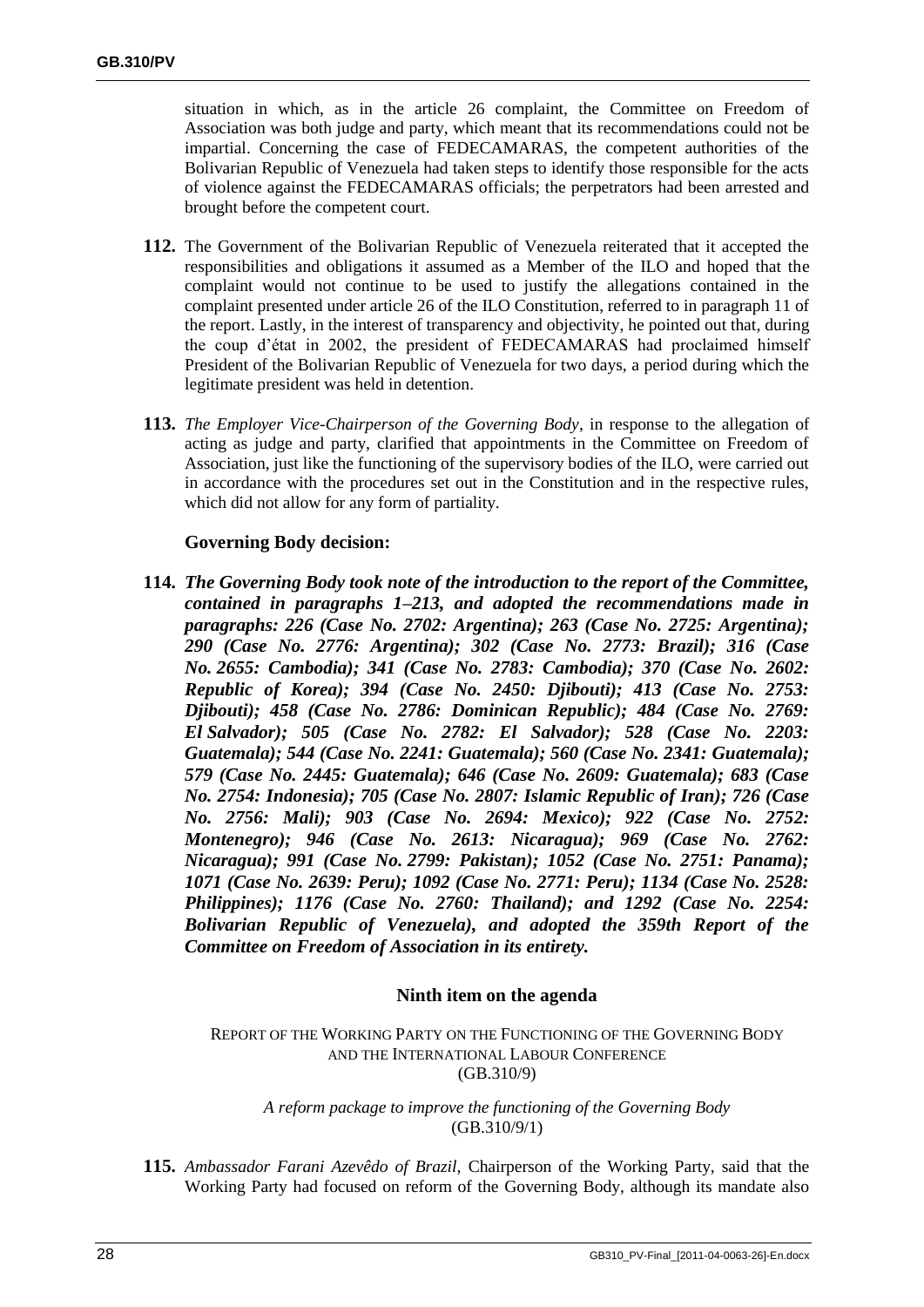covered the Conference. Throughout the discussions a spirit of goodwill had prevailed, with a genuine desire on all sides to cooperate. The report was not exhaustive, but set out to give an idea of the main themes discussed. The proposed reform was not perfect, but it was a balanced package that reflected the views of all parties. Its main elements were firstly, that the Governing Body would take the form of a continuous plenary session with thematic sessions and segments. Secondly, no two meetings would be held concurrently – a principle which would facilitate the participation of smaller delegations. Thirdly, a more participatory system for setting the agenda of the Governing Body would be introduced. Fourthly, a structure had been devised to cover the four strategic objectives and provide flexibility for Governing Body work. Finally, a key element was that the composition, roles and functions of the Officers of the Governing Body, as established by the ILO Constitution, would be maintained. The process had taken almost two years but she believed that the reform package would equip the Organization with a Governing Body that was in harmony with the spirit of the 2008 Declaration on Social Justice for a Fair Globalization and that the result would be a more efficient organ, capable of using the full strength of tripartism and social dialogue.

- **116.** *The Employer Vice-Chairperson* agreed with the Chairperson of the Working Party that although difficult and complex issues had been taken up, a common denominator had ruled proceedings in the Working Party – the will to provide a Governing Body that was effective, up to date and capable of building trust. There was little doubt that the Chairperson had played a key role in this respect, but the speaker also stressed, and expressed gratitude for, the very positive attitude of the Government group; he singled out the work of the Regional Coordinators for special mention. The Employers supported the document fully: implementation was now the challenge for all and the clock was ticking. In addition, Conference reform was a major task, a challenge both in-house and for the image of the Conference outside the ILO. The successful outcome of work so far demonstrated that tripartism was alive and well within the ILO.
- **117.** *The Worker Vice-Chairperson* admitted that negotiations had been tough but a result had been reached that was satisfactory to all sides. He thanked the Office, governments and the Employers for their cooperation and perseverance. There were now two years in which to make the proposed structure work, before the November 2013 review.
- **118.** *A Government representative of Hungary*, speaking on behalf of the Government group, also noted that the exercise had not been easy, but was of the view that, although the reform package was not perfect, it would make for a more efficient and effective Governing Body. There was work to be done in order to allow the incoming Governing Body in June 2011 to function within the framework agreed and the Government group was committed to the tripartite consultations, to be held in April and May 2011, regarding the revision of the *Rules applicable to the Governing Body of the ILO*. The group looked forward to preparing for the deadlines of June 2011, when the reform package would be implemented, and the projected review, to be undertaken in November 2013. The group was also aware that the Working Party should now turn its attention to reform of the International Labour Conference and to Regional Meetings.
- **119.** *A Government representative of Argentina,* speaking on behalf of the governments of the Group of Latin American and Caribbean Countries (GRULAC), endorsed the Government group statement. He stated that the reform of the Governing Body would make it more effective and efficient. He reiterated his hope that the reform package would promote a greater government role in tripartite decisions. Improved procedures, greater transparency and tripartite consensus were essential for fulfillment of the ILO mandate and the Organization's credibility. As had been recently noted, simple issues such as timely distribution of documents and of information provided to constituents were fundamental to the work of the Governing Body, as were trust in procedures and confidentiality. Serious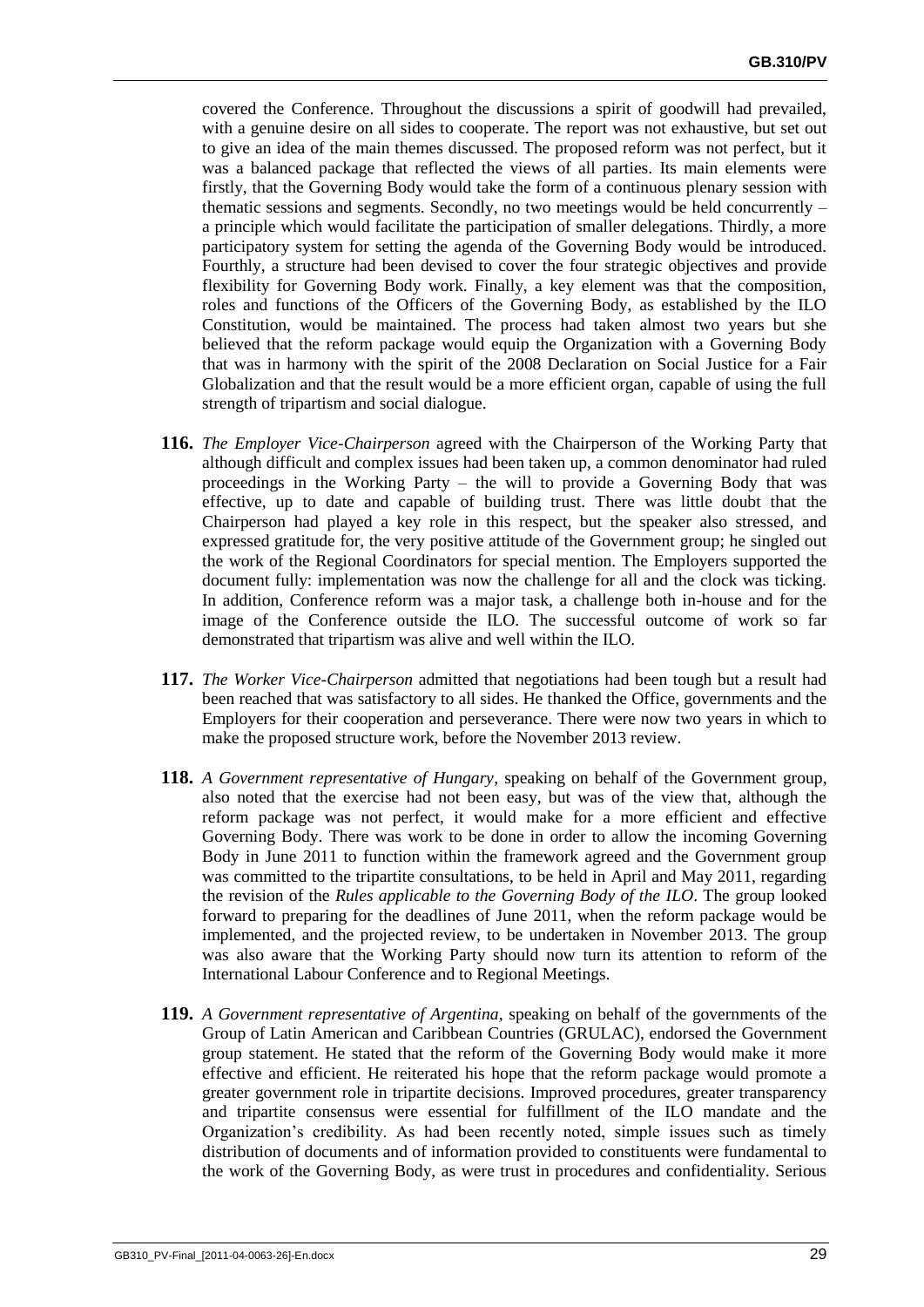leaks had to be investigated. The next phase was the revision of the rules for the reformed Governing Body. Work to improve the functioning of the Conference could then begin. The discussions between the Employers' and Workers' groups and the regional groups had revealed a common denominator – to improve the functioning of the Governing Body in order to serve ILO constituents better.

- **120.** *A Government representative of Australia*, speaking on behalf of the Asia and Pacific group of countries (ASPAG), supported the statement by the Government group and endorsed the reform package. ASPAG looked forward to its implementation.
- **121.** *A Government representative of Nigeria*, speaking on behalf of the African group, appreciated the efforts of the Working Party and the Office and was satisfied that the review remained a continuous process, with a built-in review period. The proposal to establish a specific and dedicated facility to improve support to the Government group was very welcome. He made three observations: firstly, that the reform package still placed some level of restriction on the right of non-members to speak. A large number of African States wished to have a voice in the Governing Body and as this was a matter of concern to the region, the group did not support this restriction. Secondly, the African group looked forward to increased consultation with the group Chairperson when the Governing Body was in session, for reasons of greater transparency. The group wished to promote a level playing field for all member States of the ILO, and therefore drew attention to the current ratification campaign for the 1986 Instrument of Amendment of the Constitution of the ILO, which it believed would foster such equity. Finally, the group supported the spirit of the reform and asked that its observations should be taken into consideration in future reviews.
- **122.** *A Government representative of Sudan* endorsed the African group statement and said that all efforts should now be directed towards ensuring that the package was implemented. Documents should be made available for meetings ideally 30 days and at the very least 15 days in advance. Expectations had not been fully met: the far-reaching, global and transparent reform that affected the very composition and membership of the Governing Body had not been achieved. In this connection, he supported ratification of the 1986 Instrument of Amendment. Reform must continue beyond 2013, both for the Governing Body and the Conference, including on the *Rules applicable to the Governing Body of the ILO* and on the Constitution.
- **123.** *A Government representative of Canada*, speaking on behalf of the group of industrialized market economy countries (IMEC), said that IMEC was committed to the reform and endorsed the package. She said that if all negotiating partners were equally unhappy, then one could be sure that there had been relative success.
- **124.** *A Government representative of France*, speaking on behalf of the Western European group, said that the package contained many important reforms regarding consultation, information and support for governments. The process had revealed the desire of governments to engage with the ILO and its Governing Body and the rules and principles of tripartism had been respected.
- **125.** *A Government representative of Cuba* agreed that the reform package could improve the Governing Body's work, for example, by including the follow-up of previously taken decisions in the agenda, removing from the agenda items for information, not holding more than one meeting at a time, better time management, distribution of documents 15 working days before meetings and 30 days before the Programme, Financial and Administrative Section, and greater transparency and Office support for the social partners. However, Cuba had concerns about the decision-making process and did not agree with the change proposed, preferring the current system, which was considered more just for all concerned.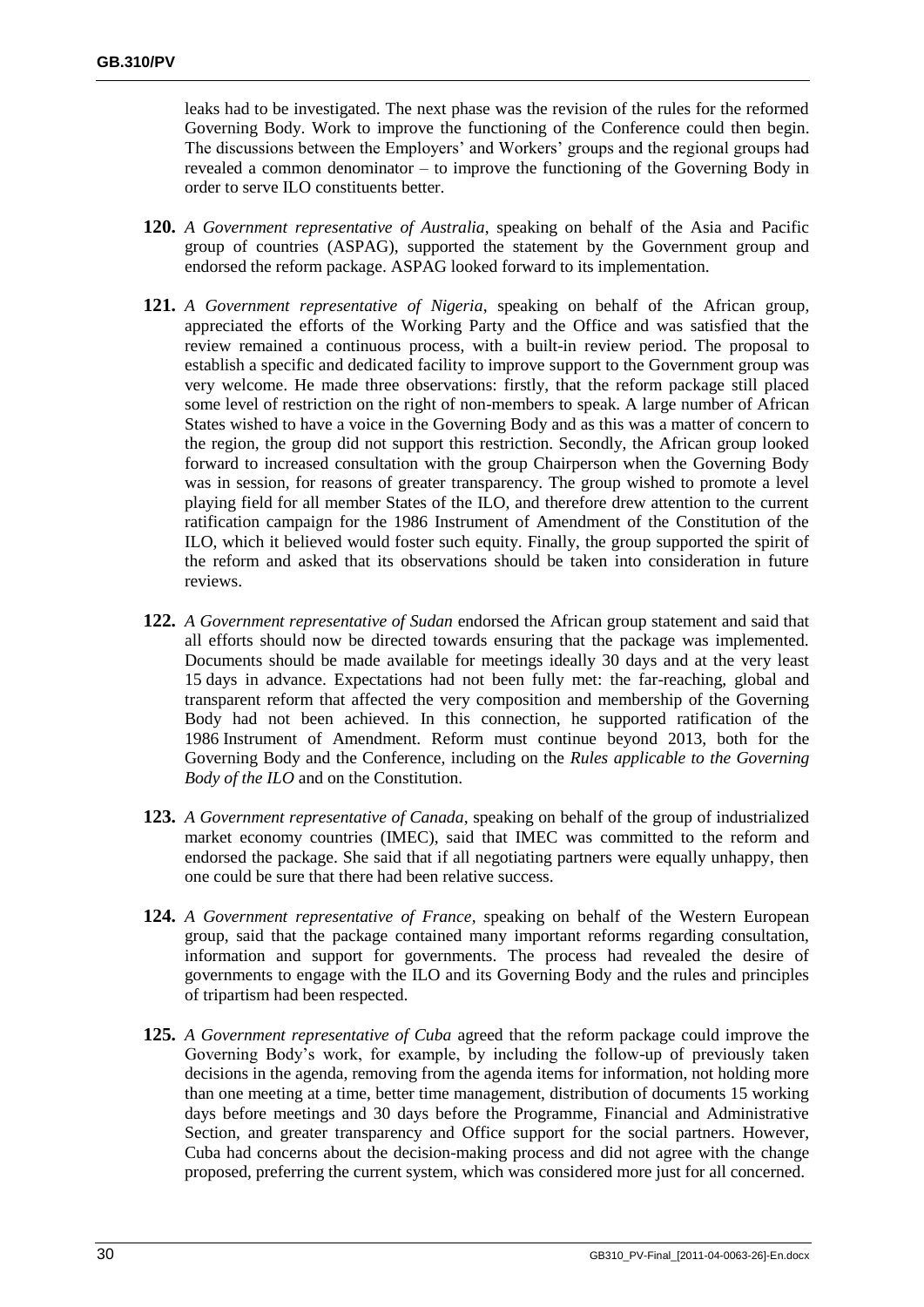- **126.** Another concern was on the first two bullet points in paragraph 25 which allowed right of reply to Governing Body members only, without observers being able to participate in discussions. This was out of phase with accepted practice in all other international organizations. States that were not members of the Governing Body should also be given right of reply if they had been mentioned in the discussion. She questioned the lack of clear rules in this respect, averring that such issues should not be dependent on the Chairperson. Observer States should be able to intervene in discussions, as in other international organizations. Cuba also rejected the practice of restricted membership working parties, which led to lack of transparency and legitimacy in decisions. Working parties should be open to all members of the Governing Body. There were other issues, not least the criteria for groups such as the Non-Aligned Movement. There was a need to extend membership of the Committee on Freedom of Association, which was anti-democratic and not in conformity with the UN system, as the labour ministers of the Non-Aligned Movement had pointed out in statements adopted in 2007 and 2009. Membership of the Governing Body was another issue which remained excluded from the reform package. This should comply with the universal principle of equitable geographical representation, as applied to other UN bodies. Cuba noted the review to be held in November 2013 and would be ready to participate in this exercise.
- **127.** *A Government representative of Argentina* extended thanks to all concerned in the reform package, which Argentina considered as meeting members' needs. It was not perfect but would provide a better functioning Governing Body.
- **128.** *The Chairperson of the Working Party* closed the debate by saying that she believed that the social partners had emerged strengthened from the negotiations.

## **Governing Body decision:**

- **129.** *The Governing Body took note of the report and:*
	- *(a) adopted the reform package outlined in document GB.310/9/1;*
	- *(b) requested the Office to prepare proposals for the amendments of the Standing Orders of the Governing Body, the Introductory Note to the Compendium of rules applicable to the Governing Body and any other complementary text of the Organization for the consideration of the 311th Session of the Governing Body (June 2011) in order to give effect to the reform package;*
	- *(c) requested the Office to organize timely tripartite consultations in developing the proposals referred to in (b) above; and*
	- *(d) requested the Office to prepare an estimate of the cost implications of the reform package.*

(GB.310/9 and GB.310/9/1, paragraph 33.)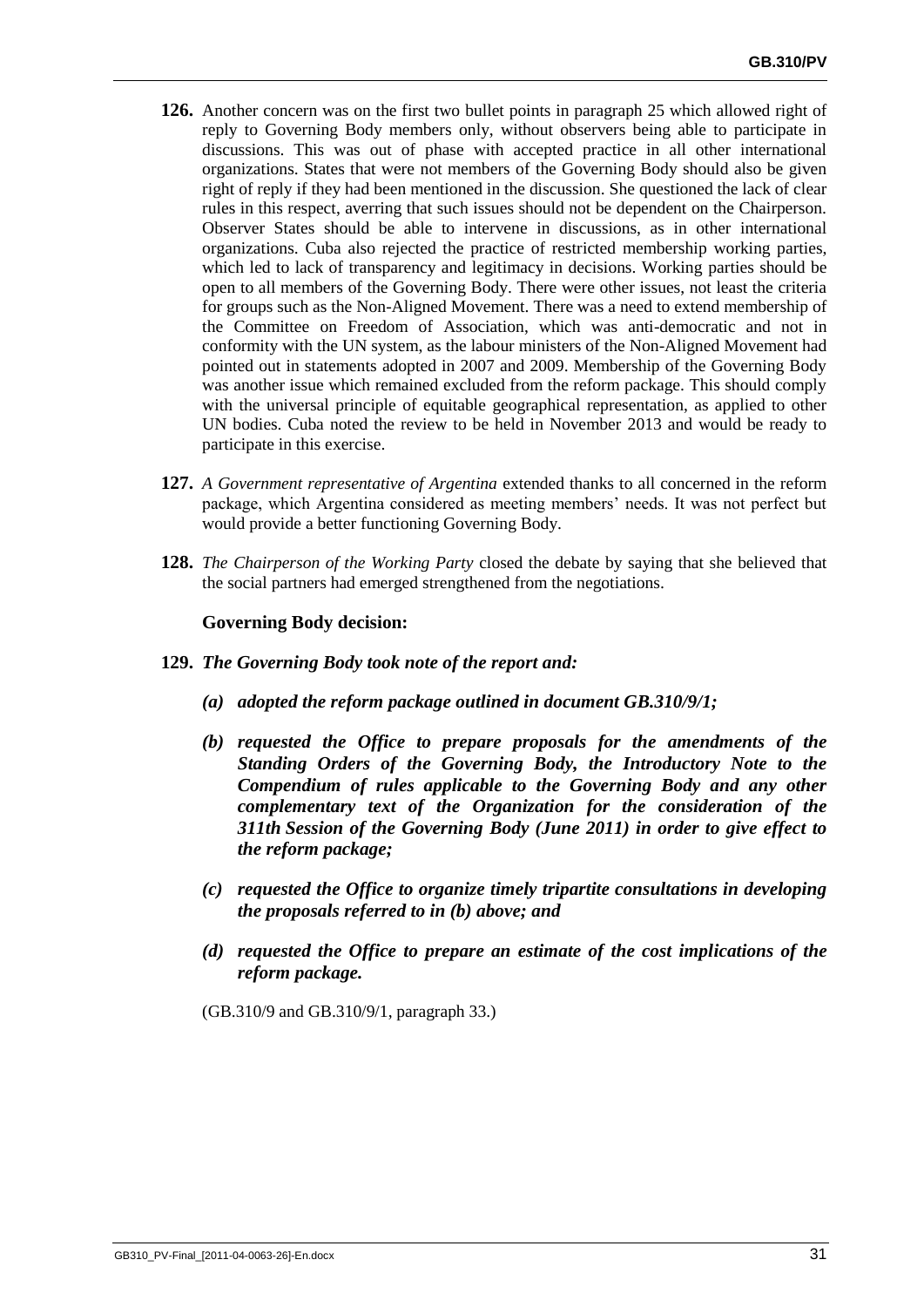# **Tenth item on the agenda**

REPORTS OF THE PROGRAMME, FINANCIAL AND ADMINISTRATIVE COMMITTEE

*First report: Financial questions* (GB.310/10/1(Rev.2))

*Programme and Budget for 2010–11*

**130.** *The Governing Body took note of this part of the report.* (GB.310/10/1(Rev.2), paragraphs 3–6.)

*Use of the 2008–09 Special Programme Account*

## **Governing Body decision:**

**131.** *The Governing Body authorized the Director-General to use US\$14.4 million of the 2008–09 Special Programme Account as detailed in document GB.310/10/1, and summarized in its paragraph 5, and requested the Director-General to submit proposals on the use of the remaining \$4.2 million to the Governing Body in November 2011.* (GB.310/10/1(Rev.2), paragraph 35.)

### *Evaluations*

*(a) Results-based strategies 2011–15: Evaluation strategy – Strengthening the use of evaluations*

- **132.** *The Governing Body requested the Director-General to implement the "Resultsbased strategies 2011–15: Evaluation strategy – Strengthening the use of evaluations" after amendment of the text to incorporate the following considerations:*
	- *(a) a process of informal consultations including governments, through regional coordinators, and the secretariats of the Employers' and Workers' groups on the topics for high-level strategic evaluations and their terms of reference;*
	- *(b) the inclusion of high-level strategic evaluations in the measurement criteria of outcome 1;*
	- *(c) when developing and refining appropriate evaluation standards, Evaluation Unit should draw upon existing best practices for evaluation in the ILO, in particular those of IPEC; and*
	- *(d) the independent and external nature of the review of the 2011–15 evaluation strategy mentioned in paragraph 33.*
- **133.** *The amended evaluation strategy 2011–15 should be distributed to constituents for information.* (GB.310/10/1(Rev.2), paragraph 61.)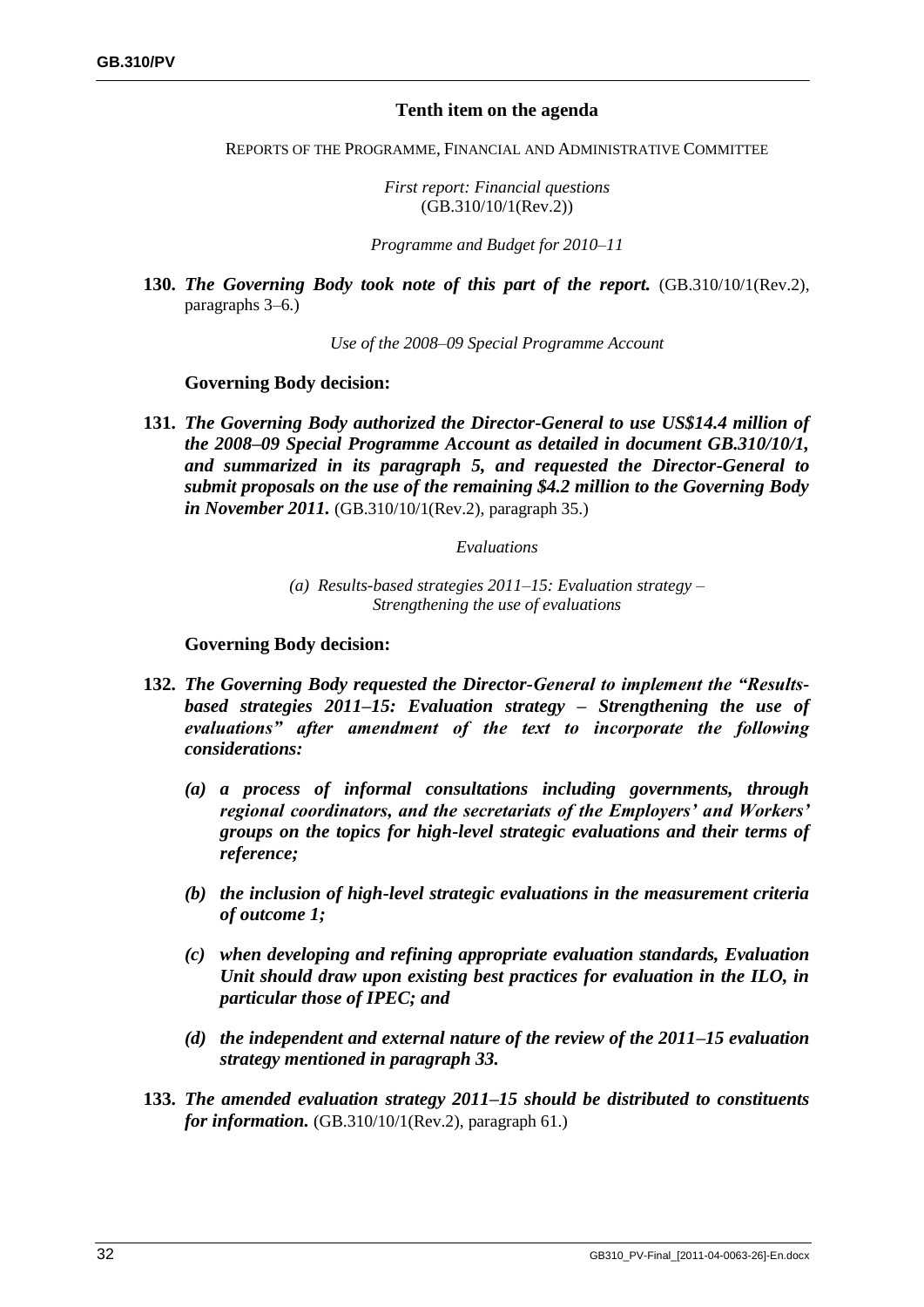*Independent external evaluation of the ILO's evaluation function*

### **Governing Body decision:**

**134.** *The Governing Body requested the Director-General to implement the independent external evaluation (IEE) recommendations within available resources, and in accordance with the attached table, after amendment of the text in recommendation 3 to read as follows:*

> *The evaluation function will be organizationally consolidated into an entity that reports directly to the Director-General and through this position to the Governing Body. The Director of EVAL will henceforth be appointed according to UN system best practices for heads of evaluation. Any necessary changes to the Staff Regulations will be submitted to the Governing Body for adoption in November 2011.*

(GB.310/10/1(Rev.2), paragraph 82.)

*Audit questions*

- *(a) Follow-up to the report of the Chief Internal Auditor for the year ended 31 December 2009*
- *(b) Report of the Chief Internal Auditor for the year ended 31 December 2010*
	- *(c) Report of the Independent Oversight Advisory Committee*
	- *(d) International Public Sector Accounting Standards: Update*
- **135.** *The Governing Body took note of these parts of the report.* (GB.310/10/1(Rev.2), paragraphs 84–127.)

*(e) Appointment of the External Auditor*

### **Governing Body decision:**

**136.** *The Governing Body decided that the holder of the office of the Auditor General of Canada be reappointed as External Auditor for a period of four years from 1 April 2012.* (GB.310/10/1(Rev.2), paragraph 132.)

*Knowledge Strategy 2010–15: The role and contribution of decent work statistics*

**137.** *The Governing Body took note of this part of the report.* (GB.310/10/1(Rev.2), paragraphs 133–153.)

> *Delegation of authority under article 18 of the Standing Orders of the International Labour Conference*

### **Governing Body decision:**

**138.** *The Governing Body decided to delegate, for the period of the 100th Session (June 2011) of the Conference to its Officers (i.e. the Chairperson and the Vice-Chairpersons of the Employers' and Workers' groups), the authority to carry out its responsibilities under article 18 of the Conference Standing Orders*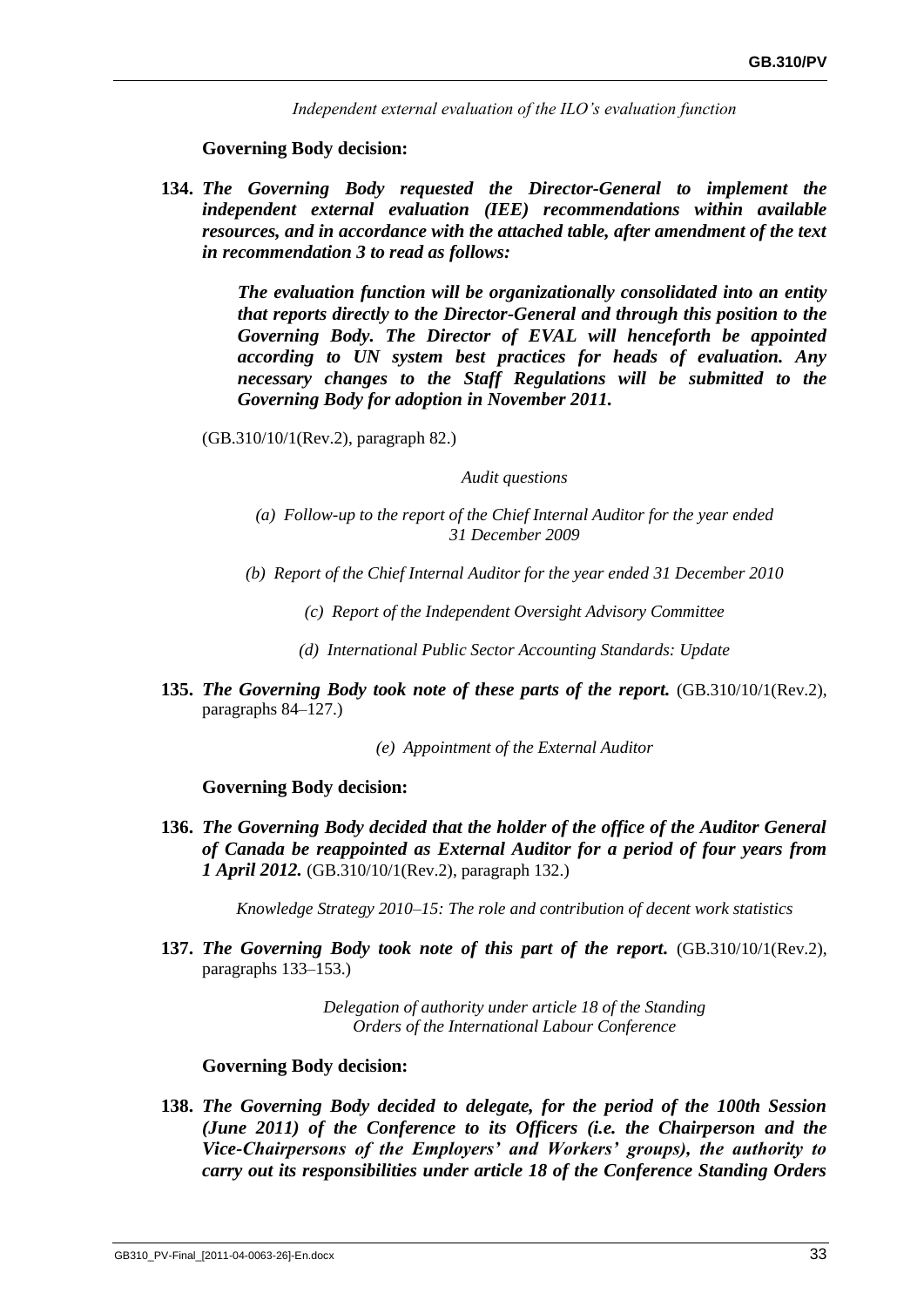*in relation to proposals involving expenditure in the 72nd financial period ending 31 December 2011.* (GB.310/10/1(Rev.2), paragraphs 158–159.)

*Report of the Building Subcommittee*

## **Governing Body decision:**

**139.** *The Governing Body endorsed the long-term strategy for the financing of periodic refurbishment and renovation of all ILO buildings contained in the Office paper and amended by the Subcommittee in paragraph 16 of its report.*  (GB.310/10/1(Rev.2), paragraph 164.)

### *Other financial questions*

*Financial arrangements for a Commission of Inquiry concerning the non-observance by Myanmar of the Freedom of Association and Protection of the Right to Organise Convention, 1948 (No. 87), and the Right to Organise and Collective Bargaining Convention, 1949 (No. 98)*

### **Governing Body decision:**

- **140.** *The Governing Body, should it decide to establish a Commission of Inquiry concerning Myanmar, decided that:* 
	- *(a) an honorarium at the rate of \$300 per day be paid to each member of the Commission of Inquiry; and*
	- *(b) the cost of the Commission, which is estimated at \$735,754, be financed from the appropriate budgets for 2010–11 and 2012–13. In the first instance, this would be from savings that might arise under Part I of the budget or, failing that, through the use of the Provision for unforeseen expenditure, Part II. Should this subsequently prove impossible, the Director-General would propose alternative methods of financing at a later stage in the biennium.*

### (GB.310/10/1(Rev.2), paragraph 169.)

*Financial arrangements for a Commission of Inquiry concerning the non-observance by the Government of the Bolivarian Republic of Venezuela of the Freedom of Association and Protection of the Right to Organise Convention, 1948 (No. 87), and the Right to Organise and Collective Bargaining Convention, 1949 (No. 98)*

- **141.** *In light of the decision that the Governing Body had taken on item 7 of its agenda, concerning non-observance by the Government of the Bolivarian Republic of Venezuela of the Freedom of Association and Protection of the Right to Organise Convention, 1948 (No. 87), and the Right to Organise and Collective Bargaining Convention, 1949 (No. 98), and noting the recommendation made by the Programme, Financial and Administrative Committee in paragraph 190 of its first report, the Governing Body:*
	- *(a) decided that the high-level tripartite mission would be financed, within the financial limit mentioned in the report of the Programme, Financial and Administrative Committee, from savings that may arise under Part I of the*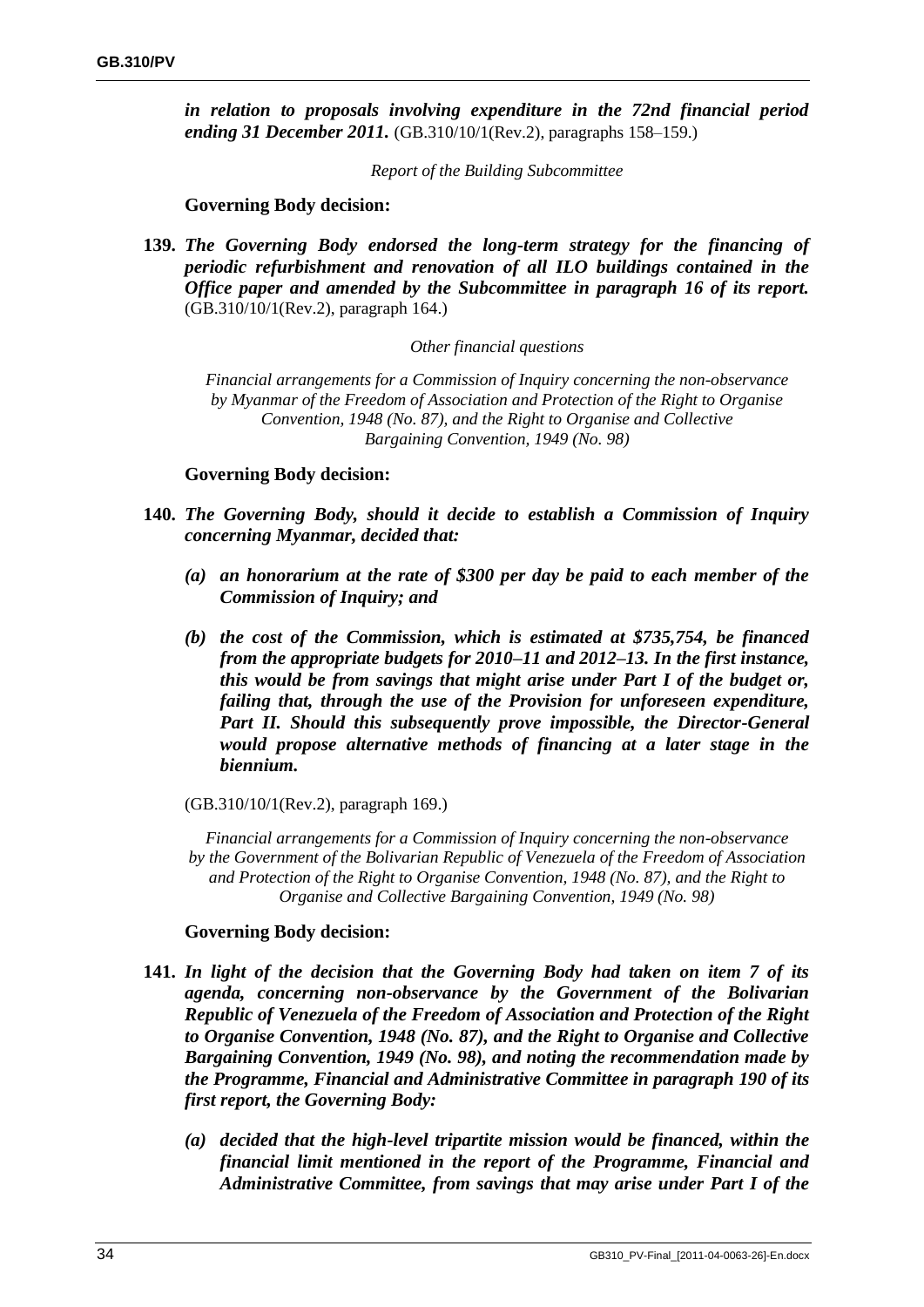*budget or, failing that, through the use of the Provision for unforeseen expenditure, Part II. Should this subsequently prove impossible, the Director-General would propose alternative methods of financing; and*

- *(b) requested the Director-General to submit to the Officers for their approval an estimate of the costs prior to the commencement of the mission.*
- (GB.310/10/1(Rev.2), paragraph 197, as amended.)

*Second report: Personnel questions* (GB.310/10/2(Rev.2))

- *I. Statement by the staff representative*
- *II. Other issues: Progress report on the proposals contained in the Director-General's letter of 17 November 2010 to the Chairperson of the Staff Union Committee*
	- *III. Composition and structure of the staff*
- **142.** *The Governing Body took note of these parts of the report.* (GB.310/10/2(Rev.2), paragraphs 1–28.)
	- *IV. Decisions of the United Nations General Assembly on the report of the Board of the International Civil Service Commission*

### **Governing Body decision:**

- **143.** *The Governing Body approved the amendment to the ILO Staff Regulations contained in the appendix to document GB.310/PFA/12, as well as the introduction, with effect from 1 July 2011, of the new allowance mentioned in paragraph 9 of the abovementioned document, and noted the action taken by the Director-General to give effect to other measures adopted by the United Nations General Assembly.* (GB.310/10/2(Rev.2), paragraph 34.)
	- *V. Pensions questions*
	- *(a) Decisions of the United Nations General Assembly on the report of the Board of the United Nations Joint Staff Pension Fund*

- **144.** *The Governing Body decided to request the Director-General to express the concerns raised by the Workers' group in a formal communication to the UN Secretary-General.* (GB.310/10/2(Rev.2), paragraph 39.)
	- *(b) Report of the Board of the Special Payments Fund*
- **145.** *The Governing Body took note of this part of the report.* (GB.310/10/2(Rev.2), paragraph 40.)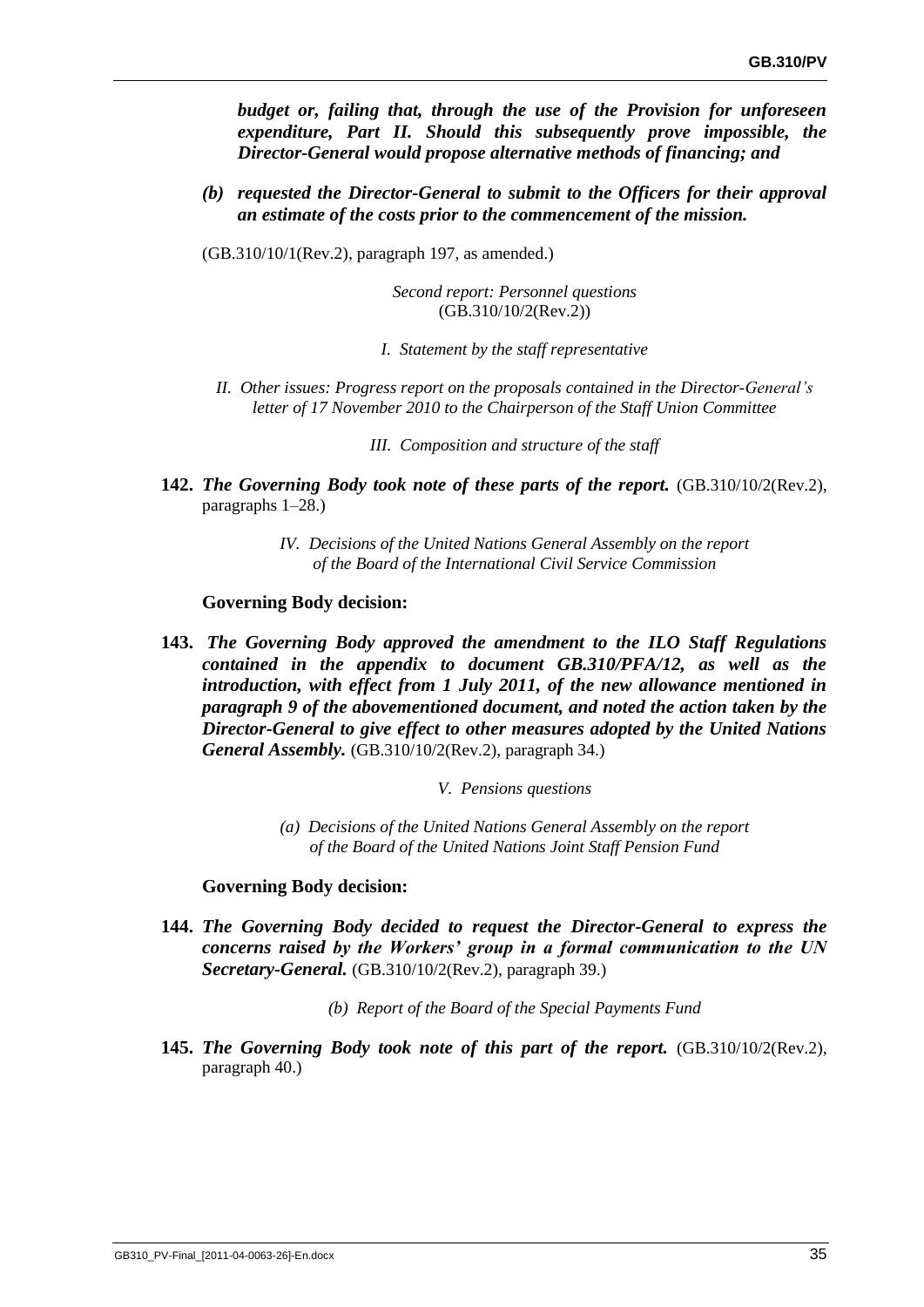*VI. Matters relating to the Administrative Tribunal of the ILO* 

*(a) Composition of the Tribunal*

### **Governing Body decision:**

- **146.** *The Governing Body decided to submit to the International Labour Conference, for adoption at its 100th Session (2011), a draft resolution by which the Conference would convey the Governing Body's appreciation to Mr Agustín Gordillo for the services he had rendered as judge of the Tribunal, renew the term of office of Ms Mary G. Gaudron (Australia) for three years, and appoint Ms Suzie d'Auvergne (Saint Lucia) as judge of the Administrative Tribunal for a term of office of three years.* (GB.310/10/2(Rev.2), paragraph 44.)
	- *(b) Statute of the Tribunal*

## **Governing Body decision:**

**147.** *With relation to the question of the locus standi of staff unions and associations before the Administrative Tribunal of the ILO, including decisions of the UN General Assembly on the subject in relation to its Dispute Tribunal, the Governing Body requested to be kept informed in good time of any relevant developments.* (GB.310/10/2(Rev.2), paragraph 49.)

> *Third report: Programme and Budget proposals for 2012–13* (GB.310/10/3(Rev.))

- **148.** *A Government representative of Canada* stated that the Government members of Canada, the Czech Republic, Japan, Lithuania, Mexico, Poland, Portugal, Spain, United Kingdom and Turkey, a country that was not a member of the Governing Body, wished to signal that the Programme, Financial and Administrative Committee did not achieve consensus on the proposals submitted. Those Government members understood that the Director-General and the Chairperson of the Governing Body would continue to consult with the constituents until June 2011, and trusted that this commendable initiative would result in the unanimous adoption by the International Labour Conference of the ILO Programme and Budget proposals for 2012–13.
- **149.** *A Government representative of the United States* stressed that the United States supported the work of the ILO in improving living and working conditions of workers throughout the world. With reference to the Programme and Budget proposals for 2012–13, the speaker welcomed the Director-General's efforts to respond to the recommendations from Governments and the social partners, and to seek ways to reduce the total cost increase from 2.7 per cent to 2.4 per cent. However, the United States had also to face severe internal budgetary cuts and was seeking zero nominal growth budgets for international organizations, including the ILO. Thus, while appreciating the revisions presented by the Director-General, the United States could not current proposals, which had not achieved consensus. The speaker understood that the Director-General and the Chairperson of the Governing Body would continue to consult with the constituents until June 2011, at which time the proposals would be examined and voted on. She encouraged the Office to find further savings and said that the United States Government was ready to help in this.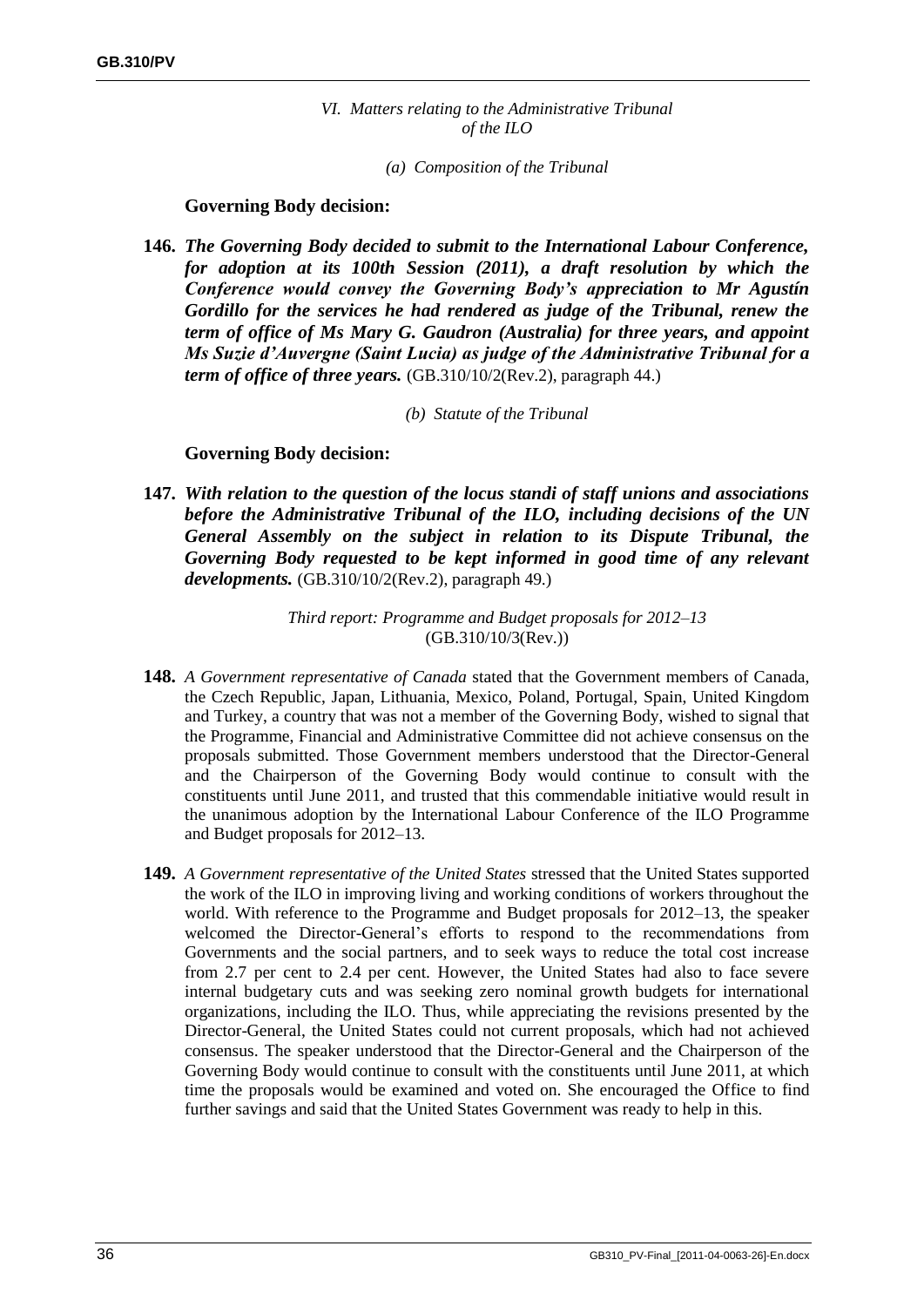**Governing Body decision:** 

- **150.** *Subject to the positions adopted and the opinions expressed during the discussion held in the Programme, Financial and Administrative Committee, the Governing Body:*
	- *(a) decided to recommend to the International Labour Conference, at its 100th Session (June 2011), a provisional programme level of \$744,447,748 estimated at the 2010–11 budget exchange rate of CHF1.07 to the US dollar, the final exchange rate and the corresponding US dollar level of the budget and Swiss franc assessment to be determined by the Conference;*
	- *(b) decided to propose to the Conference, at the same session, a resolution for the adoption of the programme and budget for the 73rd financial period (2012–13) and for the allocation of expenses among member States in that period in the following terms:*

The General Conference of the International Labour Organization, in virtue of the Financial Regulations, passes for the 73rd financial period, ending 31 December 2013, the budget of expenditure for the International Labour Organization amounting to US\$.......... and the budget of income amounting to US\$.........., which, at the budget rate of exchange of Swiss francs .......... to the US dollar amounts to Swiss francs .........., and resolves that the budget of income, denominated in Swiss francs, shall be allocated among member States in accordance with the scale of contributions recommended by the Finance Committee of Government Representatives.

(GB.310/10/3(Rev.), paragraph 210.)

**151.** *The Director-General* said he had noted all the comments made. He submitted that the search for points of convergence was the very essence of the work of the ILO, as all opinions must be taken into account. Experience showed that, at the present stage of proceedings, it was rare to achieve consensus on budgetary questions. The situation would be defined at the International Labour Conference, where it remained difficult to obtain a unanimous vote on the budget. For this reason, account would be taken of the comments made and the discussion held in the Committee, which had led to the recently adopted recommendation.

> *Report of the Government members of the Committee on Allocations Matters* (GB.310/10/4(Rev.))

> > *Scale of assessments of contributions to the budget for 2012*

### **Governing Body decision:**

**152.** *The Governing Body decided that, in accordance with the established practice of harmonizing the rates of assessment of ILO member States with their rates of assessment in the United Nations, it base the ILO scale of assessments for 2012 on the United Nations scale for 2010–12, and it accordingly decided to propose to the Conference the adoption of the draft scale of assessments for 2012, as set out in column 3 of the appendix to document GB.310/10/4(Rev.), subject to such adjustments as might be necessary following any further change in the membership of the International Labour Organization before the Conference is called upon to adopt the recommended scale.* (GB.310/10/4(Rev.), paragraph 3.)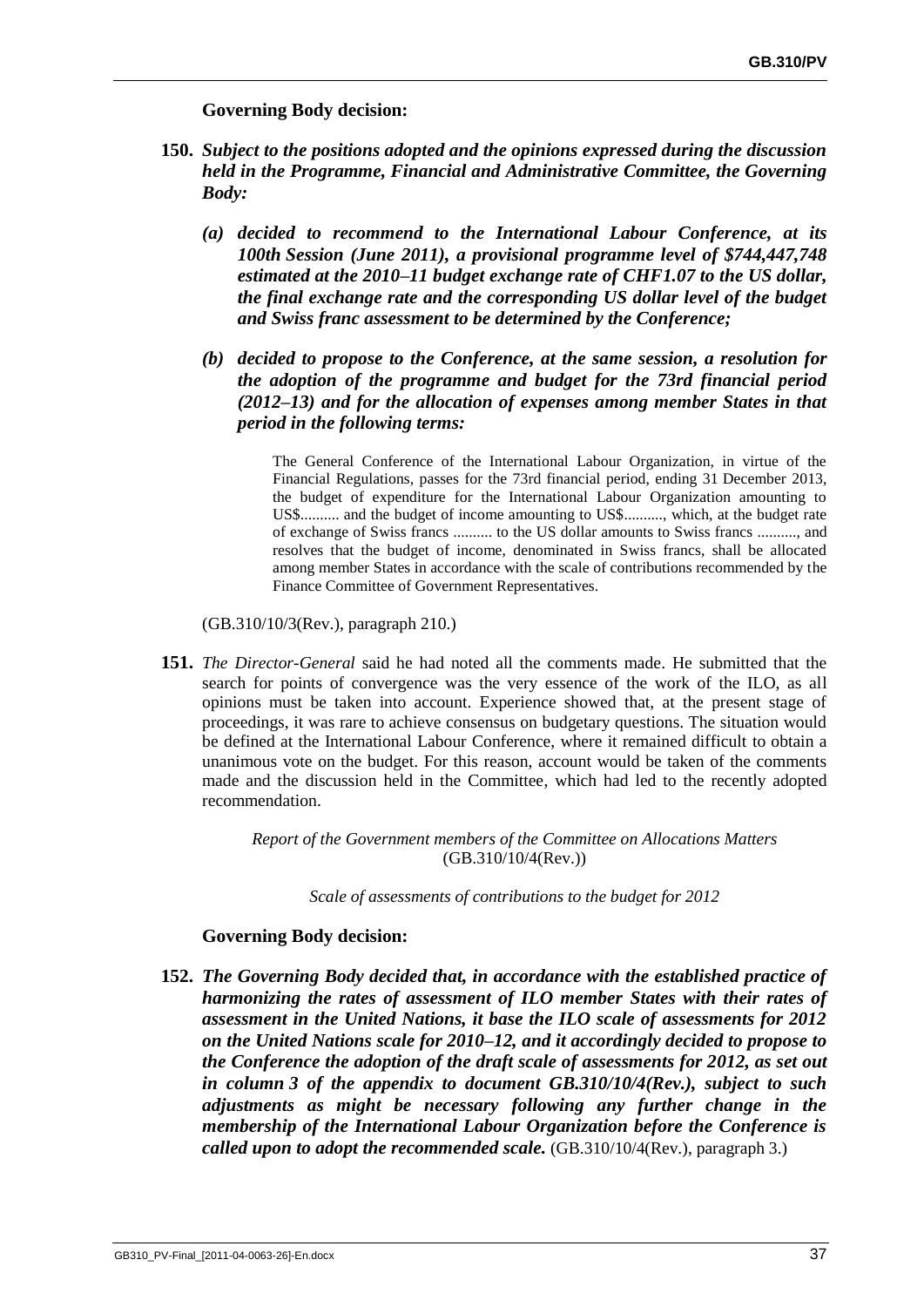## **Eleventh item on the agenda**

REPORTS OF THE COMMITTEE ON LEGAL ISSUES AND INTERNATIONAL LABOUR STANDARDS

> *First report: Legal issues* (GB.310/11/1(Rev.))

*I. Constitution of the International Labour Organization: Inclusive language for the purpose of promoting gender equality*

## **Governing Body decision:**

**153.** *The Governing Body:*

- *(a) approved the proposed resolution concerning gender equality and the use of language in legal texts of the ILO, contained in Appendix I to document GB.310/11/1, for submission to the 100th Session of the International Labour Conference; and*
- *(b) subject to the adoption of the resolution, requested the Office to attach the editor's note, contained in Appendix II to document GB.310/11/1, to the Constitution of the International Labour Organization.*

(GB.310/11/1(Rev.), paragraph 18.)

*Second report: International labour standards and human rights* (GB.310/11/2(Rev.))

*III. Improvements in the standards-related activities of the ILO*

*(a) ILO standards policy: An approach for a robust and effective international labour code*

# **Governing Body decision:**

- **154.** *The Governing Body invited the Office to prepare a paper for submission to the 312th Session (November 2011) of the Governing Body, taking into account comments made during the discussion and containing concrete proposals for the establishment and the implementation of a standards review mechanism.*  (GB.310/11/2(Rev.), paragraph 39.)
	- *(b) Streamlining of the sending and processing of the information and reports*

- **155.** *The Governing Body:*
	- *(a) decided to modify the Annex to the Health Protection and Medical Care (Seafarers) Convention, 1987 (No. 164), in the article 22 report form on the Occupational Safety and Health Convention, 1981 (No. 155), as set out in Appendix III to document GB.310/LILS/3/2;*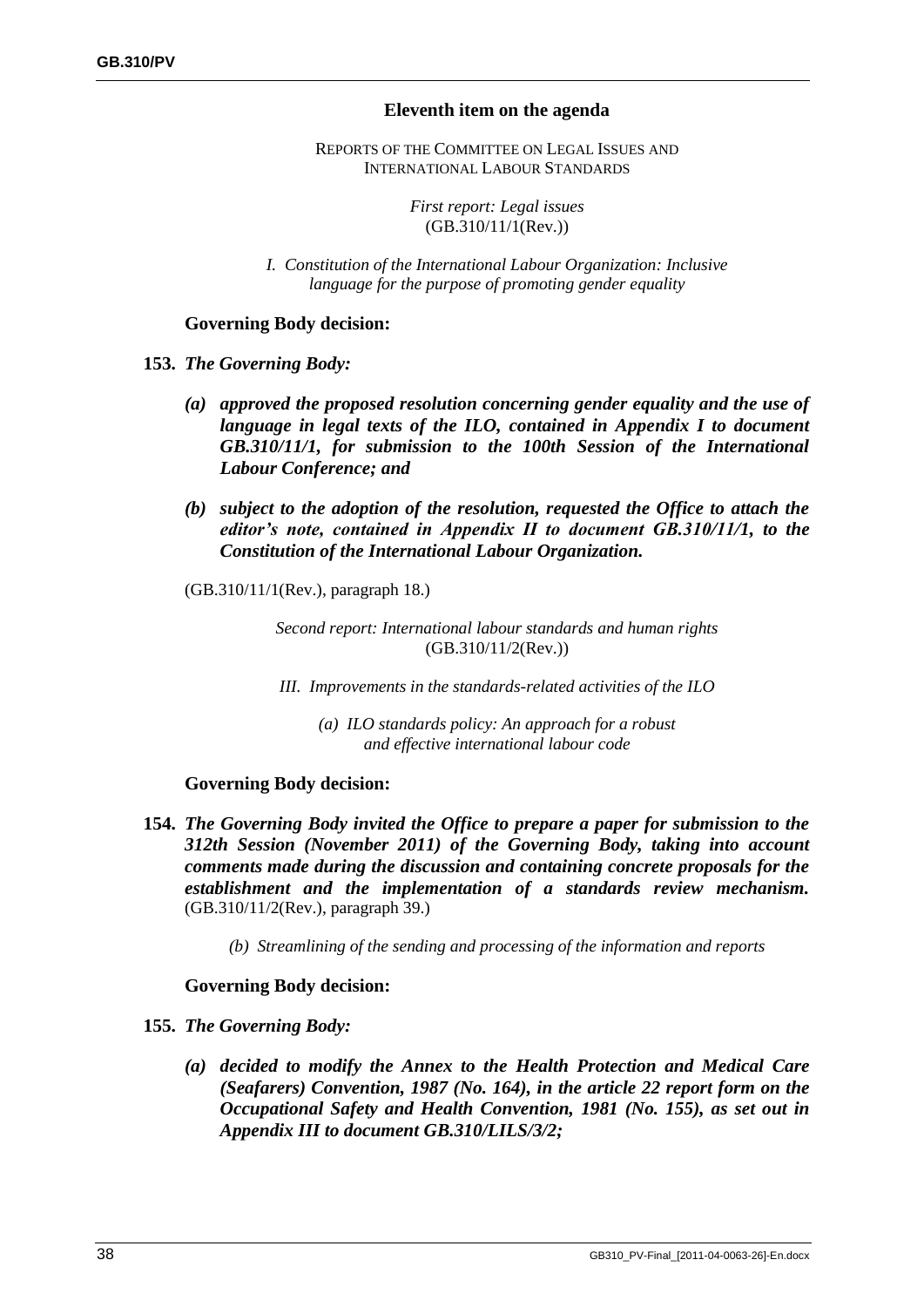- *(b) invited the Office to report on the ongoing review of the article 22 report forms concerning the Asbestos Convention, 1986 (No. 162), the Safety and Health in Construction Convention, 1988 (No. 167), the Chemicals Convention, 1990 (No. 170), the Prevention of Major Industrial Accidents Convention, 1993 (No. 174), and the Safety and Health in Mines Convention, 1995 (No. 176);*
- *(c) invited the Office to carry out a review of the general parts of the report forms of the up-to-date Conventions, in due time;*
- *(d) approved the three-year and five-year reporting cycles with the existing grouping of Conventions by subject matter, as set out in Appendix IV to document GB.310/LILS/3/2; and*
- *(e) invited the Office to implement the three-year reporting cycle for the fundamental and governance Conventions as of 2012.*
- (GB.310/11/2(Rev.), paragraphs 48–49.)
	- *IV. Choice of Conventions and Recommendations on which reports should be requested under article 19 of the Constitution in 2012*

### **Governing Body decision:**

- **156.** *The Governing Body:* 
	- *(i) decided to request governments to submit reports for 2012, under article 19 of the Constitution, on the Labour Relations (Public Service) Convention, 1978 (No. 151), the Labour Relations (Public Service) Recommendation, 1978 (No. 159), the Collective Bargaining Convention, 1981 (No. 154), and the Collective Bargaining Recommendation, 1981 (No. 163), on the basis of the report form contained in the appendix; and*
	- *(ii) in order to realign the discussions of General Surveys with recurrent discussions, decided that no new General Survey on instruments related to employment should be undertaken for the purposes of the next recurrent discussion on employment during the present cycle.*
	- (GB.310/11/2(Rev.), paragraph 59.)
		- *V. Ratification and promotion of fundamental and governance ILO Conventions*

- **157.** *The Governing Body:*
	- *(a) took note of the information contained in document GB.310/LILS/5(&Add.); and*
	- *(b) decided to keep the subject on the agenda of the Committee on Legal Issues and International Labour Standards with a view to following the progress made.*
	- (GB.310/11/2(Rev.), paragraph 69.)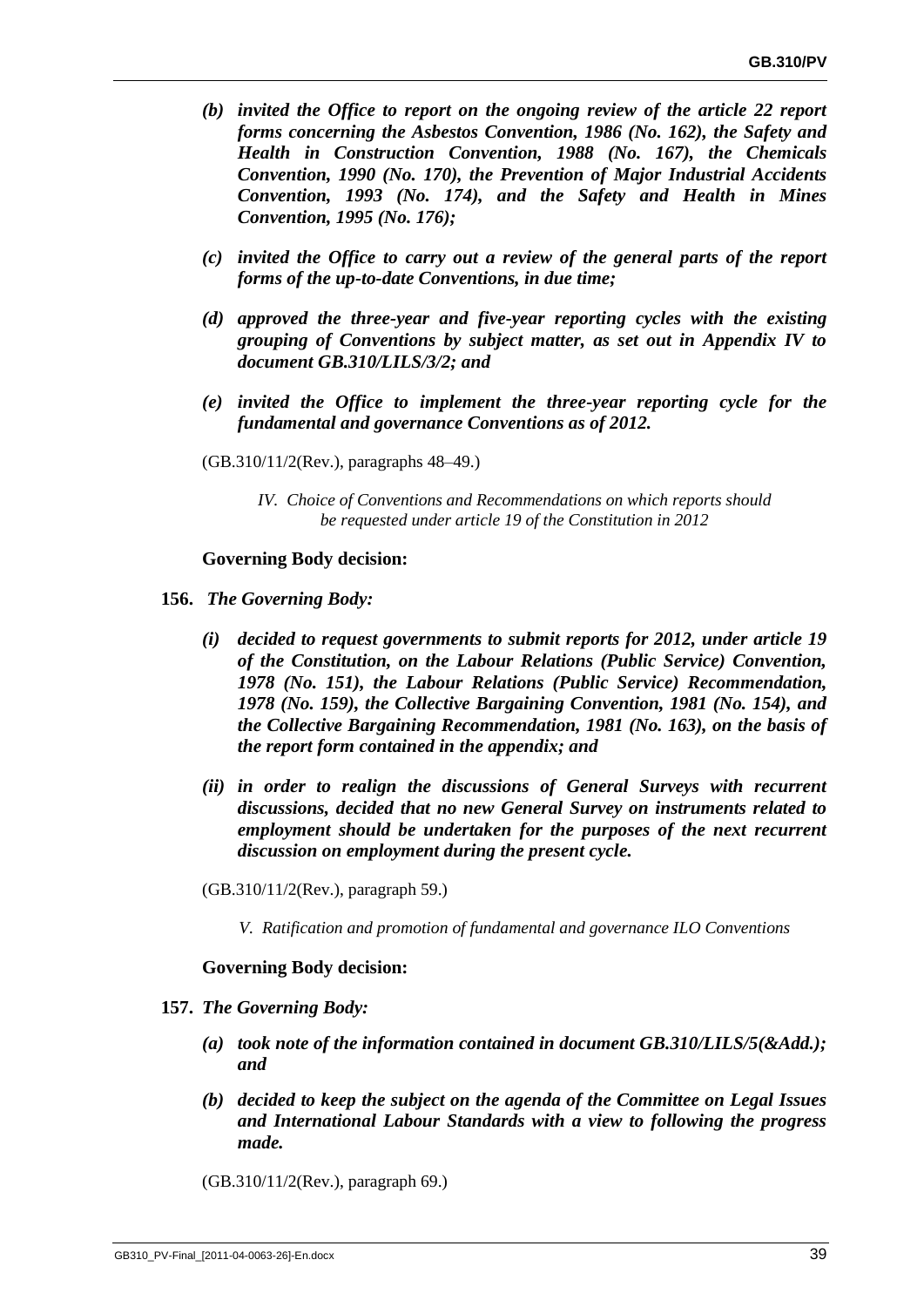*VI. Other questions*

**158.** *The Governing Body took note of this part of the report.* (GB.310/11/2(Rev.), paragraphs 70–75.)

## **Twelfth item on the agenda**

REPORT OF THE SUBCOMMITTEE ON MULTINATIONAL ENTERPRISES (GB.310/12(Rev.))

**159.** *The Governing Body took note of the report.*

**Thirteenth item on the agenda**

REPORT OF THE COMMITTEE ON EMPLOYMENT AND SOCIAL POLICY (GB.310/13(Rev.))

**160.** *The Governing Body took note of the report.*

### **Fourteenth item on the agenda**

REPORT OF THE COMMITTEE ON SECTORAL AND TECHNICAL MEETINGS AND RELATED ISSUES (GB.310/14(Rev.))

*1. Sectoral Activities Programme: Proposals for 2012–13*

### **Governing Body decision:**

#### **161.** *The Governing Body:*

- *(a) endorsed the proposed Sectoral Activities Programme, subject to decisions to be taken by the Conference on the Programme and Budget proposals for 2012–13; and*
- *(b) decided to instruct the Office to encourage the governments of all member States to participate in Tripartite Sectoral Meetings in 2012–13.*

(GB.310/14(Rev.), paragraph 58.)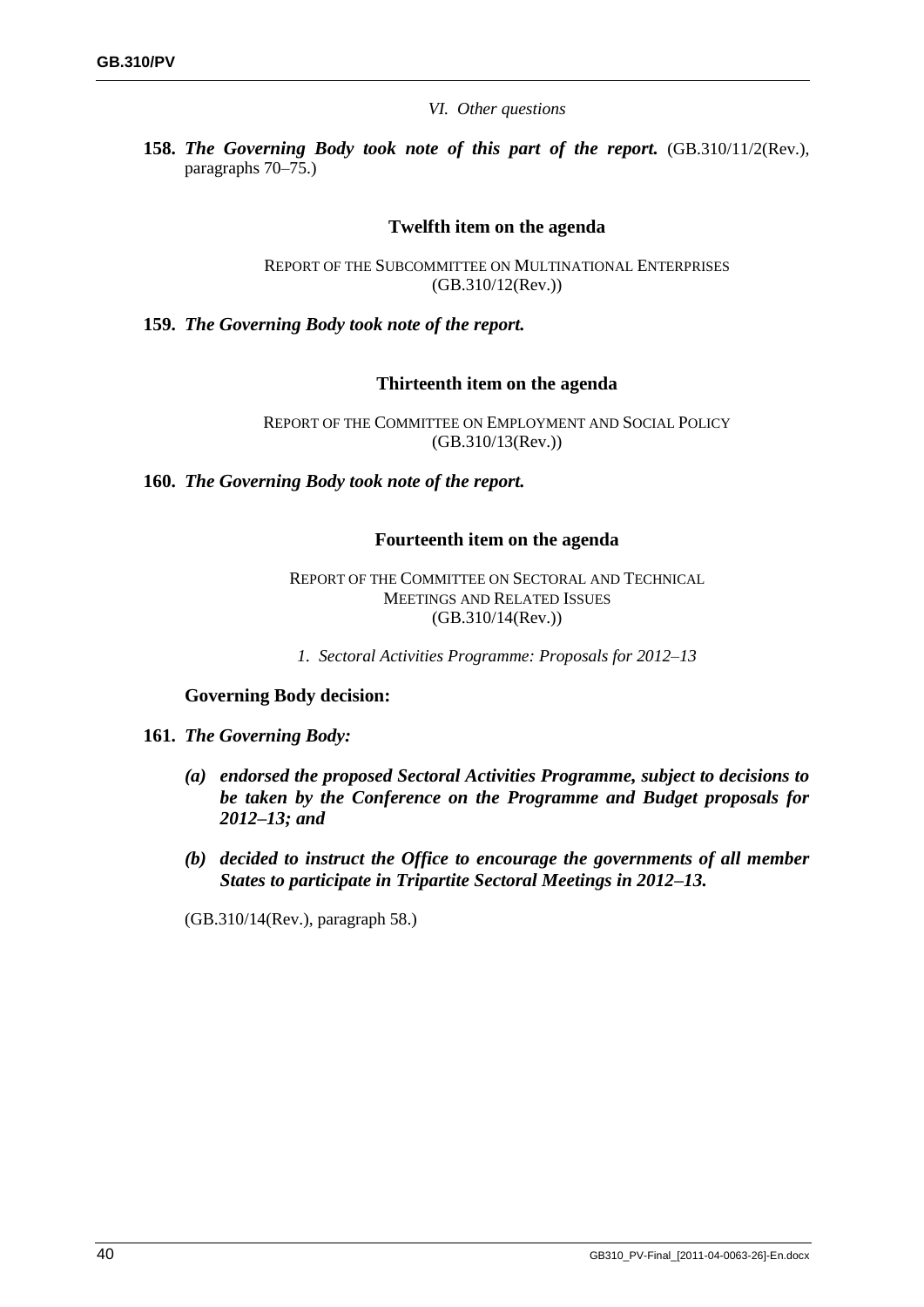*2. Effect to be given to the recommendations of sectoral and technical meetings*

*2.1. Meeting of Experts to Adopt a Code of Practice on Safety and Health in Agriculture (Geneva, 25–29 October 2010)*

### **Governing Body decision:**

- **162.** *The Governing Body:*
	- *(a) took note of the report of the Meeting of Experts and authorized the Director-General to publish the code of practice on safety and health in agriculture; and*
	- *(b) requested the Director-General to bear in mind, when drawing up proposals for the future work of the Office, the recommendations for follow-up action made by the Meeting.*
	- (GB.310/14(Rev.), paragraph 66.)
		- *2.2. Global Dialogue Forum on Vocational Education and Training (Geneva, 29–30 September 2010)*

### **Governing Body decision:**

- **163.** *The Governing Body:*
	- *(a) authorized the Director-General to communicate the final report of the Forum to governments, requesting them to communicate the text to the employers' and workers' organizations concerned; as well as to communicate the report to the international employers' and workers' organizations and other international organizations concerned; and*
	- *(b) requested the Director-General to bear in mind, when drawing up proposals for the future work of the Office, the recommendations made by the Forum.*
	- (GB.310/14(Rev.), paragraph 74.)
		- *2.3. Global Dialogue Forum on New Developments and Challenges in the Hospitality and Tourism Sector and their Impact on Employment, Human Resources Development and Industrial Relations (Geneva, 23–24 November 2010)*

- **164.** *The Governing Body:*
	- *(a) authorized the Director-General to communicate the points of consensus mentioned in paragraph 4 of document GB.310/STM/2/3 to governments, requesting them to communicate the text to the employers' and workers' organizations concerned; as well as to communicate the points of consensus to the international employers' and workers' organizations and other international organizations concerned; and*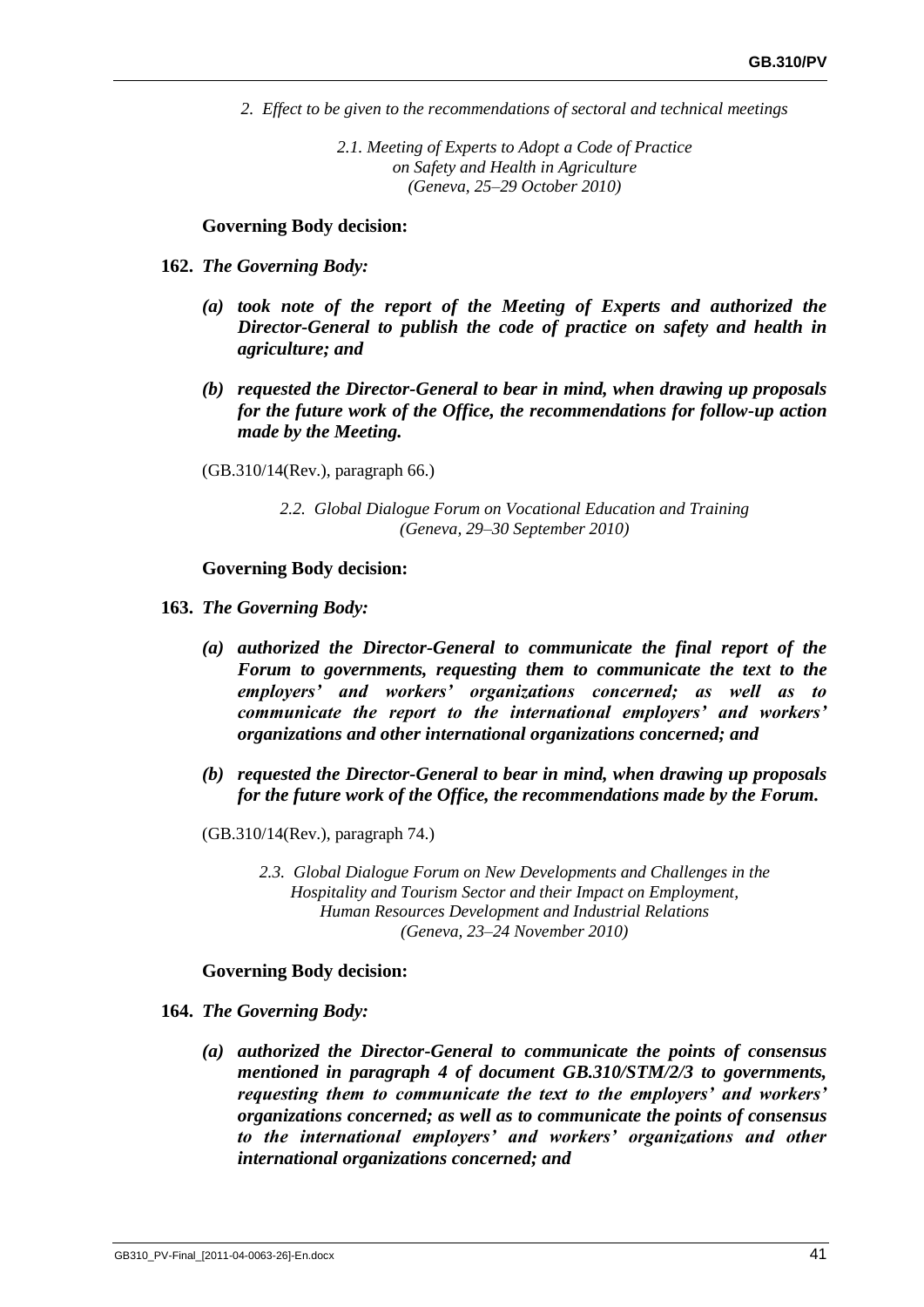# *(b) requested the Director-General to bear in mind, when drawing up proposals for the future work of the Office, the wishes expressed in the attached points of consensus.*

(GB.310/14(Rev.), paragraph 82.)

*3. Sectoral activities for 2010–11*

*3.1. Composition and duration of the Tripartite Meeting of Experts for the Development and Adoption of ILO Guidelines on Training in the Port Sector (Geneva, 21–25 November 2011)*

## **Governing Body decision:**

**165.** *The Governing Body authorized an increase in the duration of the Tripartite Meeting of Experts for the Development and Adoption of ILO Guidelines on Training in the Port Sector from four to five days, to be held from 21 to 25 November 2011 in Geneva.* (GB.310/14(Rev.), paragraph 85.)

> *3.2. Follow-up to the resolution concerning tonnage measurement and accommodation adopted by the 96th Session (2007) of the International Labour Conference*

## **Governing Body decision:**

- **166.** *The Governing Body requested the Director-General to:*
	- *(a) continue to monitor developments at the International Maritime Organization (IMO) and to evaluate any amendment to, or interpretation of, agreements of the International Convention on Tonnage Measurement of Ships, 1969 (1969 TM Convention), that could have an impact on the Work in Fishing Convention, 2007 (No. 188), especially on Annex III;*
	- *(b) monitor developments and evaluate any amendment to, or interpretation of, agreements of the 1969 TM Convention that could have an impact on the Maritime Labour Convention, 2006 (MLC, 2006); and*
	- *(c) encourage the IMO to give full consideration to possible amendments to, or interpretation of, agreements of the 1969 TM Convention that would lead to improved welfare of seafarers or fishers or both.*

(GB.310/14(Rev.), paragraph 90.)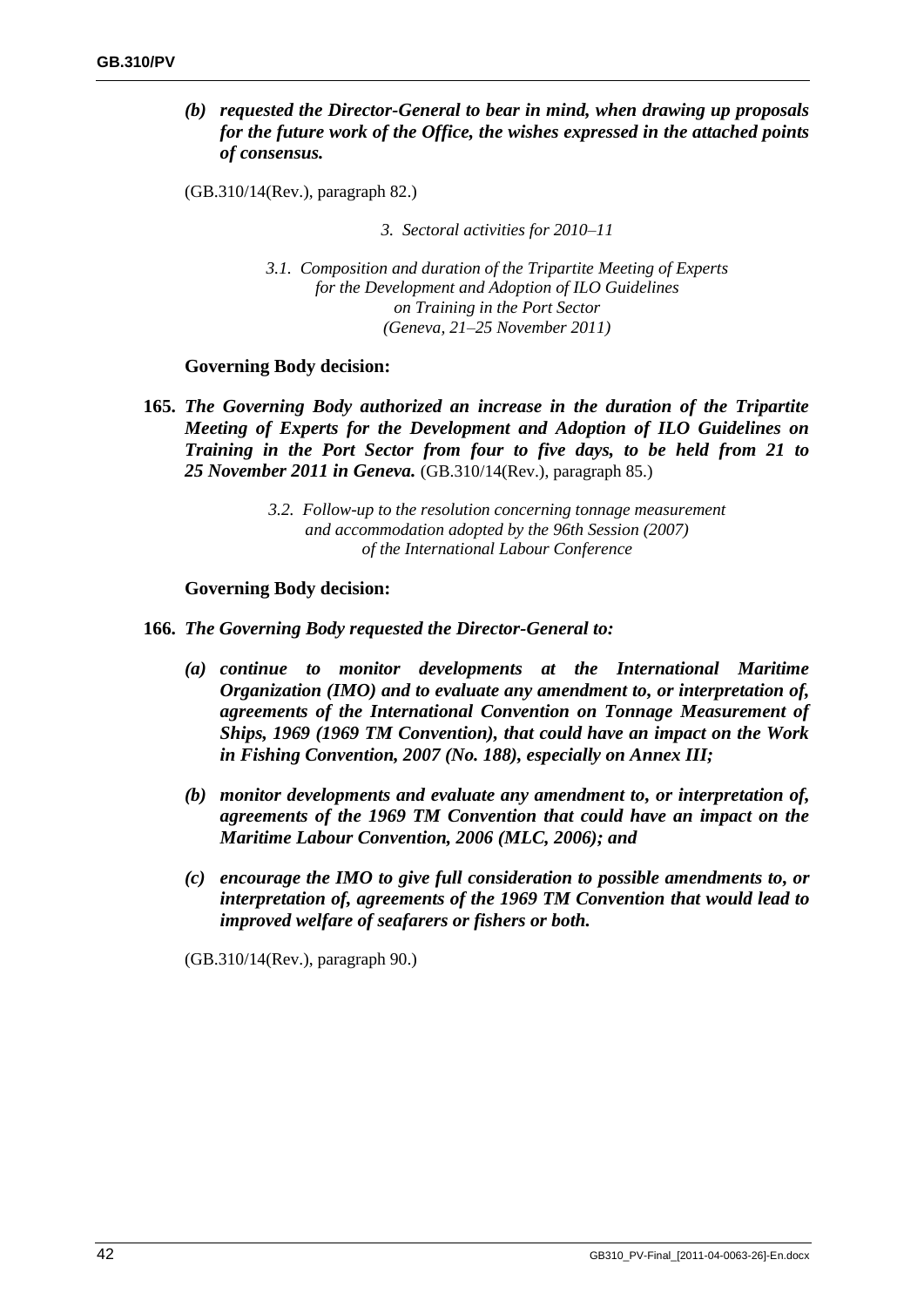*3.3. Revision of the guidelines on the medical fitness examinations of seafarers, and revision of the Addendum to the* International Medical Guide for Ships *concerning ships' medicine chests*

**Governing Body decision:**

- **167.** *The Governing Body:*
	- *(a) took note of the actions already taken by the Office, particularly the outcomes of the Joint ILO–IMO Working Group preparatory meeting that took place from 4 to 7 October 2010;*
	- *(b) approved, on the basis of its decision at its 303rd Session (November 2008), the holding of the Joint ILO–IMO Meeting on Medical Fitness Examinations of Seafarers, from 26 to 30 September 2011, with a composition of eight Government representatives nominated by the International Maritime Organization (IMO) and four Shipowners' and four Seafarers' representatives nominated by the ILO, and inviting the World Health Organization (WHO) to participate, with a view to finalizing the revision of the existing Guidelines for Conducting Pre-sea and Periodic Medical Fitness Examinations for Seafarers, and requested the Office to report the final outcome to the Governing Body prior to the publication of the revised guidelines;*
	- *(c) requested the Office to pursue discussions with the IMO and WHO to address seafarers' and fishers' specific needs;*
	- *(d) approved the holding of a small tripartite meeting, in cooperation with the IMO and WHO, to revise the Quantification Addendum to the International Medical Guide for Ships published by the WHO, as set out in paragraph 10 of document GB.310/STM/3/3.*

(GB.310/14(Rev.), paragraph 93.)

*3.4. Revision of the IMO/ILO/UNECE Guidelines for packing of cargo transport units (1997 edition)*

- **168.** *The Governing Body authorized:*
	- *(a) the development of an IMO/ILO/UNECE code of practice through the revision of the IMO/ILO/UNECE Guidelines for packing of cargo transport units (1997 edition) by a joint IMO/ILO/UNECE working group on the basis of the proposals made by the Office in consultation with the secretariats of the IMO and the UNECE, as set out in paragraphs 4, 5 and 7 of document GB.310/STM/3/4; and*
	- *(b) the participation of the ILO in the joint working group through one or more ILO officials, as well as one Government, one Worker and one Employer representative, nominated by the Government group and the secretariats of*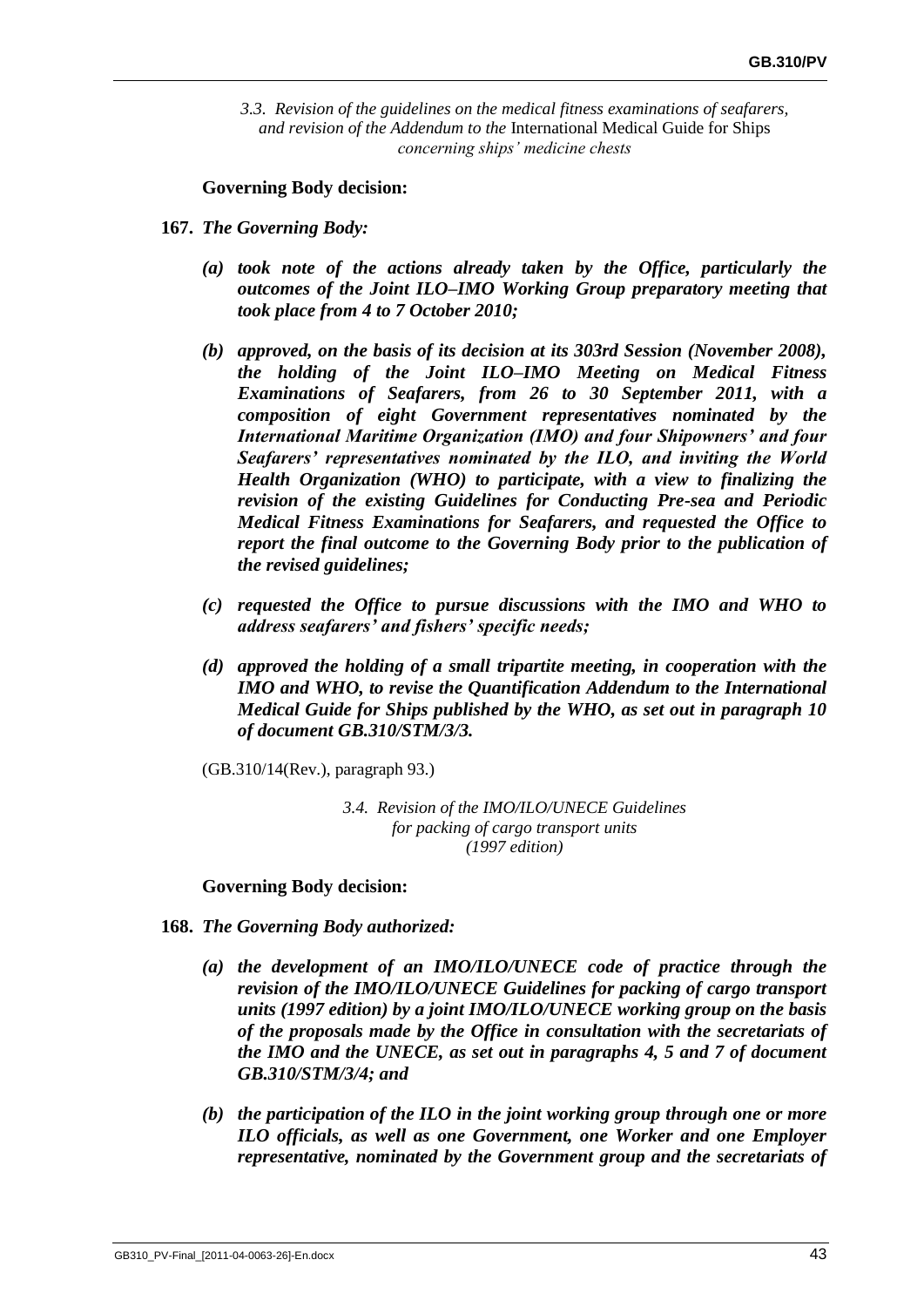# *the Workers' and Employers' groups of the Governing Body, respectively, as set out in paragraph 6 of document GB.310/STM/3/4.*

(GB.310/14(Rev.), paragraph 99.)

*3.5. Composition of the Tripartite Meeting on Promoting Social Dialogue on Restructuring and its Effects on Employment in the Chemical and Pharmaceutical Industries (Geneva, 24–27 October 2011)*

### **Governing Body decision:**

- **169.** *The Governing Body approved that five additional Worker and five additional Employer participants, selected after consultations with their respective groups, be invited to attend the Tripartite Meeting on Promoting Social Dialogue on Restructuring and its Effects on Employment in the Chemical and Pharmaceutical Industries.* (GB.310/14(Rev.), paragraph 101.)
	- *4. The sectoral dimension of the ILO's work: Update of sectoral aspects in the context of economic recovery: Education and research*
		- *5. Evaluation of the action programmes on health services, public services, telecommunication services and utilities*
	- *6. Report on the Action Programme on Transport Equipment Manufacturing: The employment relationship, rights at work and social protection (automotive sector)*
- **170.** *The Governing Body took note of these parts of the report.* (GB.310/14(Rev.), paragraphs 102–117.)

### **Fifteenth item on the agenda**

REPORT OF THE COMMITTEE ON TECHNICAL COOPERATION (GB.310/15(Rev.))

*I. Operational strategies for capacity development for constituents in Decent Work Country Programmes and technical cooperation*

### **Governing body decision:**

**171.** *The Governing Body endorsed the operational strategies for capacity development for constituents in DWCPs and technical cooperation outlined in document GB.310/15, taking into account the views expressed during the discussion held in the Committee on Technical Cooperation.* (GB.310/15(Rev.), paragraph 31.)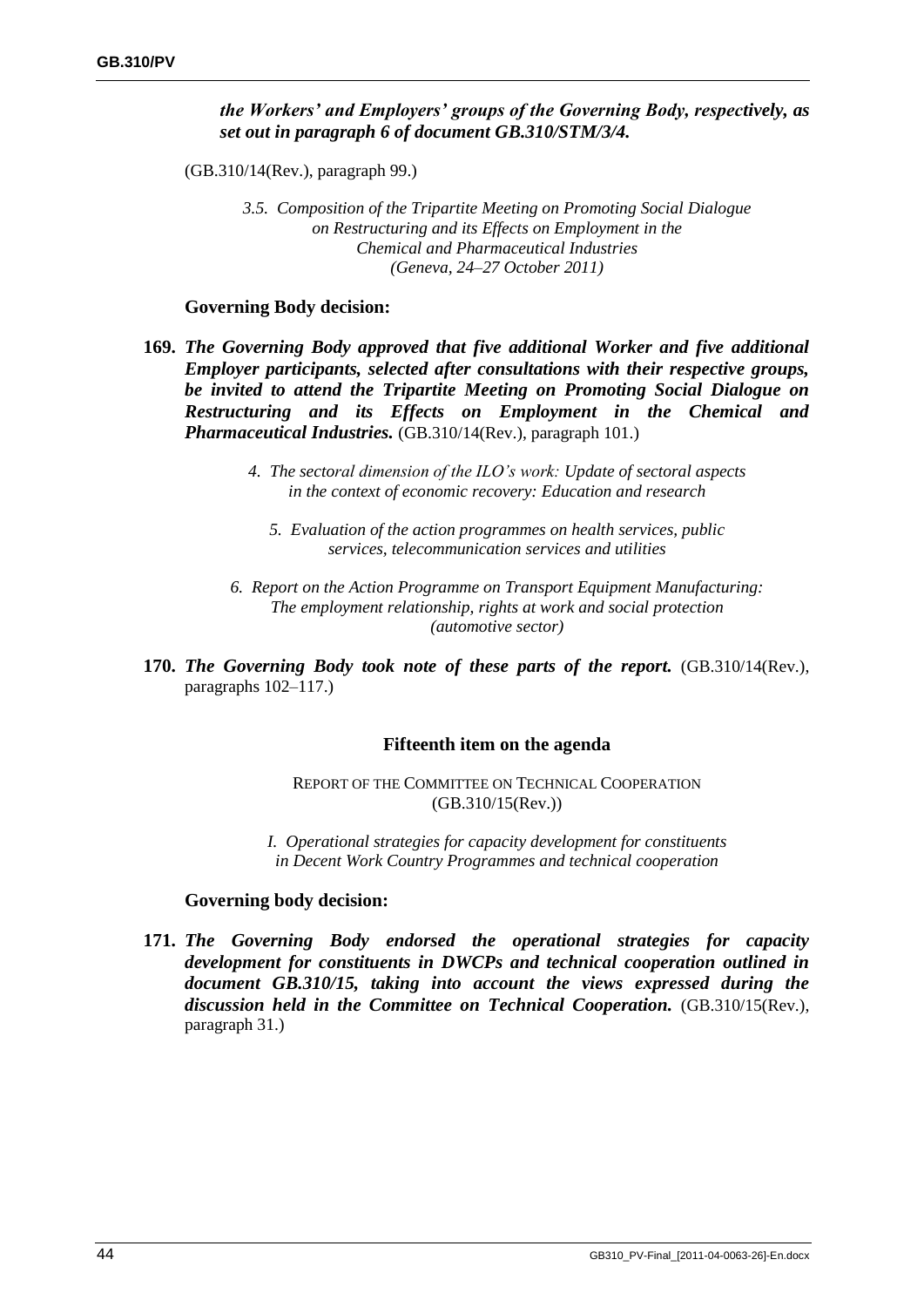- *II. Decent work and aid effectiveness*
- *III. Operational aspects of the International Programme on the Elimination of Child Labour (IPEC): Oral report*
- *IV. Report on the Implementation of the Tripartite Agreement on Freedom of Association and Democracy in Colombia*
- **172.** *The Governing Body took note of these parts of the report.* (GB.310/15(Rev.), paragraphs 32–67.)

### **Sixteenth item on the agenda**

REPORT OF THE WORKING PARTY ON THE SOCIAL DIMENSION OF GLOBALIZATION (GB.310/16)

*Oral report of the Chairperson of the Working Party, HE Mr Matjila, Ambassador and Permanent Representative of South Africa to the United Nations Office in Geneva*

**173.** *The Governing Body took note of the oral report of the Chairperson of the Working Party.* (GB.310/16.)

#### **Seventeenth item on the agenda**

REPORT OF THE DIRECTOR-GENERAL (GB.310/17)

*Obituary*

#### **Governing Body decision:**

**174.** *The Governing Body paid tribute to the memory of Ms Franziska Fitting, Government representative of Germany on the Governing Body and the International Labour Conference; to the memory of Mr Bill Mansfield, former Worker member of the Governing Body and Workers' delegate to the International Labour Conference; and to the memory of Mr Mahjoub ben Seddik, former Worker member of the Governing Body and Workers' delegate to the International Labour Conference, and requested the Director-General to convey its condolences to the Government of Germany and to the family of Ms Franziska Fitting, to the President of the Australian Council of Trade Unions and to the family of Mr Bill Mansfield, and to the General Secretary of the Union marocaine du travail and to the family of Mr Mahjoub ben Seddik.* (GB.310/17, paragraphs 5, 11 and 17.)

> *First Supplementary Report: Global Action Plan to promote implementation of the HIV and AIDS Recommendation, 2010 (No. 200)*  (GB.310/17/1(Rev.))

**175.** *A representative of the Director-General*, Director of the ILO Programme on HIV/AIDS and the World of Work, recalled that HIV had been first diagnosed 30 years previously. A high-level meeting would be held in New York in June to look back on what had been done and the challenges that remained. Given the availability of treatment, one could be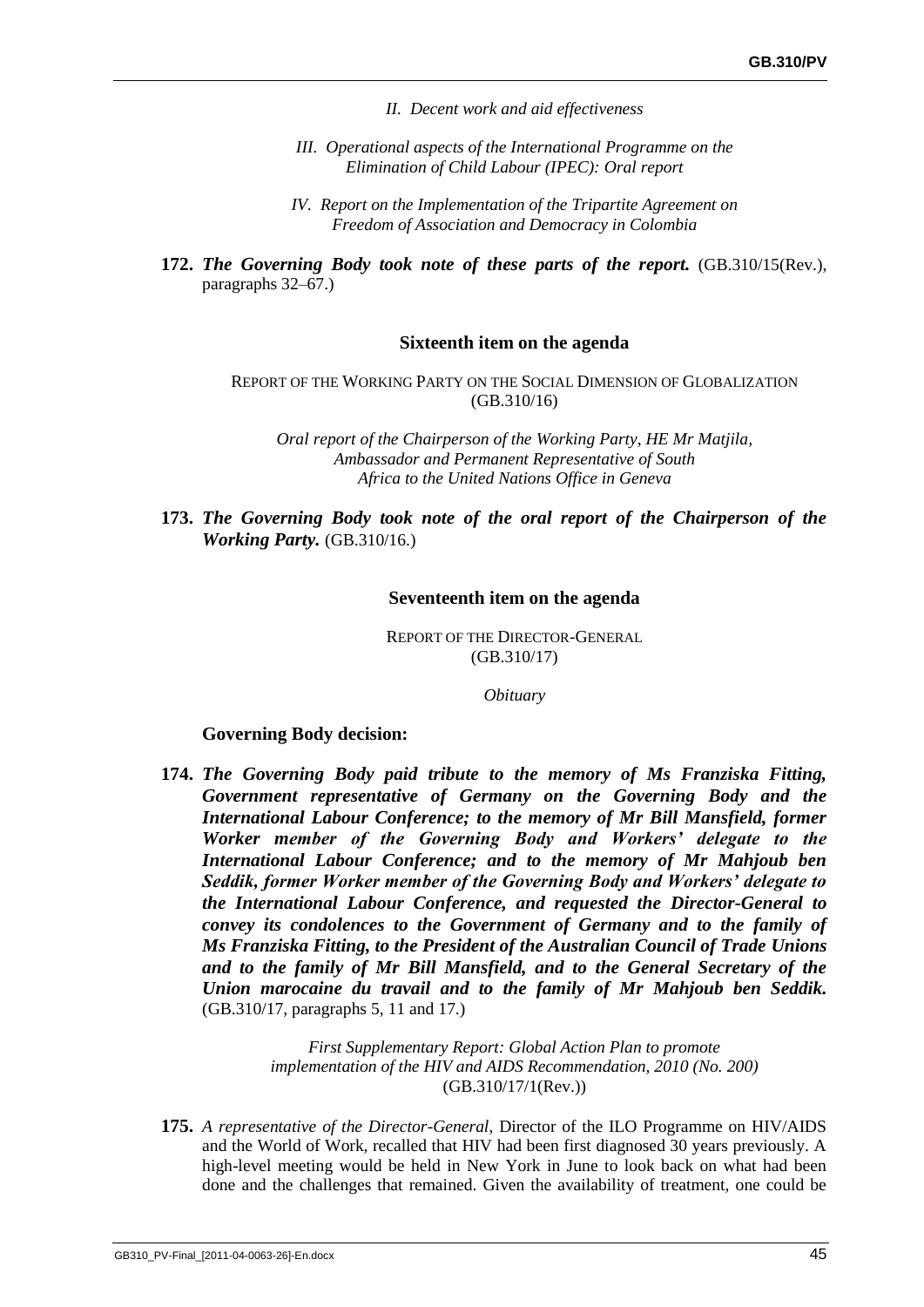reasonably optimistic that things were better than they had been ten years previously when the *ILO code of practice on HIV/AIDS and the world of work* was adopted. The global community had worked very hard under the overall guidance of UNAIDS and the approach to HIV and AIDS was now more unified. The particular focus of the ILO was the role of the workplace, which was very well placed to permit a greater focus on prevention and also on the defence of human rights because in most countries one of the most vexing problems remained the issue of stigma and discrimination, which continued to result in job losses.

- **176.** The HIV and AIDS Recommendation, 2010 (No. 200), and its accompanying resolution, had made it possible for the Organization to address the epidemic more effectively through its activities in the world of work and some countries had already made use of the Recommendation to ensure that human rights were protected at the workplace. The Global Action Plan submitted to the Governing Body contributed to the Decent Work Agenda and took into consideration the Declaration on Fundamental Principles and Rights at Work, the Declaration on Social Justice for a Fair Globalization, the Social Protection Floor Initiative, the Global Jobs Pact and the resolution concerning gender equality at the heart of decent work. It was linked to the ILO Strategic Policy Framework 2010–15 and, as the ILO was a co-sponsor of UNAIDS, it also took into account the UNAIDS unified budget and accountability framework as well as the UNAIDS priority areas.
- **177.** The speaker recalled that the Global Action Plan had three clear outcomes, each with activities and indicators. Those outcomes were as follows: (a) reduction of stigma and discrimination on the basis of real or perceived HIV status against women and men workers, their families and dependants; (b) increased access for workers, their families and dependants to prevention, treatment, care and support services through the world of work; and (c) scaled-up action by world of work actors to the HIV response and increased access to funding for that purpose. The speaker emphasized that the Global Action Plan placed emphasis on gender and the active engagement of people living with HIV and recalled that the constituents had given the Organization the opportunity to work with them to develop national tripartite workplace policies and programmes in both the formal and the informal sectors. Nevertheless, much remained to be done. The Global Action Plan should allow collaboration between the ILO and its constituents to ensure that the world of work played a greater role in prevention, treatment and access to care.
- **178.** *The Employer Vice-Chairperson of the Governing Body* thanked the Office for the document and explained that his group supported the Global Action Plan and the point for decision in it. He recalled, however, that from the point of view of the ILO's operational capacity the responsible department was restricted with regard to the objective established and he stressed that integration must not be synonymous with either the disappearance or the dilution of the objectives; instead it should be aimed at greater coherence and increased interaction. The Office as a whole must take responsibility for budgetary allocations in order to achieve the objectives relating to HIV/AIDS and fulfil the mandate given it by the Conference in the form of a Recommendation that provided both a foundation and guidance. The speaker drew attention to the fact that integration must go hand in hand with the resources necessary for the implementation of the Global Action Plan.
- **179.** Finally, the Employers felt that the *ILO code of practice on HIV/AIDS and the world of work* should be neither sidelined nor forgotten. It was an essential element, given the importance accorded to national dialogue, and should be used as a permanent working tool.
- **180.** *The Worker Vice-Chairperson* welcomed the information provided but recalled that despite the considerable efforts that had been made, the challenge was ongoing and the rate of new infections meant that efforts must be redoubled. One particularly pertinent matter was the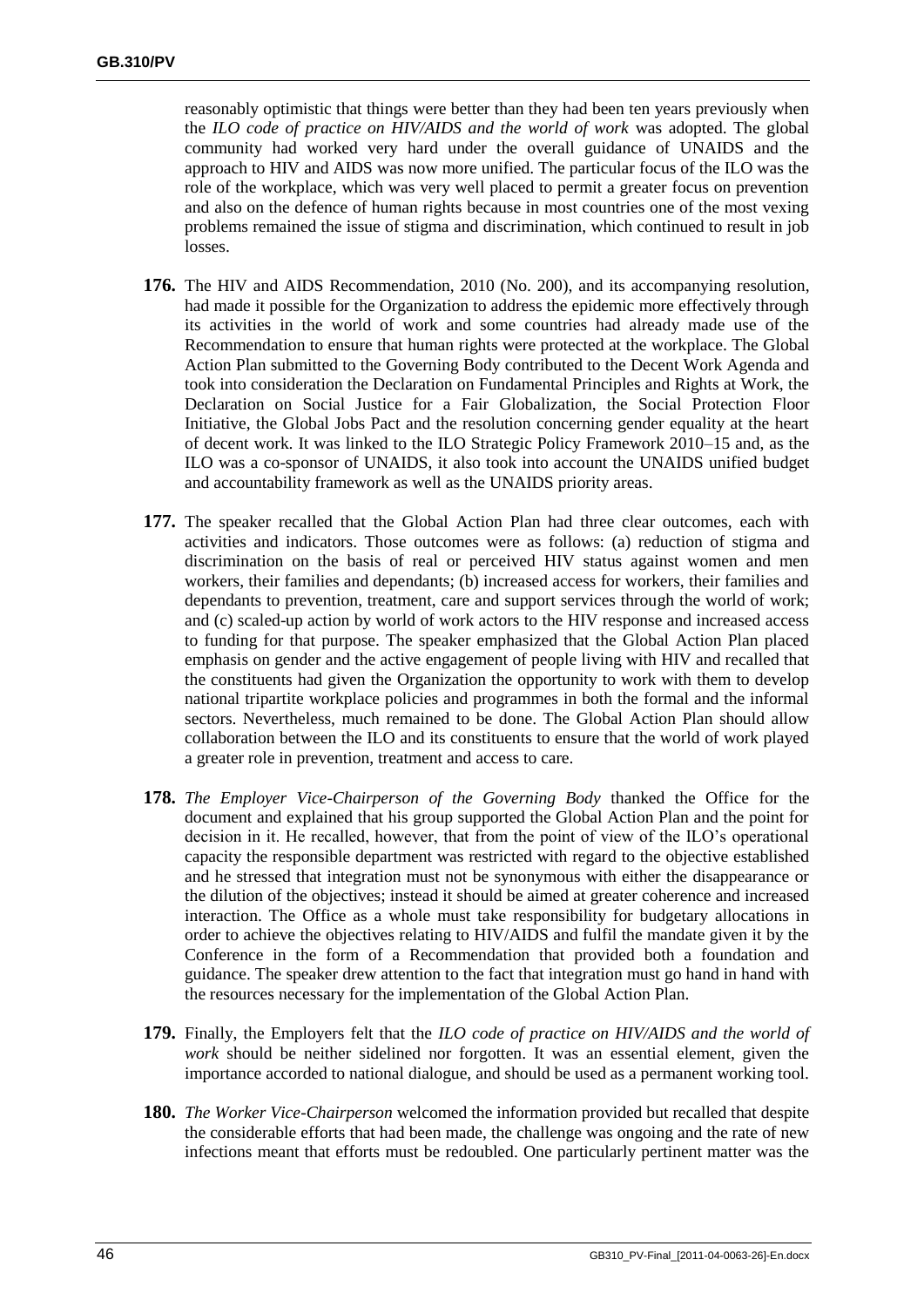silence that so often attended HIV and AIDS. He noted that acceptance of the disease by relatives, neighbours and communities was a particularly serious issue.

- **181.** The Global Action Plan was very timely and there was no doubt that it would achieve many of the objectives that had been set. One problem was obtaining the resources necessary for medical care. Many developing countries made significant efforts to make anti-retroviral drugs available to their communities, and they should be complimented for doing so. Nevertheless, this situation could lead to another difficulty – greater levels of discrimination. The Workers once again stressed the importance of HIV/AIDS issues being mainstreamed in ILO programmes at headquarters and of Recommendation No. 200 being implemented at the national level, with follow-up mechanisms at the international level. They also wished for the capacity of ILO constituents to develop HIV workplace policies at the national, sectoral and enterprise levels to be enhanced, in line with the Recommendation.
- **182.** The Workers also stressed the need to secure a legislative framework for preventing HIV-related discrimination in recruitment and employment. It was still the case that some enterprises were sending people for general check-ups and the results were being sent directly to the employer. Some of those people were then not recruited if it was discovered that they were infected, and their lack of employment undermined the entire community in which they lived. That scenario was far from rare, and was just as likely to be found in the industrialized world as in the underdeveloped and the developing world. The ILO must oppose such discrimination wherever it was found. A legislative framework was therefore needed, to cover the informal sector as well as migrant workers, who were the most vulnerable of all. It was imperative to provide social security without discrimination on the basis of real or perceived HIV status. Income-generating opportunities must be created for HIV-affected workers and their families, and strong and effective labour administration and inspection systems established. In South Africa, jurisprudence was being rewritten to give hope of protection to people affected by HIV/AIDS, and Recommendation No. 200 had been used as the basis for a judgment in favour of a person claiming discrimination. The speaker concluded by saying that the Workers supported every measure and effort to deal with that scourge that had befallen all humanity.
- **183.** *A Government representative of Kenya* commended the Office on the preparation of the Global Action Plan at a time when the HIV/AIDS epidemic continued to seriously erode development gains across the globe. He supported the call to all member States to integrate HIV and AIDS workplace policies and programmes into normal HIV/AIDS policies and was encouraged by the reference to the Social Protection Floor, the Declaration on Fundamental Principles and Rights at Work and the Global Jobs Pact, which were already key drivers in the implementation of Decent Work Country Programmes.
- **184.** Kenya supported the three main outcomes outlined in paragraph 7 and stressed that significant collaborative efforts were required to achieve those objectives. The number of new infections continued to soar and consequently new strategies were needed. Policies and programmes on HIV and AIDS must be integrated and poverty reduction plans must be developed, with emphasis placed on decent work and sustainable enterprises.
- **185.** Kenya supported the strengthening of labour administration and inspection systems and encouraged collaboration and consultation between ILO regional directors and national ministries responsible for HIV and AIDS in order to give effect to the Recommendation. Every effort must be made, through cooperation and partnership, to find collective solutions in the fight against the epidemic. The speaker welcomed the obvious intention to engage the ILO constituents in the fight against HIV and AIDS, by putting the focus on tripartism and mobilizing the private sector. He appreciated the budgetary constraints faced by the Organization and encouraged the member States, particularly in the African region,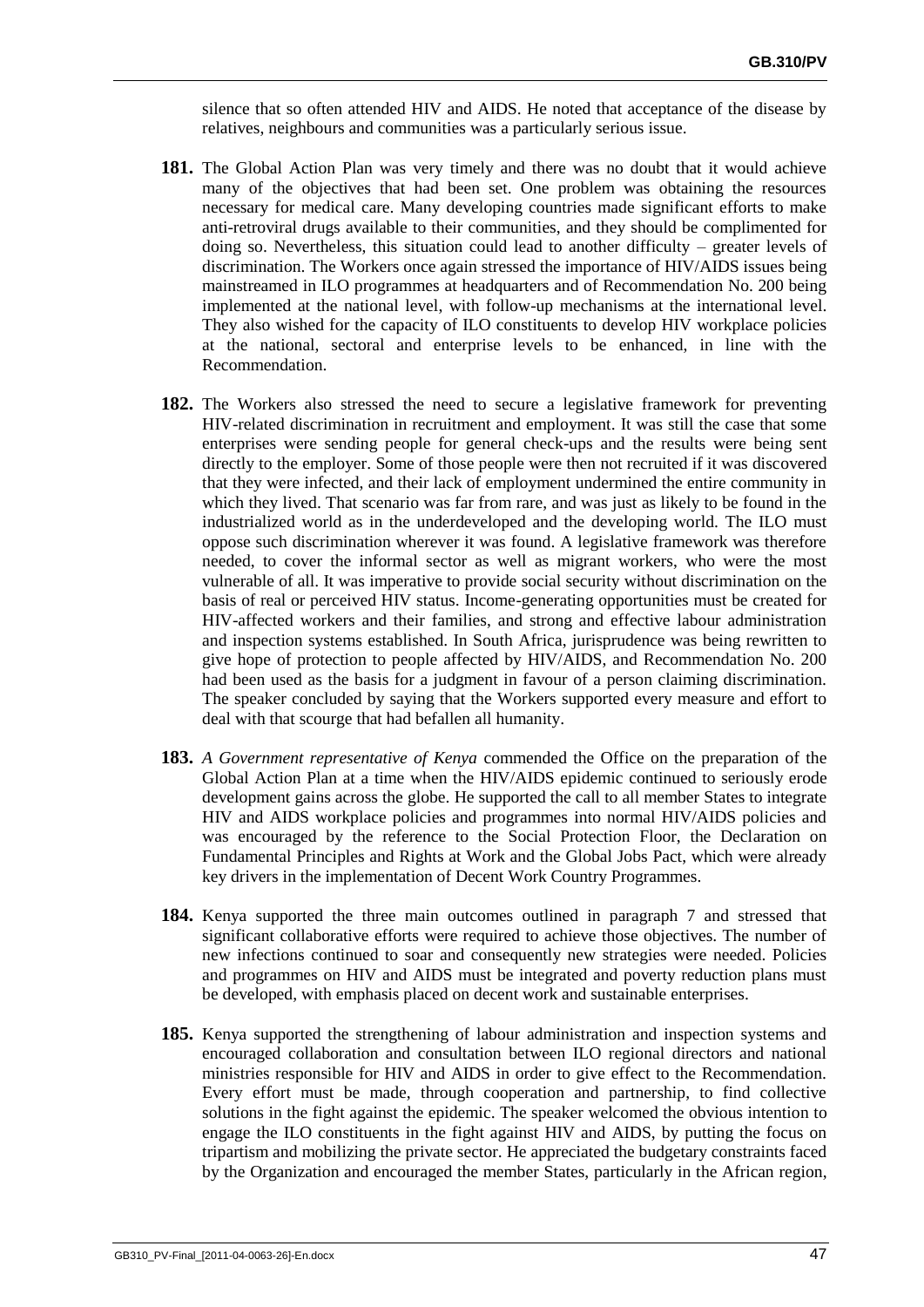to embrace South–South and triangular cooperation. It was equally important to strengthen existing strategies for cooperation with international development partners and other donor agencies in a globalized effort to promote the dissemination and implementation of the Global Action Plan. Kenya supported the point for decision.

- **186.** *A Government representative of Bangladesh* appreciated the work undertaken by the Office to implement Recommendation No. 200. It was a work in progress and it would be useful for the Governing Body to receive regular reports on progress in terms of its contribution to the four strategic objectives of the Decent Work Agenda. The speaker supported the results-based approach taken in the Global Action Plan and found the indicators realistic. The Government of Bangladesh would sustain and enhance its work on awareness building and prevention, in close collaboration with all relevant stakeholders. The speaker requested the Office's support to have the Recommendation translated into the national language and the core principles of the Recommendation integrated into the national HIV/AIDS strategy and plan of action. He underlined the importance of increased financial resources for ILO constituents to implement the Recommendation and he supported the point for decision.
- **187.** *A Government representative of India* said that the Global Action Plan was well timed as ILO member States required technical and advisory support to implement the Recommendation with the active involvement of the tripartite partners and other stakeholders. Recommendation No. 200 brought to the forefront the role of ministries of labour in the implementation of HIV/AIDS workplace policies and programmes to generate awareness, foster prevention and promote treatment initiatives. While the issue had been handled so far in several countries by ministries of health, in the world of work, and particularly in the case of informal sector workers, ministries of labour had an important role to play.
- **188.** The speaker noted with satisfaction that that ILO would seek extra-budgetary resources to support the implementation of the Global Action Plan. As provided in the Recommendation, the Government of India had already launched a national policy on HIV/AIDS and the world of work, which was based on the code of practice. That policy applied to all workplaces in the public and private sectors, and covered both organized and unorganized workers. The Recommendation had been submitted to Parliament in December 2010, in compliance with the provisions of the ILO Constitution. While the Government had already taken major initiatives with regard to HIV/AIDS and the world of work, many new opportunities remained to be explored. The speaker said that his Government looked forward to ILO support to help in the effective implementation of Recommendation No. 200 through training programmes and interactive workshops. He supported the Global Action Plan to promote the implementation of Recommendation No. 200.
- **189.** *A Government representative of Australia* commended the Office for producing a Global Action Plan that would influence domestic policy on HIV/AIDS. The Office had identified resource gaps in relation to activities proposed and a detailed budget was being prepared. He noted that the Office acknowledged that the ILO's work on HIV and AIDS drew on extra-budgetary resources, which may or may not be forthcoming. Advice from the Office on the manner of funding the activities proposed in the Global Action Plan would be welcomed.
- **190.** The Government of Australia supported the principle of including questions on HIV and AIDS in general surveys on the application of Conventions and Recommendations as part of the existing reporting schedule. He approved the Global Action Plan to promote the implementation of Recommendation No. 200.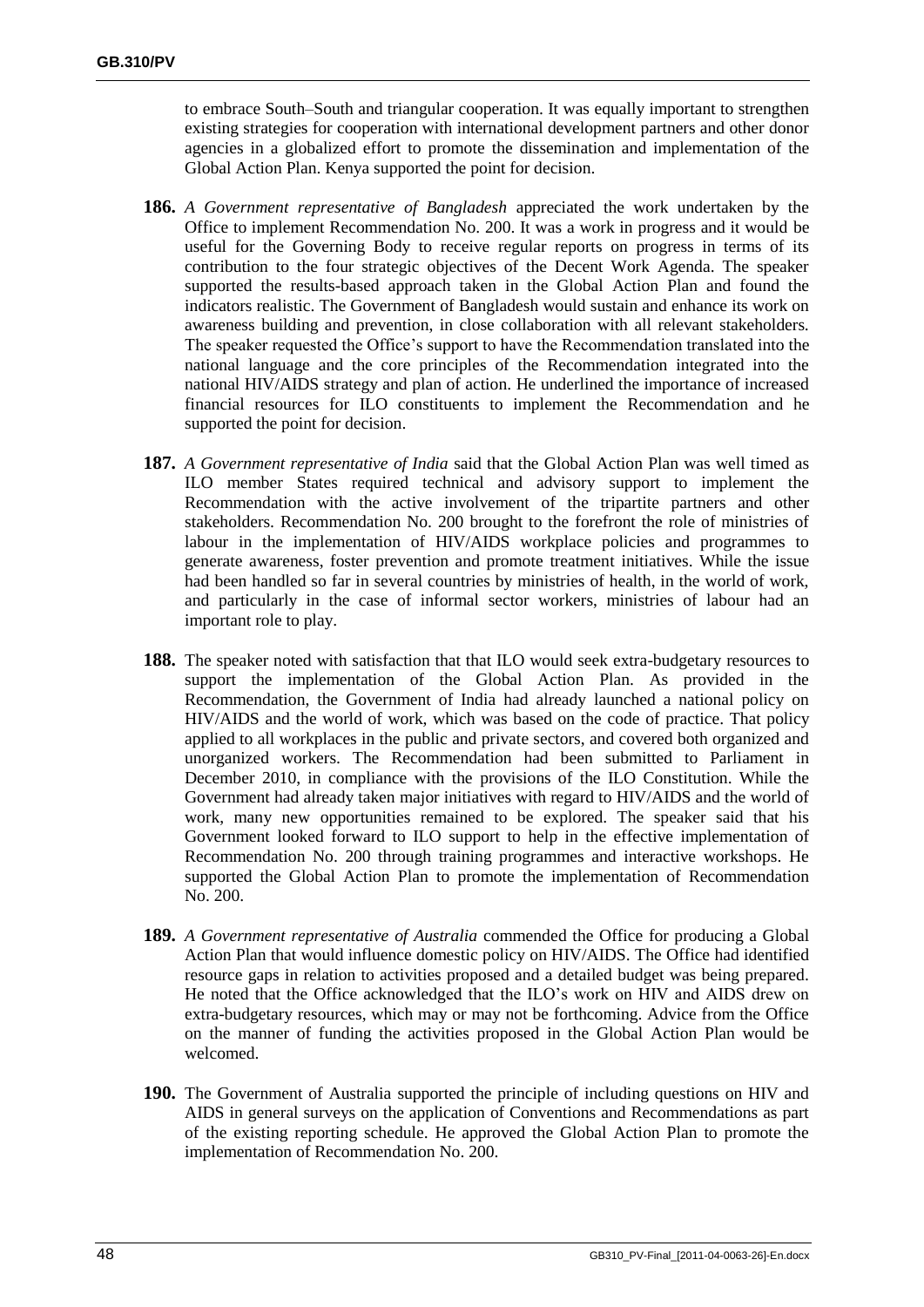- **191.** *A Government representative of Japan* considered that the measures to combat HIV and AIDS in the workplace were very important and supported the proposed Global Action Plan. In Japan guidelines reflecting the measures stipulated in the Recommendation had been developed for labour inspectors to use when instructing employers. In order to implement HIV and AIDS measures effectively it was important that measures for the workplace and general measures for public health be consistent. For that reason, it was particularly important to work closely with other international organizations, such as the WHO. Japan was carrying out a number of awareness-raising activities to facilitate both the occupational and private lives of persons living with HIV. The speaker welcomed the reinforcement, indicated in the document, of the partnership with the Global Fund to Fight AIDS, Tuberculosis and Malaria.
- **192.** *A Government representative of France* said that his country supported the Global Action Plan and recalled the urgency and importance of the issue of HIV/AIDS, which not only ravaged the lives of individuals and their families, but also undermined national development. The proposed Global Action Plan was broadly based on Recommendation No. 200 adopted by the Conference in June 2010 and had been hailed by the international community as a major instrument in the fight against HIV/AIDS. The matter of financial resources must be considered not only in the framework of the ILO, but also in that of the global means mobilized in the overall struggle against HIV/AIDS. The speaker took up the question of integrating the fight into ILO activities as a whole and, like the Employers, warned against possible risks of dilution. He nevertheless considered that such decompartmentalization was in conformity with the Recommendation and was the only way of enabling the ILO to move forward in promoting that strategy and taking an integrated approach.
- **193.** The code of practice had new relevance. In 1988, France had adopted the first code of good practices on AIDS and the workplace. Action at the regional level was particularly important and it was with that in mind that priority must be given to the development of an integrated strategy. Efforts should also be directed towards development cooperation and partnerships, given the wide range of individuals and institutions dealing with the issue. It was particularly important to act in unison given the limited financial resources available.
- **194.** *A Government representative of Mexico* said that in his country activities to prevent and combat the HIV/AIDS epidemic were of particular importance. A national centre to prevent and combat HIV/AIDS had been set up in 1988 to target the epidemic and sexually transmitted infections and to improve the quality of life of people living with HIV/AIDS, with due respect for the rights of the population as a whole. The delegation of Mexico therefore noted with particular interest the Global Action Plan proposed by the Office and supported the point for decision.
- **195.** *A Government representative of Nigeria* supported the Global Action Plan prepared by the Office in line with the resolution adopted by the International Labour Conference in June 2010. He agreed with the objectives, targets and outcomes contained in the report and specifically with the outcome contained in paragraph 7(c) concerning increased access to funding. That was a very serious matter and the Government of Nigeria was optimistic that the Office would be able to secure the necessary resources to further work in that area.
- **196.** Nigeria was particularly interested in the activities contained in the Global Action Plan. His country had developed a policy regarding HIV/AIDS in the workplace, which was due for review in line with Recommendation No. 200. Nigeria had also developed a workplace policy for small and medium-sized enterprises and had carried out extensive advocacy campaigns in all key sectors of the economy, including the informal sector. Nigeria would welcome further assistance from the ILO, particularly in respect of strengthening labour administration and inspection services with a view to securing full compliance with the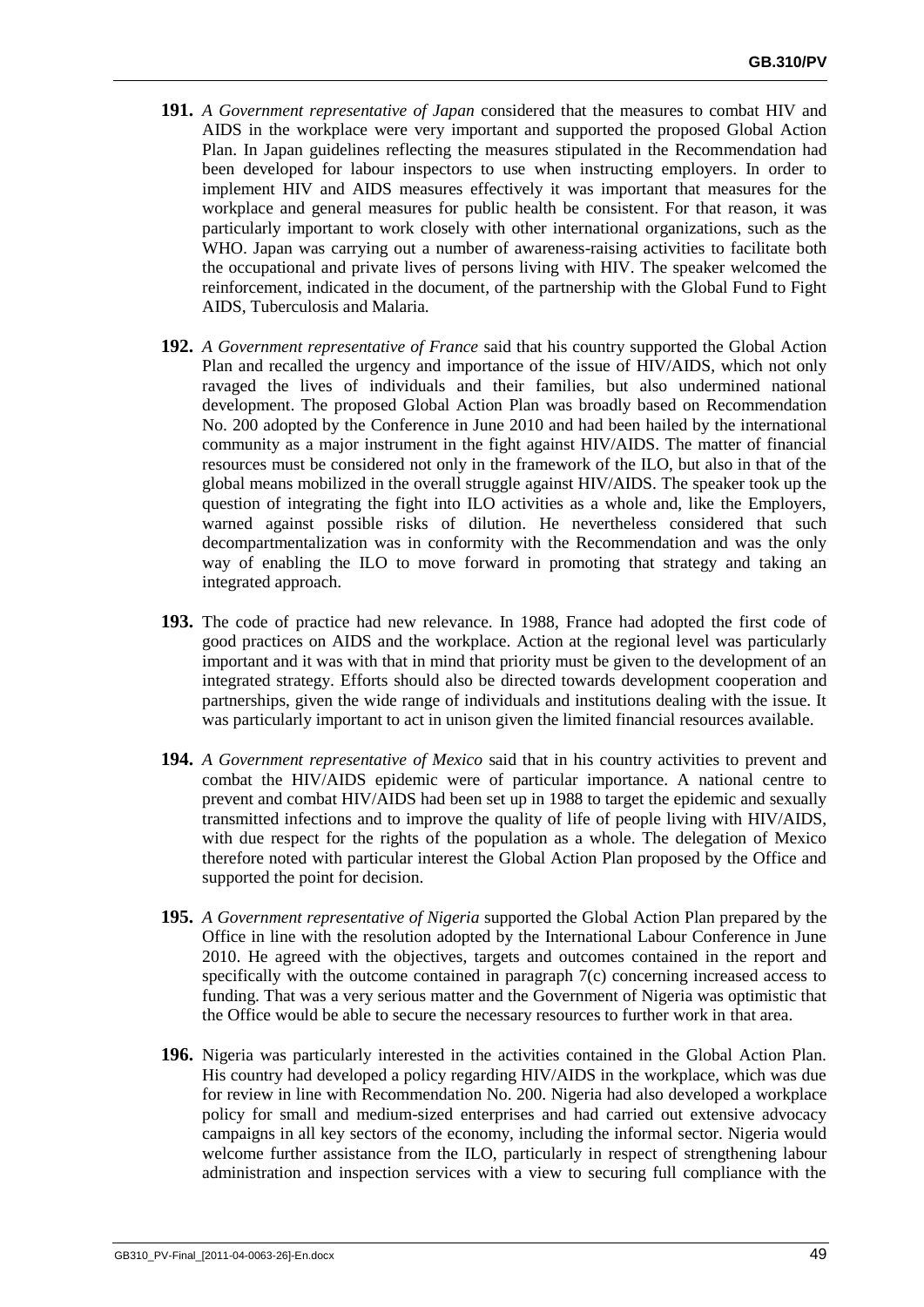principles and policies set out in Recommendation No. 200. The speaker supported the point for decision.

- **197.** *A Government representative of Canada* welcomed the Global Action Plan and, while recognizing the importance of mainstreaming HIV/AIDS efforts in relevant ILO activities, recalled that the Organization should seek opportunities to pursue initiatives specifically targeting HIV and AIDS in the world of work through partnerships with other organizations. Efforts should not be limited to advocacy but should also focus on technical cooperation that would bring concrete results. Opportunities should be sought to disseminate experiences and good practices.
- **198.** The speaker recalled that the previous month Canada had hosted a tripartite round table where the question of Canada's response to Recommendation No. 200 had been discussed and information shared on initiatives taken by the Canadian Government, workers and employers. A research study on the implementation of Recommendation No. 200 was being conducted with a view to identifying good practices. The results of the study would be shared with the ILO. The speaker said that her country supported the point for decision and she underlined the importance of initiatives that would reduce stigma and discrimination.
- **199.** *A Government representative of Ghana* affirmed her country's commitment to the work of the Office and noted that the activities carried out to address the HIV/AIDS pandemic had been underpinned by the *ILO code of practice on HIV/AIDS and the world of work*. It was important to scale up efforts, in particular in the informal sector, which continued to pose challenges to the national response. The speaker welcomed the fact that the proposed Global Action Plan would focus on both the formal and informal sectors and that Ghana would receive assistance from the Office. She also noted that the Office training programmes would place particular emphasis on women and girls, who were very much disadvantaged, and that promotional materials would take into consideration gender issues, as well as the cultural and language particularities of member States. Under the Global Action Plan, member States would submit regular reports. The Government of Ghana was ready to cooperate with the Office to ensure that the three outcomes around which the Global Action Plan was structured were realized. The speaker urged the member States to support the Office by providing the required resources. She supported the point for decision.
- **200.** *A Government representative of Brazil* said that he supported the point for decision. His country had followed the guidance of the Recommendation and adopted cross-cutting policies; he expressed his willingness to share his experience with the Office and other countries.
- **201.** *A representative of the Director-General*, Director of the ILO Programme on HIV/AIDS and the World of Work, acknowledged that activities carried out in connection with HIV/AIDS were very interdependent and welcomed the presence of UNAIDS colleagues, who had always been a great source of support. She thanked the Employers for their support over the years. She understood their concern that "integration" should not mean "disappearance". She shared the concerns of the Workers' group with regard to the issues of stigma and discrimination and hoped that ways would collectively be found to address them as the major gains that had been made were nevertheless very fragile.
- **202.** The speaker congratulated the Government of Kenya on the work that had been achieved there and on the recently adopted excellent national policy. She concurred with the Government of Bangladesh regarding the importance of having the Recommendation translated into the local languages, as had been the case with the code of practice. The ILO was ready to help with that task. She noted the statement by the Government of India and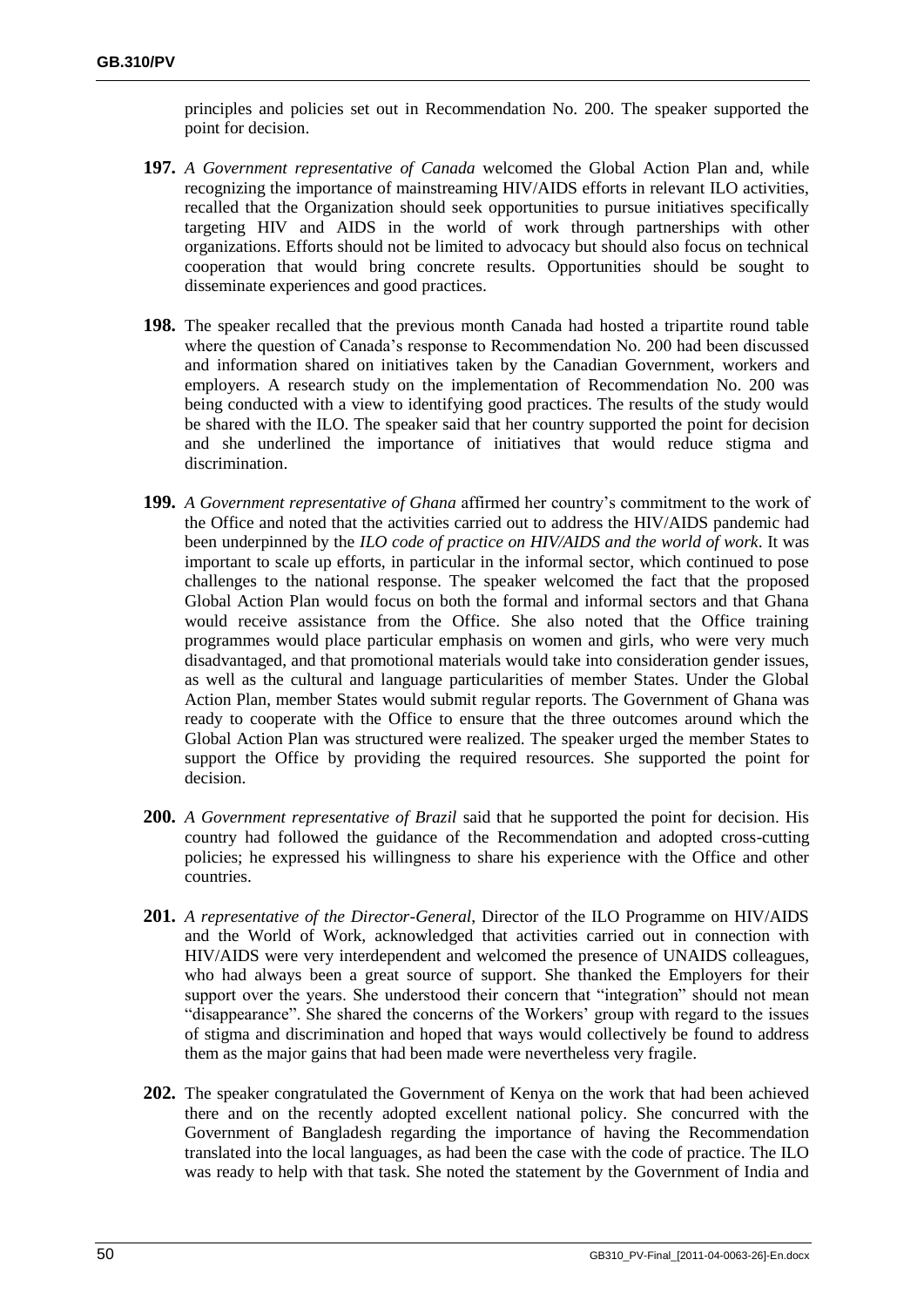the fact that no mandatory testing should occur for employment purposes. Nevertheless, such testing did occur in many workplaces and she pointed out that mandatory testing for HIV/AIDS gave a false sense of security as it did not gauge whether or not a worker was fit to work.

- **203.** She thanked the Government of Australia for its contribution and noted its concern with regard to the extra-budgetary resources on which the programme was very dependent. She noted the guidelines established by the Government of Japan and assured the Government representative of Japan that the ILO collaborated extensively to improve the conditions of work of health workers. She thanked the Government of France, which had provided considerable resources to the Global Fund to Fight AIDS, Tuberculosis and Malaria, and trusted that the world of work would increasingly benefit from the implementation of the Recommendation to which France had so greatly contributed. She agreed with the representative of the Government of France that a sense of urgency must be maintained as the epidemic continued to advance. HIV/AIDS and tuberculosis often went hand in hand and should consequently be addressed concurrently. The speaker thanked the Government of Mexico, and had witnessed its commitment and that of the social partners at the International HIV/AIDS Conference held in Mexico. She concurred with the Government of Nigeria on the importance of labour administration and labour inspection, particularly in the prevention of HIV/AIDS and the implementation of HIV policy. Responding to the Government representative of Canada, the speaker trusted that it would be possible to work together to help demonstrate that HIV/AIDS was not only a concern for the less industrialized countries; the industrialized countries had a major role to play, not only in prevention but also with regard to support for legislation. She said that the issue of discrimination and mandatory testing was something that affected all member States. The speaker congratulated the Government of Ghana on the policy it had put in place for workplaces and recalled that Ghana was currently working together with the ILO on a joint project. She also noted that Brazil had made a major contribution to the adoption of Recommendation No. 200 and that its national legislation had been greatly influenced by that Recommendation.
- **204.** Lastly, the speaker wished to acknowledge the help within the Office provided by the Director-General and Mr Diop, which had made it possible for the programme to continue to provide support to the constituents. The programme was very much dependent on extrabudgetary resources and it would continue to appeal to donors, many of whom were present in the room, to find ways to scale up activities relating to HIV/AIDS and the world of work.

# **Governing Body decision:**

**205.** *The Governing Body approved the Global Action Plan (2011–15) to promote the implementation of the HIV and AIDS Recommendation, 2010 (No. 200).* (GB.310/17/1(Rev.), paragraph 36.)

> *Second Supplementary Report: Report of the Committee of Experts on the Application of Conventions and Recommendations (Geneva, 25 November–10 December 2010)* (GB.310/17/2)

# **206.** *The Governing Body took note of the report.*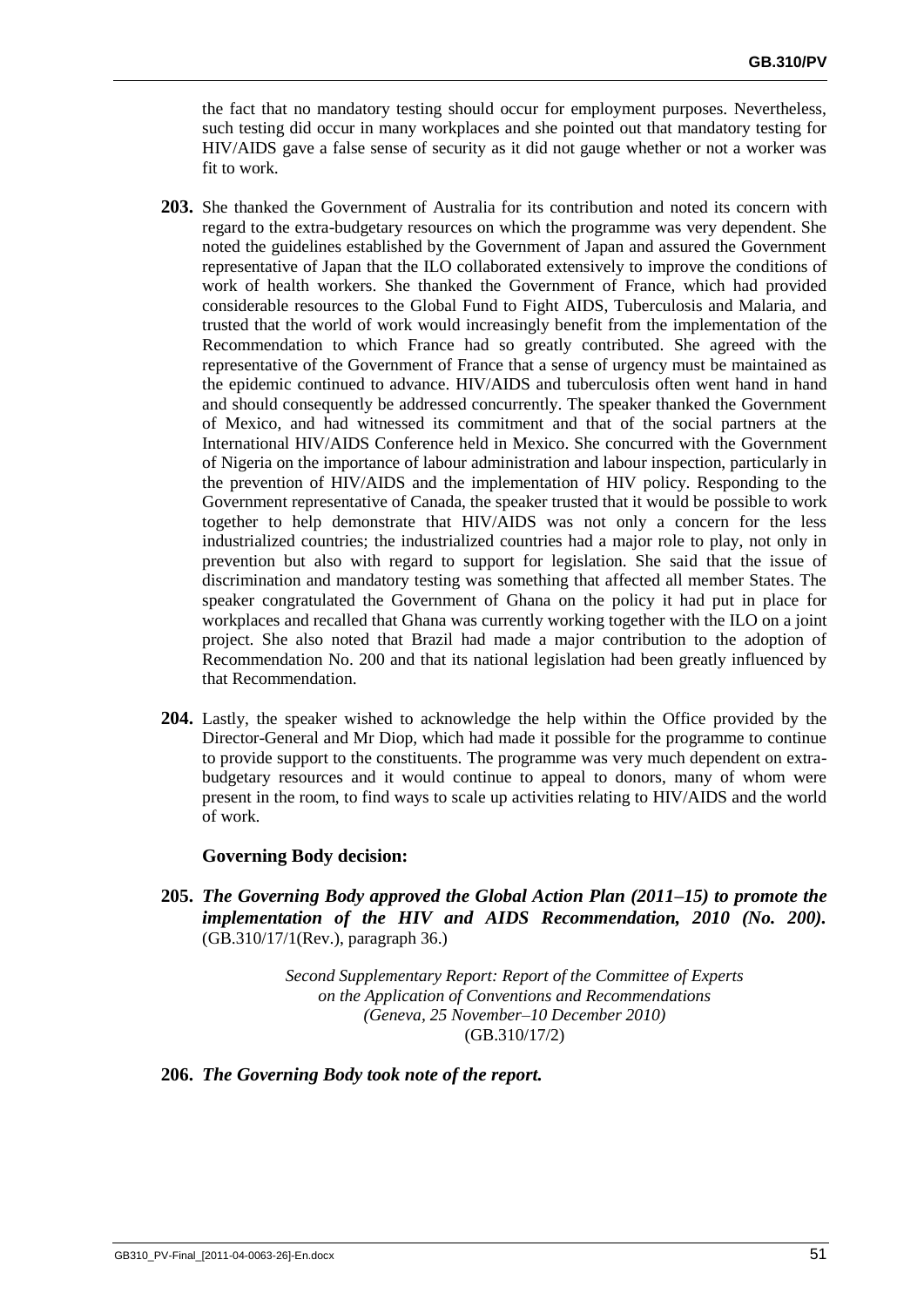## *Third Supplementary Report: An update on the Participatory Gender Audits and future prospects* (GB.310/17/3)

- **207.** *A representative of the Director-General* recalled that the paper was presented in the context of the ILO's gender equality governance structure, comprising the three pillars: the ILO's 1999 policy on gender equality; the ILO Action Plan on Gender Equality for 2010–15 by which the policy was operationalized; the tools available to assist the Office in determining what gender equality measures were needed and how to apply them. The main tool was the Participatory Gender Audit (PGA) introduced by the ILO in 2001, and on which information was provided periodically in the evaluations of action plans on gender equality. Many governance documents also referred to the methodology.
- **208.** Thanks to the collaboration with the ILO's International Training Centre in Turin, a major audit has been carried out in the decent work country team and the ILO Office Central America in San José. Since 2007, the Turin Centre had offered a training course for participatory gender audit facilitators. The Bureau for Gender Equality gave three-day courses for volunteers from headquarters. The facilitators' manual that was being used could be consulted on the ILO website.
- **209.** The main information set out in the document concerned the extension of participatory audit to the Office itself and the United Nations. At the ILO, it had been used increasingly since 2006 to enhance gender responsiveness in Decent Work Country Programmes (DWCPs), and thanks were due to all the donors for their contributions in that area. Audits were undertaken for governments, and for employers' and workers' organizations, and it had been noted that where constituents were trained to undertake audits, they were able to provide better services for their members. ACTRAV provided strong support in that respect. In April 2011, a training course for facilitators would be provided in Lomé. As indicated in Appendix I of the paper, use of the audit had also been extended to the United Nations system at no cost to the ILO, since it was the methodology preferred by the UN for mainstreaming gender issues in development assistance. In February 2011, the body UN Women based in the Republic of Moldova commissioned the ILO, using their own funds, to conduct another training session for facilitators for the Ministry of Labour, Social Protection and the Family and for the country's Employment Service. In response to demand, the Bureau for Gender Equality had prepared a new publication on the Participatory Gender Audit which the speaker had presented at the Tenth Session of the Inter-Agency United Nations Network on Women and Gender Equality in February 2011, in New York.
- **210.** The ILO methodology promoted better acceptance of the Organization's mandate in the area of gender equality. The facts also show that using the methodology facilitates teamwork, which was not surprising given that gender equality was not a stand-alone objective and had ramifications in the ILO's main areas of action. Consequently efforts continued to study ways of adapting the PGA and the search continued for new ways of funding it and of using the ILO's leverage within the UN system.
- **211.** *The Employer Vice-Chairperson* highlighted the valuable experience acquired on mainstreaming gender in technical cooperation activities. The Participatory Gender Audit had been transformed into a vehicle for collaboration with the multilateral system and within the ILO itself. As the paper indicated, the ILO Action Plan on Gender Equality for 2010–15 would make it possible to assess results. It was hoped that the constituents would acquire greater capacity to understand and apply gender considerations. In the absence of any policy changes, the successful expansion of the methodology should be continued.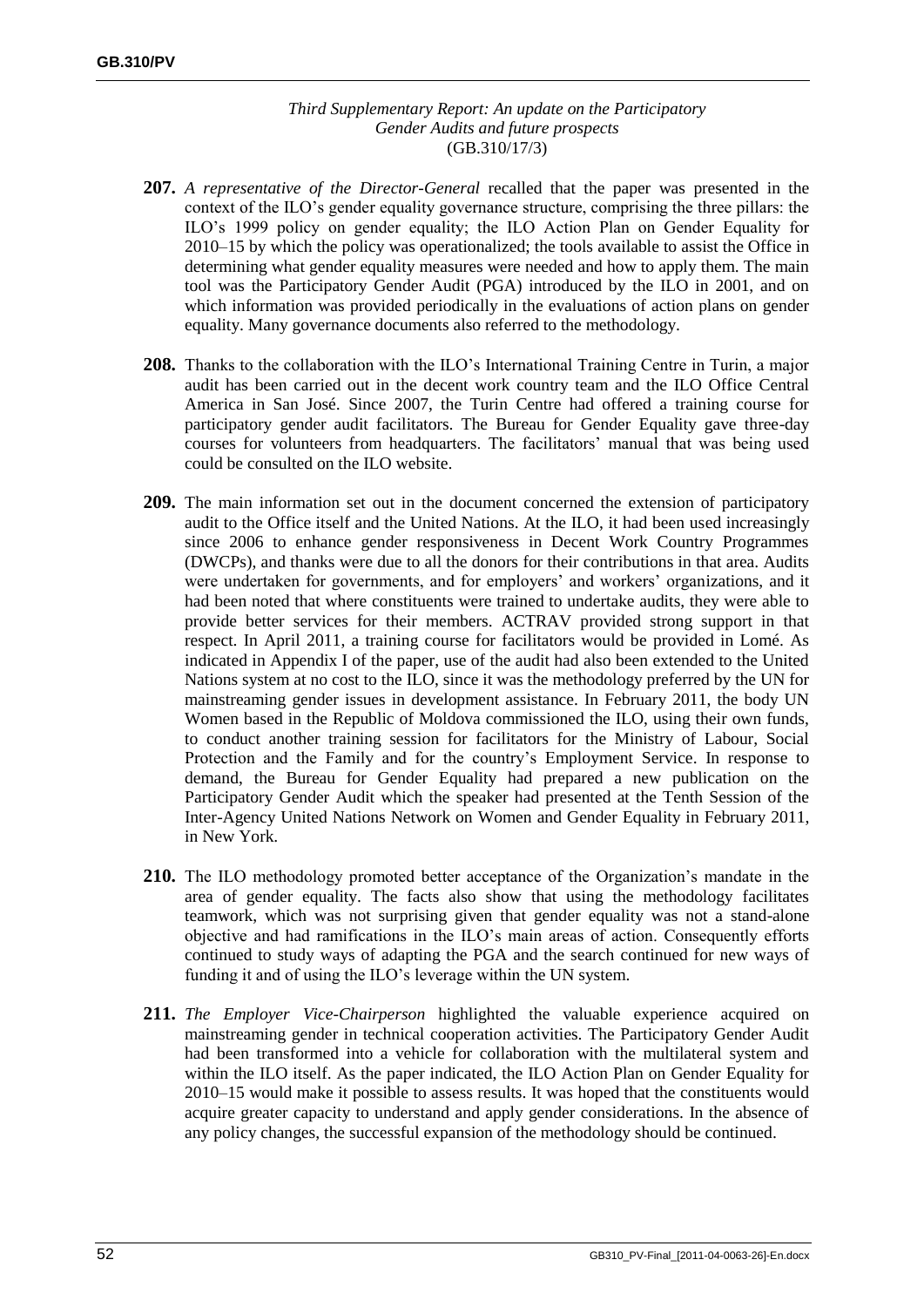- **212.** *The Worker Vice-Chairperson* appreciated the assistance given by the Office to trade unions for mainstreaming gender equality in their structures and policies. The ILO's Participatory Gender Audit helped unions to identify critical gaps and challenges and improve the use of financial, human and institutional resources for the achievement of gender equality and also stimulate broader internal trade union debate and consolidate democratic participation and promote internal reforms. The Office's efforts to modify the methodology and ensure that its techniques did not create an excessive burden for unions with a limited staff, were to be welcomed. It was to be hoped that the project currently being developed by ACTRAV and the Bureau for Gender Equality would be implemented soon with a view to supporting training for gender audit facilitators.
- **213.** *A Government representative of Bangladesh* welcomed the fact that the United Nations had recognized the PGA as an effective tool for gender mainstreaming at the operational level. He called on the Office to provide constituents with training customized in accordance with the social-economic and cultural settings of the countries concerned. A training programme for the South Asian region was desirable. The last subregional training session for facilitators had taken place in July 2008 and had been intended for employers' organizations.
- **214.** *A Government representative of Canada* welcomed the integration of the ILO's PGAs throughout the ILO and the increased use of PGAs in the context of technical cooperation to enhance gender responsiveness in the design and delivery of DWCPs. He noted that the methodology was being used operationally by UN country teams and UN agencies at country level, and had been adopted by governments and social partners. The Government of Canada encouraged the ILO to continue its work to promote positive gender outcomes.
- **215.** *A Government representative of Japan* supported the ILO's PGAs. In 2010, the Government of Japan had created a web portal giving information on action taken to promote gender equality at work and promote women's employment. The website in question also gave examples of best practices in various companies and a self-diagnostic system to enable companies to assess the extent to which women workers were being positively utilized. The Government of Japan was resolved to build a society with gender equality, a goal that cut across the overall strategic objective of decent work.
- **216.** *The representative of the Director-General* thanked speakers for the support they had expressed. She was willing to discuss with the Regional Directors the suggestion to include South Asia in future work programmes.

# **217.** *The Governing Body took note of the report.*

*Fourth Supplementary Report: Decent work and the multilateral system* (GB.310/17/4)

**218.** *A Government representative of Panama* referred to the question of strengthening technical capacity, which was included in the Programme and Budget Proposals for 2012–13 as presented by the Director-General. She noted that Panama had an important tradition of regional collaboration in the management of knowledge on labour issues. Until 1994, Panama had hosted the headquarters of the Regional Employment Programme for Latin America and the Caribbean and after that of the Labour Analysis and Information System in Latin America and the Caribbean (SIALC). Through the latter, contributions were made to the development of regional labour statistics which were an essential tool for strengthening the ILO's analytical capacity and for ensuring follow-up to the ILO's *Decent work in the Americas: An agenda for the Hemisphere, 2006–15*.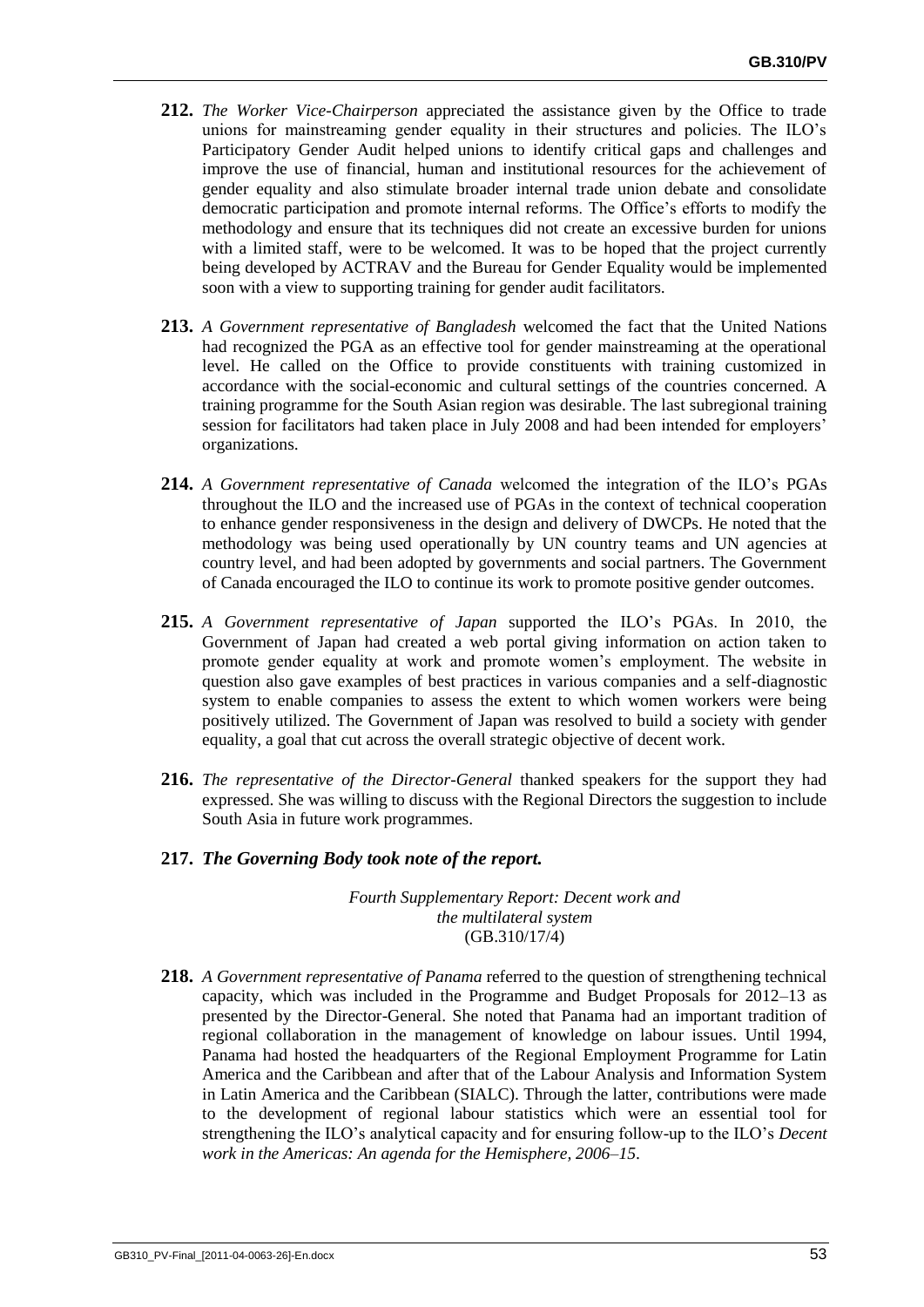- **219.** The Government of Panama on 14 May 2010 had submitted to the Director-General proposals for establishing an international training centre on maritime issues for the Americas. The proposal was based on the following arguments: Panama had been promoted to category A of the International Maritime Organization (IMO) Council; the country had the world's largest merchant shipping fleet, which meant that it was the biggest contributor to the IMO budget; it had ratified the Maritime Labour Convention, 2006 (MLC, 2006), thanks to which it now satisfied one of the two criteria for that instrument's entry into force; and the capacity of the Panama Canal was being increased in a project of world importance which made use of environmentally sound engineering techniques and promoted productive employment and decent work. It was expected that the proposal would be accepted, with the invaluable support of the ILO member States and to the benefit of Latin America and the Caribbean.
- **220.** She described a number of important national initiatives for the maritime sector that were aimed at strengthening the sustainable development objectives in the global context. In particular she referred to: the establishment of the International Maritime University of Panama; the fulfilment of the Voluntary IMO Member State Audit Scheme; the automation and modernization of the merchant shipping and seafarers' general directorates; the development of the first Maritime Code in Panama, and the modernization and consolidation of all maritime legislation in line with the Code in order to ensure implementation of the IMO Mandatory Instruments with a view to helping Panama to better assume its responsibilities as a flag State, port State and coastal State; ratification of the 1988 Protocol relating to the International Convention for the Safety of Life at Sea, 1974 (SOLAS) and of the International Convention on the Control of Harmful Anti-fouling Systems on Ships, 2001; increasing registered port activity in the Canal Zone, which in 2010 amounted to a total of 5,592,875 tonnes moved, more than anywhere else in Latin America; extending the Atlantic ports with a view to doubling capacity in tonnes, involving an investment of US\$500 million and the creation of almost 1,000 permanent jobs and another 3,600 indirect posts; and development of a new container terminal on the Pacific coast with the Singapore Port Authority as lead enterprise. She said that the experience gained and the work now under way in Panama would benefit the knowledge development promoted by the ILO.
- **221.** Lastly, picking up on a number of statements made by GRULAC, she emphasized again the importance for the Government of Panama of respecting the principle of transparency and complying with the procedures that applied in the ILO.
- **222.** *The Employer Vice-Chairperson* acknowledged that the discussion on integrating the Decent Work Agenda into the multilateral system was of great importance. The Office paper gave factual information on that aspect, but the important thing now was to define the ILO's role in the multilateral debate, given the new realities. He proposed including the item on the agenda of the November 2011 meeting with a preliminary programme that would help determine the nature of the tripartite debate required.
- **223.** *The Worker Vice-Chairperson* said that the work undertaken by the ILO to tackle the social and economic consequences of the financial crisis would have to be transformed in response to recent world events, whether natural disasters or political movements, with their concomitant effects on the world of work. It would be necessary to include certain topics, hitherto excluded from the debate, on the agenda; those included respect for law, social and economic justice, and empowerment of peoples. The goals that had thus far been pursued in accordance with the Millennium Development Goals (MDGs) and Decent Work Country Programmes (DWCPs), or in order to seek greater coherence between international agencies, improve mothers' and children's health or combat HIV/AIDS, would have to be geared to the new paradigm which the ILO and the multilateral system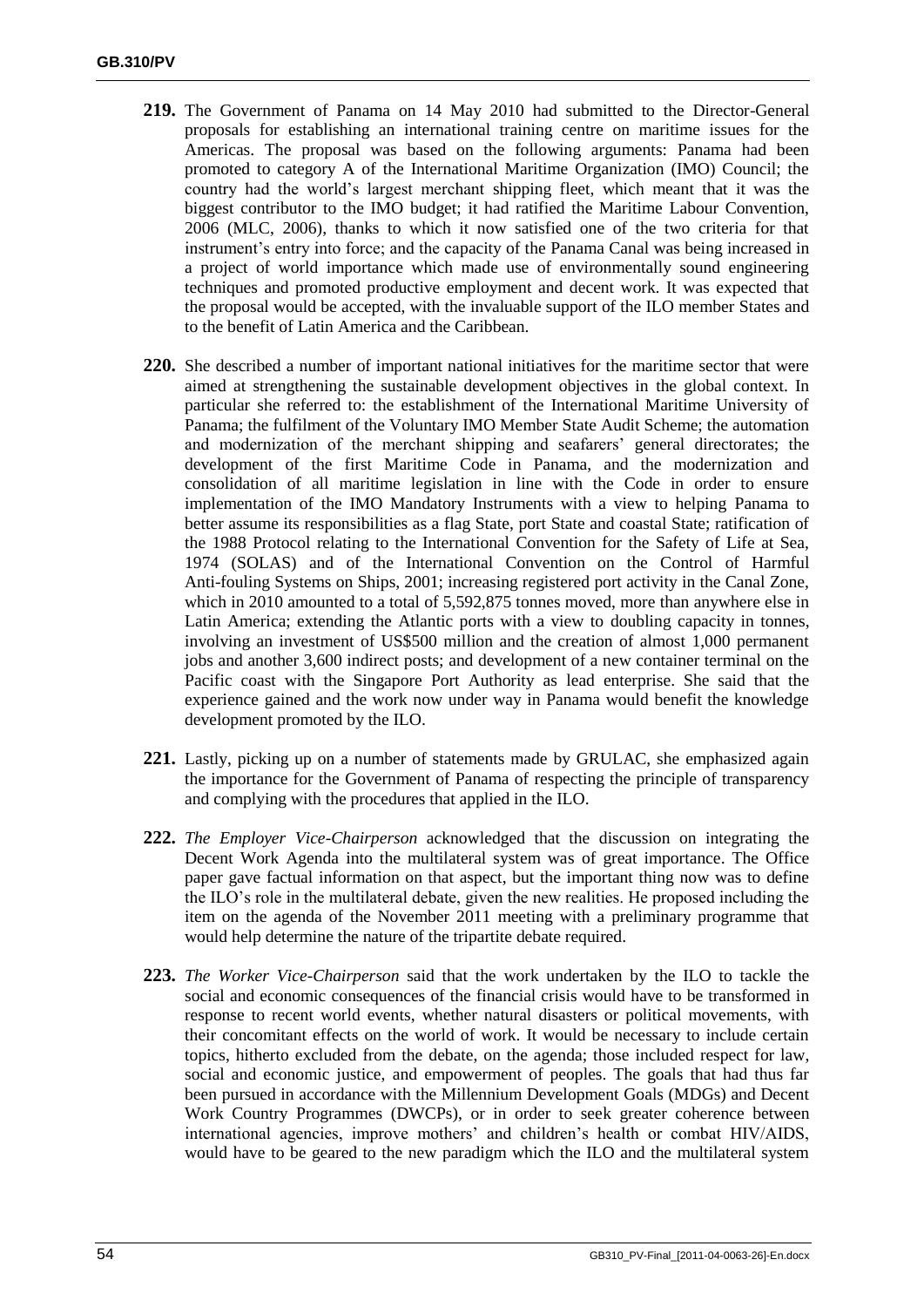had before them. The speaker concurred with the view of the Employer Vice-Chairperson that a discussion on the subject should be arranged in November 2011.

- **224.** *A Government representative of Australia* said that integrating the Decent Work Agenda in the multilateral system was a critical issue for the mode of operation of the ILO. Thanking the Director-General for the report that had been presented, he said that Australia wished to make three points. First, paragraph 40, had important policy implications for the future work direction of the Office and should therefore be submitted for discussion and decision. Secondly, the information contained in the paper was restricted to the United Nations (UN) system for the reasons indicated in paragraph 3; the speaker regretted that the Governing Body had not been able to review the numerous multilateral efforts that had been made since November 2010, and urged the Office to involve the constituents more actively in defining the manner in which the Decent Work Agenda might be incorporated in the work of the G20. With regard to paragraph 40, he urged the ILO, in collaboration with the constituents, to formulate a strategy for mainstreaming decent work in multilateral development initiatives. He hoped to have the opportunity to participate in a detailed discussion on the development of an ILO strategy in that regard.
- **225.** *A Government representative of India* said that the recent global financial and economic crisis had shown that, in order to broaden its development agenda with a view to achieving balanced and sustainable growth and promoting the Global Jobs Pact, the ILO needed to coordinate its efforts with the UN system and other multilateral bodies. The ILO's efforts to promote decent work and productive employment for all could have a catalytic effect on the achievement of the MDGs, to be attained by 2015. The post-2015 development model would have to be based on an approach that would make it possible to reorganize globalization in accordance with the ILO Declaration on Social Justice for a Fair Globalization. With regard to social protection, a gradual and non-binding approach would be required, taking into account the stages of development and the diverse socio-economic condition of each member State. The ILO should continue its work to integrate the Decent Work Agenda into the United Nations Development Assistance Fund (UNDAF) and continue its collaboration within UN Women. Referring to the quest for a greener economy, he suggested that the ILO and the multilateral agencies should in their actions endeavour to ensure that developing countries had access to green technology at a reasonable cost. The strong impetus given to South–South cooperation and to triangular cooperation would make it possible to promote the Decent Work Agenda in the developing countries. Decent work and productive employment for all could be achieved only if a coordinated endeavour were made once the Decent Work Agenda was fully embodied in the policy and operations of the multilateral system.
- **226.** *A Government representative of France* said that the overall theme of the Office paper was coherence, one of the main thrusts of the French presidency of the G20. The ILO should participate dynamically in all UN forums and show a high level of responsiveness.
- **227.** *A Government representative of Bangladesh* thanked the Office for the information provided in the paper but suggested that, given the importance of a number of the issues raised, it should have been submitted for debate and guidance. It was encouraging to note that the Office was active in mainstreaming the Decent Work Agenda into the multilateral system, although the Office paper gave the impression that the activities in question were not situated within a broader policy framework. Any policy shift marking the international development discourse needed to be designed in a way that would not pose structural challenges to weak and vulnerable economies. It was important to define precisely just what was meant by "green jobs" and what constituted just transition of the workforce and the creation of decent work. It was essential to place the debate within the parameters of the ongoing climate change negotiations. He took note of the information provided on the paper to be prepared by the Office for the Fourth United Nations Conference on Least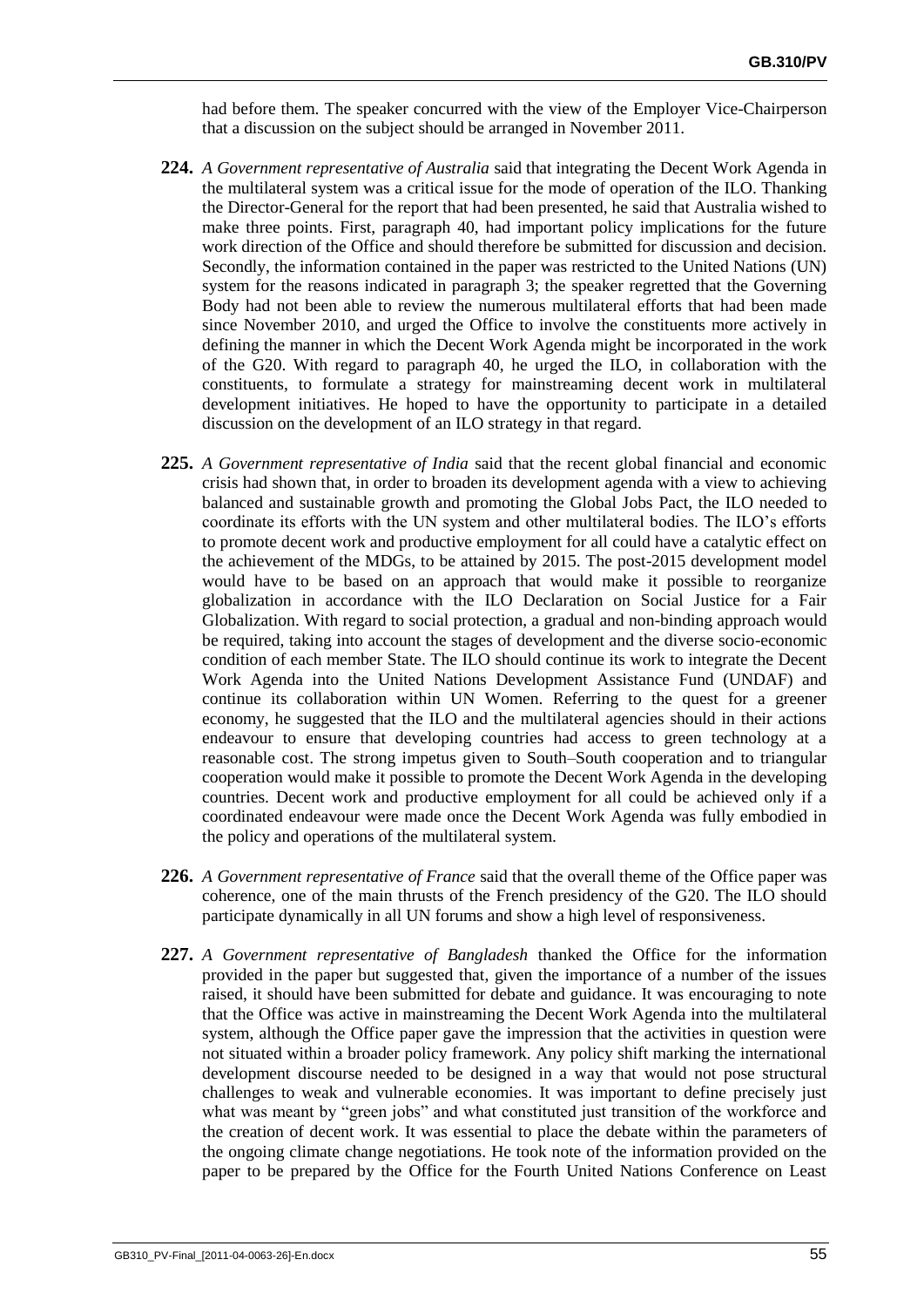Developed Countries (LDCs), which would take place in Turkey in May 2011. The paper should, however, have been developed through active consultations with ILO constituents in the LDCs. He requested the Director-General to present a report to the Governing Body on the ILO's contribution to the Conference in question and possible blueprint for follow-up action, especially in relation to promoting decent work as a tool for poverty alleviation in LDCs. Lastly, it was pleasing to note that the ILO continued to focus on the development dimension of its work, an important aspect which the Programme and Budget proposals for 2012–13 tended to undermine. That would be counterproductive, and it was to be hoped that the LDCs would not be forced into redefining and strengthening the ILO's development tool as they had been obliged to do in many other international organizations.

# **228.** *The Governing Body took note of the report.*

## *Fifth Supplementary Report: Measuring decent work* (GB.310/17/5)

- **229.** *A Worker member of Pakistan* recalled that the need for, and benefits of, measuring decent work had been discussed on a number of occasions since 2003, but was concerned at the delay in the development of a methodology, while noting that further consultation would take place after the present Governing Body. He suggested that the same approach be used for decent work indicators as had been employed successfully in the methodology developed in the latest version of the Global Wages Report, which involved peer review. He therefore suggested that the Office should publish results already available on measuring decent work with the understanding that improvements could be made with subsequent additions, after a similar process of peer review. He understood that data on the right to bargain collectively and freedom of association were available and believed that they should be published. The Office should provide a date for publication of these results.
- **230.** *The Employer Vice-Chairperson* recalled that the issue was a sensitive one for the Employers. The document before the Governing Body was for information, but future papers needed to be for debate and guidance, taking into account the nature of the question and the different criteria. The Employers had raised this issue on several occasions. He asked that in future the Governing Body be provided information – if it was for information only – but, at the appropriate moment, the Governing Body should receive a document for discussion, debate and decision.
- **231.** *A Government representative of Argentina,* speaking on behalf of the governments of the Group of Latin American and Caribbean Countries (GRULAC), considered that the work carried out by the Office presented methodological problems. The prospects for measurement of decent work had to be undertaken on the basis of full and far-reaching tripartite discussions on objectives to be achieved, the methodology to be used and the costs in both financial and human resources in order to evaluate all aspects from an overall perspective. GRULAC was in favour of continuing evaluation within the deadlines set out in the document.
- **232.** *A Government representative of India* noted that the ILO was made up of member countries with diverse socio-economic conditions and that a one-size-fits-all approach could not capture such diversity. A system that measured results against a country's specific background was required.
- **233.** The Declaration on Social Justice gave importance to national needs and priorities in implementation of the Decent Work Agenda at national level. Developing suitable indicators for the informal sector, which was prevalent in developing countries, was timeconsuming and required innovative concepts. Measures were needed to assess progress in this sector while keeping in mind national priorities and different geographical and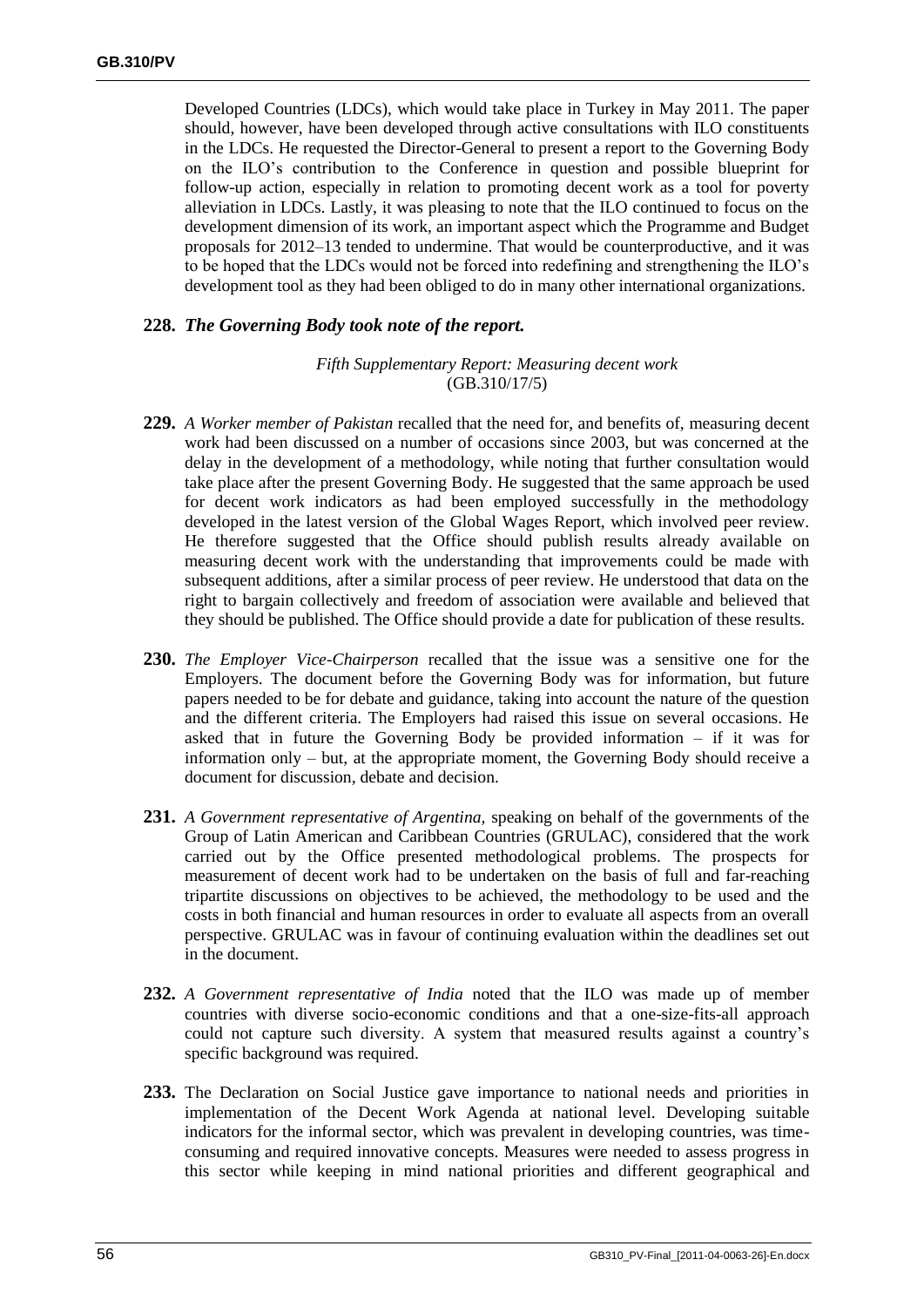political circumstances. It was also important to ensure that such indicators were feasible in terms of availability and usefulness of data. Efforts should also involve intensive tripartite consultations and suitable methodologies had to be developed with adequate ILO support by way of capacity-building programmes. Training provided to Member States could also be useful in creating a platform for measuring decent work.

- **234.** The development of indicators to measure decent work should be free of a fixed timeline. A practical approach should be adopted, through enhancing infrastructure and dialogue at national level and through continuous efforts to prepare useful Decent Work Country Programmes.
- **235.** He reiterated that the ratification status of core Conventions alone should not be taken as a measurement of progress in implementing fundamental principles and rights at work or as providing a legal framework for decent work. Neither should complaints lodged with the Committee on Freedom of Association be interpreted as indicators for measuring decent work: India had reservations in this respect. Such information had to be seen in conjunction with developments in legal and institutional mechanisms at national level.
- 236. The Office should organize more in-depth consultations and give participants sufficient time to consult on the methodology. He concluded by saying that the ongoing pilot project for measuring decent work would lead to the development of more comprehensive indicators as well as suitable methodologies. This should be a participatory process to incorporate the concerns of the national experts in ILO member States.
- **237.** *A Government representative of Canada* noted that despite the Office's best efforts to ensure transparency and information sharing, there remained some confusion as to the purpose and scope of the initiative in its current form as compared to the original measuring decent work project. Canada was concerned about the resources required for the initiative in relation to the value of the projected outcomes, which she understood no longer aimed at measuring decent work but rather at providing a portal to facilitate access to ILO supervisory comments concerning each member State as a means of identifying progress and addressing such comments. This was quite different from the original proposal to develop statistical indicators to measure decent work. More information and clarification was needed so that the Governing Body could make an evaluation and take a decision. She looked forward to a full report and discussion in November 2011.
- **238.** *A Government representative of France* gave his opinion on what he had seen and which did not exactly correspond to what he expected. France was in favour of developing the measurement of decent work; however, he had expected to see a set of indicators that would generate fairly simple and aggregated data, providing pointers and orders of magnitude on the realities of decent work around the world. What he had seen to date was, on the one hand, work based on standards and which appeared to be aiming at an approach that focused on issues of contention; this was reductive.
- **239.** He did not wish to criticize the work done, but pointed out that it only dealt with a small part of the subject, while consuming much time and resources to provide 168 indicators. He was therefore concerned about the outcome of the exercise if it were extended as far as was hoped. In-depth consultations were required to shed light on what might otherwise become a major misunderstanding.
- **240.** *A Government representative of Cuba* supported the GRULAC statement. She was of the opinion that more discussions and consultations were required before the Office could present a new report which would detail the concerns of all parties. The issue of indicators required much attention, according to national priorities and should not in any way be confused with the ILO supervisory system or be made a duplicate of current supervisory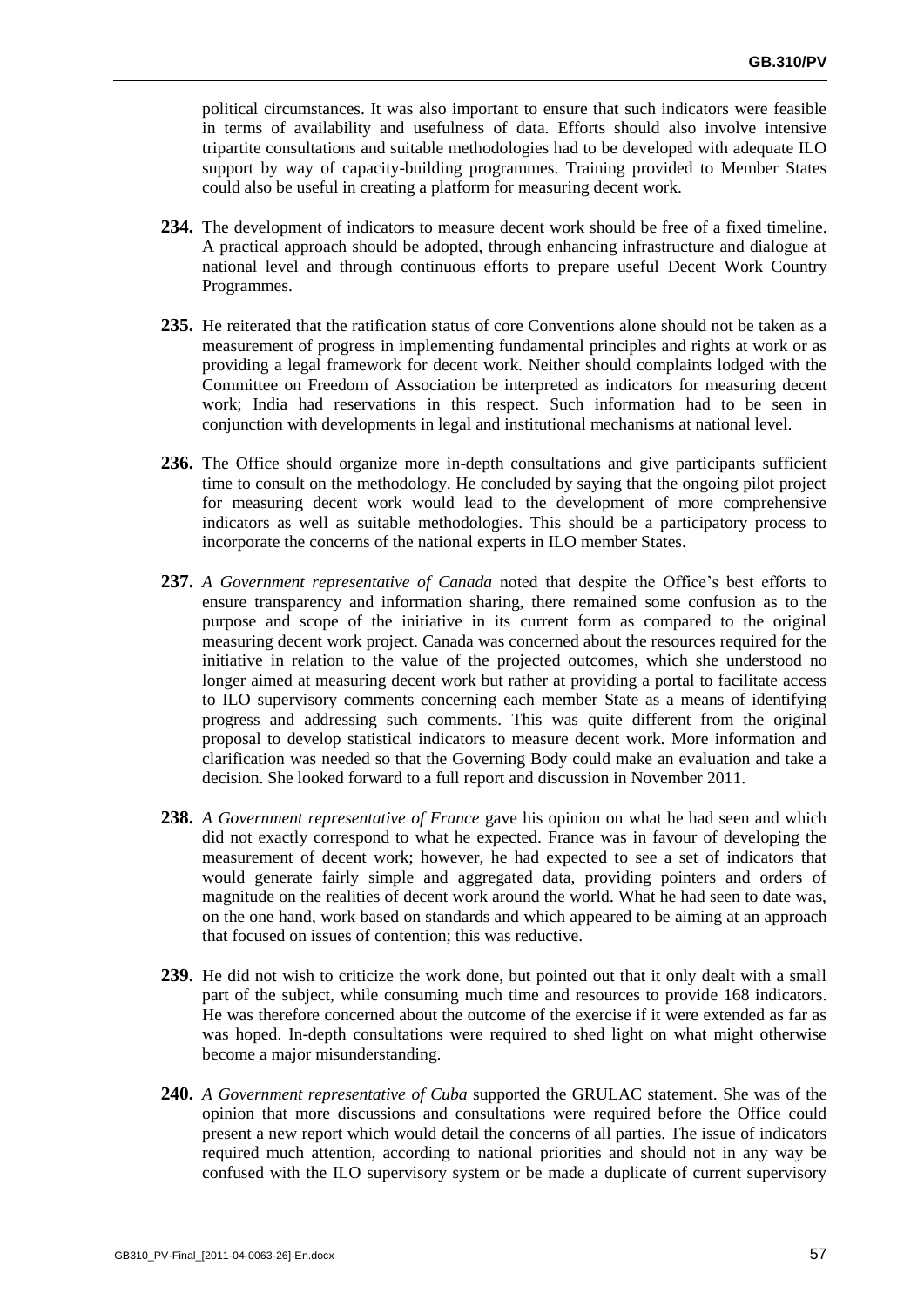systems. She stated that the conceptual and methodological framework developed by the Office for measuring decent work should include and evaluate progress made in the application of fundamental principles and rights at work for all Conventions and not just for Conventions Nos 87 and 98. All future consultations should be open to all member States in order to guarantee transparency and that more time was required to discuss the measurement of decent work.

- **241.** *A Government representative of Japan* agreed that indicators should be established to allow member States to monitor and evaluate progress towards achieving decent work. However, the ideas and methodology concerning indicators referred to in the document prepared for the meeting in February 2011 needed further consideration. It was perhaps inappropriate to measure progress towards decent work on the basis of comments by the Committee of Experts on the Application of Conventions and Recommendations and by the Committee on Freedom of Association. Comments made by the Committee of Experts were both positive and negative and it was questionable whether they could be interpreted to reveal progress towards decent work in the country concerned; if negative comments were chosen as a basis for measurement, who would choose the comments, and how? Moreover, the absence of representations under article 24 of the ILO Constitution and of cases before the Committee on Freedom of Association did not necessarily mean that progress was being made towards decent work. Japan also felt that the criteria proposed by the Office would not provide information on the seriousness of the problems preventing progress towards decent work.
- **242.** There was the risk that the criteria would be used for overly simplified comparisons between countries. The Declaration on Social Justice for a Fair Globalization made member States responsible for efforts towards achieving decent work and allowed consideration of the needs and priorities of each country. The criteria proposed by the Office might not take this idea into account. The content, measurement methodology and spillover effects should be carefully considered when developing indicators.
- **243.** *The representative of the Director-General* recalled that this particular area of work began with the Tripartite Meeting of Experts on the Measurement of Decent Work (Geneva, 8–10 September 2008), which had reported to the Governing Body in November 2008 and had proposed a pilot programme of country profiles. These adopted a comprehensive approach, embracing all four pillars of decent work, with statistical indicators, where available and a standardized narrative on the legal framework. Three profiles were available and the list of countries interested in having similar profiles drawn up was long. By November 2011, a further ten profiles would be available which would be sufficient for an extensive review of where the work stood.
- **244.** Distinguishing the profiles work from the paper in hand, he mentioned that at the September 2008 Meeting of Experts, a request had been made that the Office investigate how far it could progress in providing indicators on the application of fundamental principles and rights at work, in particular freedom of association and collective bargaining. At that time, the Governing Body had stressed that the findings of the supervisory procedures should not be called into question and that the sources of information must be carefully monitored. This had been investigated with the ILO Standards Department and a methodology report had been published in early 2011.
- **245.** This method enabled the identification of progress between 2000 and 2008 in the areas of freedom of association and collective bargaining. The methodology showed clearly the issues dealt with by the supervisory bodies and their nature, and exactly what had happened. This was as far as things currently went – which perhaps explained why the Government representative of France was disappointed.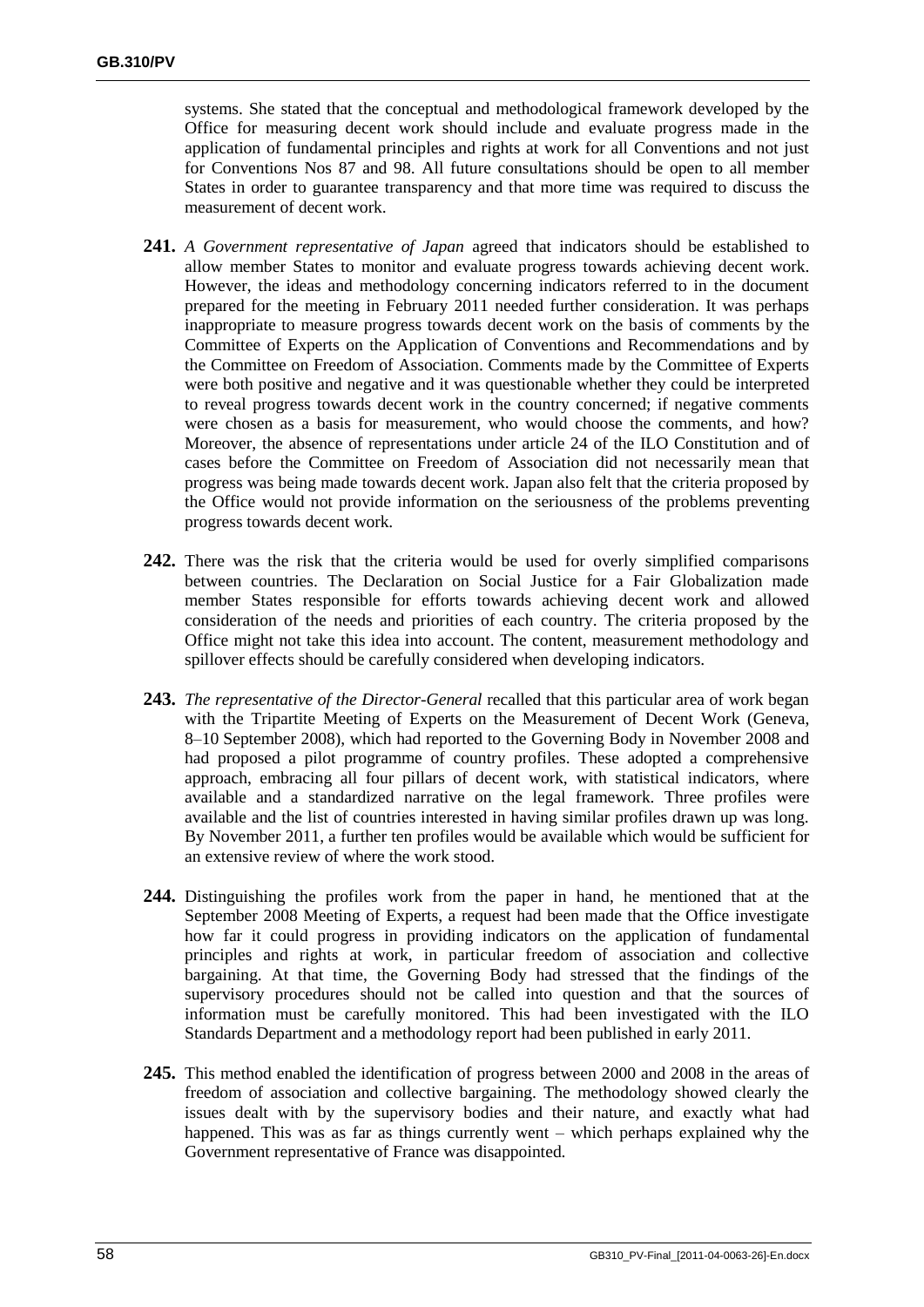- **246.** The Office nevertheless felt that a useful and sound step forward had been taken, and was happy to continue the consultations. It was important that the Governing Body was confident that the process would not produce misleading information. He proposed that consultations be continued until November 2011 and that a way should be found to assemble the tripartite expertise required for a peer review. A report clearly setting out proposals would be submitted to the Governing Body in November 2011, together with a full report on the profiles, as promised.
- **247.** In response to the query from France concerning the 168 selected criteria, the speaker assured participants that there were in fact only 18 major groups, which were divided into subcategories, so the real picture was more manageable.
- **248.** *A Worker member from Pakistan* stated that the Workers fully accepted that there should be capacity building for the social partners in the respective countries so that they could contribute to successful Decent Work Country Programmes. At the same time there should be tripartite consultation at national level. Freedom of association was one of the ILO's cardinal principles and had it existed properly in the Middle East matters in that region might have been different of late.

# **249.** *The Governing Body took note of the report.*

*Sixth Supplementary Report: Appointment of a Regional Director* (GB.310/17/6(Rev.))

**250.** The Governing Body noted that, in accordance with the Staff Regulations and after duly consulting the Officers of the Governing Body, the Director-General has appointed Ms Elizabeth Tinoco Acevedo as Regional Director of the ILO Regional Office for Latin America and the Caribbean in Lima, at the Assistant Director-General level, with effect from 1 February 2011. Ms Tinoco made and signed the prescribed declaration of loyalty before the Governing Body in public session, as stipulated under article 1.4(b) of the Staff Regulations of the ILO.

> *Seventh Supplementary Report: Further developments in relation to the International Organization for Standardization (ISO)* (GB.310/17/7)

- **251.** *The Employer Vice-Chairperson* considered that the situation had worsened since November 2010, given that the ISO had not forwarded ILO correspondence to its voting members and that it had not informed its members of the overlap with ILO work and mandate. Therefore cooperation was clearly out of the question.
- **252.** *The Worker Vice-Chairperson* was much concerned with paragraph 2 of the document in hand, which seemed to suggest that a refusal to cooperate was what was being expected and even welcomed. The ISO seemed to believe that it was powerful enough and commanded enough respect to make it a more important organization than the ILO.
- **253.** From information available to him, he said that the ISO seemed to represent employers who did not want trade unions operating in their companies. But he did not want to reject the Organization out of hand: it did good work in many fields. It was essential to have strong government support for a position that told the ISO that it was out of line and that it should revise its position. He suggested that discussions continue to make the ISO understand the ILO's role as well as its own, and that it accept both those roles. He invited the Governments to take a common position with Employers and Workers to deny that there was any legitimacy in the request by the ISO, expressing discontent at the ISO's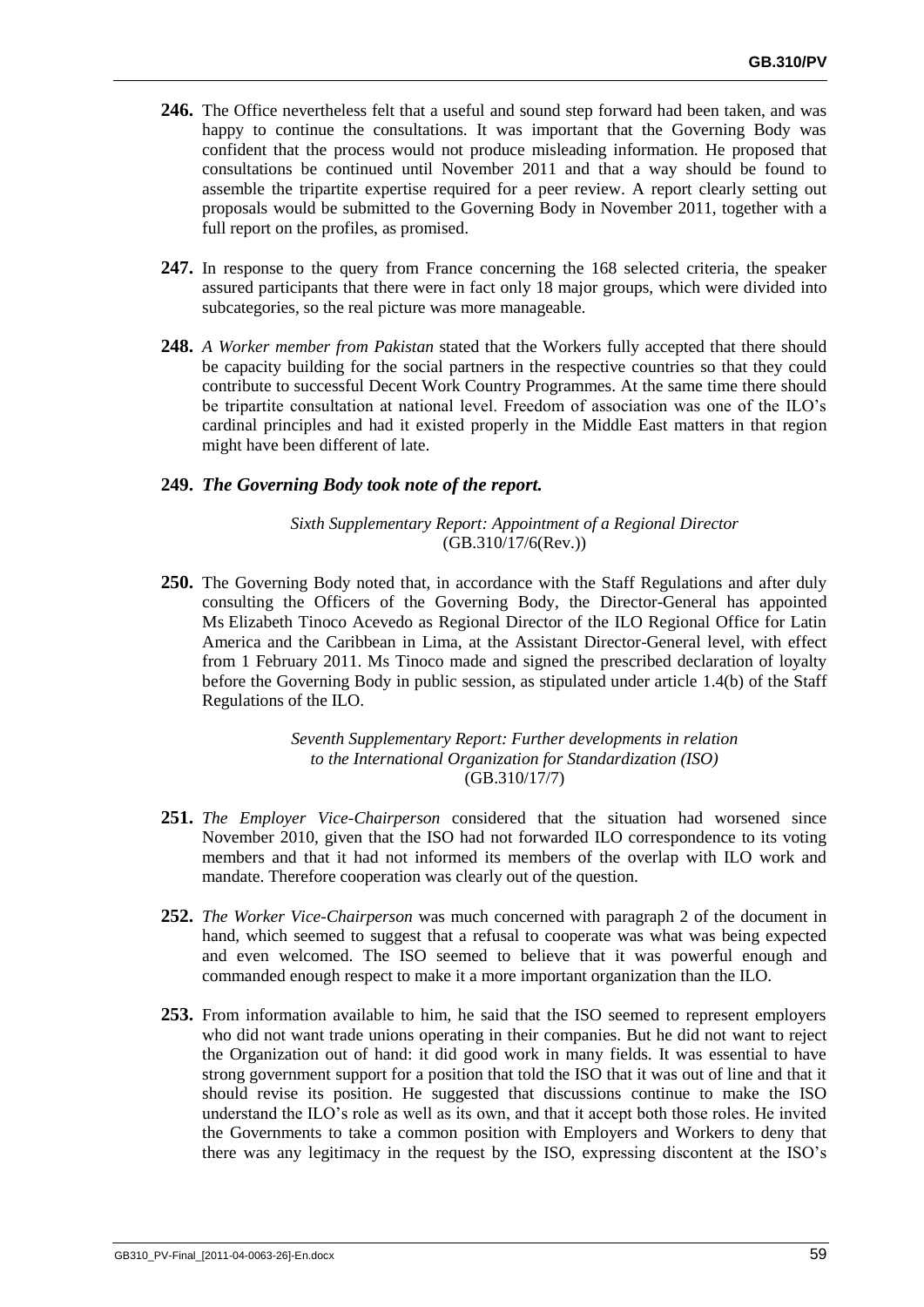failure to communicate the ILO's correspondence to its voting members, and that it needed to change its position and leave the ILO to carry out its mandate of decent work.

- **254.** *A Government representative of Argentina*, speaking on behalf of the governments of the Group of Latin American and Caribbean Countries (GRULAC), considered the powers of the ISO committee to be of great concern and hoped that dialogue could be established with the ISO. He requested the Office to prepare a document that listed all ISO norms and private standards which overlapped with ILO standards and its mandate. He also called on the social partners to discuss and determine the appropriate terms of reference for instituting a dialogue between the ILO and ISO and of determining how future situations regarding the conflict between ISO private standards and ILO international labour standards could be handled.
- **255.** *A Government representative of Bangladesh* was disconcerted that the message conveyed by the Governing Body had not been duly noted by the ISO. The voting pattern in the ISO technical management board revealed that the decision to establish the new technical committee had not been arrived at through consensus. There were still concerns as to whether the ISO had the requisite competence to develop a management system of standards for all sectors and industries where human labour was applied. There was a clear overlap with ILO work which undercut ILO labour standards. He was concerned that private technical standards developed by the ISO might be used for purposes that might go against the spirit of the Declaration on Social Justice for a Fair Globalization. The Director-General should convey these concerns to the ISO and take a cautious approach regarding any cooperation agreement with the ISO and obtain a clear understanding of the terms of reference of the ISO technical committee. ILO Government members with standards-related organizations represented on the ISO Council should sensitize the ISO to ILO's legitimate concerns regarding the establishment of the technical committee. The Director-General should also consider writing to the Chair of the ISO Council with a request to review the decisions taken by the technical management board.
- **256.** *A Government representative of France* hoped that in stating the position of the French delegation he would reply in part to the Workers' concerns. The French Government position regarding ISO initiatives was negative. However, the ISO was an organization in which decisions were taken by national standard-setting bodies which were independent. No government was in a position to give strict instructions and a precise mandate to the standard-setting bodies which had taken this controversial decision.
- **257.** The French Government position was clear and its room for manoeuvre was as limited as that of others. However, he deplored the internal procedure followed by ISO, which had failed to inform its own constituents of the ILO's position. But the technical committee had been set up and the issue now was one of how to make the ILO's voice heard in the ISO. This was a recurrent issue, with precedents of interference by the ISO in ILO matters and he repeated that it could not be accepted that a private organization with a limited number of partners, and special interests should interfere with standards set up in a tripartite way by the ILO. The best way to proceed might be through dialogue or a refusal of dialogue. He found the ISO's attitude a little like the candle on the birthday cake that could not be blown out. There was little point in continuing to blow. Other means had to be found.
- **258.** *A Government representative of Japan* said that the human resource management standards to be developed by the ISO should be considered by a tripartite body, an idea which was noted at the previous Governing Body in November 2010. He regretted that the ISO had decided to move forward despite the ILO's reaction. The ISO and the ILO needed to discuss matters with a view to tripartite ILO involvement in the deliberation and monitoring of these standards.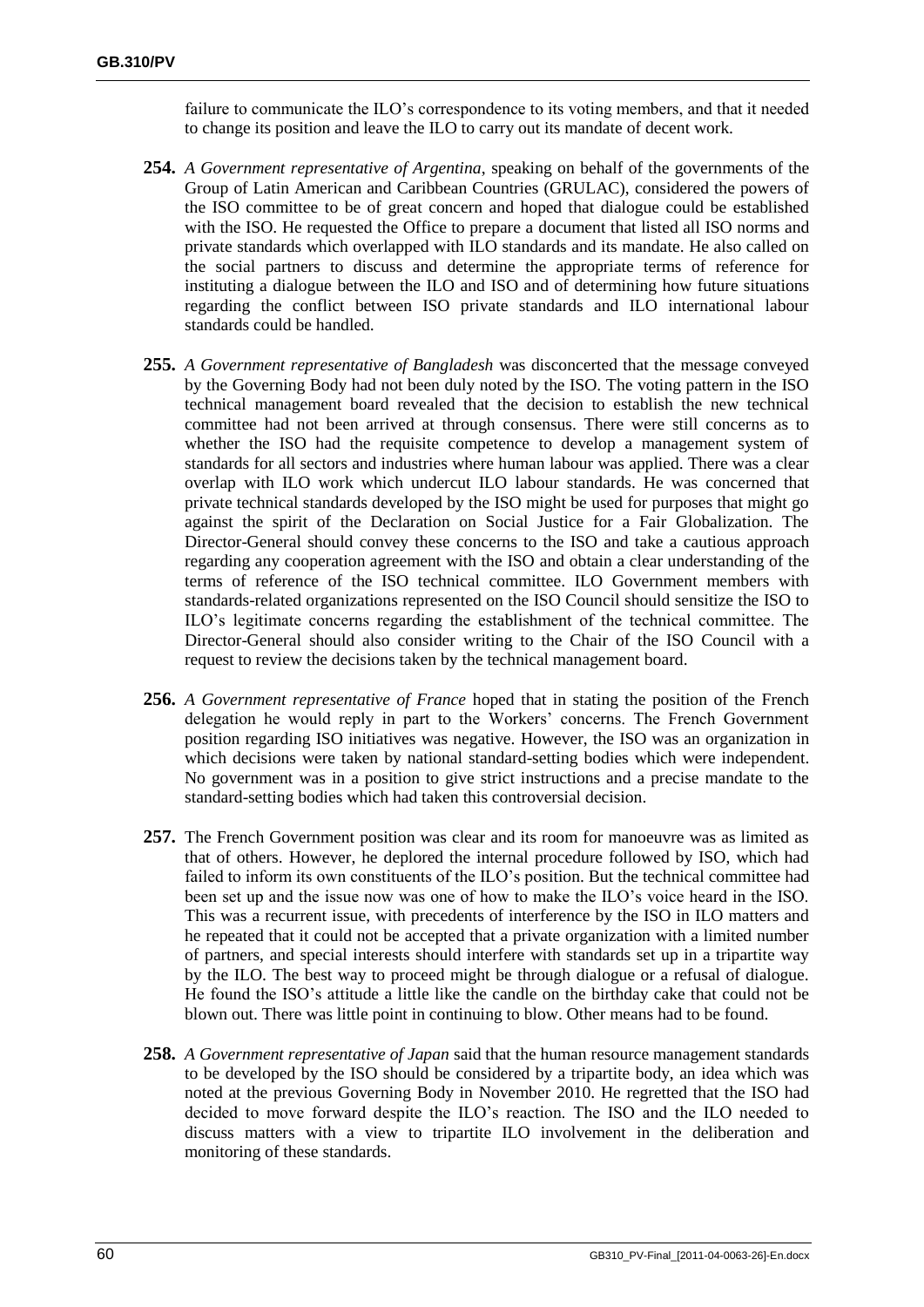- **259.** *The Employer Vice-Chairperson* stated that the Employers' position was based on what was decided in November 2010 and on what was contained in the current report regarding the setting up of an ISO technical committee on human resources management and ISO's deliberate failure to distribute information provided on the ILO mandate. The ILO position was not to refuse to cooperate with the ISO, despite the latter's interference in ILO affairs. The ISO achieved positive results in many areas. The ILO was open to dialogue, but it should make clear its exclusive responsibility for international labour standards in that dialogue.
- **260.** *The representative of the Director-General* asked if the areas in which there was unanimous Governing Body agreement on ISO's actions could be established. Speakers had clearly indicated that the decision to proceed with activity in this area by the ISO clearly came within the competence of the ILO and the fact the Governing Body's decision of November 2010 was not communicated to relevant ISO bodies by that Organization was considered of general concern. The question that remained was one of appropriate reaction to ISO's approach to substantive cooperation on human resources management. He asked whether the proper reaction would be that the Director-General convey to the ISO the views he had just summarized, i.e. that dialogue between the ISO and the ILO needed to be predicated on a mutual, proper and full acceptance of the respective prerogatives and competencies of the ILO and ISO.
- **261.** This definition and mutual respect of competencies needed to be established before specific cooperation on the development of standards with the ISO could be considered. The technical workload involved would be significant. The Governing Body might wish to respond to the ISO in a more institutional manner, reminding the ISO that previously expressed concerns had not been transmitted, regretting the ISO's course of action, and seeking an institutional dialogue. Satisfactory resolution of these matters would be a precondition for further involvement.

# **Governing Body decision:**

- **262.** *The Governing Body:*
	- *(a) expressed its concern and disappointment that, despite the objections it had raised, the International Organization for Standardization (ISO) had decided to proceed with activity in the field of human resources management;*
	- *(b) requested the Director-General to respond to any ISO request for cooperation on this matter by underlining the need for a clear and shared understanding of the respective competences of the ILO and of the ISO as the precondition for any such cooperation.*
	- (GB.310/17/7, paragraph 5, as amended.)

*Eighth Supplementary Report: Arrangements for the 15th Asia and the Pacific Regional Meeting* (GB.310/17/8)

**263.** *A Government representative of Japan* accepted the proposal submitted by the Director-General that the 15th Asia and the Pacific Regional Meeting, due to be held in Kyoto from 10–13 April 2011, be rescheduled for a date to be set by the Governing Body. Regardless of the disaster that had struck her country, Japan still wished to host the Meeting.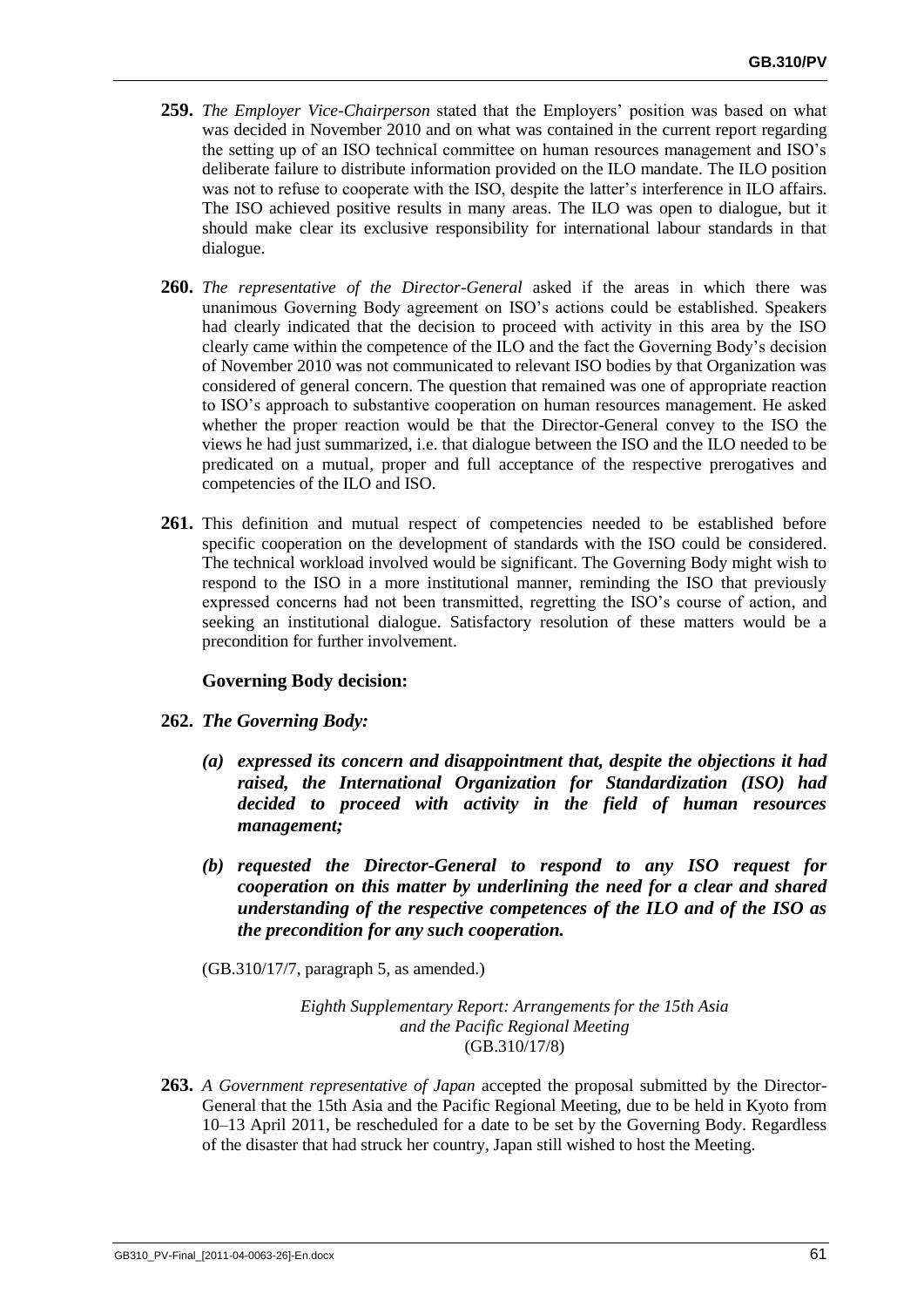- **264.** *A Worker member of Bangladesh* expressed sympathy and solidarity with the Japanese people and agreed to the postponement of the Regional Meeting. He asked the Office to keep the region fully informed on developments and requested the earliest possible communication of a new date, as the Meeting had already been delayed twice.
- **265.** *An Employer member from the United Arab Emirates* thanked the Office for its efforts to support employers, improve labour conditions and promote freedom and rights in the Arab States. He also appreciated its work regarding the occupied Arab territories and for organizing the donors' meeting in aid of the Palestinian Fund, held in November 2010, which had provided positive results. He called on the ILO to take urgent measures to set up a technical cooperation programme to support employment, particularly youth employment, and improve labour conditions in the Arab region. He also called for financial and technical assistance for the technical cooperation programme in the occupied Arab territories. He requested the Governing Body to increase efforts to mobilize assistance related to the development plan and to increase competencies and capacity to continue social dialogue in order to improve labour conditions and decent work, particularly in Gaza.
- **266.** *The Worker Vice-Chairperson* expressed solidarity with the people of Japan and approved the postponement of the Regional Meeting.

## **Governing Body decision:**

**267.** *The Governing Body decided that the 15th Asia and the Pacific Regional Meeting would be rescheduled and authorized the Director-General to propose an appropriate date to the Officers of the Governing Body, to be confirmed at its 311th Session (June 2011).* (GB.310/17/8, paragraph 4.)

### **Eighteenth item on the agenda**

REPORTS OF THE OFFICERS OF THE GOVERNING BODY

*First report: Representation alleging non-observance by Peru of the Seafarers' Pensions Convention, 1946 (No. 71), made under article 24 of the ILO Constitution, by the Autonomous Confederation of Peruvian Workers (CATP)* (GB.310/18/1)

### **Governing Body decision:**

**268.** *The Governing Body decided that the representation was receivable and that it would establish a committee for its examination.* (GB.310/18/1, paragraph 3.)

> *Second report: Representation alleging non-observance by the Dominican Republic of the Equality of Treatment (Accident Compensation) Convention, 1925 (No. 19), made under article 24 of the ILO Constitution by the National Confederation of Dominican Workers* (GB.310/18/2)

### **Governing Body decision:**

**269.** *The Governing Body decided that the representation was receivable and that it would establish a committee for its examination.* (GB.310/18/2, paragraph 5.)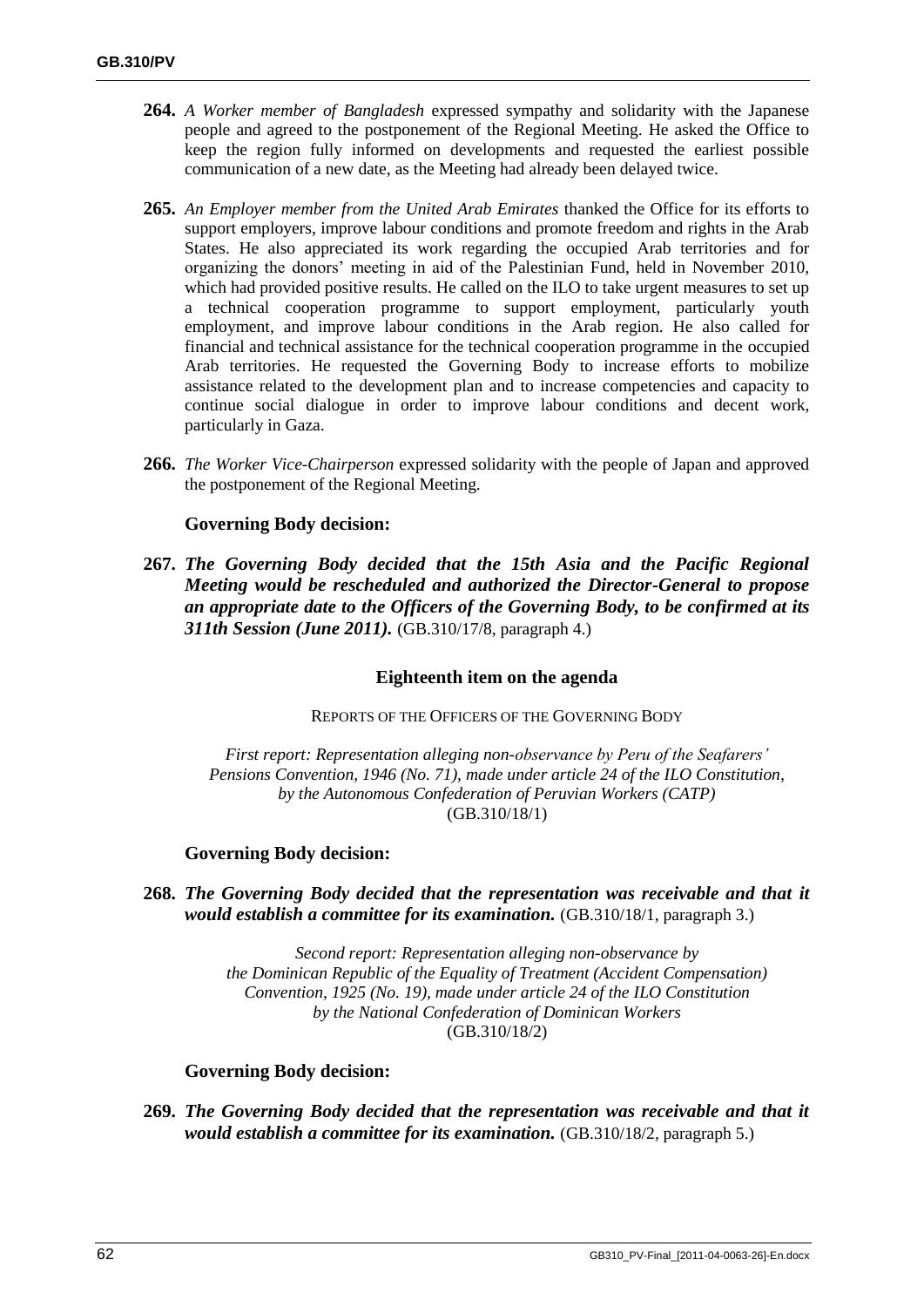*Third report: Representation alleging non-observance by Chile of the Old-Age Insurance (Industry, etc.) Convention, 1933 (No. 35), and the Invalidity Insurance (Industry, etc.) Convention, 1933 (No. 37), made under article 24 of the ILO Constitution by the College of Teachers of Chile AG* (GB.310/18/3)

### **Governing Body decision:**

**270.** *The Governing Body decided to establish a committee to examine the representation in accordance with article 3, paragraph 1, of the Standing Orders concerning the procedure for the examination of representations.* (GB.310/18/3, paragraph 6.)

### *Fourth report: Arrangements for the 12th African Regional Meeting* (GB.310/18/4)

#### **Governing Body decision:**

**271.** *The Governing Body, on the recommendation of its Officers, approved the agenda of the 12th African Regional Meeting, which would be to discuss, on the basis of the Report of the Director-General, progress made by the countries in the region towards achieving the targets set by the Decent Work Agenda in Africa 2007–15 adopted at the 11th African Regional Meeting (Addis Ababa, Ethiopia, 24–27 April 2007), key challenges in implementing this Agenda in Africa, including the impacts and the responses to the global financial and economic crisis, an analysis of the situation in northern Africa as well as set out future priority actions for the region to achieve the Decent Work Agenda in Africa; and confirmed that arrangements made for the holding of this Meeting set out in document GB.310/18/4, that is, that the Meeting would be held in Johannesburg, South Africa, during the week starting 10 October 2011 and that the official languages of the Meeting would be English, French and Arabic.*  (GB.310/18/4, paragraph 5.)

#### **Nineteenth item on the agenda**

COMPOSITION AND AGENDA OF STANDING BODIES AND MEETINGS (GB.310/19)

*Tripartite Meeting of Experts to Examine the Termination of Employment Convention, 1982 (No. 158) and Recommendation, 1982 (No. 166) (Geneva, 18–21 April 2011)*

**272.** *The Governing Body took note of this part of the document.* (GB.310/19, paragraph 1.)

> *100th Session of the International Labour Conference (Geneva, 1–17 June 2011)*

*Invitation of intergovernmental organizations*

**273.** *The Governing Body took note of this part of the document.* (GB.310/19, paragraph 2.)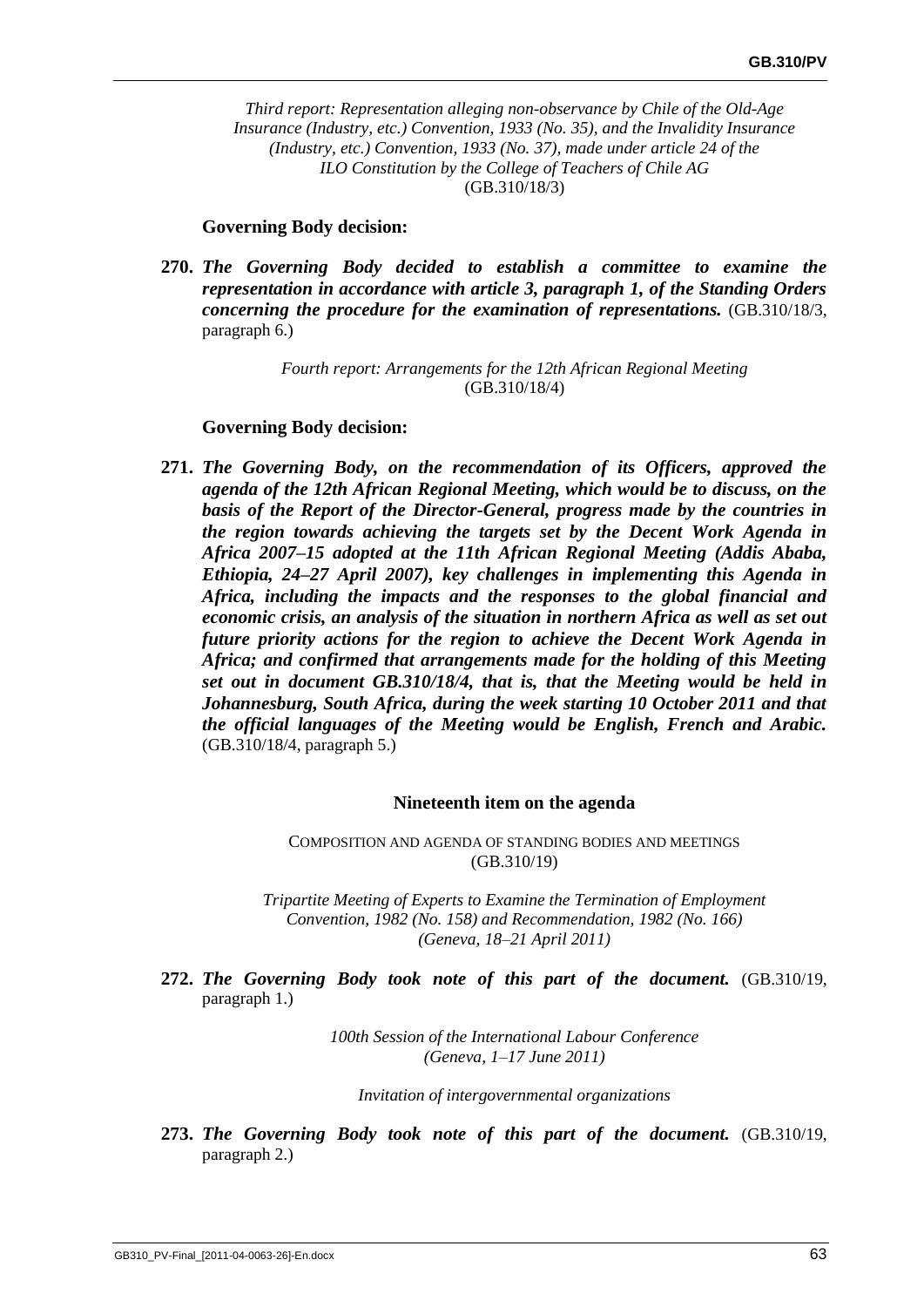*Workers' Symposium on Policies and Regulations to Combat Precarious Employment (Geneva, 4–7 October 2011)*

*Composition*

## **Governing Body decision:**

**274.** *The Governing Body, on the recommendation of its Officers, approved the Committee's proposal for the Symposium, which would be attended by 40 trade union representatives, nominated after consultation with the Workers' group of the Governing Body and coming from both industrialized and developing countries in Africa, America, Asia and the Pacific, Europe and the Arab regions. Efforts would be made to ensure that at least 30 per cent of the participants selected were women, in compliance with the Workers' group's policy on gender equality.* (GB.310/19, paragraph 5.)

### *Agenda*

# **Governing Body decision:**

- **275.** *The Governing Body, on the recommendation of its Officers, approved the agenda for the Symposium, as follows:*
	- *– to analyse the reasons and driving forces behind the growth of precarious employment;*
	- *– to examine the need for reducing precarious work in order to achieve a sustainable recovery and reduce inequality;*
	- *– to explore the potential of existing international labour standards to limit precarious employment and to ensure that all employees enjoy full workers' rights;*
	- *– to explore new policy and regulatory initiatives to combat precarious employment.*
- **276.** *The Symposium would provide an opportunity for trade union leaders and legal experts to develop strategies to strengthen the capacity of trade unions to influence socio-economic policies and promote legislative initiatives at national, regional and international levels.* (GB.310/19, paragraph 8.)

*Invitation of international non-governmental organizations*

- **277.** *The Governing Body, on the recommendation of its Officers, authorized the Director-General to invite the following international non-governmental organizations to be represented at the Symposium as observers:*
	- *– European Trade Union Confederation (ETUC);*
	- *– Education International (EI);*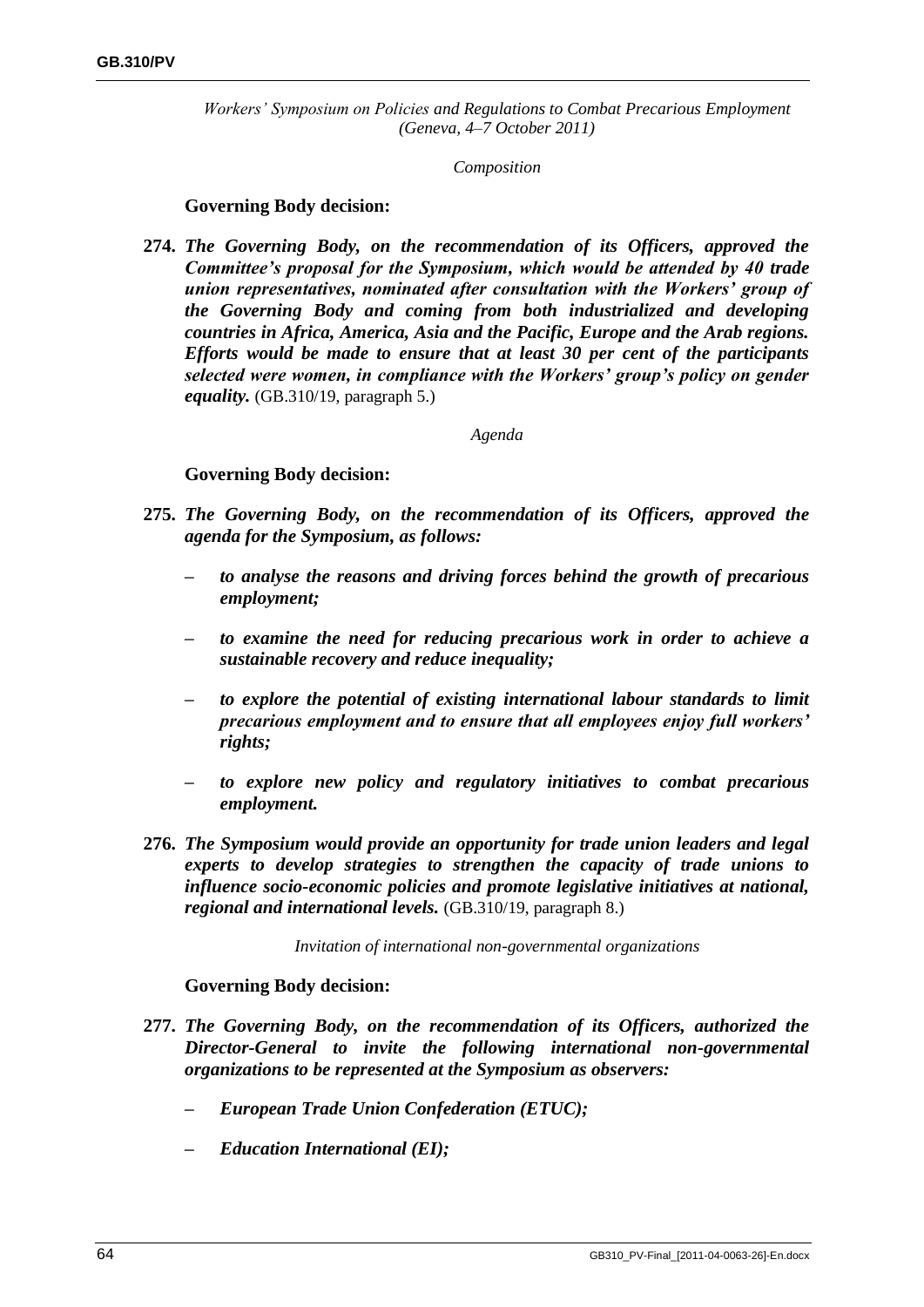- *– International Federation of Chemical, Energy, Mine and General Workers' Union (ICEM);*
- *– Building and Woodworkers' International (BWI);*
- *– International Federation of Journalists (IFJ);*
- *– International Metalworkers' Federation (IMF);*
- *– International Transport Workers' Federation (ITF);*
- *– International Textile, Garment & Leather Workers' Federation (ITGLWF);*
- *– International Union of Food, Agricultural, Hotel, Restaurant, Catering, Tobacco and Allied Workers' Association (IUF);*
- *– Public Services International (PSI);*
- *– Trade Union Advisory Committee to the OECD (TUAC);*
- *– Union Network International (UNI);*
- *– International Federation of Workers' Education Associations (IFWEA);*
- *– Union Syndicale des Travailleurs du Maghreb (USTMA);*
- *– International Confederation of Arab Trade Unions (ICATU).*

(GB.310/19, paragraph 10.)

*Global Dialogue Forum on the Role of Private Employment Agencies in Promoting Decent Work and Improving the Functioning of Labour Markets in Private Services Sectors (Geneva, 18–19 October 2011)*

*Invitation of intergovernmental organizations*

**278.** *The Governing Body took note of this part of the document.* (GB.310/19, paragraph 11.)

*Invitation of international non-governmental organizations*

#### **Governing Body decision:**

- **279.** *The Governing Body, on the recommendation of its Officers, authorized the Director-General to invite the following international non-governmental organizations to be represented at the Global Dialogue Forum as observers:*
	- *– UNI Global Union;*
	- *– International Union of Food, Agricultural, Hotel, Restaurant, Catering, Tobacco and Allied Workers' Association (IUF);*
	- *– International Confederation of Private Employment Agencies (CIETT);*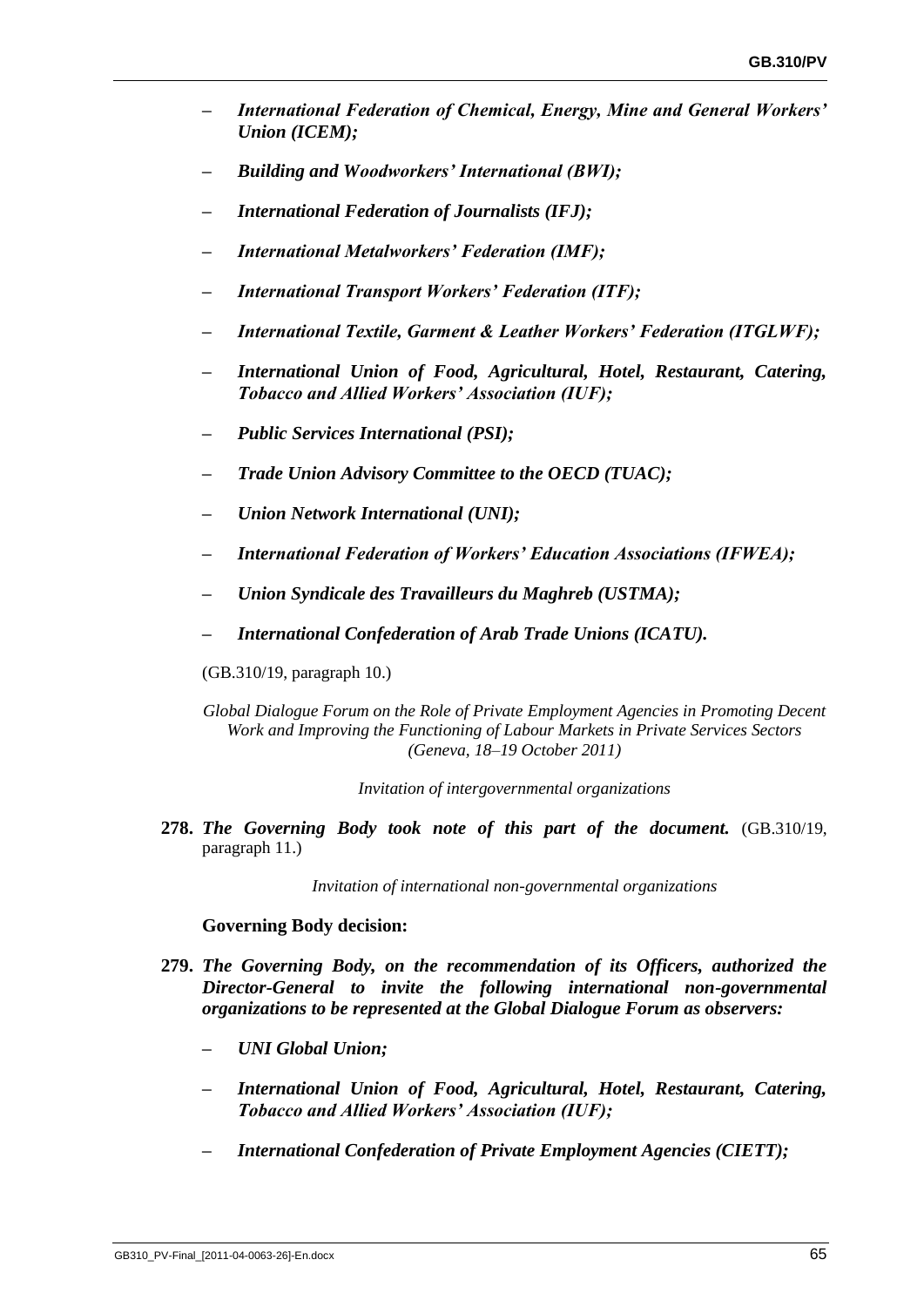*– World Association of Public Employment Services (WAPES).*

(GB.310/19, paragraph 13.)

*Tripartite Meeting on Promoting Social Dialogue on Restructuring and its Effects on Employment in the Chemical and Pharmaceutical Industries (Geneva, 24–27 October 2011)*

*Invitation of intergovernmental organizations*

**280.** *The Governing Body took note of this part of the document.* (GB.310/19, paragraph 14.)

*Invitation of international non-governmental organizations*

#### **Governing Body decision:**

- **281.** *The Governing Body, on the recommendation of its Officers, authorized the Director-General to invite the following international non-governmental organizations to be represented at the Meeting as observers:*
	- *– International Chemical Employers' Labour Relations Committee (LRC);*
	- *– International Federation of Chemical, Energy, Mine and General Workers' Unions (ICEM);*
	- *– European Chemical Employers Group (ECEG);*
	- *– European Mine, Chemical and Energy Workers' Federation (EMCEF);*
	- *– Trade Union Advisory Committee to the Organisation for Economic Co-operation and Development (OECD).*

(GB.310/19, paragraph 16.)

*Meeting of Experts on the Code of Practice on Safety in the Use of Machinery (Geneva, 29 November–7 December 2011)*

*Composition*

#### **Governing Body decision:**

- **282.** *The Governing Body, on the recommendation of its Officers, approved the composition proposed for this Meeting which would be attended by eight experts nominated after consultation with the Governments, eight experts nominated after consultation with the Employers' group and eight experts nominated after consultation with the Workers' group of the Governing Body. According to the established practice for meetings of experts, this Meeting would be chaired by an independent chairperson.*
- **283.** *The Governing Body took note that, in order to obtain the Government nominations, the Director-General intended to approach the Governments of Brazil, Canada, France, Germany, Ghana, Japan, Malaysia and South Africa. Should any of those Governments prove to be unable to nominate an expert, the*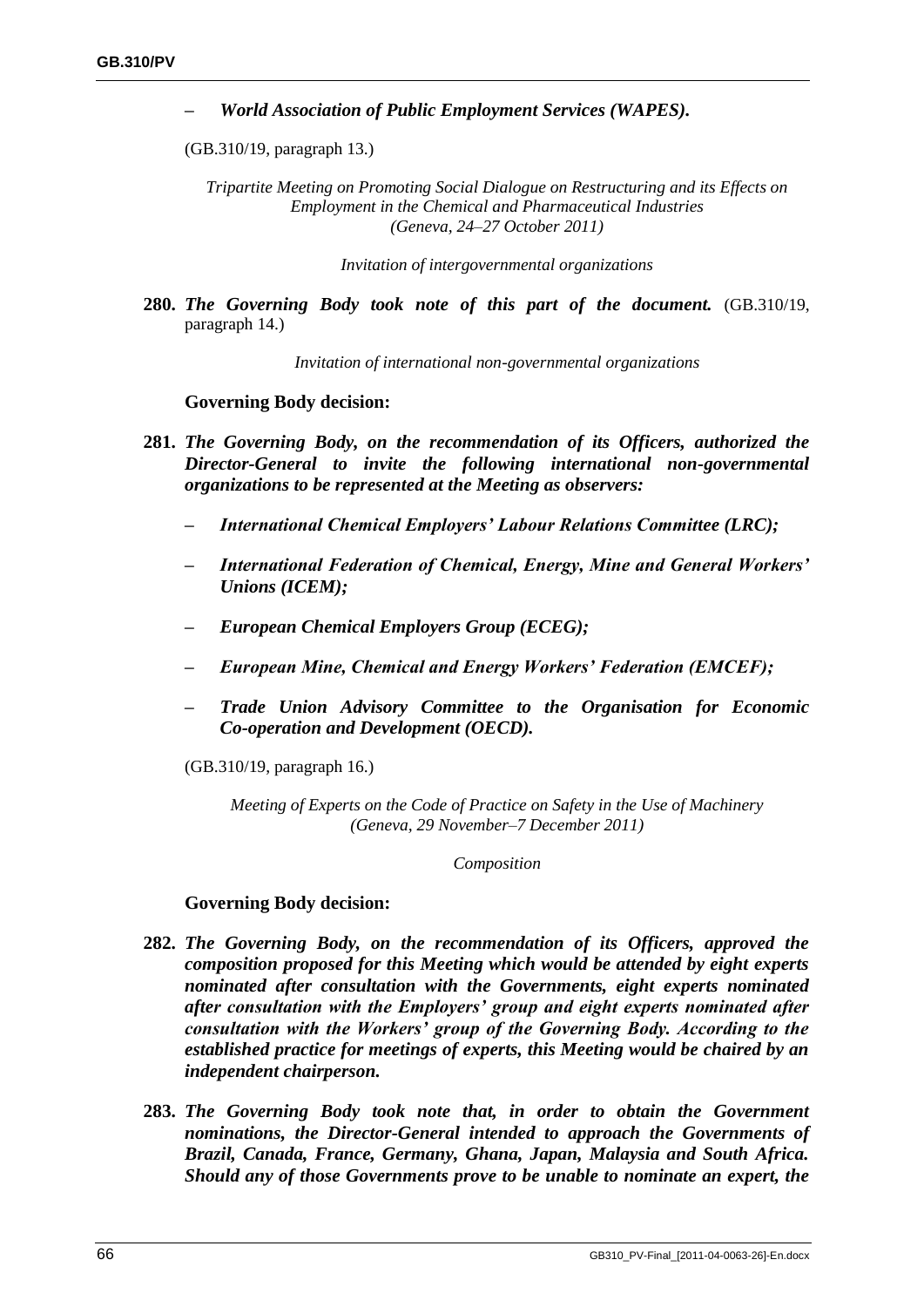*Director-General would approach one of the Governments of the following countries: Argentina, Burkina Faso, Nigeria, Republic of Korea or Sweden.*  (GB.310/19, paragraph 20.)

*Agenda*

#### **Governing Body decision:**

**284.** *The Governing Body, on the recommendation of its Officers, approved the agenda for this Meeting, as follows: to examine and adopt a code of practice on safety in the use of machinery.* (GB.310/19, paragraph 22.)

*Invitation of intergovernmental organizations*

**285.** *The Governing Body took note of this part of the document.* (GB.310/19, paragraph 23.)

*Invitation of international non-governmental organizations*

#### **Governing Body decision:**

- **286.** *The Governing Body, on the recommendation of its Officers, authorized the Director-General to invite the following international non-governmental organizations to be represented at the Meeting as observers:*
	- *– International Association of Labour Inspection (IALI);*
	- *– International Organization for Standardization (ISO).*

(GB.310/19, paragraph 25.)

*Appointment of Governing Body representatives on various bodies*

*Tripartite Meeting on Promoting Social Dialogue on Restructuring and its Effects on Employment in the Chemical and Pharmaceutical Industries (Geneva, 24–27 October 2011)*

#### **Governing Body decision:**

**287.** *The Governing Body deferred to a later date the appointment of its representative, who would also chair the above Meeting. In accordance with the established practice, the appointment would be made from among the Worker members of the Governing Body.* (GB.310/19, paragraph 26.)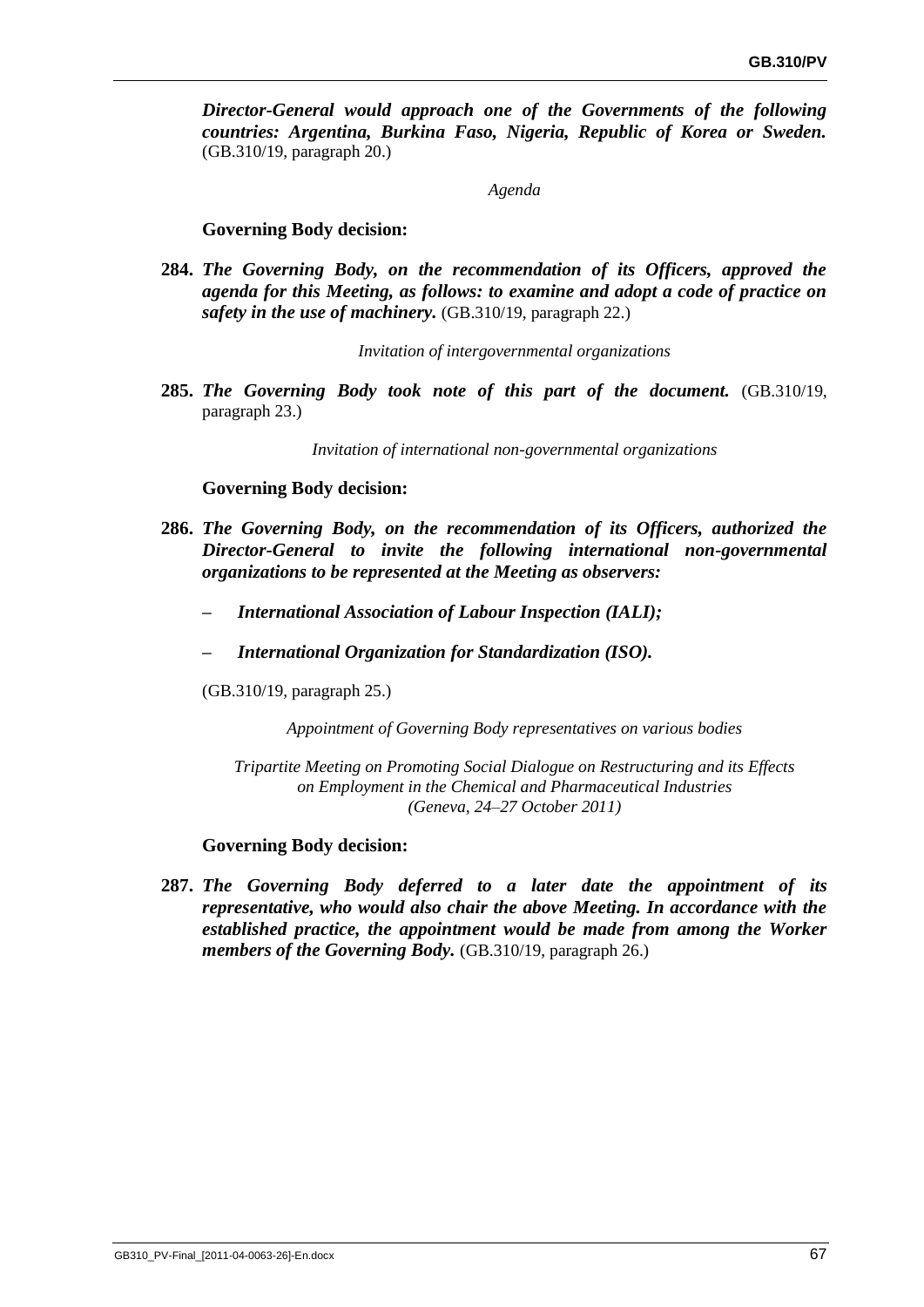### **Information notes**

#### PROGRAMME OF MEETINGS FOR THE REMAINDER OF 2011 AND ADVANCE INFORMATION FOR 2012 (GB.310/Inf.1)

#### APPROVED SYMPOSIA, SEMINARS, WORKSHOPS AND SIMILAR MEETINGS (GB.310/Inf.2)

#### REQUESTS FROM INTERNATIONAL NON-GOVERNMENTAL ORGANIZATIONS WISHING TO BE REPRESENTED AT THE 100TH SESSION (2011) OF THE INTERNATIONAL LABOUR CONFERENCE (GB.310/Inf.3)

### **288.** *The Governing Body took note of the information presented.*

- **289.** *The Worker Vice-Chairperson* expressed regret at the loss of human life in Syria, the Libyan Arab Jamahiriya and Côte d'Ivoire, and in other countries in which there had been disturbance. In the particular case of Côte d'Ivoire, where a civil war was now effectively taking place, the speaker deplored the fact that the mediating Government had been unable to find a solution and threats were still weighing heavily against trade union leaders and their families. The Workers' group called on the Employers' group and on Governments to join them in condemning all acts of violence wherever they occurred and called for greater efforts to be made towards world peace.
- **290.** *The Employer Vice-Chairperson* endorsed the statement made by the Worker Vice-Chairperson, stating that the right to life, to peace, democracy, freedom and respect for the law were principles at the heart of the Employers' commitment. He called on the Director-General to continue to support all action necessary to bring about respect of freedom of association and all the values defended by the ILO.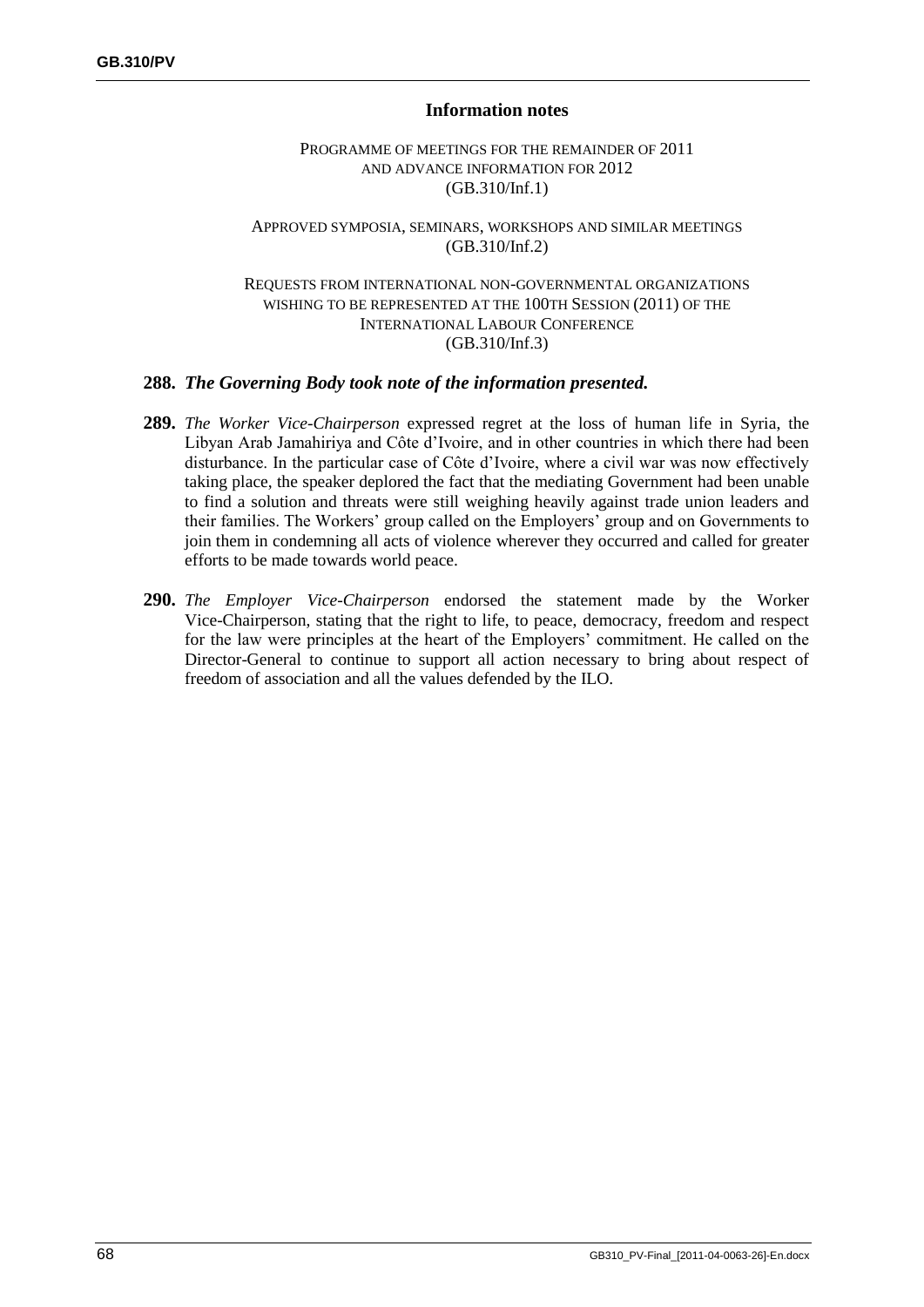# **Annexe/Appendix/Anexo**

# **Bureau international du Travail - Conseil d'administration International Labour Office - Governing Body Oficina Internacional del Trabajo - Consejo de Administración**

*310<sup>e</sup> session - Genève - mars 2011 310th Session - Geneva - March 2011 310.<sup>a</sup> reunión - Ginebra - marzo de 2011*

# **Liste finale des personnes assistant à la session Final list of persons attending the session Lista final de las personas presentes en la reunión**

| Membres gouvernementaux titulaires                                  |    |
|---------------------------------------------------------------------|----|
| <b>Regular Government members</b>                                   | 70 |
| Miembros gubernamentales titulares                                  |    |
| Membres gouvernementaux adjoints                                    |    |
| Deputy Government members                                           | 77 |
| Miembros gubernamentales adjuntos                                   |    |
| Membres employeurs titulaires                                       |    |
| <b>Regular Employer members</b>                                     | 83 |
| Miembros empleadores titulares                                      |    |
| Membres employeurs adjoints                                         |    |
| Deputy Employer members                                             | 84 |
| Miembros empleadores adjuntos                                       |    |
| Membres travailleurs titulaires                                     |    |
| Regular Worker members                                              | 85 |
| Miembros trabajadores titulares                                     |    |
| Membres travailleurs adjoints                                       |    |
| Deputy Worker members                                               | 86 |
| Miembros trabajadores adjuntos                                      |    |
| Représentants d'autres Etats Membres                                |    |
| Representatives of other member States                              | 87 |
| Representantes de otros Estados Miembros                            |    |
| Représentants d'organisations internationales gouvernementales      |    |
| Representatives of international governmental organizations         | 91 |
| Representantes de organizaciones internacionales gubernamentales    |    |
| Représentants d'organisations internationales non gouvernementales  |    |
| Representatives of international non-governmental organizations     | 94 |
| Representantes de organizaciones internacionales no gubernamentales |    |
| Mouvements de libération                                            |    |
| Liberation movements                                                | 96 |
| Movimientos de liberación                                           |    |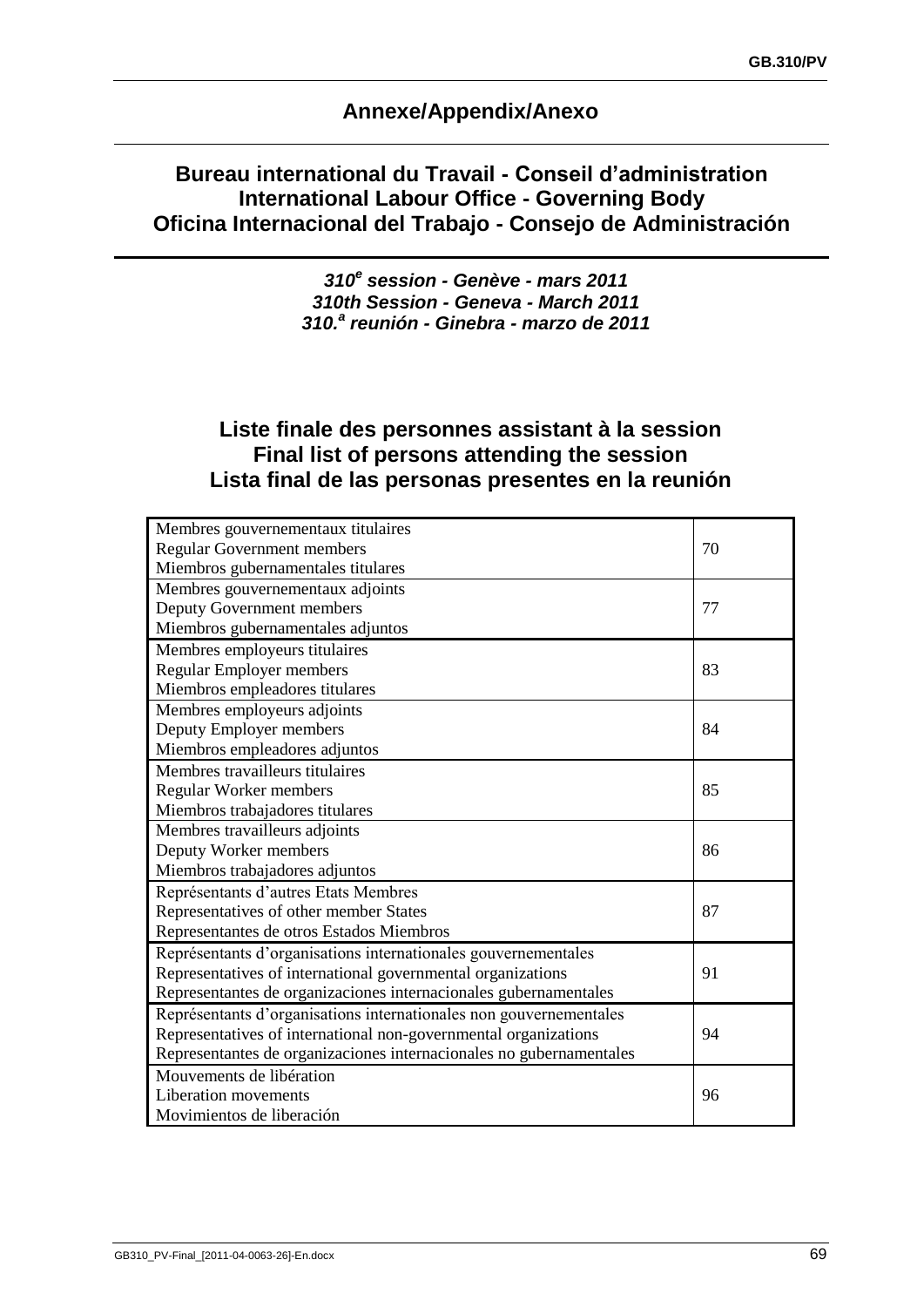**Membres gouvernementaux titulaires Regular Government members Miembros gubernamentales titulares**

**Président du Conseil d'administration: Chairperson of the Governing Body: Mr J. MATJILA (South Africa) Presidente del Consejo de Administración:**

# **Afrique du Sud South Africa Sudáfrica**

Ms M. OLIPHANT, Minister of Labour.

*substitute(s):*

- Mr J. MATJILA, Chairperson of the ILO Governing Body, Ambassador, Permanent Mission, Geneva.
- Mr S. NDEBELE, Minister (Labour), Permanent Mission, Geneva.

*accompanied by:*

- Mr L. KETTLEDAS, Deputy Director-General, Labour Policy and Labour Market Programmes, Ministry of Labour.
- Mr M. SKHOSANA, Director, International Relations, Ministry of Labour.
- Ms N. MNCONYWA, Chief of Staff, Office of the Minister, Ministry of Labour.
- Ms P. SALUSALU, Personal Assistant to the Minister, Ministry of Labour.
- Mr M. JIKAZANA, Media Liaison Officer, Ministry of Labour.

## **Allemagne Germany Alemania**

Mr H. KOLLER, Head, Department for European and International Employment and Social Policy, Ministry of Labour and Social Affairs.

#### *substitute(s):*

- Mr K. GÜNTHER, Acting Head, Department for the ILO and United Nations, Ministry of Labour and Social Affairs.
- Mr J. CAPELLEN, Social Affairs Specialist, Permanent Mission, Geneva.

*accompanied by:*

Mr R. SCHWEPPE, Permanent Representative, Permanent Mission, Geneva.

- Mr K. SCHARINGER, Permanent Mission, Geneva.
- Ms A. RÜSCHKAMP, Department for the ILO and United Nations, Ministry of Labour and Social Affairs.
- Mr H. HERRMANN, Finance Specialist, Permanent Mission, Geneva.
- Ms P. HIPPMANN, Specialist, Department for Globalization, Trade and Investment, Ministry of Economic Cooperation and Development.
- Ms M. NEEF, Permanent Mission, Geneva.
- Mr M. JACOBS, Permanent Mission, Geneva.

# **Argentine Argentina**

Sr. A. DUMONT, Embajador, Representante Permanente, Misión Permanente, Ginebra.

#### *suplente(s):*

Sr. J. ROSALES, Director de Asuntos Internacionales, Ministerio de Trabajo, Empleo y Seguridad Social.

#### *acompañado(s) de:*

- Sr. G. CORRES, Subcoordinador de Asuntos Internacionales, Ministerio de Trabajo, Empleo y Seguridad Social.
- Sr. D. CELAYA ÁLVAREZ, Ministro, Misión Permanente, Ginebra.

## **Australie Australia**

Mr G. VINES, Minister Counsellor (Labour), Permanent Mission, Geneva.

#### *substitute(s):*

- Ms J. ALVER, Director, International Labour Standards, Department of Education, Employment and Workplace Relations.
- Mr N. BRUCE, Assistant Director, International Labour Policy, Department of Education, Employment and Workplace Relations.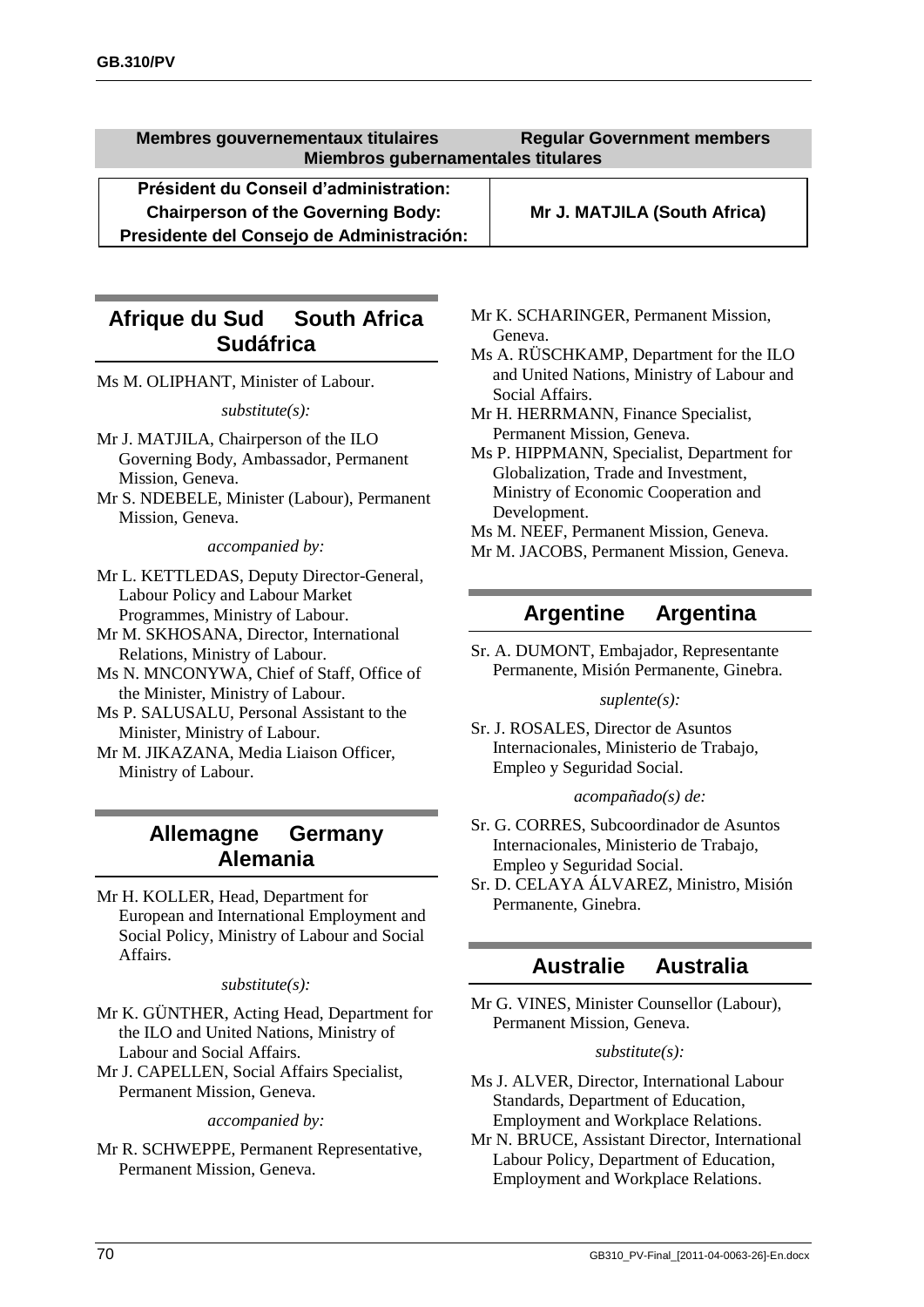Mr P. HIGGINS, First Secretary, Permanent Mission, Geneva.

### **Autriche Austria**

Ms I. DEMBSHER, Head of International Social Policy Unit, Federal Ministry of Labour, Social Affairs and Consumer Protection.

*substitute(s):*

Mr C. STROHAL, Ambassador, Permanent Representative, Permanent Mission, Geneva.

*accompanied by:*

Mr B. FAUSTENHAMMER, Minister Plenipotentiary, Federal Ministry for European and International Affairs.

Ms E. JAMEK, First Secretary, Permanent Mission, Geneva.

Ms M. FROSCHAUER, Adviser, Permanent Mission, Geneva.

## **Bangladesh**

Ms B. SUFIAN, State Minister, Ministry of Labour and Employment.

*substitute(s):*

Mr N. HAQUE, Secretary, Ministry of Labour and Employment.

Mr A. HANNAN, Ambassador, Permanent Representative, Permanent Mission, Geneva.

*accompanied by:*

Mr F. KAZI, Counsellor, Permanent Mission, Geneva.

Ms Y. PARVEEN, Senior Assistant Chief (Labour), Ministry of Labour and Employment.

Mr M. NORE-ALAM, First Secretary, Permanent Mission, Geneva.

- Mr H. KABIR, Senior Assistant Chief, Ministry of Labour and Employment.
- Mr S. AHMED, Assistant Private Secretary to the State Minister, Ministry of Labour and Employment.

## **Barbade Barbados**

Dr E. BYER-SUCKOO, Minister of Labour.

*substitute(s):*

Dr M. WILLIAMS, Ambassador, Permanent Representative, Permanent Mission, Geneva.

*accompanied by:*

Ms E. MARCUS-BURNETT, Counsellor, Permanent Mission, Geneva.

### **Brésil Brazil Brasil**

Ms M.N. FARANI AZEVÊDO, Ambassador, Permanent Representative, Permanent Mission, Geneva.

#### *substitute(s):*

Mr M. BARBOSA, Special Assistant to the Minister of Labour and Employment, Ministry of Labour and Employment.

#### *accompanied by:*

Mr S. ALBUQUERQUE E SILVA, Head, Direction of Social Issues, Ministry of External Relations.

- Ms M. ESCOREL DE MORAES, Minister Counsellor, Permanent Mission, Geneva.
- Mr G. ROEDER FRIAÇA, Counsellor, Permanent Mission, Geneva.

Mr S. PAIXÃO PARDO, Coordinator of International Affairs, Ministry of Labour and Employment.

Ms B. DE SOUZA E SILVA, First Secretary, Permanent Mission, Geneva.

Mr R. DE MORAES LEME, Second Secretary, Permanent Mission, Geneva.

## **Burundi**

M me A. SENDAZIRASA, ministre de la Fonction publique, du Travail et de la Sécurité sociale.

#### *suppléant(s):*

M. P. NDAYIRAGIJE, ambassadeur, représentant permanent, mission permanente, Genève.

#### *accompagné(s) de:*

- M. B. NDAYIRAGIJE, directeur général de la Fonction publique, ministère de la Fonction publique, du Travail et de la Sécurité sociale.
- M me E. UWIMANA, deuxième conseiller, mission permanente, Genève.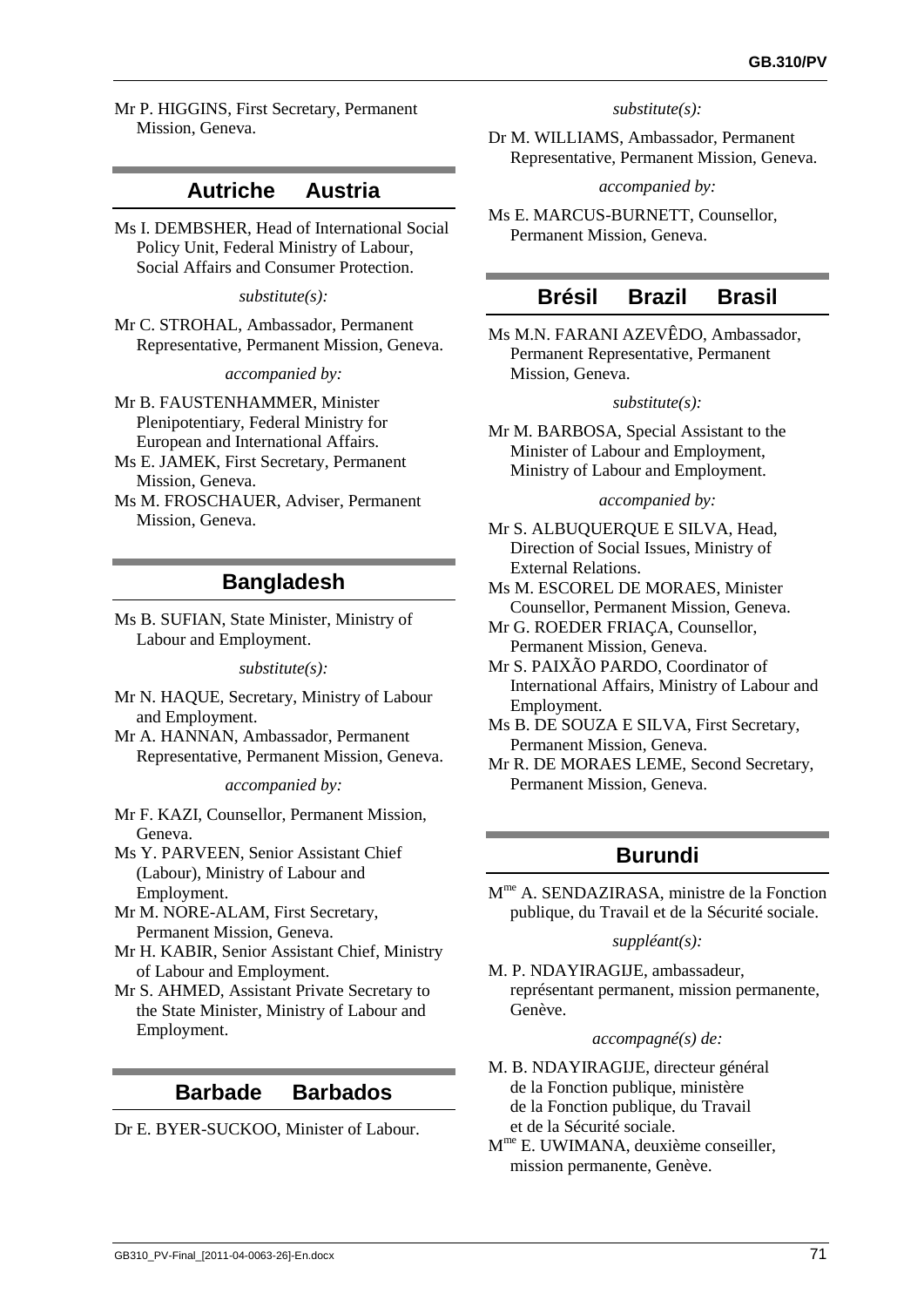## **Chine China**

<span id="page-79-0"></span>Mr Y. HE, Ambassador, Permanent Mission, Geneva.

#### *substitute(s):*

- Mr B. HAO, Deputy Director-General, Department of International Cooperation, Ministry of Human Resources and Social Security.
- Mr S. GAO, Counsellor, Permanent Mission, Geneva.

*accompanied by:*

- Mr D. DUAN, Counsellor, Permanent Mission, Geneva.
- Mr L. ZHANG, Director, Department of International Cooperation, Ministry of Human Resources and Social Security.
- Ms H. ZHAO, First Secretary, Permanent Mission, Geneva.

# **Etats-Unis United States Estados Unidos**

Ms S. POLASKI, Deputy Under Secretary, Bureau of International Labor Affairs, Department of Labor.

*substitute(s):*

- Mr R. SHEPARD, Director, Office of International Relations, Bureau of International Labor Affairs, Department of Labor.
- Ms B. KING, Ambassador, Permanent Representative, Permanent Mission, Geneva.

#### *accompanied by:*

- Mr J. ADAMS, Deputy Director, Office of Human Security, Bureau of International Organization Affairs, Department of State.
- Ms J. BARRETT, International Relations Officer, Office of International Relations, Bureau of International Labor Affairs, Department of Labor.
- Ms W. BARTON, Political Affairs Officer, Permanent Mission, Geneva.
- Ms M. RIOS, Program Analyst, Office of Management Policy and Resources, Bureau of International Organization Affairs, Department of State.
- Ms B. SHAILOR, Special Representative, Democracy, Human Rights and Labor, Department of State.

### **France Francia**

M. G. de ROBIEN, ambassadeur, délégué gouvernemental de la France au Conseil d'administration du BIT.

#### *suppléant(s):*

- M. J. MATTEI, ambassadeur, représentant permanent, mission permanente, Genève.
- M. M. BOISNEL, délégation aux affaires européennes et internationales, ministère du Travail, de l'Emploi et de la Santé.

#### *accompagné(s) de:*

- M. J. PELLET, représentant permanent adjoint, mission permanente, Genève.
- M me A. LECLERC, déléguée aux affaires européennes et internationales, ministère du Travail, de l'Emploi et de la Santé.
- M. M. THIERRY, inspecteur général des affaires sociales, ministère du Travail, de l'Emploi et de la Santé.
- M<sup>me</sup> M. COENT, chef de bureau, délégation aux affaires européennes et internationales, ministère du Travail, de l'Emploi et de la Santé.
- M. J. CONTY, responsable du pôle de la gouvernance économique internationale, Direction générale de la mondialisation, ministère des Affaires étrangères et européennes.
- M me C. LABALME, chef de la division internationale, Direction de la sécurité sociale, ministère du Travail, de l'Emploi et de la Santé.
- M<sup>me</sup> L. HANANIA, chargée de mission, Direction générale de la mondialisation, ministère des Affaires étrangères et européennes.
- M me G. PINEAU, chargée de mission, délégation aux affaires européennes et internationales, ministère du Travail, de l'Emploi et de la Santé.
- M. H. MARTIN, conseiller pour les affaires sociales, mission permanente, Genève.
- M. S. CHATELUS, conseiller pour les questions budgétaires, mission permanente, Genève.
- M<sup>me</sup> A. TAGAND, chargée de mission, mission permanente, Genève.
- M<sup>me</sup> A. BOURJAC, chargée de mission, mission permanente, Genève.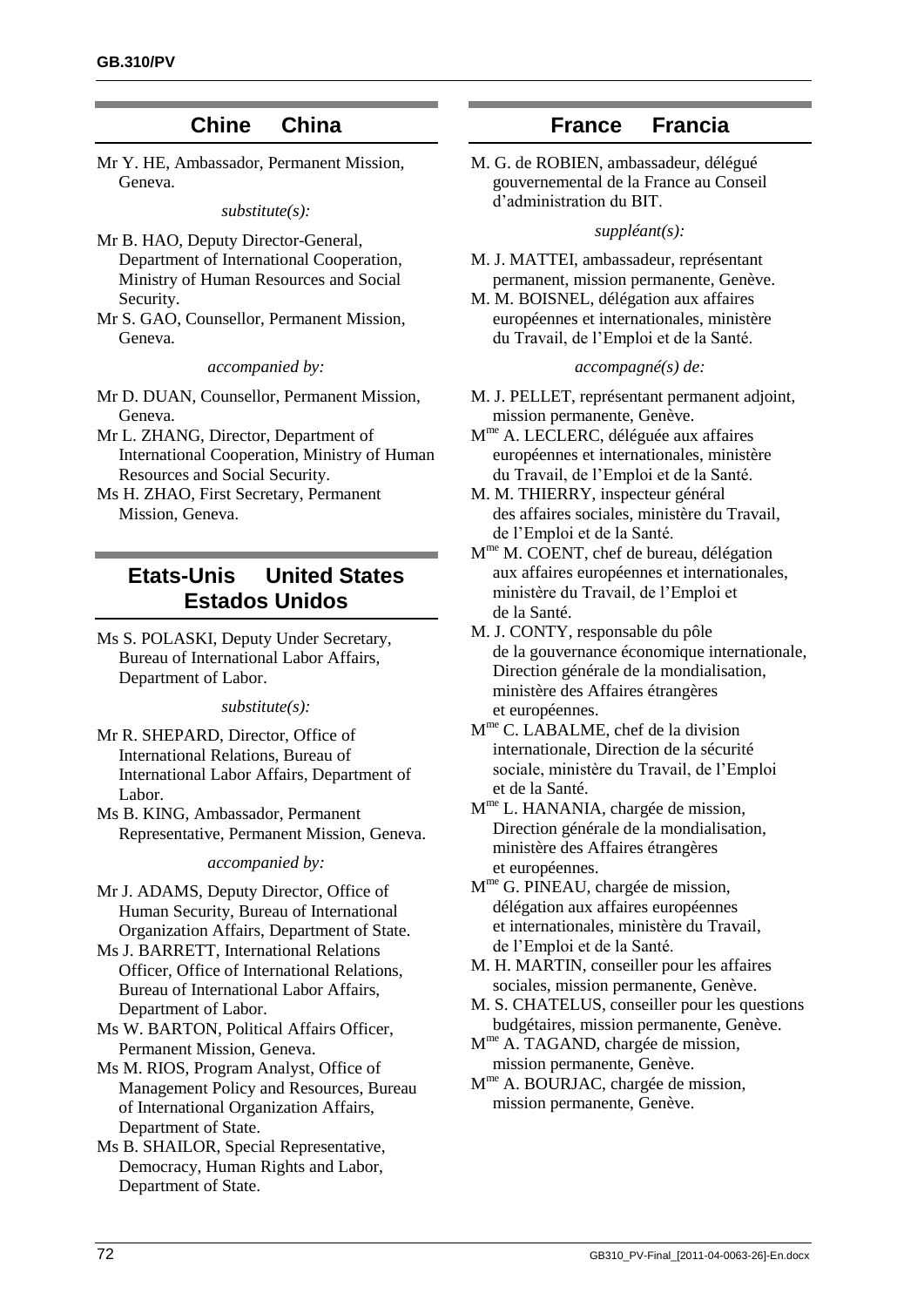## **Inde India**

Mr P. CHATURVEDI, Secretary, Ministry of Labour and Employment.

*substitute(s):*

Mr A.C. PANDEY, Joint Secretary, Ministry of Labour and Employment.

*accompanied by:*

Mr P. SATPATHY, Minister, Permanent Mission, Geneva.

Mr VIKAS, Director, Ministry of Labour and Employment.

Ms S. SAURABH, Deputy Director, Ministry of Labour and Employment.

### **Italie Italy Italia**

M. G. TRIA, délégué permanent au Conseil d'administration du BIT, Università degli Studi di Tor Vergata, Facoltà di Economia.

#### *suppléant(s):*

M<sup>me</sup> L. MIRACHIAN, ambassadeur, représentant permanent, mission permanente, Genève.

*accompagné(s) de:*

M. P. D'AVINO, ministre plénipotentiaire, représentant permanent adjoint, mission permanente, Genève.

M<sup>me</sup> M. ZAPPIA, ministre plénipotentiaire, mission permanente, Genève.

M<sup>me</sup> G. BRAMBILLA, mission permanente, Genève.

### **Japon Japan Japón**

Mr T. MURAKI, Assistant Minister for International Affairs, Minister's Secretariat, Ministry of Health, Labour and Welfare.

#### *substitute(s):*

Mr K. SUGANUMA, Ambassador, Deputy Permanent Representative, Permanent Mission, Geneva.

Mr O. SAKASHITA, Minister, Permanent Mission, Geneva.

Mr S. AKIYAMA, Counsellor, Permanent Mission, Geneva.

Mr M. SAKATA, Counsellor, Permanent Mission, Geneva.

Ms N. IKI, Adviser, International Affairs Division, Minister's Secretariat, Ministry of Health, Labour and Welfare.

#### *accompanied by:*

Mr T. TERAMOTO, Adviser, International Affairs Division, Minister's Secretariat, Ministry of Health, Labour and Welfare.

Mr Y. YAMAMOTO, Counsellor, Permanent Mission, Geneva.

Mr S. YASUI, Deputy Director, International Affairs Division, Minister's Secretariat, Ministry of Health, Labour and Welfare.

Mr K. KIYONO, Deputy Director, International Affairs Division, Minister's Secretariat, Ministry of Health, Labour and Welfare.

Mr J. KURASHIGE, Section Chief, International Affairs Division, Minister's Secretariat, Ministry of Health, Labour and Welfare.

### **Jordanie Jordan Jordania**

Mr S. MADI, Ambassador, Permanent Representative, Permanent Mission, Geneva.

*substitute(s):*

Mr M. NIMRAT, Deputy Permanent Representative, Permanent Mission, Geneva.

#### *accompanied by:*

Mr S. DAJANI, Special Adviser for ILO Affairs, Permanent Mission, Geneva.

Ms M. HATTAR, Second Secretary, Permanent Mission, Geneva.

Ms G. FAYEZ, Adviser, Permanent Mission, Geneva.

### **Mexique Mexico México**

Sr. J. GÓMEZ CAMACHO, Embajador, Representante Permanente, Misión Permanente, Ginebra.

#### *suplente(s):*

Sra. C. AMERO COUTIGNO, Ministra de Asuntos Laborales en Europa, Misión Permanente, Ginebra.

Sra. S. CASADO GARCÍA, Directora de Asuntos Jurídicos Internacionales, Secretaría del Trabajo y Previsión Social.

Sr. A. ROSAS RODRÍGUEZ, Director para la OIT, Secretaría del Trabajo y Previsión Social.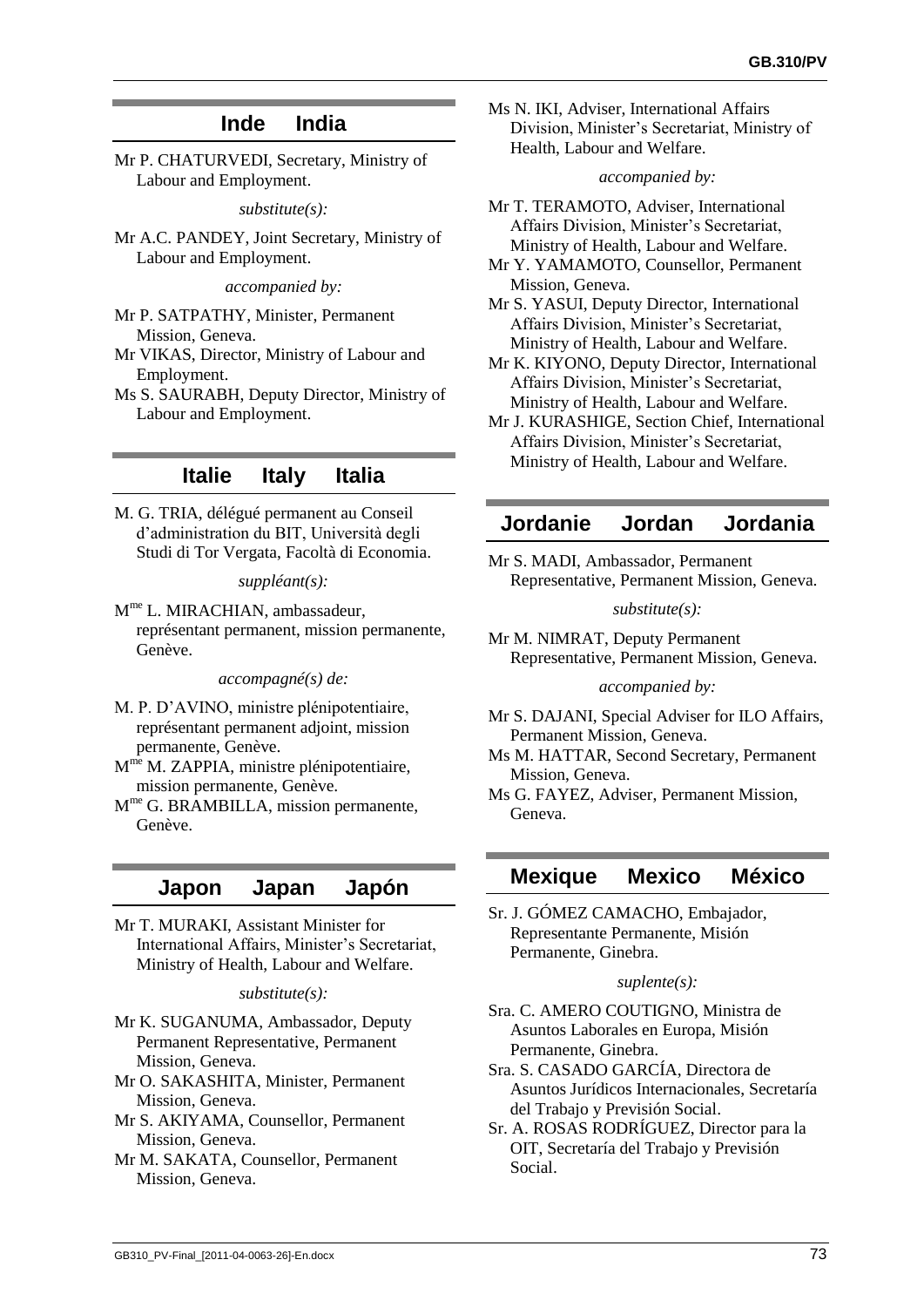### **Mozambique**

M<sup>me</sup> M. TAIPO, ministre du Travail.

*suppléant(s):*

M me F. RODRIGUES, ambassadeur, représentant permanent, mission permanente, Genève.

*accompagné(s) de:*

- M. J. SIÚTA, inspecteur général, ministère du Travail.
- M. E. CHIMELA, directeur de la coopération, ministère du Travail.
- M. J. DENGO, premier secrétaire, mission permanente, Genève.
- M. J. BUANA, ministère du Travail.
- M me R. GEMUSSE, représentante de l'Institut national pour l'emploi et la formation professionnelle, province de Nampula, ministère du Travail.

## **Nigéria Nigeria**

Mr E. WOGU, Minister of Labour.

*substitute(s):*

Mr G. DINNAYA, Personal Assistant to the Minister, Federal Ministry of Labour.

Mr A. OZODINOBI, Permanent Secretary, Federal Ministry of Labour.

*accompanied by:*

- Mr A. ESSAH, Personal Assistant to the Permanent Secretary, Federal Ministry of Labour.
- Mr M. MOHAMMED, Director-General (NDE), Federal Ministry of Labour.
- Mr P. BDLIYA, Director-General (NPC), Federal Ministry of Labour.
- Mr J. OLANREWAJU, Director-General (MINLS), Federal Ministry of Labour.
- Mr A. ADESUGBA, Chairman (IAP), Federal Ministry of Labour.
- Mr U. ABUBAKAR, Managing Director (NSITF), Federal Ministry of Labour.
- Mr B. SHERIFF, Director (E&W), Federal Ministry of Labour.
- Mr P. OKWULEHIE, Director (Inspectorate), Federal Ministry of Labour.
- Ms O. OLANREWAJU, Director (TUSIR), Federal Ministry of Labour.
- Mr O.C. ILLOH, Director (PM), Federal Ministry of Labour.

Ms T. BRAIMAH, Deputy Director (ILR), Federal Ministry of Labour.

- Mr P. AJUZIE, Labour Attaché, Permanent Mission, Geneva.
- Mr D. NEBURAGHO, Assistant Director, Federal Ministry of Labour.

### **Panama Panamá**

Sra. A. CORTÉS AGUILAR, Ministra de Trabajo y Desarrollo Laboral.

#### *suplente(s):*

- Sr. A. NAVARRO BRIN, Embajador, Misión Permanente, Ginebra.
- Sr. H. GARCÍA APARICIO, Secretario General, Ministerio de Trabajo y Desarrollo Laboral.

*acompañado(s) de:*

- Sr. A. MENDOZA GANTES, Consejero, Misión Permanente, Ginebra.
- Sr. I. GANTES CASTILLO, Asesor de Asuntos Internacionales, Ministerio de Trabajo y Desarrollo Laboral.
- Sra. L. CORTÉS, Enlace del Ministerio de Salud y la Asamblea Nacional de Diputados.
- Sra. J. ZEBALLOS, Asistenta de la Ministra de Trabajo y Desarrollo Laboral, Ministerio de Trabajo y Desarrollo Laboral.

### **Pologne Poland Polonia**

Mr R. HENCZEL, Ambassador, Permanent Representative, Permanent Mission, Geneva.

#### *substitute(s):*

- Ms R. LEMIESZEWSKA, Counsellor to the Minister, Social Dialogue and Social Partnership Department, Ministry of Labour and Social Policy.
- Ms M. NOJSZEWSKA-DOCHEV, First Secretary, Permanent Mission, Geneva.

*accompanied by:*

Ms E. MARMULEWICZ, Attaché, Permanent Mission, Geneva.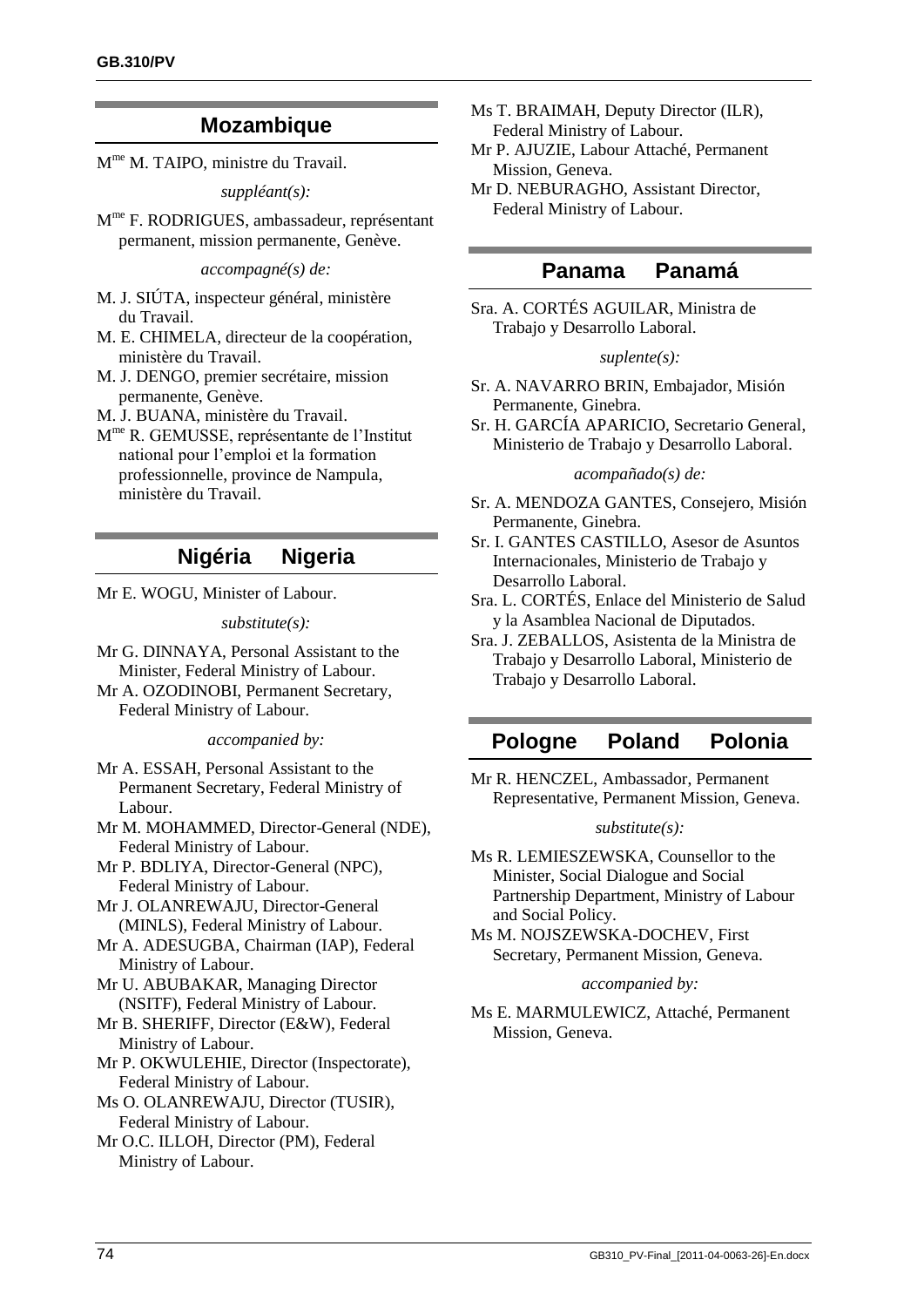# **Royaume-Uni United Kingdom Reino Unido**

Mr S. RICHARDS, Head of the ILO, UN and Council of Europe Team, Joint International Unit, Department for Work and Pensions.

*substitute(s):*

Mr J. JOO-THOMSON, First Secretary, Permanent Mission, Geneva.

- Mr P. RUSSELL, Senior Policy Adviser, Joint International Unit, Department for Work and Pensions.
- Mr N. WAPSHERE, Second Secretary, Permanent Mission, Geneva.

*accompanied by:*

- Mr P. GOODERHAM, Ambassador, Permanent Representative, Permanent Mission, Geneva.
- Mr S. WEEKS, Adviser.
- Mr F. ROODT, Joint International Unit, Department for Work and Pensions.

# **Fédération de Russie Russian Federation Federación de Rusia**

Mr A. SAFONOV, Deputy Minister, Representative of the Russian Federation to the ILO Governing Body, Ministry of Health and Social Development.

#### *substitute(s):*

- Mr I. DUBOV, Director, Department of International Cooperation, Ministry of Health and Social Development.
- Mr V. LOSHCHININ, Ambassador, Permanent Representative, Permanent Mission, Geneva.
- Mr M. LEBEDEV, Deputy Permanent Representative, Permanent Mission, Geneva.

*accompanied by:*

Ms N. ZHAROVA, Director, Department of Wage, Labour Protection and Social Partnership, Ministry of Health and Social Development.

- Mr V. STEPANOV, Head of Section, Department of International Cooperation, Ministry of Health and Social Development.
- Mr S. KULESHOV, Deputy Director, Department of International Cooperation, Ministry of Health and Social Development.
- Ms V. ZAKHAROVA, Head of Section, Department of Wage, Labour Protection and Social Partnership, Ministry of Health and Social Development.
- Ms N. KOVYAZINA, Deputy Director, Department of Wage, Labour Protection and Social Partnership, Ministry of Health and Social Development.
- Mr G. KRYLOV, Senior Counsellor, Department of Economic Cooperation, Ministry of Foreign Affairs.
- Ms T. KOVAL, Consultant, Department on Civil Service, Ministry of Health and Social Development.
- Mr A. PREOBRAZHENSKY, Principal Specialist, Department of International Cooperation, Ministry of Health and Social Development.
- Mr D. GONCHAR, Senior Counsellor, Permanent Mission, Geneva.
- Mr A. BASHKIN, Senior Counsellor, Permanent Mission, Geneva.
- Mr S. KUZMENKOV, First Secretary, Permanent Mission, Geneva.
- Mr E. KALUGIN, Second Secretary, Permanent Mission, Geneva.

# **Singapour Singapore Singapur**

Ms Y. TAN, Permanent Representative, Permanent Mission, Geneva.

*substitute(s):*

- Mr S. SYED HASSIM, Deputy Permanent Representative, Permanent Mission, Geneva.
- Ms C. CHIA, Counsellor (Labour), Permanent Mission, Geneva.

*accompanied by:*

- Ms C. LEE, First Secretary, Permanent Mission, Geneva.
- Mr S. SEAH, Second Secretary, Permanent Mission, Geneva.
- Ms D. LING, Senior Assistant Director, Labour Relations and Workplaces Division, Ministry of Manpower.
- Mr G. TAN, Head, Civil Advisory, Legal Services Department, Ministry of Manpower.
- Ms J. CHI, Manager, Workplace Policy and Strategy Division, Ministry of Manpower.
- Mr W. MOK, Manager, Labour Relations and Workplaces Division, Ministry of Manpower.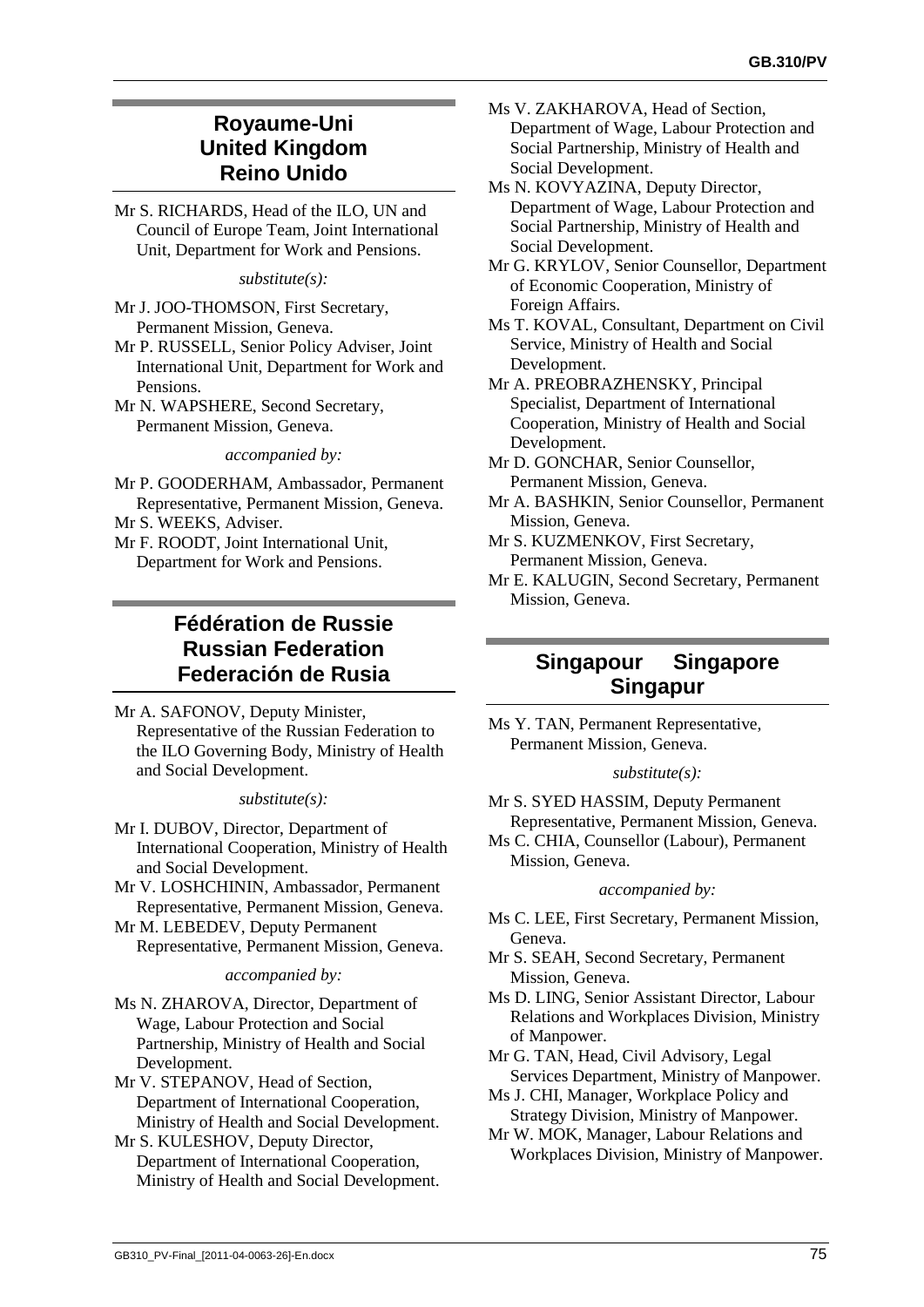# **République-Unie de Tanzanie United Republic of Tanzania República Unida de Tanzanía**

Ms G. KABAKA, Minister of Labour and Employment.

*substitute(s):*

Mr S. KINEMELA, Labour Commissioner, Ministry of Labour and Employment.

*accompanied by:*

- Mr J. LUGAKINGIRA, Assistant Labour Commissioner for Labour Inspection, Ministry of Labour and Employment.
- Mr E. NDIMBO, Director of Employment, Ministry of Labour and Employment.
- Mr A. TEYE, Principal Labour Officer, Ministry of Labour and Employment.
- Mr S. MWANJALI, Private Secretary to the Minister of Labour and Employment, Ministry of Labour and Employment.
- Ms R. MOYO, Labour Officer, Ministry of Labour and Employment.

# **République tchèque Czech Republic República Checa**

Mr M. FUCHS, Director, Department of European Union and International Cooperation, Ministry of Labour and Social Affairs.

#### *substitute(s):*

- Mr I. PINTÉR, Counsellor, Permanent Mission, Geneva.
- Mr P. POKORNÝ, Department of European Union and International Cooperation, Ministry of Labour and Social Affairs.

## **Tunisie Tunisia Túnez**

M. S. KOUBAA, chargé d'affaires *a.i.*, mission permanente, Genève.

### *suppléant(s):*

M me S. CHOUBA, chargée de mission, directrice de la coopération internationale et des relations extérieures, ministère des Affaires sociales.

### *accompagné(s) de:*

M. A. BEN YOUSSEF, conseiller, mission permanente, Genève.

# **Venezuela (Rép. bolivarienne du) Venezuela (Bolivarian Rep. of) Venezuela (Rep. Bolivariana de)**

Sr. E. COLMENARES, Viceministro de Trabajo.

### *suplente(s):*

- Sr. G. MUNDARAÍN HERNÁNDEZ, Embajador, Representante Permanente, Misión Permanente, Ginebra.
- Sra. M. HERNÁNDEZ, Directora, Oficina de Relaciones Internacionales y Enlace con la OIT, Ministerio Poder Popular para el Trabajo y Seguridad Social.
- Sr. J. ARIAS PALACIO, Embajador, Representante Permanente Alterno, Misión Permanente, Ginebra.

### *acompañado(s) de:*

- Sr. J. TORO, Director de Inspectoría Nacional del Sector Público, Ministerio Poder Popular para el Trabajo y Seguridad Social.
- Sr. C. FLORES, Consejero Laboral, Misión Permanente, Ginebra.
- Sra. G. AGUIRRE KOCH, Abogada de la Oficina de Relaciones Internacionales y Enlace con la OIT, Ministerio Poder Popular para el Trabajo y Seguridad Social.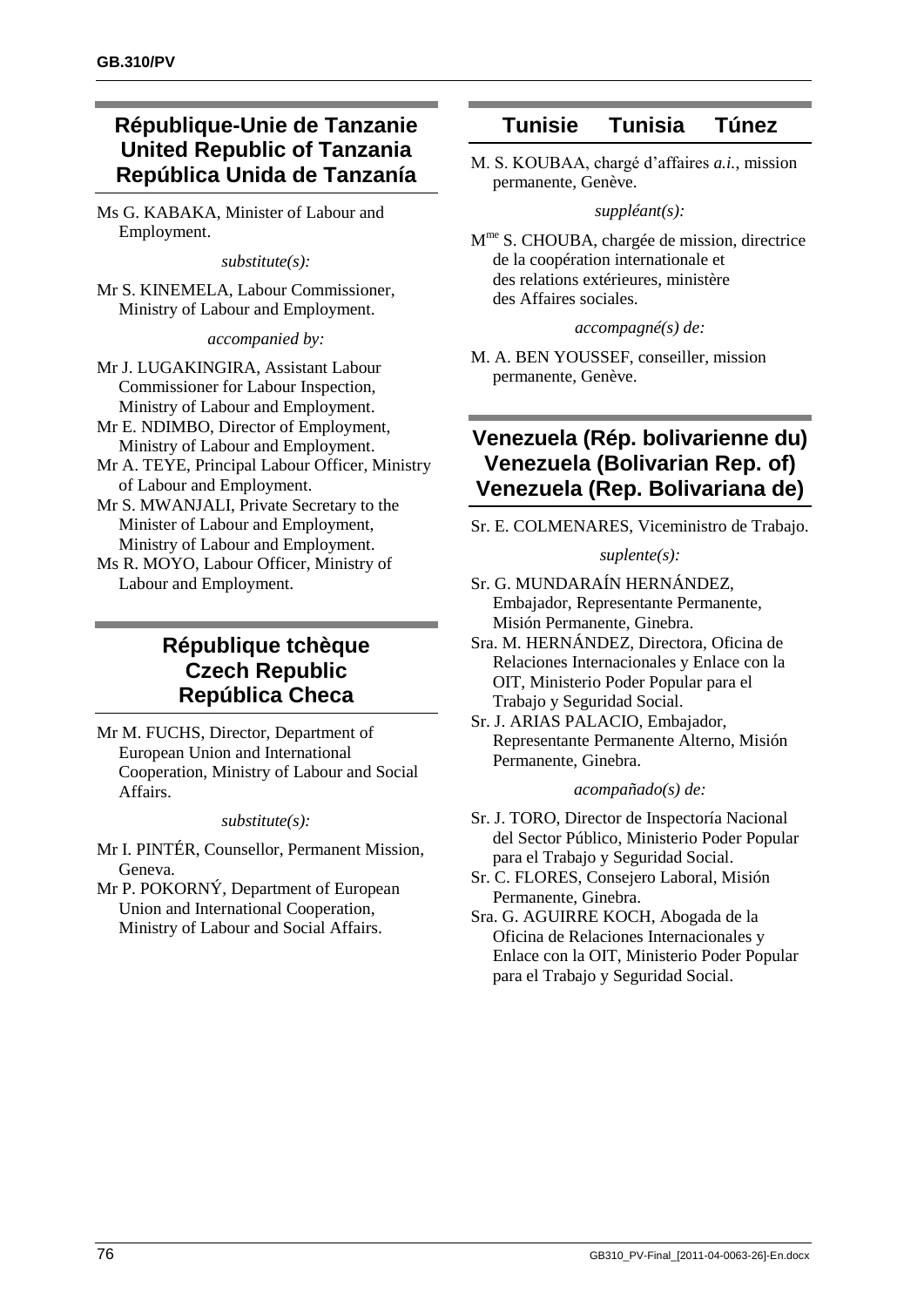#### **Membres gouvernementaux adjoints Deputy Government members Miembros gubernamentales adjuntos**

### **Belgique Belgium Bélgica**

M me J. MILQUET, Vice-Premier ministre, ministre de l'Emploi et de l'Egalité des chances, chargée de la politique de migration et d'asile.

#### *suppléant(s):*

- M. F. ROUX, ambassadeur, mission permanente, Genève.
- M. P. MAETER, président du Comité de direction, service public fédéral Emploi, Travail et Concertation sociale.
- M<sup>me</sup> L. WEERTS, directrice de cabinet adjointe, cabinet de la Vice-Premier ministre et ministre de l'Emploi et de l'Egalité des chances, chargée de la politique de migration et d'asile, ministère de l'Emploi et de l'Egalité des chances.

#### *accompagné(s) de:*

- M. K. PEETERS, ministre-président, gouvernement flamand.
- M. F. VANDAMME, conseiller général, chef de la division des affaires internationales, service public fédéral Emploi, Travail et Concertation sociale.
- M me T. BOUTSEN, conseillère générale, division des affaires internationales, service public fédéral Emploi, Travail et Concertation sociale.
- M me M. DENEFFE, conseillère, mission permanente, Genève.
- M<sup>me</sup> S. KEPPENS, attachée, service public fédéral Affaires étrangères, Commerce extérieur et Coopération au développement.
- M. J. TEMPELS, attaché, division des affaires internationales, service public fédéral Emploi, Travail et Concertation sociale.
- M me J. BYNENS, déléguée du gouvernement flamand auprès des organisations multilatérales à Genève.
- M. W. CARLIER, Policy Officer, Flemisch Department of Foreign Affairs.
- M me R. VAN PEER, chargée de mission, Sociaal Economische Raad van Vlaanderen (SERV).
- M. M. CLAIRBOIS, chef, délégation de la communauté française de Belgique et de la région wallonne à Genève.
- M me A. MONCAREY, conseillère, délégation de la communauté française de Belgique et de la région wallonne à Genève.

### **Bénin Benin**

M. G. KOUASSI AGBOKPANZO, ministre du Travail et de la Fonction publique.

#### *suppléant(s):*

M<sup>me</sup> M. KORA ZAKI LEADI, directrice générale du travail, ministère du Travail et de la Fonction publique.

#### *accompagné(s) de:*

- M. D. ADJOVI, conseiller technique à la valorisation des ressources humaines, ministère du Travail et de la Fonction publique.
- M<sup>me</sup> G. GAZARD, directrice des normes du travail, ministère du Travail et de la Fonction publique.
- M. J. TOSSAVI, secrétaire exécutif, Fonds de développement de la formation professionnelle continue et de l'apprentissage, ministère du Travail et de la Fonction publique.
- M. Y. AMOUSSOU, premier conseiller, mission permanente, Genève.

### **Bulgarie Bulgaria**

M. G. GANEV, ambassadeur, représentant permanent, mission permanente, Genève.

#### *suppléant(s):*

M<sup>me</sup> E. SLAVCHEVA, chef, Département des organisations et des affaires juridiques internationales, Direction des affaires européennes et de la coopération internationale, ministère du Travail et de la Politique sociale.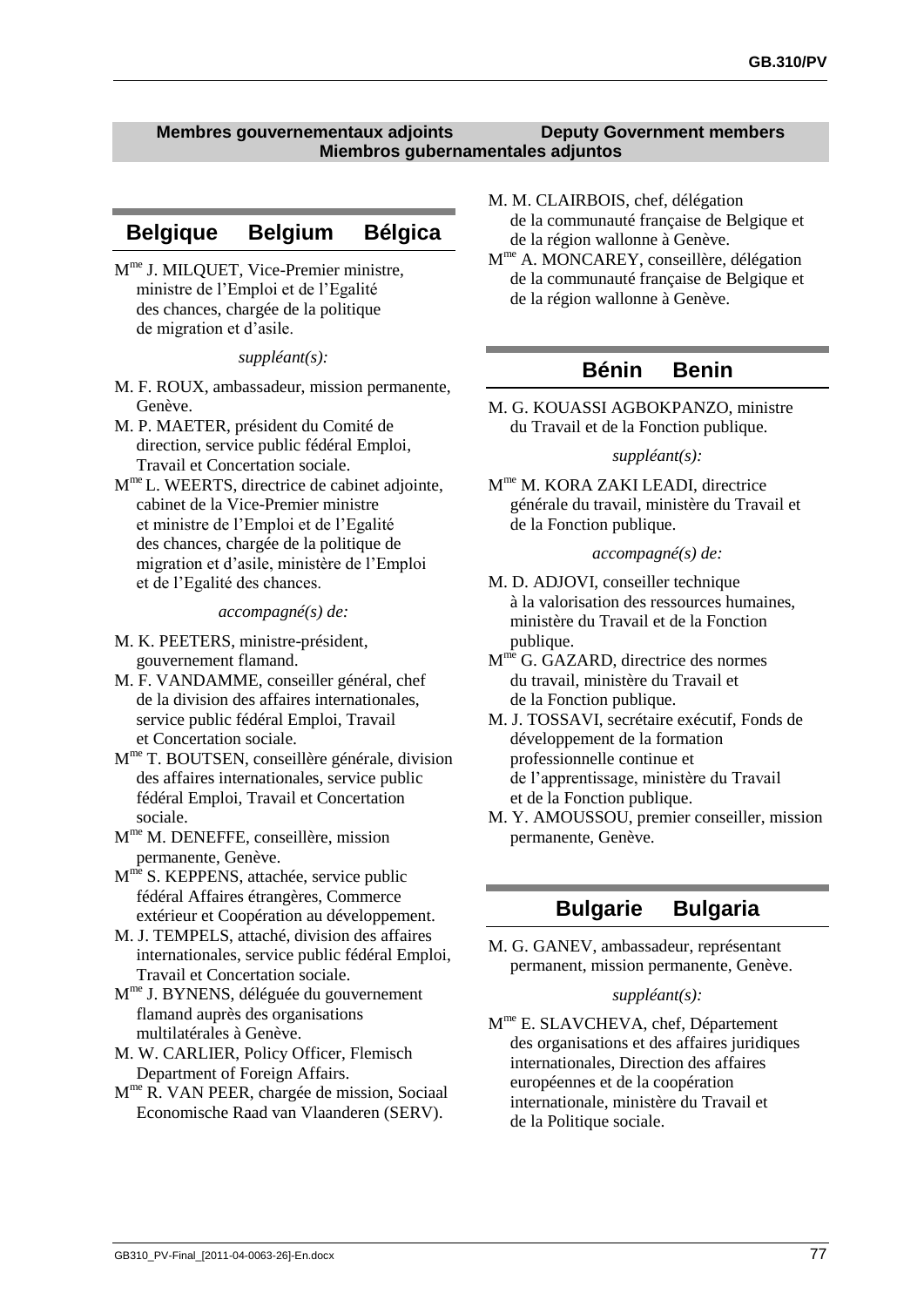#### *accompagné(s) de:*

- M<sup>me</sup> S. PARAPUNOVA, experte, Direction des affaires européennes et de la coopération internationale, ministère du Travail et de la Politique sociale.
- M. V. BOJKOV, conseiller, mission permanente, Genève.

# **Cambodge Cambodia Camboya**

Mr K. IEM, Deputy Director, National Competency Standards Department, Ministry of Labour and Vocational Training.

*substitute(s):*

Mr S. YANG, Deputy Chief of ILO Office, Ministry of Labour and Vocational Training.

*accompanied by:*

Mr S. LONG, Second Secretary, Permanent Mission, Geneva.

### **Canada Canadá**

Ms D. YOUNG, Director-General, International and Intergovernmental Labour Affairs, Human Resources and Skills Development Canada.

#### *substitute(s):*

- Mr M. GRINIUS, Ambassador, Permanent Representative, Permanent Mission, Geneva.
- Ms D. ROBINSON, Director, International Labour Affairs, Human Resources and Skills Development Canada.

*accompanied by:*

- Ms J. HAMILTON, Counsellor, Permanent Mission, Geneva.
- Ms L. L'HEUREUX, Deputy Director, International Labour Affairs, Human Resources and Skills Development Canada.
- Ms A. PACZKOWSKI, Junior Policy Officer, Permanent Mission, Geneva.

## **Congo**

M. L. OKIO, ambassadeur, représentant permanent, mission permanente, Genève. *suppléant(s):*

M me F. M'VILA, conseillère, mission permanente, Genève.

## **République de Corée Republic of Korea República de Corea**

Mr S. PARK, Ambassador, Permanent Representative, Permanent Mission, Geneva.

#### *substitute(s):*

- Mr H. KWON, Ambassador, Deputy Permanent Representative, Permanent Mission, Geneva.
- Mr K. SHIM, Director-General, International Labour Affairs Bureau, Ministry of Employment and Labour.
- Mr J. KIM, Labour Attaché, Permanent Mission, Geneva.

#### *accompanied by:*

Mr C. KIM, Director, International Labour Affairs Division, Ministry of Employment and Labour.

- Ms S. BAE, Deputy Director, International Labour Affairs Division, Ministry of Employment and Labour.
- Ms M. CHO, Deputy Director, International Labour Affairs Division, Ministry of Employment and Labour.
- Ms K. CHO, Deputy Director, International Labour Affairs Division, Ministry of Employment and Labour.
- Ms H. KOO, Assistant Director, International Labour Affairs Division, Ministry of Employment and Labour.

## **Cuba**

Sr. R. REYES RODRÍGUEZ, Embajador, Misión Permanente, Ginebra.

#### *suplente(s):*

Sr. J. QUINTANILLA ROMÁN, Tercer Secretario, Misión Permanente, Ginebra. Sra. J. ROMÁN ARREDONDO, Agregada Diplomática, Misión Permanente, Ginebra.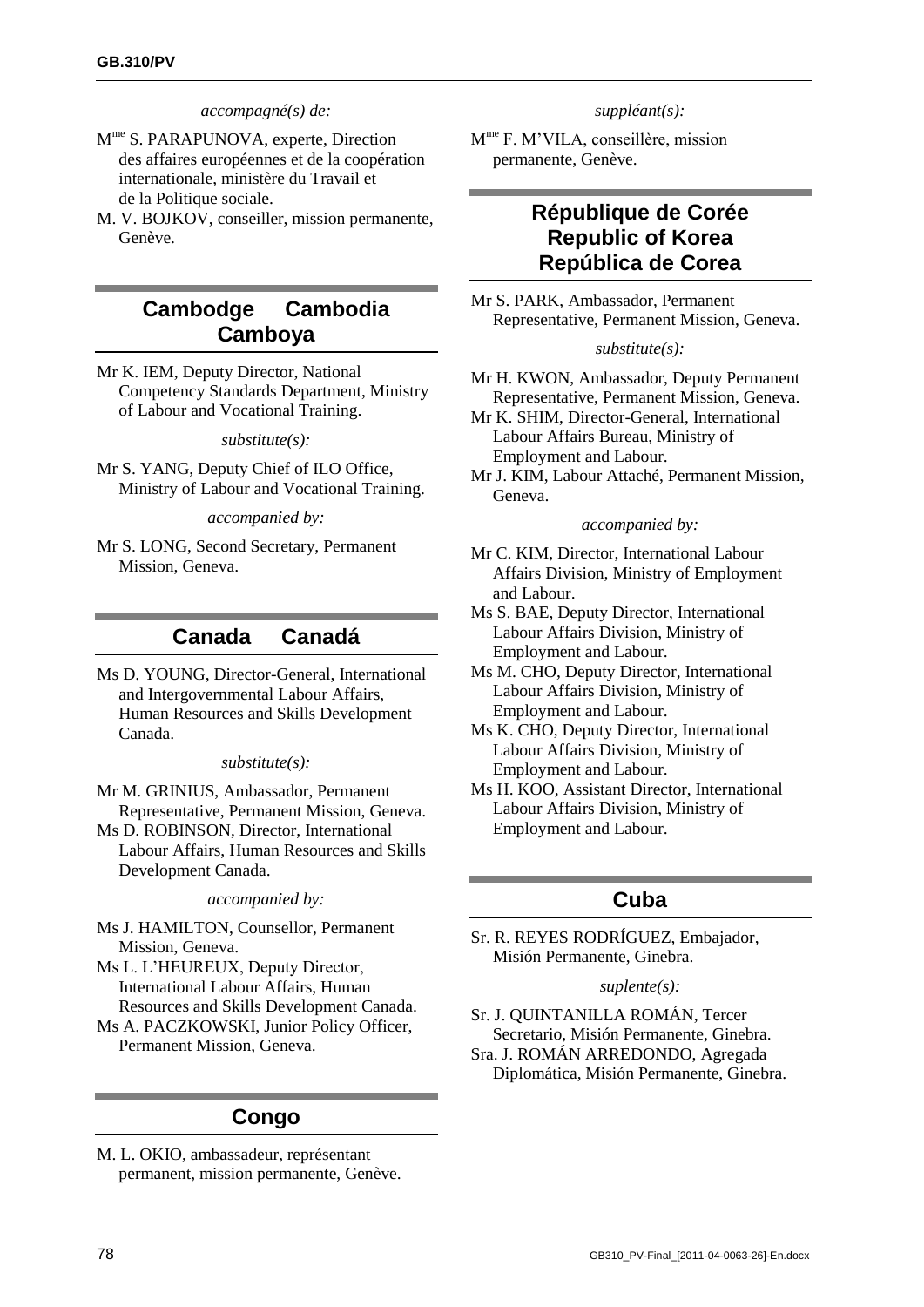# <span id="page-86-0"></span>**Egypte Egypt Egipto**

Mr A. EL-BORAI, Minister of Manpower and Immigration, Ministry of Manpower and Immigration.

*substitute(s):*

Mr H. BADR, Ambassador, Permanent Representative, Permanent Mission, Geneva.

Mr A. GAMALELDIN, Deputy Permanent Representative, Permanent Mission, Geneva.

*accompanied by:*

Ms A. GHANEM, Assistant Minister of Finance.

- Mr A. RAMADAN, Minister Plenipotentiary, Deputy Assistant Foreign Minister, Ministry of Foreign Affairs.
- Mr M. ABOU BAKR, Minister Plenipotentiary, Head of UN and Specialized Agencies
- Department, Ministry of Foreign Affairs. Mr Y. HASSAN, Counsellor, Permanent Mission, Geneva.

Mr R. EL-MESLAWY, Counsellor, Permanent Mission, Geneva.

Mr B. AHMED, First Secretary, Permanent Mission, Geneva.

# **El Salvador**

Sr. E. ARÈNE, Embajador, Representante Permanente Adjunto, Encargado de Negocios a.i., Misión Permanente, Ginebra.

*suplente(s):*

Sra. S. RIVERA FLORES, Directora de Relaciones Internacionales de Trabajo, Ministerio de Trabajo y Previsión Social.

*acompañado(s) de:*

- Sr. E. GÓMEZ VALENZUELA, Asesor del Despacho Ministerial, Ministerio de Trabajo y Previsión Social.
- Sra. H. AGUILAR MORENO, Primera Secretaria, Misión Permanente, Ginebra.

## **Espagne Spain España**

Sr. V. GÓMEZ SÁNCHEZ, Ministro de Trabajo e Inmigración.

*suplente(s):*

- Sr. J. DE LUXÁN MELÉNDEZ, Subsecretario de Trabajo e Inmigración, Ministerio de Trabajo e Inmigración.
- Sr. A. SANTOS MARAVER, Embajador, Representante Permanente, Misión Permanente, Ginebra.
- Sr. B. MONTESINO MARTÍNEZ DEL CERRO, Embajador, Representante Permanente Adjunto, Misión Permanente, Ginebra.

*acompañado(s) de:*

- Sra. E. GARCÍA PEINADO, Directora de Comunicación, Ministerio de Trabajo e Inmigración.
- Sr. I. JIMÉNEZ, Vocal Asesor del Gabinete del Ministro de Trabajo e Inmigración, Ministerio de Trabajo e Inmigración.
- Sr. J. RODRÍGUEZ, Vocal Asesor del Gabinete del Ministro, Ministerio de Trabajo e Inmigración.
- Sra. M. RODRÍGUEZ-TARDUCHY DÍEZ, Consejera de Trabajo e Inmigración, Misión Permanente, Ginebra.
- Sra. L. ORTIZ SANZ, Subdirectora General de Relaciones Sociales Internacionales, Ministerio de Trabajo e Inmigración.
- Sr. J. PARRONDO BABARRO, Consejero, Misión Permanente, Ginebra.

## **Ghana**

Ms E. NEE-WHANG, Ambassador Extraordinary and Plenipotentiary, Permanent Representative, Permanent Mission, Geneva.

*substitute(s):*

Ms H. NYARKO, Minister Counsellor, Permanent Mission, Geneva.

# **Guinée Guinea**

M me F. TOUNKARA, ministre du Travail.

#### *suppléant(s):*

M. M. CAMARA, ambassadeur, représentant permanent, mission permanente, Genève.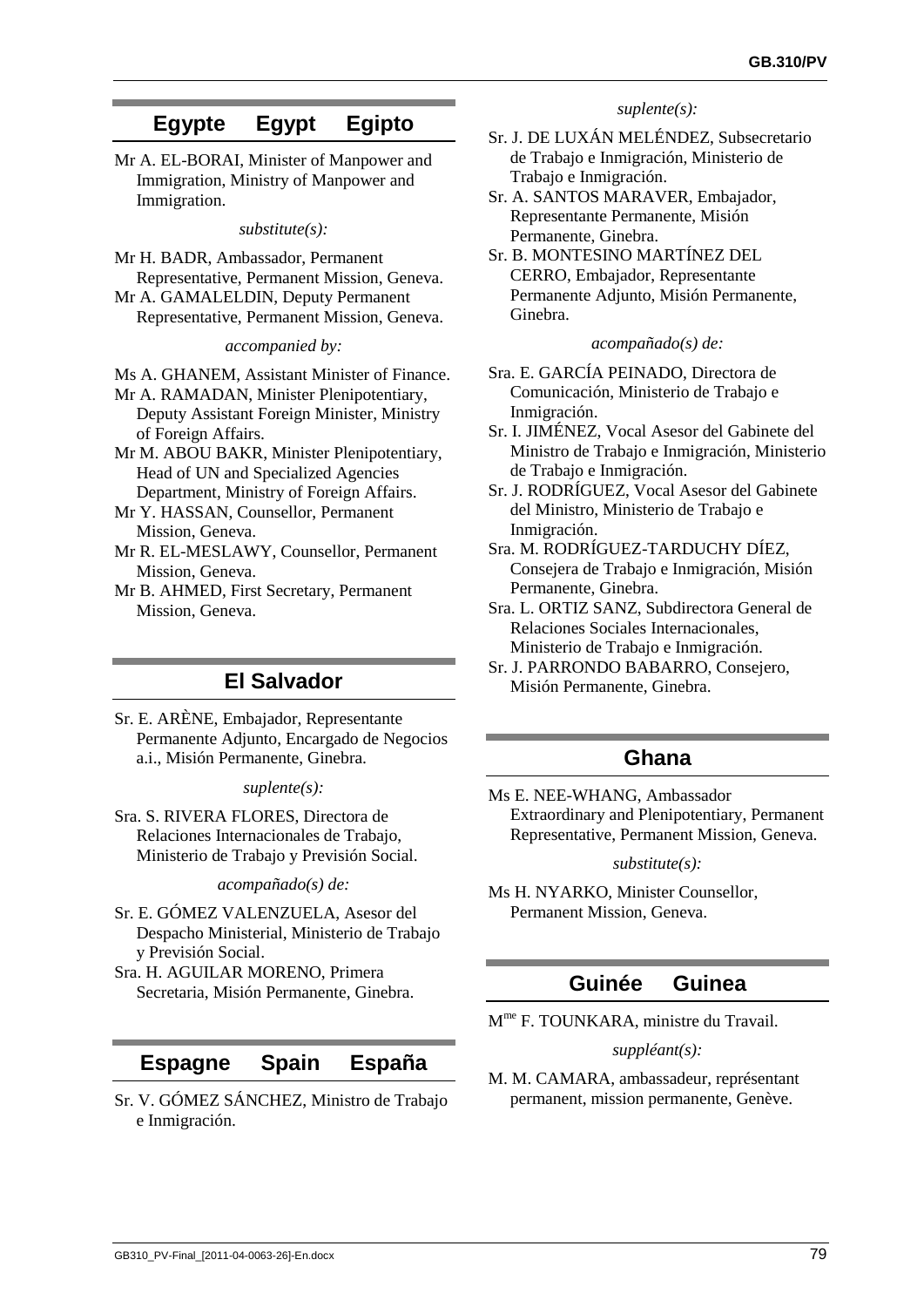#### *accompagné(s) de:*

- M. I. CAMARA, ministère de la Fonction publique, de la Réforme administrative, du Travail et de l'Emploi.
- M. M. DIALLO, ministère de la Jeunesse, des Sports et de la Promotion de l'emploi des jeunes.
- M. P. MONLMOU, conseiller, mission permanente, Genève.

### **Hongrie Hungary Hungría**

Mr I. MAJOR, Ambassador, Permanent Mission, Geneva.

#### *substitute(s):*

Mr K. KISSNÉ BENCZE, Head of Division, Ministry of Economy.

*accompanied by:*

- Ms G. TÖLGYES, Senior Adviser, Ministry of Economy.
- Ms E. GÁTOS, Adviser, Ministry of Economy.
- Mr Z. PAPP, First Secretary, Permanent Mission, Geneva.
- Ms K. PELEI, Third Secretary, Permanent Mission, Geneva.

# **République islamique d'Iran Islamic Republic of Iran República Islámica del Irán**

Mr S. SAJJADI, Ambassador, Permanent Representative, Permanent Mission, Geneva.

#### *substitute(s):*

Mr T. HABIBZADEH, Deputy Minister for International Affairs and Overseas Employment, Ministry of Labour and Social Affairs.

*accompanied by:*

- Mr M. SIGARCHI, Director General of International Affairs and Overseas Employment, Ministry of Labour and Social Affairs.
- Mr K. SADEGHINIA, Chief of the Collective Bargaining Office, Ministry of Labour and Social Affairs.
- Mr J. AGHAZADEH KHOEI, First Secretary, Permanent Mission, Geneva.
- Mr A. SHAHMIR, Counsellor (Labour), Permanent Mission, Geneva.
- Ms M. MOHAZAB, Deputy Director of the International Affairs, Technical and Vocational Training Department, Ministry of Labour and Social Affairs.
- Ms S. GHOLAM REZAIE, Expert of the International Affairs and Overseas Employment Department, Ministry of Labour and Social Affairs.
- Ms H. AGHAJANI, Expert of the International Affairs and Overseas Employment Department, Ministry of Labour and Social Affairs.

## **Kenya**

Mr J. MUNYES, Minister of Labour.

#### *substitute(s):*

Ms B. KITUYI, Permanent Secretary, Ministry of Labour.

*accompanied by:*

- Dr T. OKEYO, Ambassador, Permanent Representative, Permanent Mission, Geneva.
- Mr A. ANDANJE, Ambassador, Deputy Permanent Representative, Permanent Mission, Geneva.
- Dr S. NYAMBARI, Labour Commissioner, Ministry of Labour.
- Mr P. WAMOTO, Principal Counsellor (Labour), Permanent Mission, Geneva.

### **Liban Lebanon Líbano**

M me N. RIACHI ASSAKER, ambassadeur, représentant permanent, mission permanente, Genève.

#### *suppléant(s):*

M. A. ARAFA, premier secrétaire, mission permanente, Genève.

#### *accompagné(s) de:*

M. H. CHAAR, conseiller, mission permanente, Genève.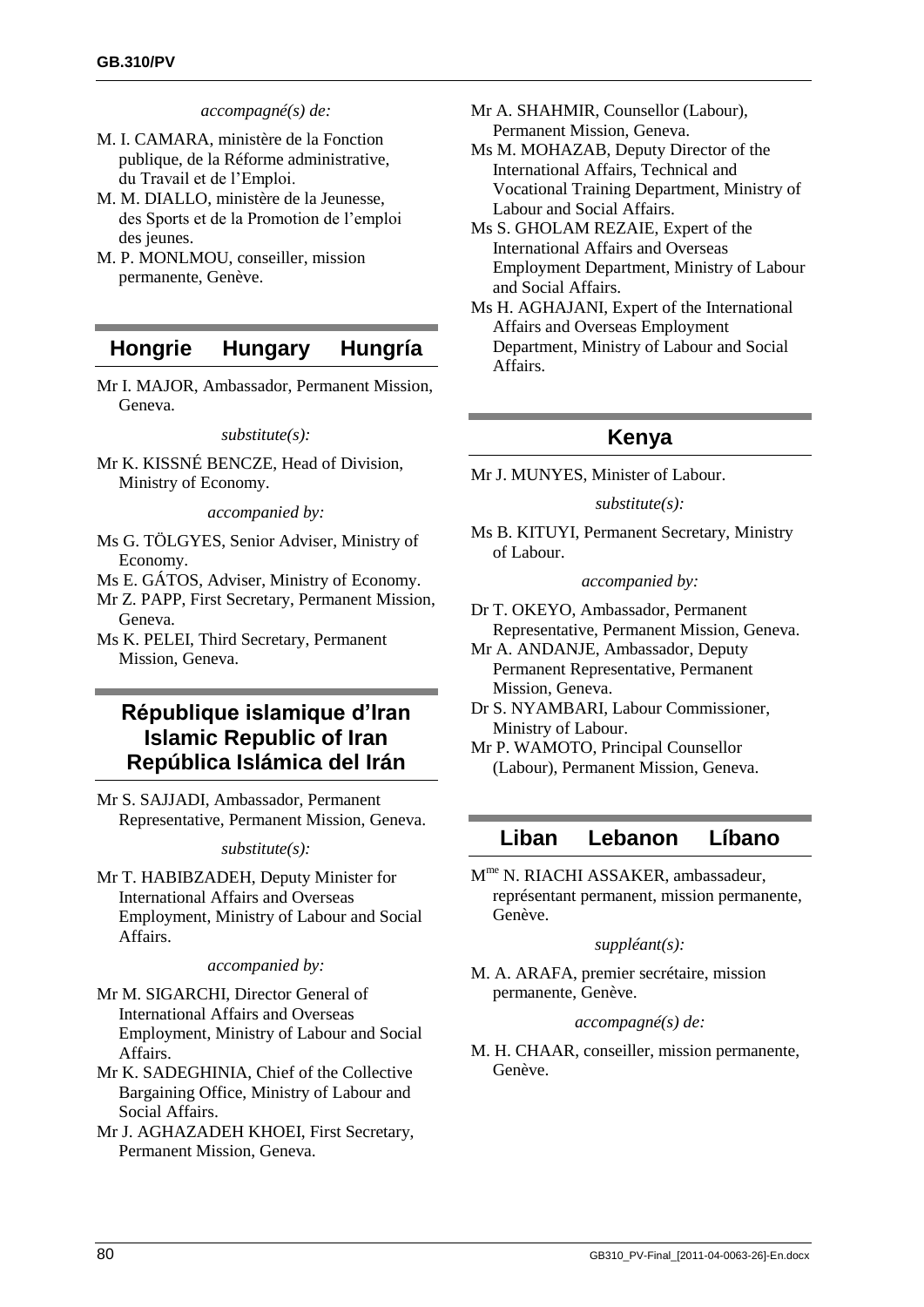# **Lituanie Lithuania Lituania**

Mr J. RUDALEVICIUS, Ambassador, Permanent Representative, Permanent Mission, Geneva.

#### *substitute(s):*

Ms K. JUODPUSYTE, Deputy Head, International Law Division, Ministry of Social Protection and Labour.

*accompanied by:*

Ms R. ALISAUSKIENE, First Secretary, Permanent Mission, Geneva.

## **Pakistan Pakistán**

Mr A. AZIM, Federal Secretary, Ministry of Labour and Manpower.

#### *substitute(s):*

Mr Z. AKRAM, Ambassador, Permanent Representative, Permanent Mission, Geneva. Mr S. KAZMI, Joint Secretary, Ministry of Labour and Manpower.

*accompanied by:*

- Mr S. KHAN, Deputy Permanent Representative, Permanent Mission, Geneva.
- Mr M. IQBAL, Central Labour Adviser, Ministry of Labour and Manpower.
- Mr A. NABEEL, Third Secretary, Permanent Mission, Geneva.
- Mr M. AHMED, President, Peoples' Labour Bureau.
- Mr M. HUSSAIN, Personal Assistant, Permanent Mission, Geneva.

# **Pérou Peru Perú**

Sr. F. ROJAS SAMANEZ, Embajador, Representante Permanente, Misión Permanente, Ginebra.

*suplente(s):*

Sr. C. CHOCANO BURGA, Ministro Consejero, Representante Permanente Alterno, Misión Permanente, Ginebra.

*acompañado(s) de:*

- Sr. I. ZEVALLOS AGUILAR, Misión Permanente, Ginebra.
- Sr. C. SIBILLE RIVERA, Misión Permanente, Ginebra.

# **Portugal**

M. A. MONTEIRO FERNANDES, ministère du Travail et de la Solidarité sociale.

#### *suppléant(s):*

M. A. VALADAS DA SILVA, conseiller, mission permanente, Genève.

### *accompagné(s) de:*

- M. J. ALBUQUERQUE, cabinet de stratégie et planification, ministère du Travail et de la Solidarité sociale.
- M me S. CORVELO, cabinet de stratégie et planification, ministère du Travail et de la Solidarité sociale.
- M me V. LOPES ESTEVES, Direction générale de l'emploi et des relations du travail, ministère du Travail et de la Solidarité sociale.

## **Qatar**

Mr A. AL-KHULAIFI, Minister Plenipotentiary and Representative of the Ministry of Labour, Permanent Mission, Geneva.

# **Soudan Sudan Sudán**

Mr D. BISHOK, Minister of Labour.

#### *substitute(s):*

Mr M. EL-HASSAN HAMID, Director-General, International Relations Department, Ministry of Labour.

#### *accompanied by:*

Mr H. AHMED, Deputy Permanent Representative, Permanent Mission, Geneva.

Mr A. MOHAMED, Second Secretary, Permanent Mission, Geneva.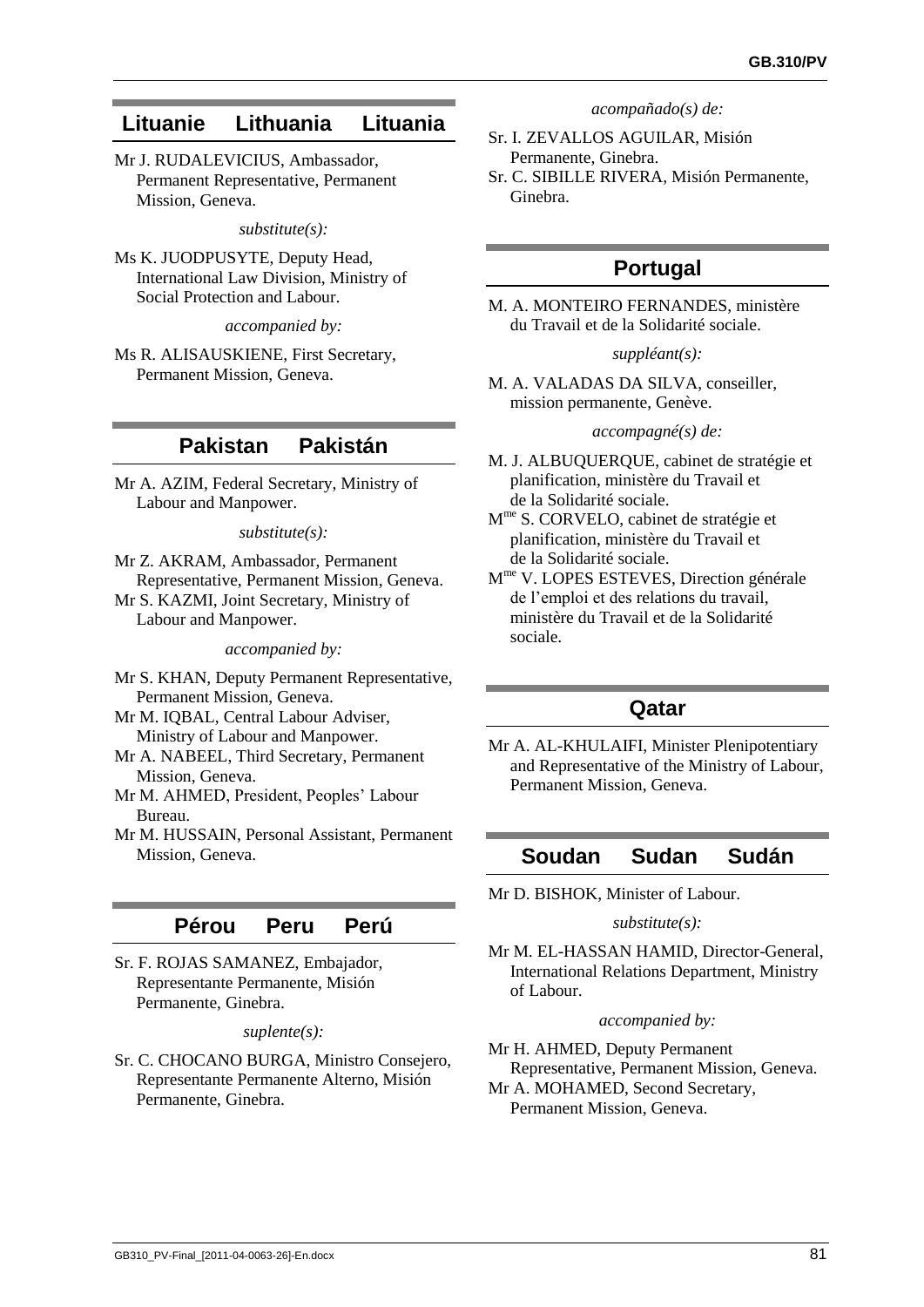## **Suède Sweden Suecia**

Mr C. ERIKSSON, Director, Special Expert, Ministry of Employment.

*substitute(s):*

Mr S. HULT, Director, Special Adviser to the Minister for Employment on East Asian Affairs, Ministry of Employment.

*accompanied by:*

Mr S. ÖSTBERG, Counsellor, Permanent Mission, Geneva.

# **Thaïlande Thailand Tailandia**

Mr S. PHUANGKETKEOW, Ambassador, Permanent Representative, Permanent Mission, Geneva.

*substitute(s):*

Ms J. KESORNSUTJARIT, Deputy Permanent Secretary, Ministry of Labour.

*accompanied by:*

- Mr S. CHU-UMNART, Director, International Coordination Bureau, Ministry of Labour.
- Mr A. NUALSRI, Minister Counsellor (Labour), Permanent Mission, Geneva.
- Ms E. PINTARUCHI, Minister Counsellor, Permanent Mission, Geneva.

Ms C. THONGTIP, Senior Labour Specialist, Ministry of Labour.

### **Uruguay**

Sr. E. BRENTA, Ministro de Trabajo y Seguridad Social.

#### *suplente(s):*

- Sra. L. DUPUY, Embajadora, Representante Permanente, Misión Permanente, Ginebra.
- Sr. G. WINTER, Consejero, Misión Permanente, Ginebra.

## **Viet Nam**

Mr D. VU, Ambassador, Permanent Representative, Permanent Mission, Geneva.

#### *substitute(s):*

Mr K. NGUYEN, Deputy Director General, Ministry of Labour, Invalids and Social Affairs.

#### *accompanied by:*

- Ms P. HUONG, Expert, Ministry of Labour, Invalids and Social Affairs.
- Mr Q. DAO, Counsellor, Permanent Mission, Geneva.

Mr X. NGUYEN, Counsellor, Permanent Mission, Geneva.

## **Zambie Zambia**

Mr D. MWAPE, Ambassador, Permanent Representative, Permanent Mission, Geneva.

#### *substitute(s):*

Mr N. SIASIMUNA, Labour Commissioner, Ministry of Labour and Social Security.

#### *accompanied by:*

Mr O. MGEMEZULU, Chief Planner, Ministry of Labour and Social Security.

Mr K. CHIVUNDA, Director, Occupational Safety and Health Services, Ministry of Labour and Social Security.

Mr F. KANIKA, First Secretary (Economic), Permanent Mission, Geneva.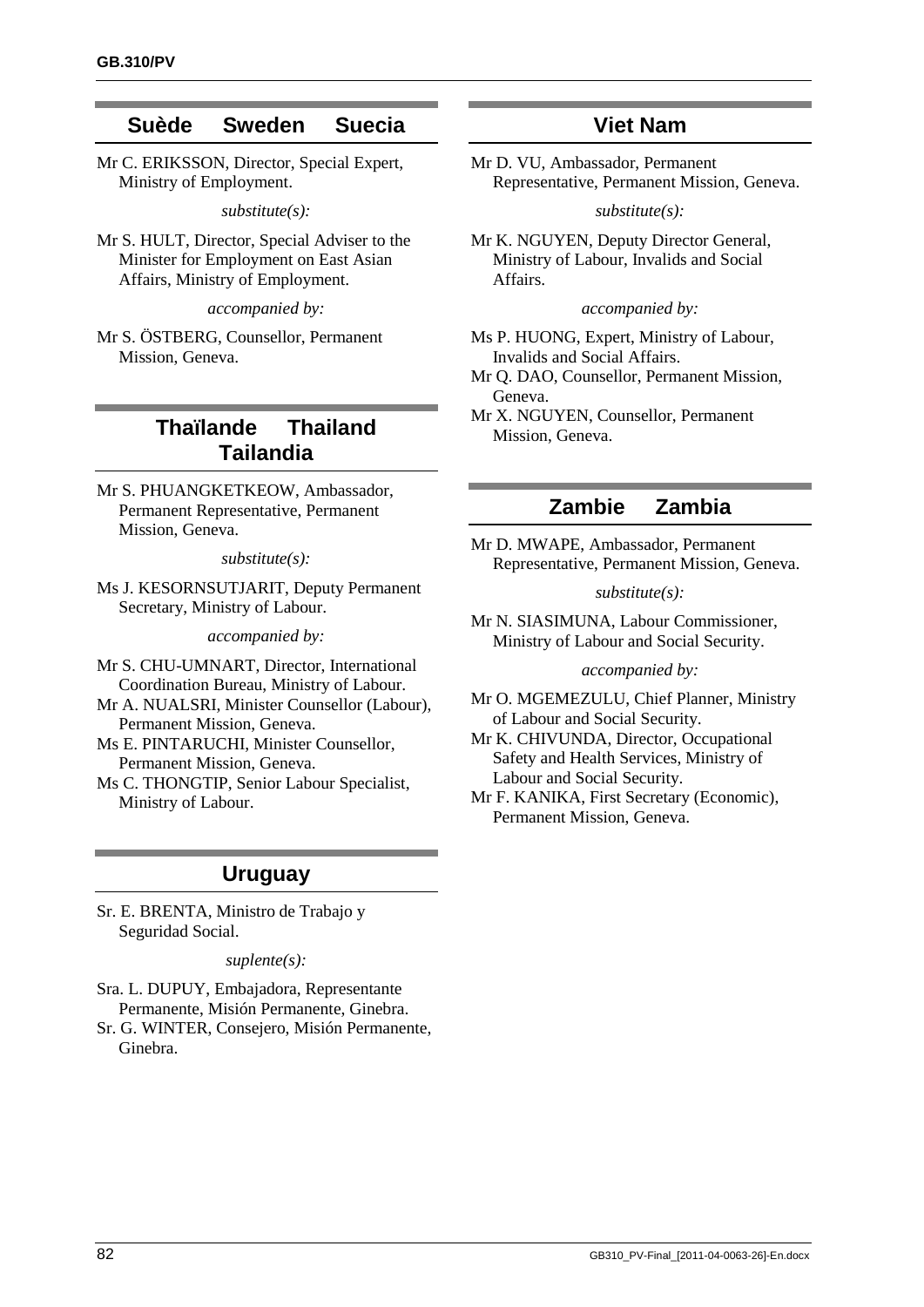#### **Membres employeurs titulaires Regular Employer members Miembros empleadores titulares**

| Vice-président du Conseil d'administration:      |                                   |  |
|--------------------------------------------------|-----------------------------------|--|
| Vice-Chairperson of the Governing Body:          | Sr. D. FUNES DE RIOJA (Argentina) |  |
| Vicepresidente del Consejo de Administración:    |                                   |  |
| Secrétaire du groupe des employeurs:             |                                   |  |
| Secretary of the Employers' group:               | Sr. A. PEÑALOSA (IOE)             |  |
| Secretario del Grupo de los Empleadores:         |                                   |  |
| Secrétaire adjoint du groupe des employeurs:     |                                   |  |
| Deputy Secretary of the Employers' group:        | Mr B. WILTON (IOE)                |  |
| Secretario adjunto del Grupo de los Empleadores: |                                   |  |

Mr S. ALLAM (Egypt), Chairman of the Labour Committee, Federation of Egyptian Industries.

- Sr. D. FUNES DE RIOJA (Argentina), Vicepresidente del Consejo de Administración de la OIT, Funes de Rioja y Asociados.
- Ms R. GOLDBERG (United States), Executive Vice-President and Senior Policy Officer, United States Council for International Business.
- Ms R. HORNUNG-DRAUS (Germany), Managing Director, European Affairs and International Social Policy, Confederation of German Employers' Associations.
- M. E. JULIEN (France), directeur adjoint, Affaires sociales, européennes et internationales, Mouvement des entreprises de France.
- Sr. D. LIMA GODOY (Brazil), Consulto Senior, Confederación Nacional de la Industria.
- Mr H. MATSUI (Japan), Co-Director, International Cooperation Bureau, Nippon Keidanren.
- Mr K. MATTAR (United Arab Emirates), Board Director, Federation of United Arab Emirates Chambers of Commerce and Industry.
- Mr Y. MODI (India), Chairman and CEO, Great Eastern Energy Corp. Ltd.
- Mr A. MOORE (United Kingdom), Special Adviser, Confederation of British Industry.
- M. B. NACOULMA (Burkina Faso), président de comité statuaire, Conseil national du patronat burkinabè.
- Mr O. OSHINOWO (Nigeria), Director-General, Nigeria Employers' Consultative Association.
- Mr K. RAHMAN (Bangladesh), Former President, Bangladesh Employers Federation.
- Mr J. RONNEST (Denmark), Director, International Affairs, Confederation of Danish Employers.

*Mr B. PANT, accompanying Mr Modi.*

*Mr C. SYDER, accompanying Mr Moore.*

*Mr M. THORNS, accompanying Ms Hornung-Draus.*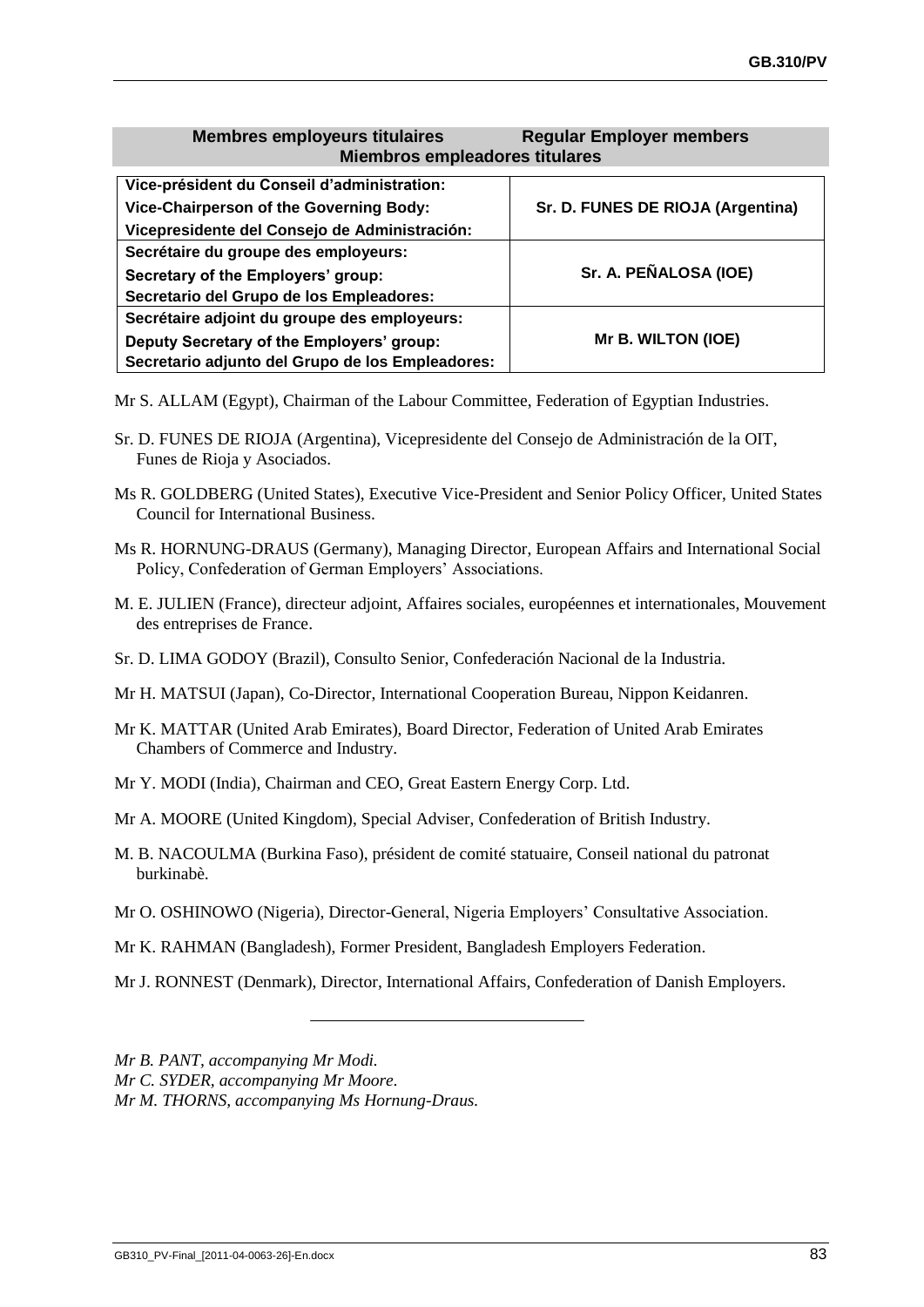### **Membres employeurs adjoints Deputy Employer members Miembros empleadores adjuntos**

- M<sup>me</sup> F. AWASSI ATSIMADJA (Gabon), secrétaire générale SIMPEX, Confédération patronale gabonaise.
- M. M. BARDE (Suisse), secrétaire général, Fédération des syndicats patronaux.
- Mr H. BRAUNER (Austria), Representative, Federation of Austrian Industries.
- Mr L. CHEN (China), Executive Vice-President and Director-General, China Enterprise Confederation.
- Sr. A. ECHAVARRÍA SALDARRIAGA (Colombia), Vicepresidente de Asuntos Jurídicos y Sociales, Asociación Nacional de Industriales.
- Ms L. HORVATIC (Croatia), Director of International Relations and EU Affairs, Croatian Employers' Association.
- Sr. A. LINERO MENDOZA (Panamá), Asesor y Miembro de la Comisión Laboral, Consejo Nacional de la Empresa Privada.
- Mr M. MDWABA (South Africa), Deputy CEO, the Kelly Group.
- M. E. MEGATELI (Algérie), secrétaire général, Confédération générale des entreprises algériennes.
- M. A. M'KAISSI (Tunisie), conseiller, directeur central du social, Union tunisienne de l'industrie, du commerce et de l'artisanat.
- Ms M. MOSKVINA (Russian Federation), Director-General, Coordinating Council of Employers' Unions of Russia.
- Ms J. MUGO (Kenya), Executive Director, Federation of Kenya Employers.
- Sra. A. MUÑOZ (Venezuela (Rep. Bolivariana de)), Matemática Economista, Federación de Cámaras y Asociaciones de Comercio y Producción de Venezuela.
- Mr A. RAMADASS (Malaysia), Vice-President, Malaysian Employers Federation.
- Mr C. RENIQUE (Netherlands), Head, Education and Training Department, VNO-NCW.
- Sr. M. TERÁN MOSCOSO (Ecuador), Federación Nacional de Cámaras de Industrias del Ecuador.
- M. L. TRAORE (Mali), secrétaire général, Conseil national du patronat du Mali.
- Mr F. WELZIJN (Suriname), Legal Adviser, Suriname Aluminum Company LLC.

Mr P. WOOLFORD (Canada), President, Clairmark Consulting Ltd.

*Ms H. LIU, accompanying Mr Chen. Mr O. ROMANOVSKY, accompanying Ms Moskvina.*

**Membres suppléants assistant à la session: Substitute members attending the session: Miembros suplentes presentes en la reunión:**

*Mr B. PIRLER (Turkey), Secretary-General, Turkiye Sveren Sendikalari Konfederasyonu.*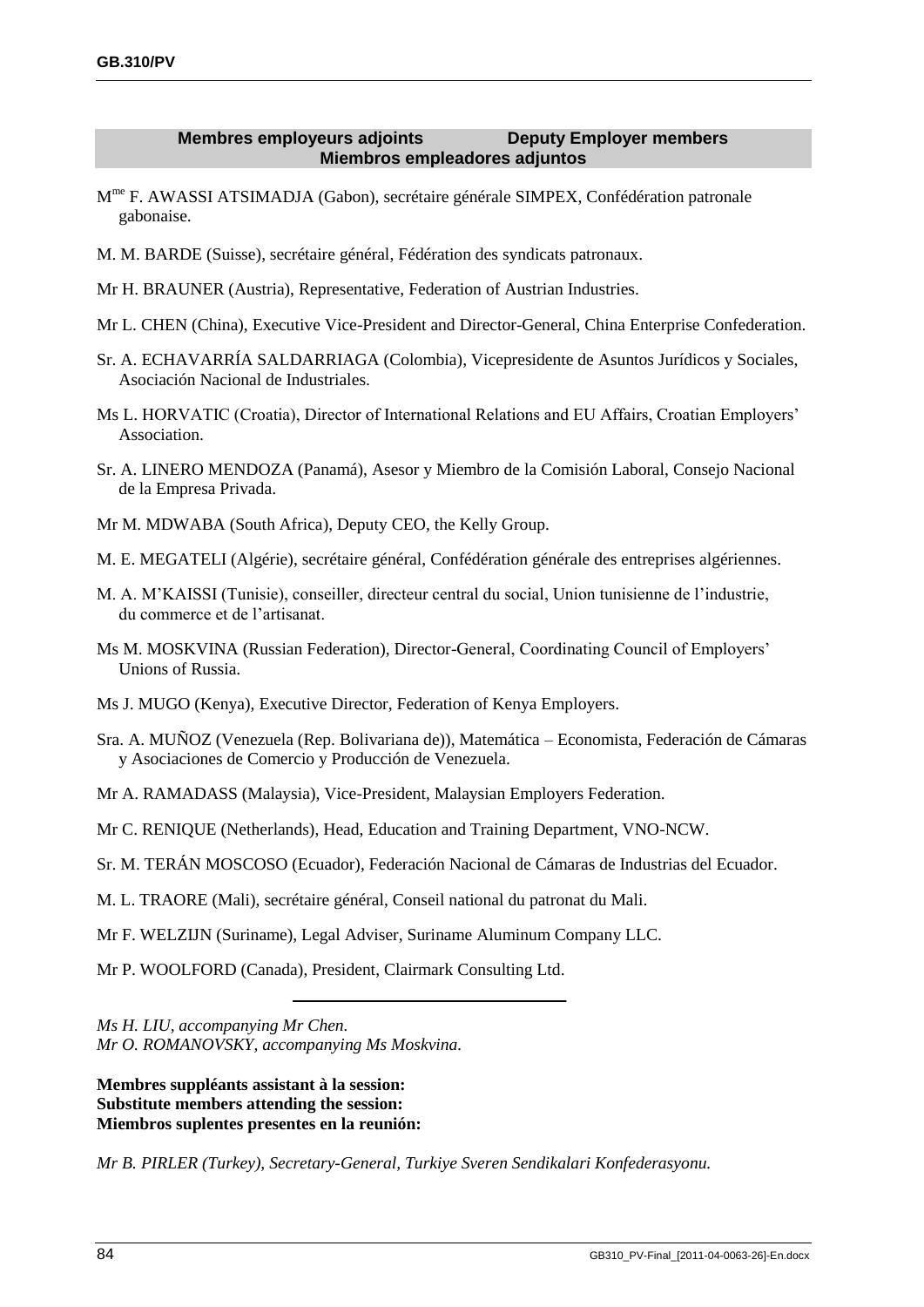#### **Membres travailleurs titulaires Regular Worker members Miembros trabajadores titulares**

<span id="page-92-0"></span>

| Vice-président du Conseil d'administration:       |                                  |
|---------------------------------------------------|----------------------------------|
| Vice-Chairperson of the Governing Body:           | <b>Sir R. TROTMAN (Barbados)</b> |
| Vicepresidente del Consejo de Administración:     |                                  |
| Secrétaire du groupe des travailleurs:            |                                  |
| Secretary of the Workers' group:                  | Sra. R. GONZÁLEZ (ITUC)          |
| Secretaria del Grupo de los Trabajadores:         |                                  |
| Secrétaire adjoint du groupe des travailleurs:    |                                  |
| Deputy Secretary of the Workers' group:           | <b>Ms E. BUSSER (ITUC)</b>       |
| Secretario adjunto del Grupo de los Trabajadores: |                                  |

Mr N. ADYANTHAYA (India), Vice-President, Indian National Trade Union Congress.

- Ms B. BYERS (Canada), Executive Vice-President, Canadian Labour Congress.
- M<sup>me</sup> R. DIALLO (Guinée), secrétaire générale, Confédération nationale des travailleurs de Guinée.
- Ms S. FOX (United States), American Federation of Labor and Congress of Industrial Organizations.
- Sr. J. GÓMEZ ESGUERRA (Colombia), Secretario General, Confederación General del Trabajo.
- Mr S. GURNEY (United Kingdom), Labour Standards and World Trade, Trade Union Congress.
- Ms H. KELLY (New Zealand), President, New Zealand Council of Trade Unions.
- Mr B. NTSHALINTSHALI (South Africa), Deputy General-Secretary, Congress of South African Trade Unions.
- Mr T. SAKURADA (Japan), Takashimaya Labour Union.
- Mr M. SHMAKOV (Russian Federation), President, Federation of Independent Trade Unions of Russia.
- M. A. SIDI SAÏD (Algérie), secrétaire général, Union générale des travailleurs algériens.
- Mr M. SOMMER (Germany), President, Deutscher Gewerkschaftsbund (DGB).

Ms T. SUNDNES (Norway), Confederal Secretary, Landsorganisasjonen i Norge.

- Sir R. TROTMAN (Barbados), Vice-Chairperson of the ILO Governing Body and General Secretary of the Barbados Workers Union.
- *Ms M. HAYASHIBALA, accompanying Mr Sakurada. Ms B. KÜHL, accompanying Mr Sommer. Mr A. ZHARKOV, accompanying Mr Shmakov.*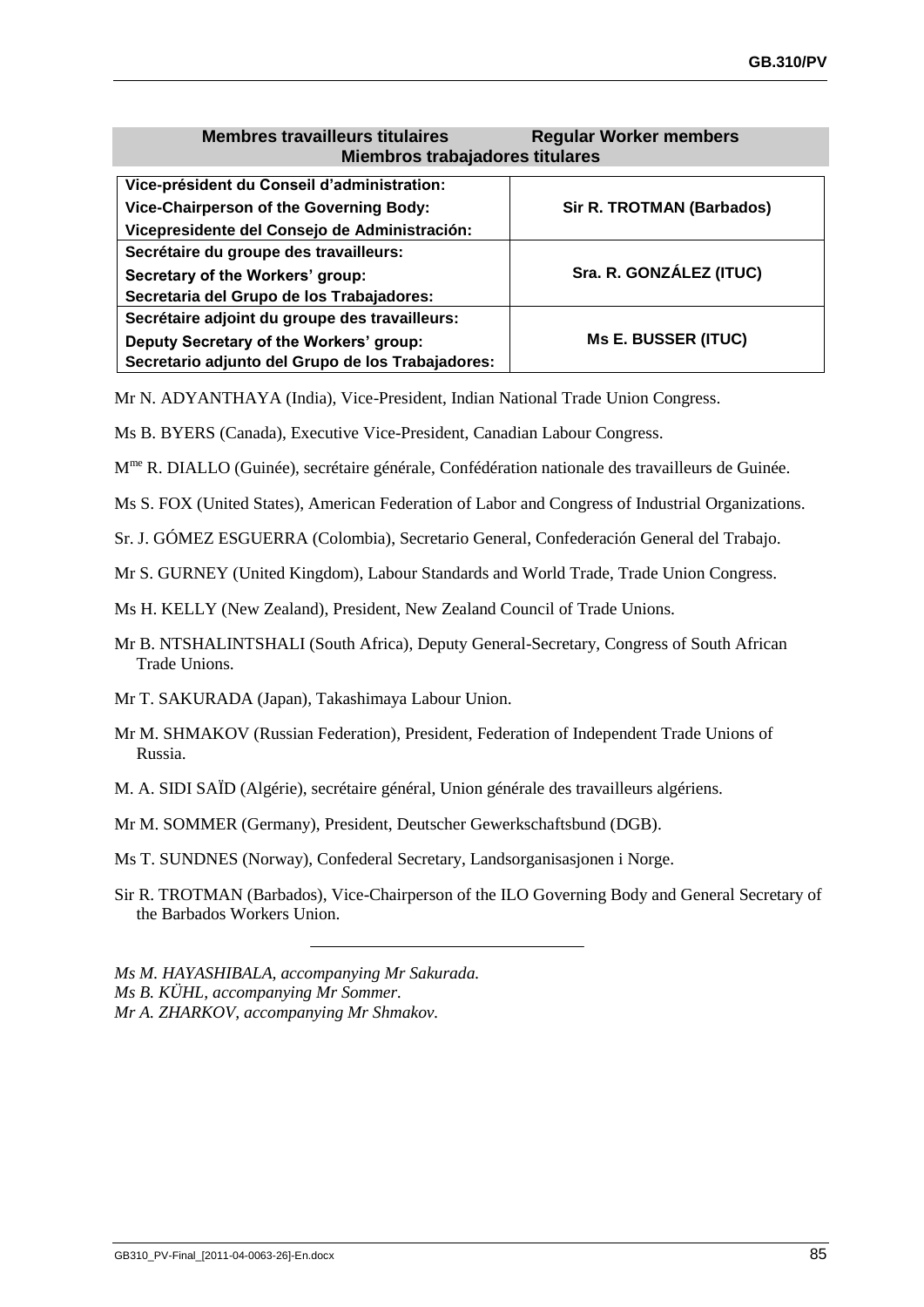### **Membres travailleurs adjoints Deputy Worker members Miembros trabajadores adjuntos**

- <span id="page-93-0"></span>Mr K. AHMED (Pakistan), General Secretary, Pakistan Workers' Federation.
- Mr M. AL-MA'AYTA (Jordan), President, General Federation of Jordanian Trade Unions.
- Mr F. ATWOLI (Kenya), General Secretary, Central Organization of Trade Unions.
- M. R. DE LEEUW (Belgique), président, Fédération générale du travail de Belgique.
- Ms C. DEL RIO (Italy), Head of the International Department, Unione Italiana del Lavoro.
- Sr. J. DEL VALLE PÉREZ (México), Secretario de Asuntos Internacionales, Confederación Revolucionaria de Obreros y Campesinos.
- M<sup>me</sup> M. FRANCISCO (Angola), secrétaire, Relations internationales, Union nationale des travailleurs de l'Angola - Confédération syndicale.
- M. B. HOSSU (Roumanie), président, Confederatia Nationala Sindicala Cartel Alfa.
- Mr G. JIANG (China), Executive Committee Member, All China Federation of Trade Unions.
- Sr. G. MARTÍNEZ (Argentina), Secretario internacional, Confederación General del Trabajo.
- Ms L. MATIBENGA (Zimbabwe), Vice-President, Zimbabwe Congress of Trade Unions.
- Sra. D. MONTERO D'OLEO (República Dominicana), Confederación Nacional de Trabajadores Dominicanos.
- M. A. PALANGA (Togo), secrétaire général, Confédération nationale des travailleurs du Togo.
- Mr R. SILABAN (Indonesia), Chairman, Confederation of Prosperous Indonesian Labour Unions (KSBSI).
- M. Y. VEYRIER (France), secrétaire confédéral, Confédération générale du travail Force ouvrière.
- Ms A. WOLANSKA (Poland), Head, International Department, Niezalezny Samorzadny Zwiazek Zawodowy "Solidarnosc".
- Ms H. YACOB (Singapore), Deputy Secretary-General, National Trade Union Congress.
- *Mr K. ABU MARJOUB, accompanying Mr Al-Ma'ayta.*
- *Mr H. AL-MA'AYTA, accompanying Mr Al-Ma'ayta.*
- *M. T. AERTS, accompagnant M. de Leeuw.*
- *M me C. DRION, accompagnant M. de Leeuw.*
- *M. S. GALON, accompagnant M. de Leeuw.*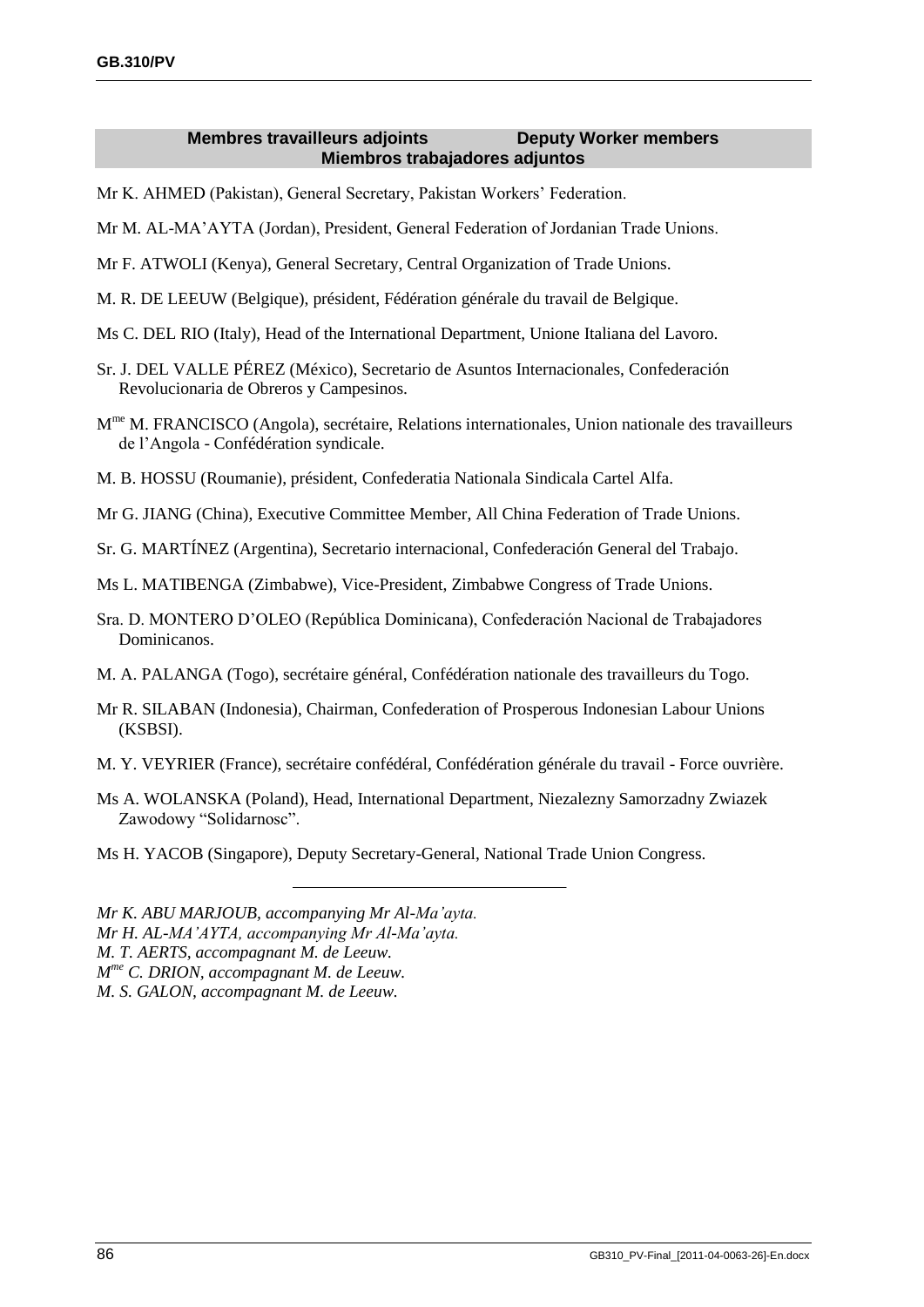<span id="page-94-0"></span>**Représentants d'autres Etats Membres de l'Organisation assistant à la session Representatives of other member States of the Organization present at the session Representantes de otros Estados Miembros de la Organización presentes en la reunión**

## **Algérie Algeria Argelia**

- M. I. JAZAIRY, ambassadeur, représentant permanent, mission permanente, Genève.
- M. M. BOUKADOUM, conseiller, mission permanente, Genève.

### **Bélarus Belarus Belarús**

- Mr I. STAROVOYTOV, Deputy Minister of Labour and Social Protection.
- Mr M. KHVOSTOV, Ambassador, Permanent Representative, Permanent Mission, Geneva.
- Mr A. USOLTSEV, Counsellor, Permanent Mission, Geneva.

## **Bolivie (Etat plurinational de) Bolivia (Plurinational State of) Bolivia (Estado Plurinacional de)**

- Sra. A. NAVARRO LLANOS, Embajadora, Representante Permanente, Misión Permanente, Ginebra.
- Sr. F. ROSALES LOZADA, Primer Secretario, Misión Permanente, Ginebra.
- Sr. R. LÓPEZ GARCÍA, Segundo Secretario, Misión Permanente, Ginebra.

## **Bosnie-Herzégovine Bosnia and Herzegovina Bosnia y Herzegovina**

- Ms E. KECO ISAKOVIC, Ambassador, Permanent Representative, Permanent Mission, Geneva.
- Ms I. SUZNJEVIC, First Secretary, Permanent Mission, Geneva.

### **Botswana**

Ms S. SEEMULE, Labour Attaché, Permanent Mission, Geneva.

## **Burkina Faso**

M. P. VOKOUMA, ambassadeur, représentant permanent, mission permanente, Genève. M<sup>me</sup> S. BAKYONO, deuxième conseiller, mission permanente, Genève.

## **Cameroun Cameroon Camerún**

- M. A. NKOU, ambassadeur, représentant permanent, mission permanente, Genève.
- M. F. NGANTCHA, ministre conseiller, mission permanente, Genève.

# **Chypre Cyprus Chipre**

- Mr A. HADJICHRYSANTHOU, Ambassador, Permanent Representative, Permanent Mission, Geneva.
- Ms M. MICHAEL, Counsellor, Deputy Permanent Representative, Permanent Mission, Geneva.
- Ms M. SPATHI, Second Secretary, Permanent Mission, Geneva.
- Ms N. ANDREOU PANAYIOTOU, Administrative Officer, Ministry of Labour and Social Insurance.

## **Colombie Colombia**

- Sra. A. ARANGO, Embajadora, Representante Permanente, Misión Permanente, Ginebra.
- Sra. A. MENDOZA, Ministra Plenipotenciaria, Misión Permanente, Ginebra.
- Sra. X. LONDOÑO, Misión Permanente, Ginebra.

## **Côte d'Ivoire**

M. K. ADJOUMANI, ambassadeur, représentant permanent, mission permanente, Genève.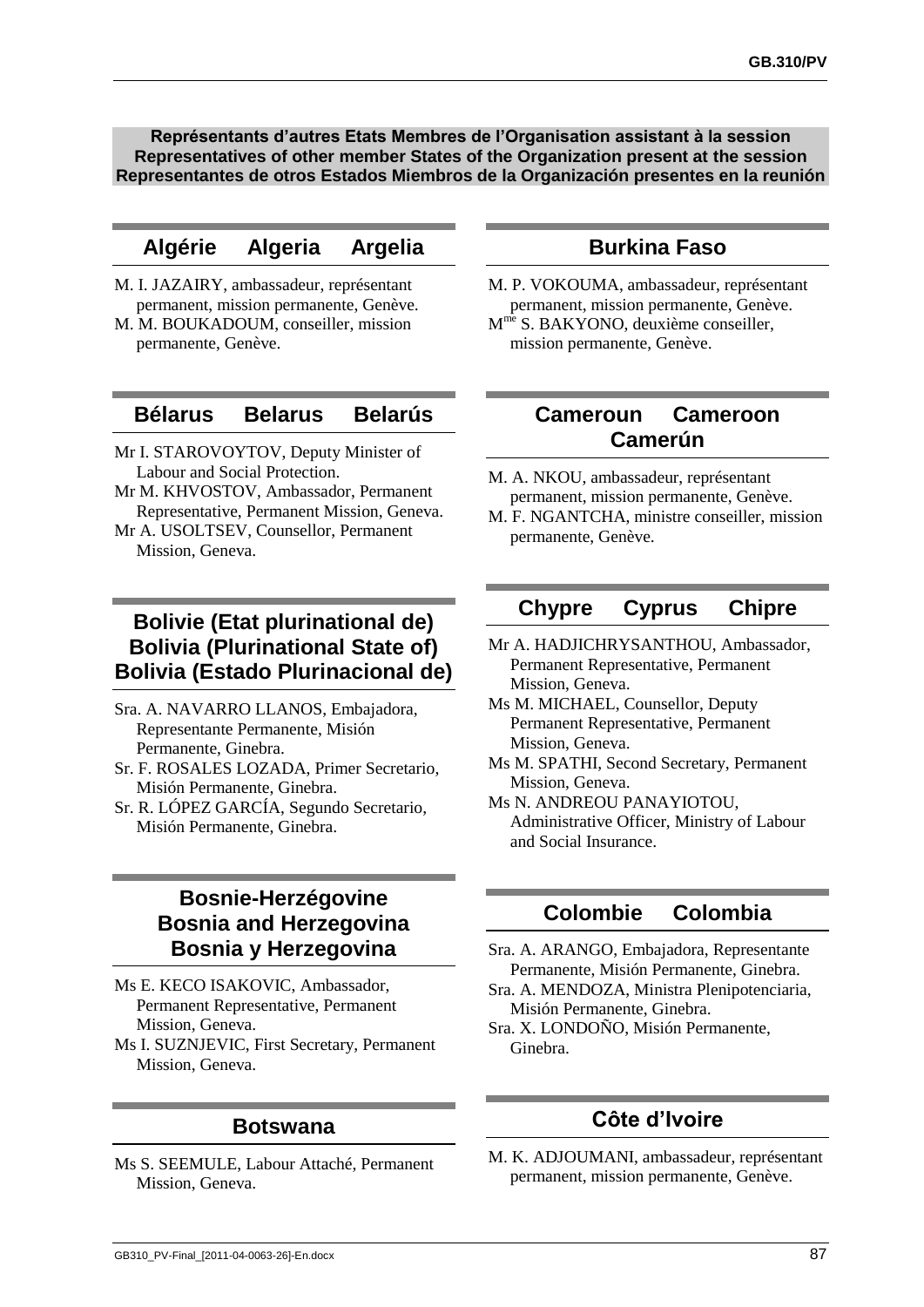- <span id="page-95-0"></span>M. K. GLEGLAUD, premier conseiller, mission permanente, Genève.
- M<sup>me</sup> B. QUACOE, conseillère en charge des questions du BIT, mission permanente, Genève.
- M me M. RAPHAEL BOLLY, mission permanente, Genève.

# **Danemark Denmark Dinamarca**

- Mr S. SMIDT, Ambassador, Permanent Mission, Geneva.
- Ms L. HENRIKSEN, Head of Division, Ministry of Employment.
- Ms Z. LILJEQVIST, Head of Section, Ministry of Employment.
- Mr U. RASMUSSEN, Head of Section, Ministry of Employment.
- Ms A. ASKGAARD, Attaché, Permanent Mission, Geneva.
- Ms S. KRAGELUND, Permanent Mission, Geneva.

# **Emirats arabes unis United Arab Emirates Emiratos Árabes Unidos**

Mr A. FAKHFAKH, Expert in International Organizations, Permanent Mission, Geneva.

## **Equateur Ecuador**

- Sr. M. MONTALVO, Embajador, Representante Permanente, Misión Permanente, Ginebra.
- Sr. A. MORALES, Representante Permanente Alterno, Misión Permanente, Ginebra.
- Sr. J. SÁNCHEZ, Primer Secretario, Misión Permanente, Ginebra.

## **Finlande Finland Finlandia**

- Mr H. HIMANEN, Ambassador, Permanent Mission, Geneva.
- Mr P. METSO, Minister Counsellor, Permanent Mission, Geneva.
- Ms R. KANGASPERKO, Government Counsellor, Ministry of Employment and the Economy.
- Ms L. SAASTAMOINEN, Senior Officer, Legal Affairs, Ministry of Employment and the Economy.
- Ms E. MYLLYMÄKI, Counsellor, Ministry of Foreign Affairs.
- Mr V. LAHELMA, Second Secretary, Permanent Mission, Geneva.
- Ms K. LEINONEN, Permanent Mission, Geneva.

### **Guatemala**

- Sr. C. MARTÍNEZ ALVARADO, Representante Permanente, Misión Permanente, Ginebra.
- Sra. A. CHÁVEZ BIETTI, Ministra Consejera, Misión Permanente, Ginebra.

### **Haïti Haiti Haití**

M. J. ALEXANDRE, ministre conseiller, mission permanente, Genève.

## **Honduras**

- Sr. R. FLORES BERMÚDEZ, Embajador, Representante Permanente, Misión Permanente, Ginebra.
- Sr. M. PÉREZ ZEPEDA, Consejero, Misión Permanente, Ginebra.

# **Indonésie Indonesia**

- Mr D. DJANI, Ambassador, Permanent Representative, Permanent Mission, Geneva.
- Mr D. PERCAYA, Ambassador, Deputy Permanent Representative, Permanent Mission, Geneva.
- Mr A. HABIB, Counsellor, Permanent Mission, Geneva.

## **Lesotho**

Mr L. RAMONE, Minister Counsellor, Permanent Mission, Geneva.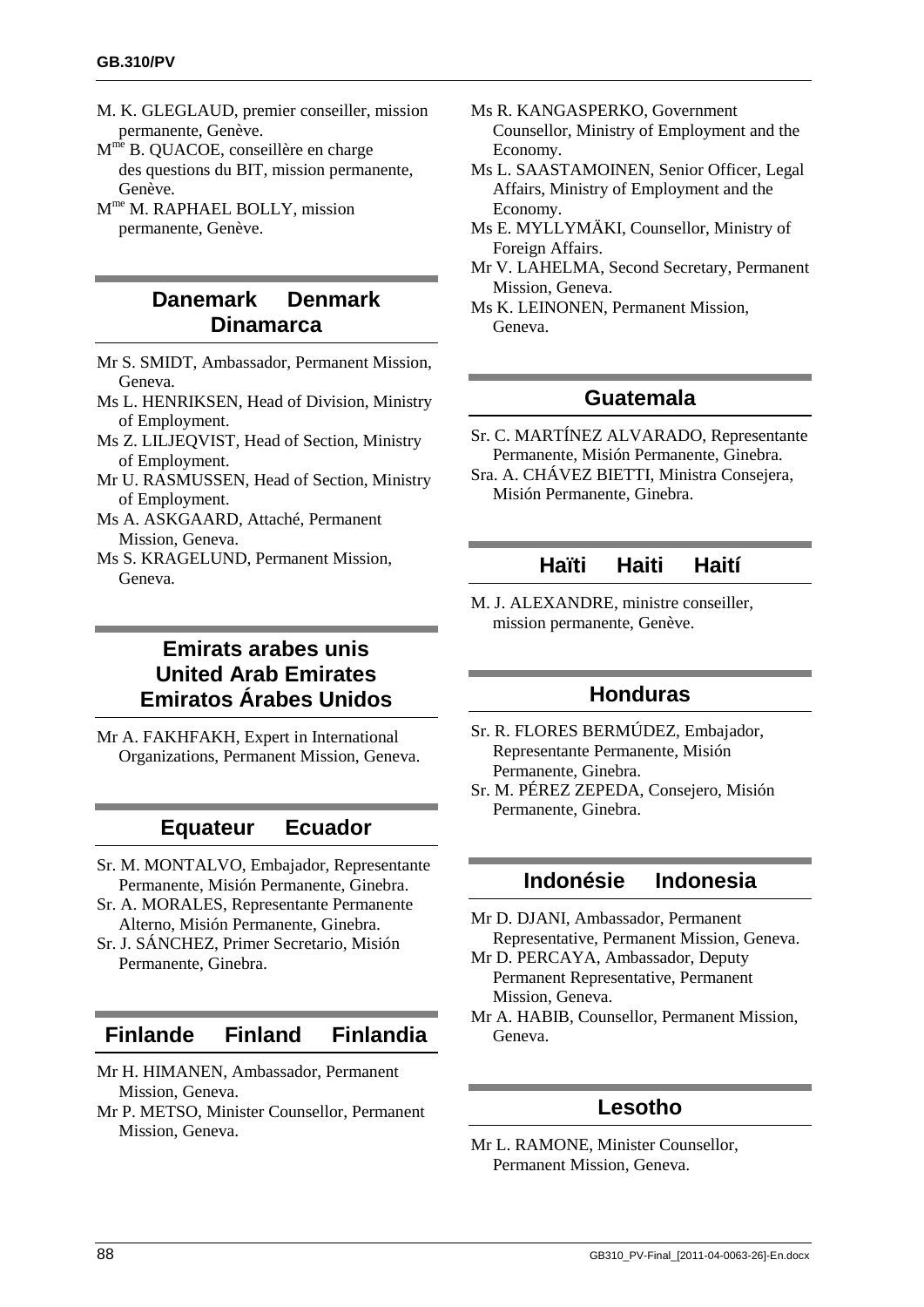## <span id="page-96-0"></span>**Malaisie Malaysia Malasia**

Mr A. AMINUDDIN, Labour Attaché, Permanent Mission, Geneva.

## **Malawi**

- Mr Y. MUSSA, Minister of Labour.
- Ms A. MCHIELA, Principal Secretary, Ministry of Labour.
- Mr E. ZIRIKUDONDO, Labour Commissioner, Ministry of Labour.

### **Malte Malta**

- Mr V. CAMILLERI, Ambassador, Permanent Representative, Permanent Mission, Geneva.
- Ms A. CUTAJAR, Counsellor, Permanent Mission, Geneva.

### **Maroc Morocco Marruecos**

- M. O. HILALE, ambassadeur, représentant permanent, mission permanente, Genève.
- M. A. LASSEL, ministre plénipotentiaire, mission permanente, Genève.
- M. M. EL BOUAZZAOUI, conseiller, mission permanente, Genève.

## **Myanmar**

- Mr T. KYAW, Ambassador to the Union of Myanmar to Belgium.
- Mr Y. AUNG, Ambassador, Deputy Permanent Representative, Permanent Mission, Geneva.
- Mr C. SHEIN, Director-General, Directorate of Labour, Ministry of Labour.
- Mr K. SAN, Deputy Director-General, Attorney General's Office.
- Mr H. LYNN, Minister Counsellor, Permanent Mission, Geneva.
- Ms K. AYE, First Secretary, Permanent Mission, Geneva.

### **Nicaragua**

Sr. N. CRUZ TORUÑO, Representante Permanente Alterno, Misión Permanente, Ginebra.

### **Norvège Norway Noruega**

- Ms G. YTTERDAL, Senior Adviser, Ministry of Labour.
- Ms C. ANDERSEN, Project Manager, Ministry of Foreign Affairs.

## **Nouvelle-Zélande**

# **New Zealand Nueva Zelandia**

- Mr M. HOBBY, Principal Adviser, International, Department of Labour.
- Mr A. SIWERSKI, Adviser, International, Department of Labour.

### **Pays-Bas Netherlands Países Bajos**

- Mr L. BEETS, Director for International Affairs, Ministry of Social Affairs and Employment.
- Mr M. VISSER, Head Economic Affairs, Minister Plenipotentiary, Permanent Mission, Geneva.
- Mr W. BEL, Deputy Director for International Affairs, Ministry of Social Affairs and Employment.
- Mr W. VAN DIJK, Policy Adviser, Ministry of Social Affairs and Employment.
- Mr E. DRIESSEN, First Secretary, Permanent Mission, Geneva.
- Mr K. TERWAN, Policy Adviser, Ministry of Social Affairs and Employment.

## **Philippines Filipinas**

- Mr E. GARCIA, Ambassador, Permanent Representative, Permanent Mission, Geneva.
- Mr D. LEPATAN, Deputy Permanent Representative, Permanent Mission, Geneva.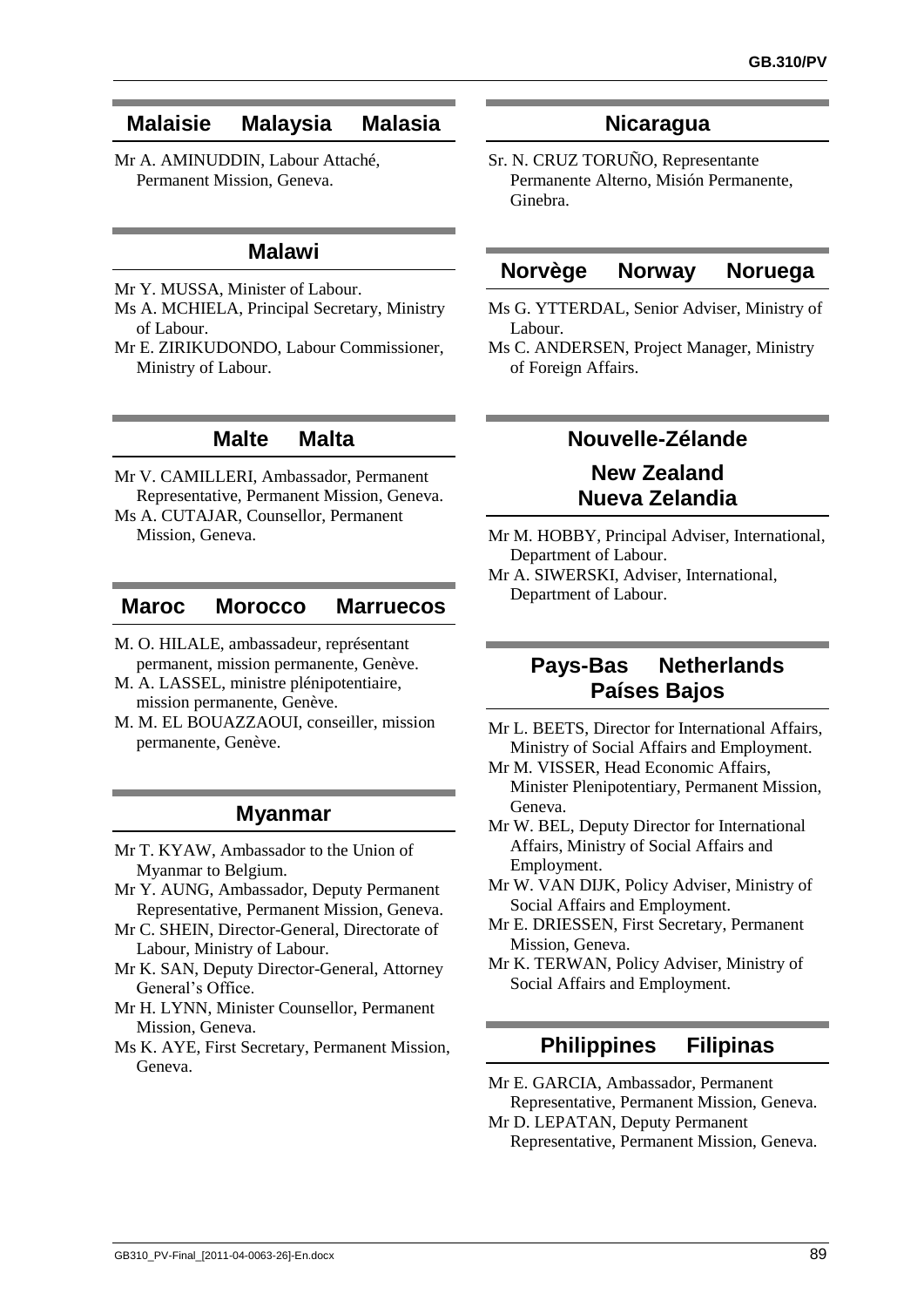- Mr H. CACDAC, Undersecretary for Labor Relations, Department of Labor and Employment.
- Mr J. GARCIA, Second Secretary and Consul, Permanent Mission, Geneva.
- Mr M. IMSON, Labour Attaché, Permanent Mission, Geneva.
- Ms M. ALMARIO, Attaché, Permanent Mission, Geneva.
- Ms V. EASTWOOD, Attaché, Permanent Mission, Geneva.

# **Roumanie Romania Rumania**

- M me M. CIOBANU, ambassadeur, représentant permanent, mission permanente, Genève.
- M<sup>me</sup> A. SPANU, troisième secrétaire, mission permanente, Genève.

# **Saint-Siège The Holy See Santa Sede**

- M<sup>gr</sup> M. TOMASI, nonce apostolique, observateur permanent du Saint-Siège, mission permanente, Genève.
- M<sup>gr</sup> M. de GREGORI, attaché, mission permanente, Genève.
- M. P. GUTIÉRREZ, mission permanente, Genève.

# **Sénégal Senegal**

- M. F. SECK, ambassadeur, représentant permanent, mission permanente, Genève.
- M. M. GUEYE, ministre conseiller, mission permanente, Genève.
- M<sup>me</sup> N. LO, deuxième conseiller, mission permanente, Genève.
- M<sup>me</sup> F. DIENE DIEME, deuxième secrétaire, mission permanente, Genève.

## **Slovénie Slovenia Eslovenia**

Mr M. KOVACIC, Ambassador, Permanent Representative, Permanent Mission, Geneva. Mr B. JERMAN, Deputy Permanent Representative, Minister Counsellor, Permanent Mission, Geneva.

Mr M. MARZIDOVSEK, Permanent Mission, Geneva.

### **Suisse Switzerland Suiza**

- M. J. ELMIGER, ambassadeur, Secrétariat d'Etat à l'Economie (SECO), Affaires internationales du travail.
- M me V. BERSET BIRCHER, Secrétariat d'Etat à l'Economie (SECO), Affaires internationales du travail.
- M<sup>me</sup> A. RUPPEN, mission permanente, Genève.
- M. M. AMMANN, Division politique III, section organisations internationales et politique d'accueil, Département fédéral des affaires étrangères.
- M. D. LEDERGERBER, Secrétariat d'Etat à l'Economie (SECO), Affaires internationales du travail.

# **Tchad Chad**

M me K. TAHIR KOUMBAL, premier secrétaire, mission permanente, Genève.

## **Turquie Turkey Turquía**

- Mr E. BATUR, Counsellor, Permanent Mission, Geneva.
- Mr H. OYMAN, Expert, Permanent Mission, Geneva.

## **Zimbabwe**

- Ms P. MPARIWA, Minister of Labour and Social Services.
- Mr L. MUSEKA, Secretary for Labour and Social Services, Ministry of Labour and Social Services.
- Mr P. MUDYAWABIKWA, Deputy Director, Ministry of Labour and Social Services.
- Mr L. NGORIMA, Principal Labour Officer, Ministry of Labour and Social Services.
- Mr S. RUSERE, Principal Research and Economics Officer, Ministry of Labour and Social Services.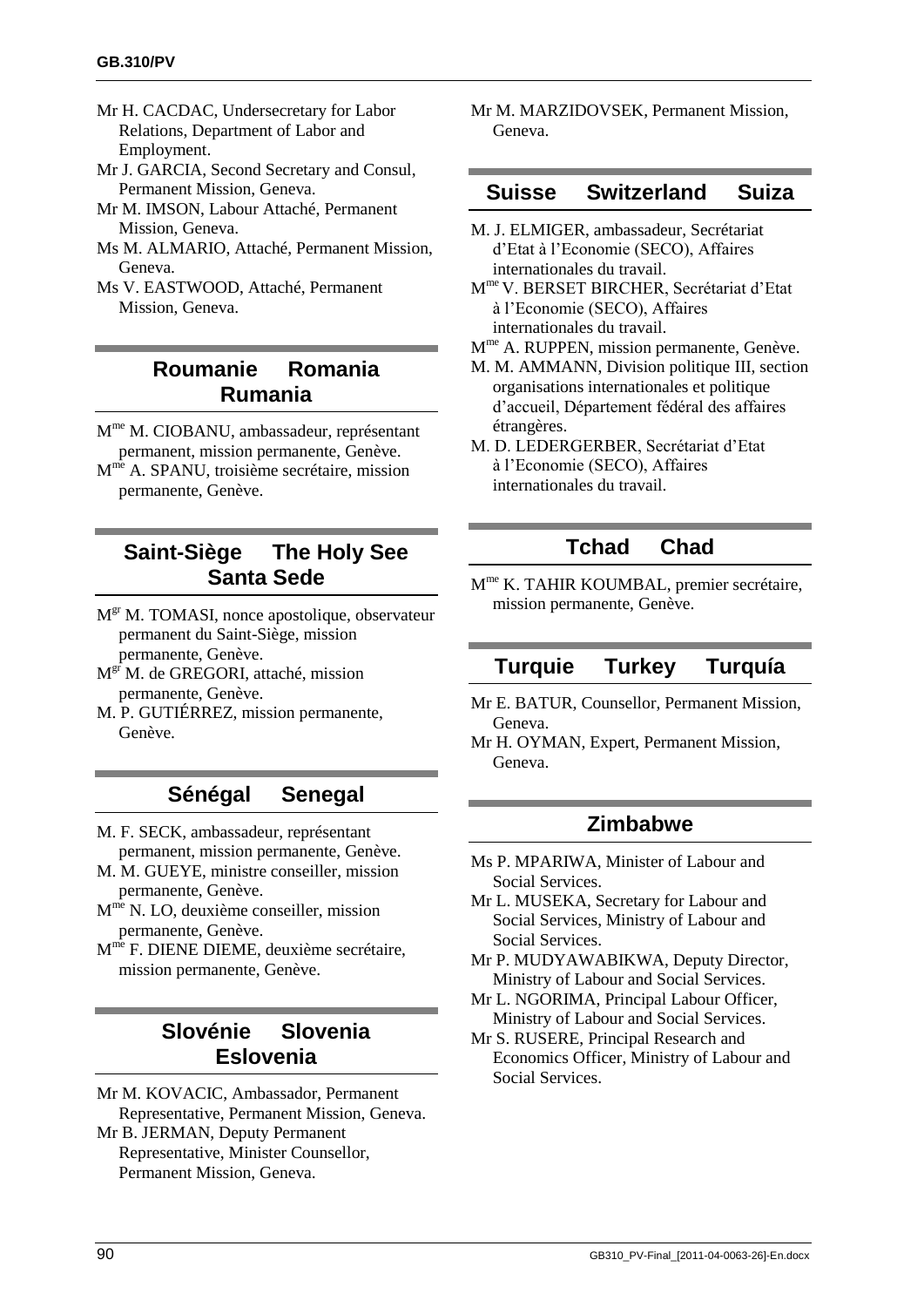#### **Représentants d'organisations internationales gouvernementales Representatives of international governmental organizations Representantes de organizaciones internacionales gubernamentales**

**Nations Unies**

**United Nations**

#### **Naciones Unidas**

Ms H. FRARY, Chief, Office of Cosponsor Relations and Governance, Joint United Nations Programme on HIV/AIDS.

Mr J. TYSZKO, Senior Adviser, Office of Cosponsor Relations and Governance, Joint United Nations Programme on HIV/AIDS.

Ms A. HEWSON, External Relations Officer, Office of Cosponsor Relations and Governance, Joint United Nations Programme on HIV/AIDS.

**Organisation des Nations Unies pour l'alimentation et l'agriculture**

#### **Food and Agriculture Organization of the United Nations**

**Organización da las Naciones Unidas para la Agricultura y la Alimentación**

Mr A. OULD AHMED, Director, Liaison Office with the United Nations in Geneva.

#### **Organisation des Nations Unies pour l'éducation, la science et la culture**

**United Nations Educational, Scientific and Cultural Organization**

**Organización de las Naciones Unidas para la Educación, la Ciencia y la Cultura**

Ms K. HOLST, Liaison Officer of the Geneva Office.

**Organisation mondiale de la santé**

**World Health Organization**

#### **Organización Mundial de la Salud**

Mr F. GEORGE, External Relations Officer, UN and other Intergovernmental Organizations Unit, Office of the Director General.

**Fonds monétaire international**

**International Monetary Fund**

**Fondo Monetario Internacional**

Mr E. VAN DER MENSBRUGGHE, Director, Offices in Europe.

#### **Organisation mondiale du commerce**

#### **World Trade Organization**

#### **Organización Mundial del Comercio**

Mr P. RATA, Counsellor, Trade and Environment Division.

Mr S. EL HACHIMI, Counsellor, Information and External Relations Division.

Mr L. COULOMBE, Information and External Relations Division.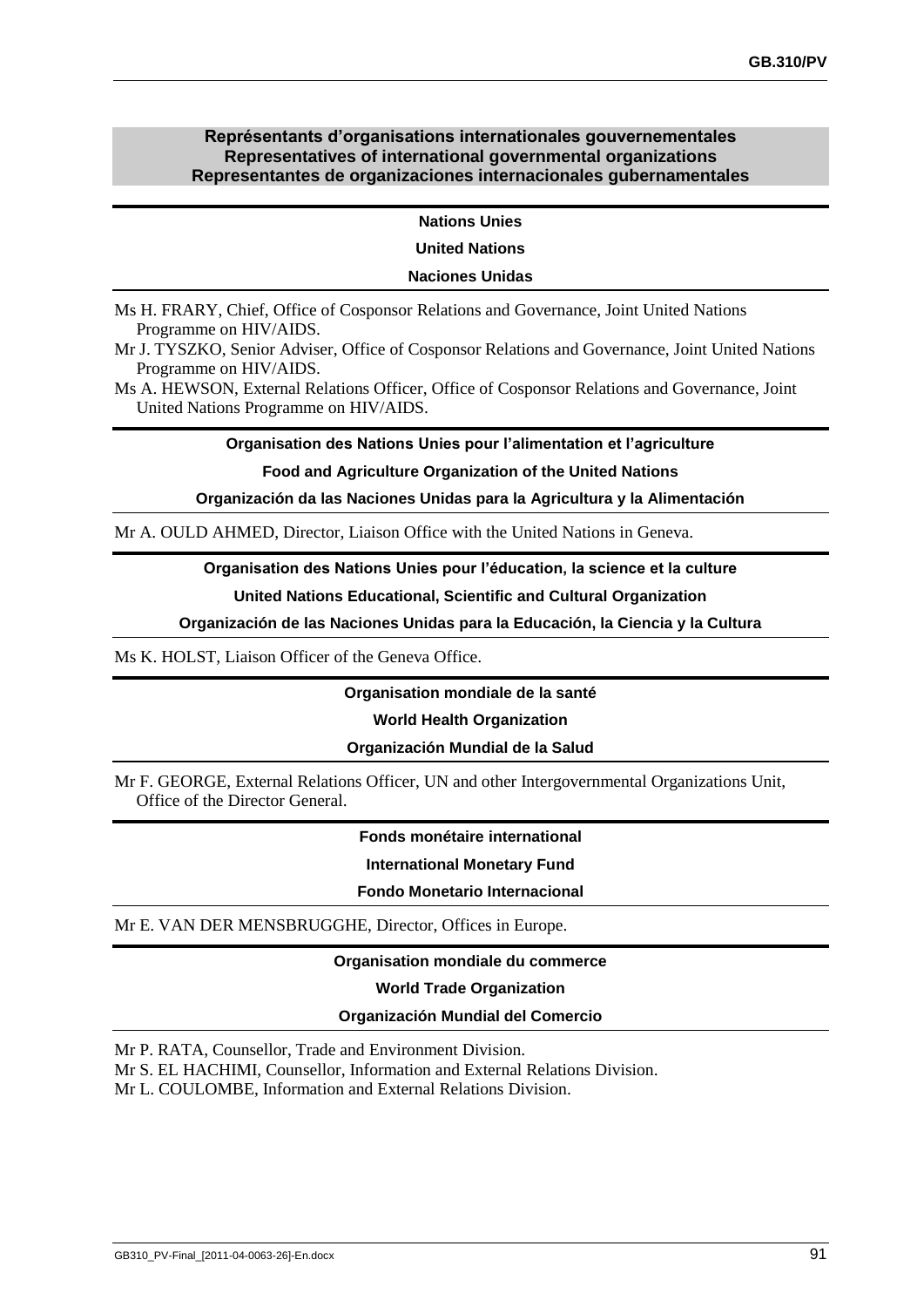### **Organisation internationale de la francophonie**

#### **Organización Internacional de la Francofonía**

M. R. BOUABID, ambassadeur, observateur permanent.

M<sup>me</sup> S. COULIBALY LEROY, observateur permanent adjoint.

M<sup>me</sup> C. LEQUE, conseiller aux affaires économiques et du développement.

### **Union africaine**

#### **African Union**

#### **Unión Africana**

Ms K. MASRI, Permanent Representative, Permanent Delegation in Geneva. Ms B. NAIDOO, First Secretary, Permanent Delegation in Geneva.

#### **Conseil des ministres du Travail et des Affaires sociales des Etats du Conseil de coopération du Golfe**

#### **Council of Ministers of Labour and Social Affairs in Gulf Cooperation Council States**

Mr S. AL-MUHAIRI, Director General, Executive Office. Mr J. AL-SALMAN, Director, Department of Labour Affairs, Executive Office.

#### **Union européenne**

**European Union**

#### **Unión Europea**

- Mr A. PANGRATIS, Ambassador of the Permanent Mission to the WTO and Chargé d'Affaires a.i., Permanent Delegation of the European Union to the United Nations in Geneva.
- Mr D. ILIOPOULOS, Ambassador and Deputy Head, Permanent Delegation of the European Union to the United Nations in Geneva.
- Ms J. HIVONNET, Minister Counsellor, Permanent Delegation of the European Union to the United Nations in Geneva.
- Mr C. DUFOUR, UN Affairs Officer, Permanent Delegation of the European Union to the United Nations in Geneva.

Ms O. LANGELOT, Permanent Delegation of the European Union to the United Nations in Geneva.

### **Commission européenne**

#### **European Commission**

#### **Comisión Europea**

Ms S. BOEHMERT, Policy Officer, European Commission, External Relations, Neighbourhood and Enlargement Unit, Directorate General for Employment, Social Affairs and Inclusion.

Ms S. BIRD, Policy Officer, European Commission, Directorate General for Employment, Social Affairs and Inclusion.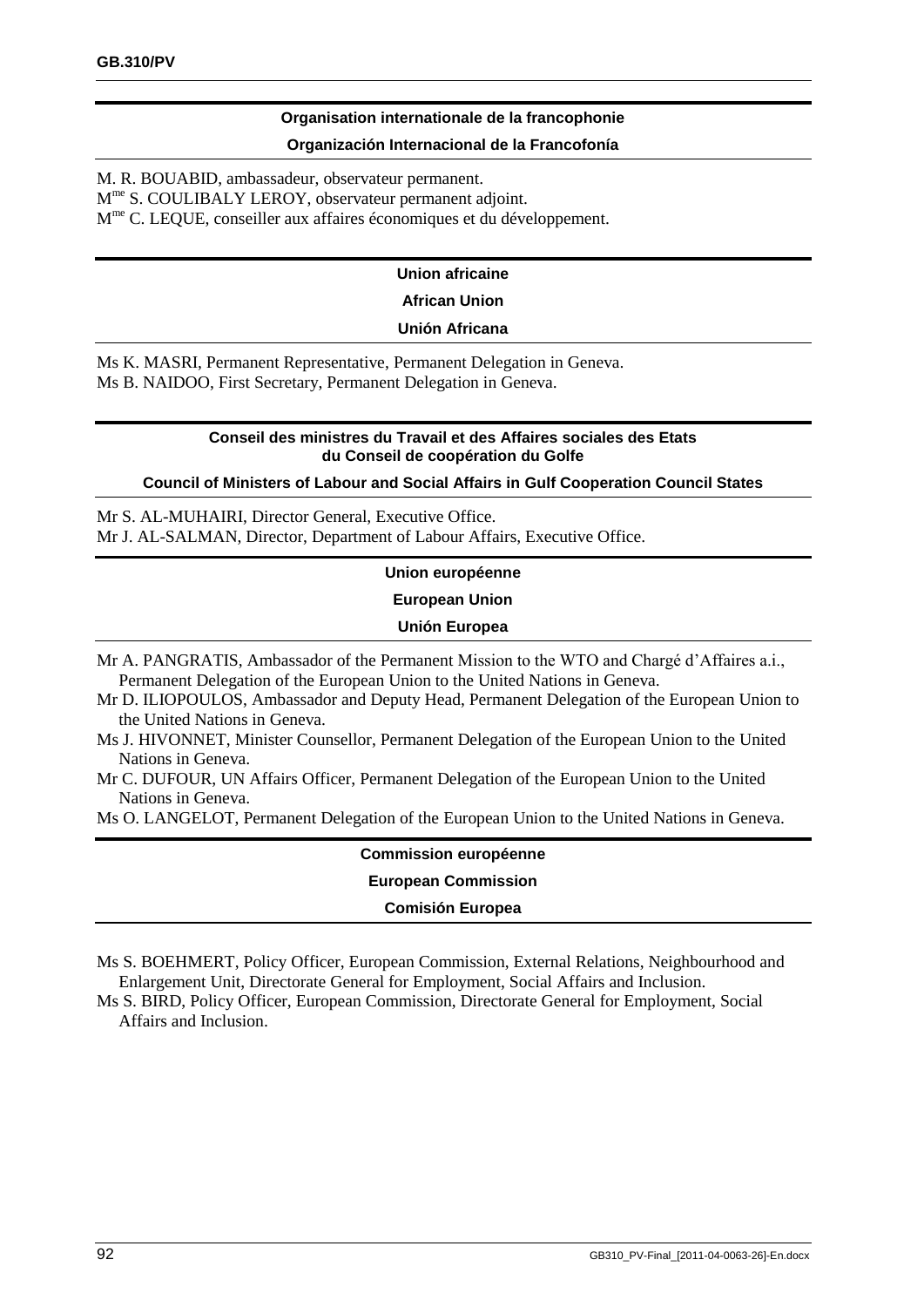# **Parlement européen European Parliament Parlamento Europeo**

<span id="page-100-0"></span>Ms P. BERÈS, Member, Chair of the Employment and Social Affairs Committee. Mr A. CERCAS, Member. Mr C. ÖRY, Member. Ms I. GALL-PELEZ, Member. Ms M. HARKIN, Member. Mr T. HÄNDEL, Member. Mr P. RUSZ, Political Adviser. Ms B. Halmos, Political Adviser. Mr A. AHOPELTO, Political Adviser. Ms K. BOGER, Assistant. Mr J. VAN DER VELDEN, Administrator.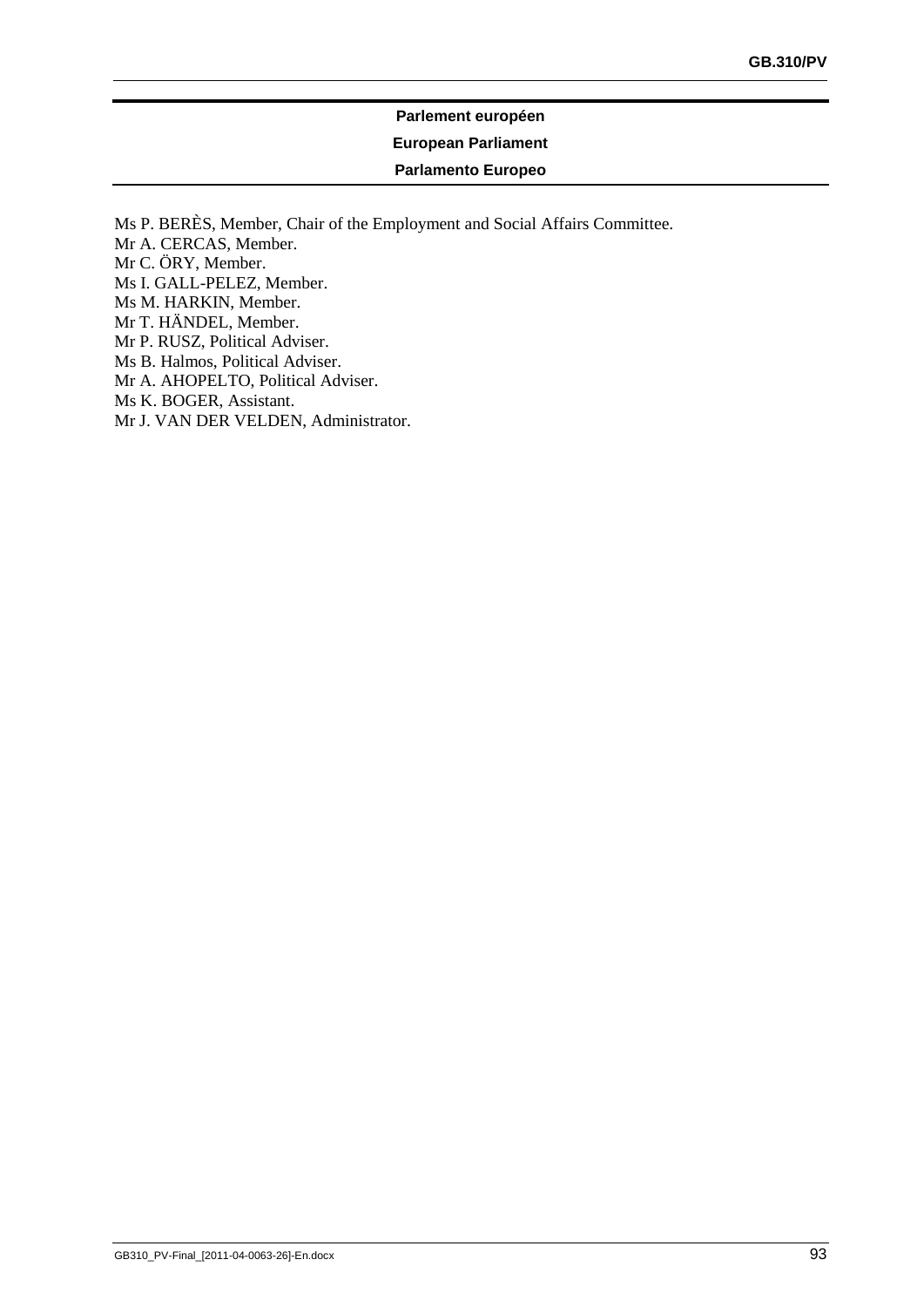#### **Représentants d'organisations internationales non gouvernementales assistant à titre d'observateurs Representatives of international non-governmental organizations as observers Representantes de organizaciones internacionales no gubernamentales presentes con carácter de observadores**

**Alliance coopérative internationale**

**International Co-operative Alliance**

**Alianza Cooperativa Internacional**

Mr C. GOULD, Director-General. Ms M. CHAVEZ HERTIG, Deputy Director-General.

#### **Fédération syndicale mondiale**

**World Federation of Trade Unions**

**Federación Sindical Mundial**

Ms O. OVIEDO DE LA TORRE, Permanent Representative in Geneva. Ms M. MASPERO FERNÁNDEZ, National Coordinator, UNT Bolivarian Republic of Venezuela. Mr J. LEJE QUERO, International Coordinator, UNT Bolivarian Republic of Venezuela.

**Organisation internationale des employeurs**

**International Organization of Employers**

**Organización Internacional de Empleadores**

Mr A. PEÑALOSA, Secretary-General. Mr B. WILTON, Deputy Secretary-General.

> **Organisation de l'unité syndicale africaine Organization of African Trade Union Unity Organización para la Unidad Sindical Africana**

Mr H. SUNMONU, Secretary-General. Mr A. DIALLO, Permanent Representative to the ILO and UN Offices in Geneva.

**Association internationale de la sécurité sociale**

**International Social Security Association**

**Asociación Internacional de la Seguridad Social**

Mr H. KONKOLEWSKY, Secretary-General. Ms D. LEUENBERGER, Head of Resources and Services.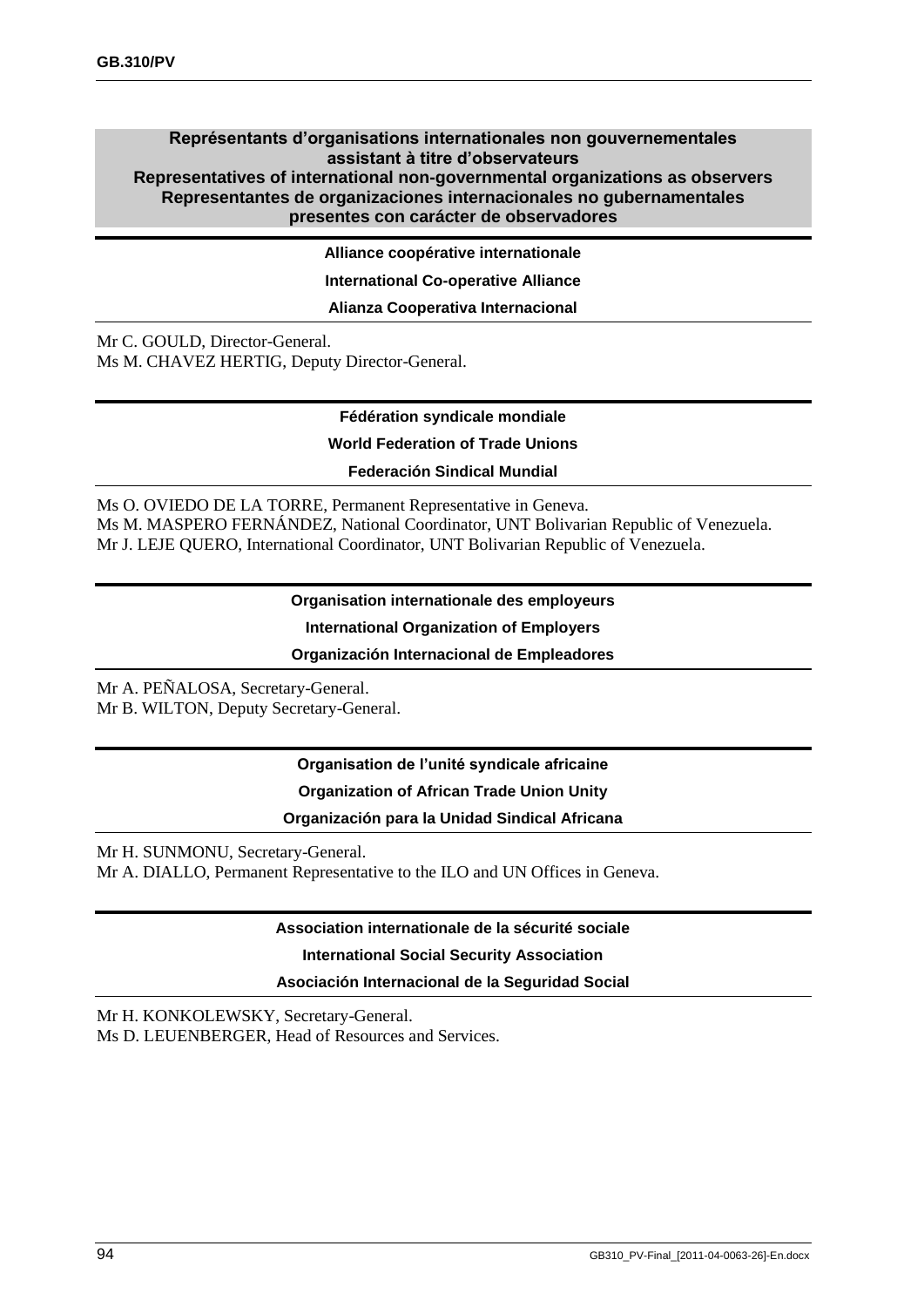### **Confédération syndicale internationale**

#### **International Trade Union Confederation**

**Confederación Sindical Internacional**

Ms S. BURROW, General Secretary.

Ms R. GONZALEZ, Director, Geneva Office.

Ms E. BUSSER, Assistant Director, Geneva Office.